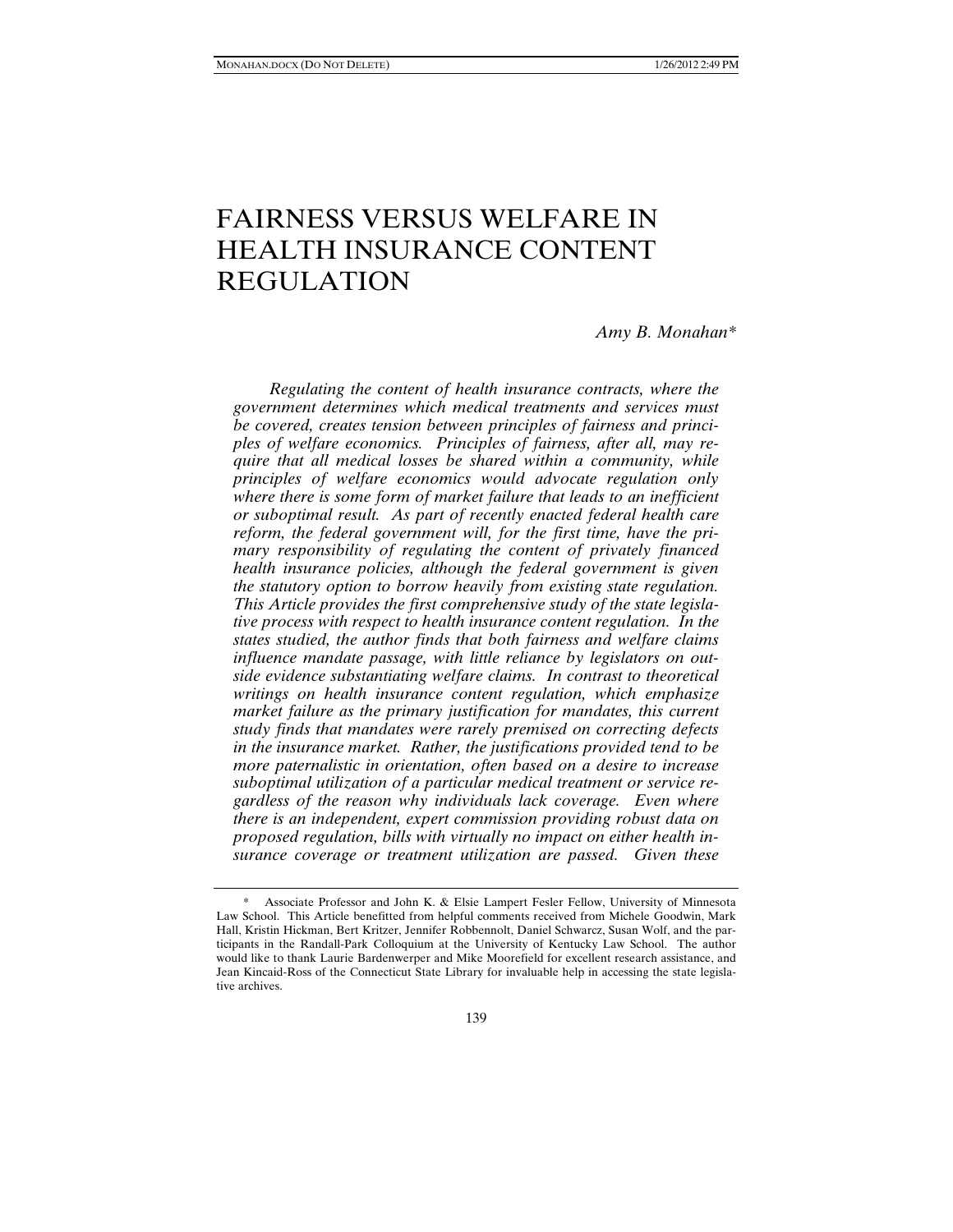*findings, this Article argues that the federal government should be hesitant to rely upon existing state-level regulation when it defines "essential health benefits" as part of health care reform.* 

# TABLE OF CONTENTS

| I.   |                 |                                                                  |  |  |  |
|------|-----------------|------------------------------------------------------------------|--|--|--|
| II.  |                 |                                                                  |  |  |  |
|      | А.              |                                                                  |  |  |  |
|      | В.              |                                                                  |  |  |  |
|      | $\mathcal{C}$ . |                                                                  |  |  |  |
|      | D.              |                                                                  |  |  |  |
| III. |                 | STUDYING THE STATE PROCESS: CASE STUDIES                         |  |  |  |
|      |                 |                                                                  |  |  |  |
|      | A.              |                                                                  |  |  |  |
|      |                 | $\mathcal{I}$ .                                                  |  |  |  |
|      |                 | 2.                                                               |  |  |  |
|      |                 | 3.                                                               |  |  |  |
|      |                 | $\mathcal{A}_{\cdot}$                                            |  |  |  |
|      |                 | 5.                                                               |  |  |  |
|      | $B_{\cdot}$     |                                                                  |  |  |  |
|      |                 | $\mathcal{I}$ .                                                  |  |  |  |
|      |                 | 2.                                                               |  |  |  |
|      | C.              |                                                                  |  |  |  |
|      | D.              |                                                                  |  |  |  |
|      | E.              |                                                                  |  |  |  |
|      |                 | 1.                                                               |  |  |  |
|      |                 | 2.                                                               |  |  |  |
|      |                 | $\mathfrak{Z}$                                                   |  |  |  |
|      |                 | 4.                                                               |  |  |  |
|      | F.              |                                                                  |  |  |  |
|      |                 | $\mathcal{I}$ .                                                  |  |  |  |
|      |                 | 2.                                                               |  |  |  |
|      |                 | 3.                                                               |  |  |  |
|      |                 | 4.                                                               |  |  |  |
|      |                 | 5.<br>A Comparison of California and Connecticut  192            |  |  |  |
|      | G.              |                                                                  |  |  |  |
|      |                 | 1.                                                               |  |  |  |
|      |                 | a.                                                               |  |  |  |
|      |                 | $h_{\cdot}$                                                      |  |  |  |
|      |                 | 2.                                                               |  |  |  |
|      |                 | a.                                                               |  |  |  |
|      |                 | <b>Additional Observations from Connecticut's</b><br>$h_{\cdot}$ |  |  |  |
|      |                 |                                                                  |  |  |  |
|      |                 | Mandates Were Proposed in Response<br>i.                         |  |  |  |
|      |                 | to a Single Individual's Experience 208                          |  |  |  |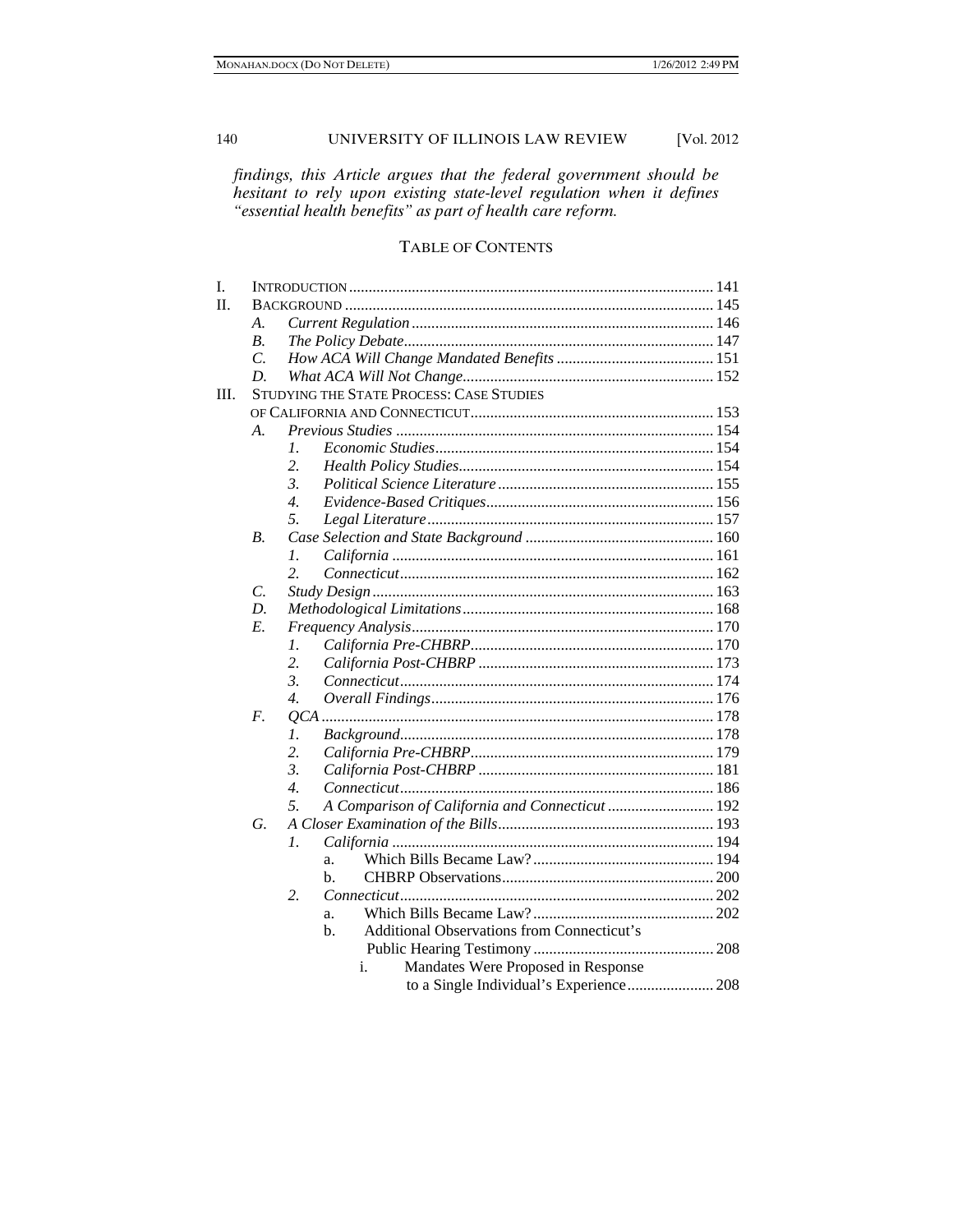| <b>FAIRNESS VERSUS WELFARE</b><br>141                       |
|-------------------------------------------------------------|
| Supporters Often Provide Deeply Personal                    |
|                                                             |
| The Role of Interest Groups Is Complicated 209              |
| Legislators Were Frustrated                                 |
|                                                             |
| Legislators Were Frustrated by Their                        |
|                                                             |
|                                                             |
| Should State Regulation Influence the Federal Process?  212 |
| What Can the Federal Government Learn                       |
|                                                             |
| <b>HHS Should Not Rely on Interested Parties</b>            |
|                                                             |
| HHS Needs a Robust Decision-Making Framework  216           |
|                                                             |
|                                                             |
|                                                             |

# I. INTRODUCTION

Regulating the content of health insurance through state-mandated benefit laws, where the government determines which treatments and services a health insurer must cover, has always generated controversy. This area of legal policy presents a very clear tension between principles of fairness on the one hand, and welfare economic principles on the other. Fairness,<sup>1</sup> after all, might require that certain types of medical losses be shared within the insured community. Fairness concerns are likely to pull in the direction of broad coverage terms under health insurance contracts. Welfare economics,<sup>2</sup> on the other hand, discourages market intervention, except where there is market failure. Even in cases of market failure, if the welfare gain that would result from requiring health insurance contracts to cover a particular service is less than the welfare loss that would result, the law should not be passed. And in this area, the welfare loss that results can be significant. After all, when government regulates the content of health insurance, premiums typically rise in order to reflect the fact that more types of losses must now be covered by

 <sup>1.</sup> While concepts of fairness (and justice) are notoriously ambiguous and difficult to define, I refer to fairness in this Article to represent a normative principle in health care that requires that certain types of medical losses be shared within a political community, that is unfair for the political community to spread the risk of losses for common conditions while refusing to do so for rare conditions, and that equally deserving conditions affecting equally situated individuals must be treated equally. While "fairness" is often used to refer to John Rawls's theory of justice, I am using the term in this Article more broadly. *See generally* JOHN RAWLS, A THEORY OF JUSTICE (1971) (exploring the concept of fairness).

 <sup>2.</sup> I use the term "welfare economics" in its classic sense, to refer to a market-based utility and efficiency-maximizing norm. There is a third possible frame, libertarianism, which tends in the mandated benefit debates to be subsumed in the welfare economic framework. Given the frequent overlap between welfare economic concerns and libertarianism in this area, I have kept the debate twosided. *See infra* note 143.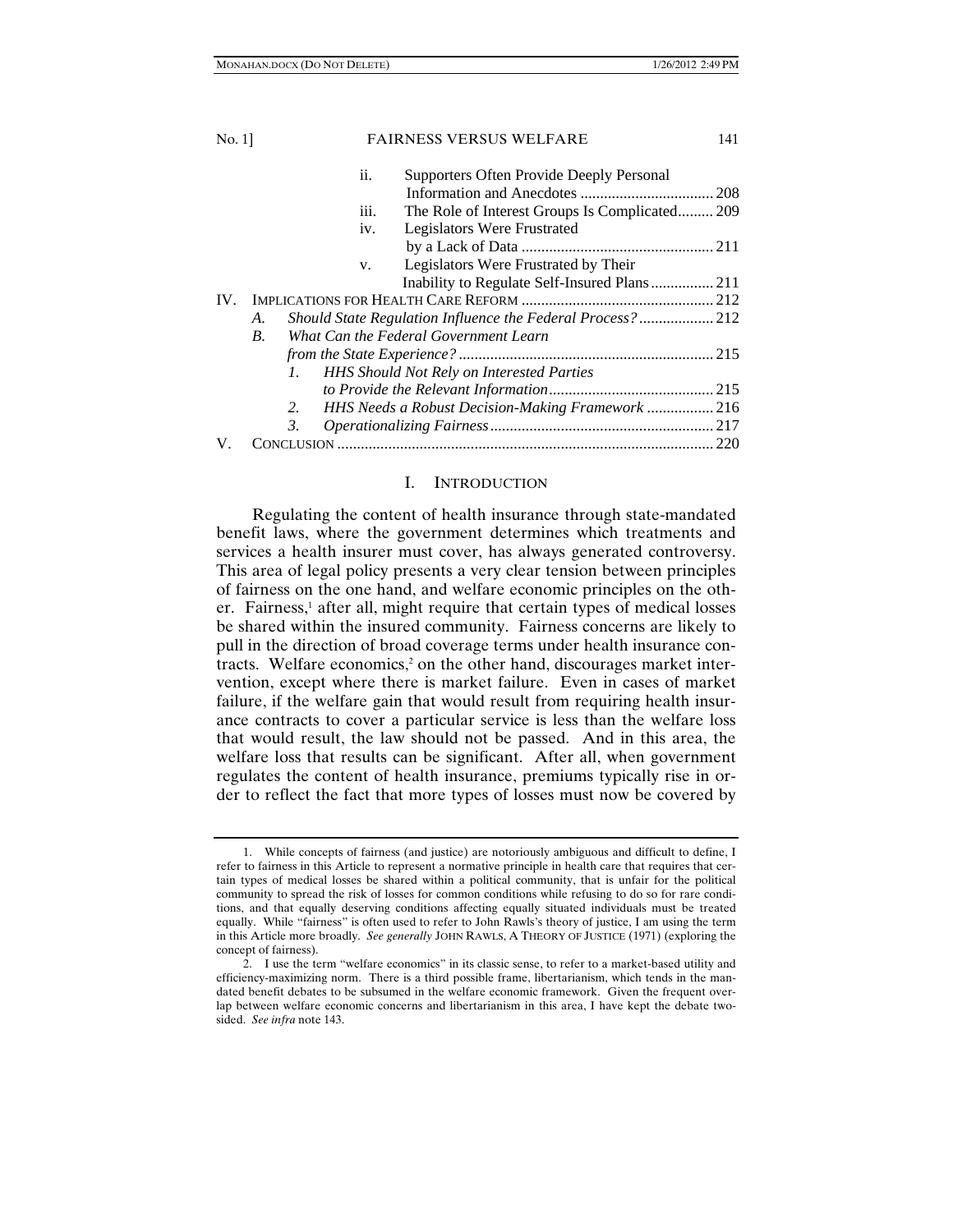the contract. And as premiums rise, fewer individuals are able to afford coverage, leading to a reduction in the number of individuals with health insurance.3 In a welfare economic frame, the trade-off, then, is often between covering the greatest number of individuals versus providing comprehensive coverage to those who are covered. Fairness, on the other hand, tends not to focus on cost, but rather focuses on a fair distribution of health care access, treatment, and resources.

Historically, it has been left to the individual states to resolve these tensions. As part of the Patient Protection and Affordable Care Act of 20104 (ACA), however, the federal government will, for the first time, take the primary role in regulating the content of privately financed health insurance.<sup>5</sup> The statute itself does not provide the relevant coverage provisions, but rather delegates to the Department of Health and Human Services (HHS) the responsibility for defining so-called "essential health benefits."6 Congress gave relatively little guidance to HHS; aside from putting in place a few prohibitions<sup>7</sup> and providing ten broad categories of coverage that must be included, the statute otherwise states simply that HHS shall ensure that the scope of essential health benefits is "equal to the scope of benefits provided under a typical employer plan."8 With this requirement, Congress implicitly provided that HHS will in some way take into account existing state regulation, since over forty percent of workers are covered by plans that are regulated at the state level.9 The statute, however, is worded generally enough that HHS has

6. ACA § 1302, 124 Stat. at 163–68 (to be codified at 42 U.S.C. § 18022).

 <sup>3.</sup> *See, e.g.*, David M. Cutler, *Employee Costs and the Decline in Health Insurance Coverage*, 6 F. FOR HEALTH ECON. & POL'Y 27, 48 (2003).

 <sup>4.</sup> Pub. L. No. 111-148, 124 Stat. 119 (2010); *see also* Health Care and Education Reconciliation Act of 2010, Pub. L. No. 111-152, 124 Stat. 1029 (2010).

 <sup>5.</sup> *See* Patent Protection and Affordable Care Act of 2010 (ACA) § 1201, 124 Stat. at 154, 161 (to be codified at 42 U.S.C. § 300gg-6) (adding section 2707 to the Public Health Services Act). States have the ability to require benefits in addition to those mandated by the federal government, but states would be required to pay any premium increase that results from such requirements. *See id.* § 1311(d)(3), 124 Stat. at 176 (to be codified at 42 U.S.C.§ 18031). The federal government is, however, responsible for determining coverage under Medicare, the program of health insurance for the elderly. Nevertheless, the task under Medicare involves both a markedly different patient population, payer, and statutory coverage definition. For an overview of the Medicare coverage decision process, see Michael S. Kolber, *Opacity and Cost Effectiveness Analysis in Medicare Coverage Decisions: Health Policy Encounters Administrative Law*, 64 FOOD & DRUG L.J. 515 (2009).

 <sup>7.</sup> For example, the Secretary is directed to "not make coverage decisions, determine reimbursement rates, establish incentive programs, or design benefits in ways that discriminate against individuals because of their age, disability, or expected length of life" and also to "ensure that health benefits established as essential not be subject to denial to individuals against their wishes on the basis of the individuals' age or expected length of life or of the individuals' present or predicted disability, degree of medical dependency, or quality of life." *Id.* at § 1302(b)(4)(B), (D), 124 Stat. at 164 (to be codified at 42 U.S.C. § 18022).

 <sup>8.</sup> *Id.* § 1302(b)(2)(A).

 <sup>9.</sup> *See* THE KAISER FAMILY FOUND. & HEALTH RESEARCH & EDUC. TRUST, EMPLOYER HEALTH BENEFITS: 2010 ANNUAL SURVEY 155, ex. 10.1 (2010) [hereinafter EMPLOYER HEALTH BENEFITS 2010], http://ehbs.kff.org/pdf/2010/8085.pdf (finding that forty-one percent of workers are covered by plans that are fully insured and therefore subject to state insurance regulation). For further discussion, see *infra* Part II.A.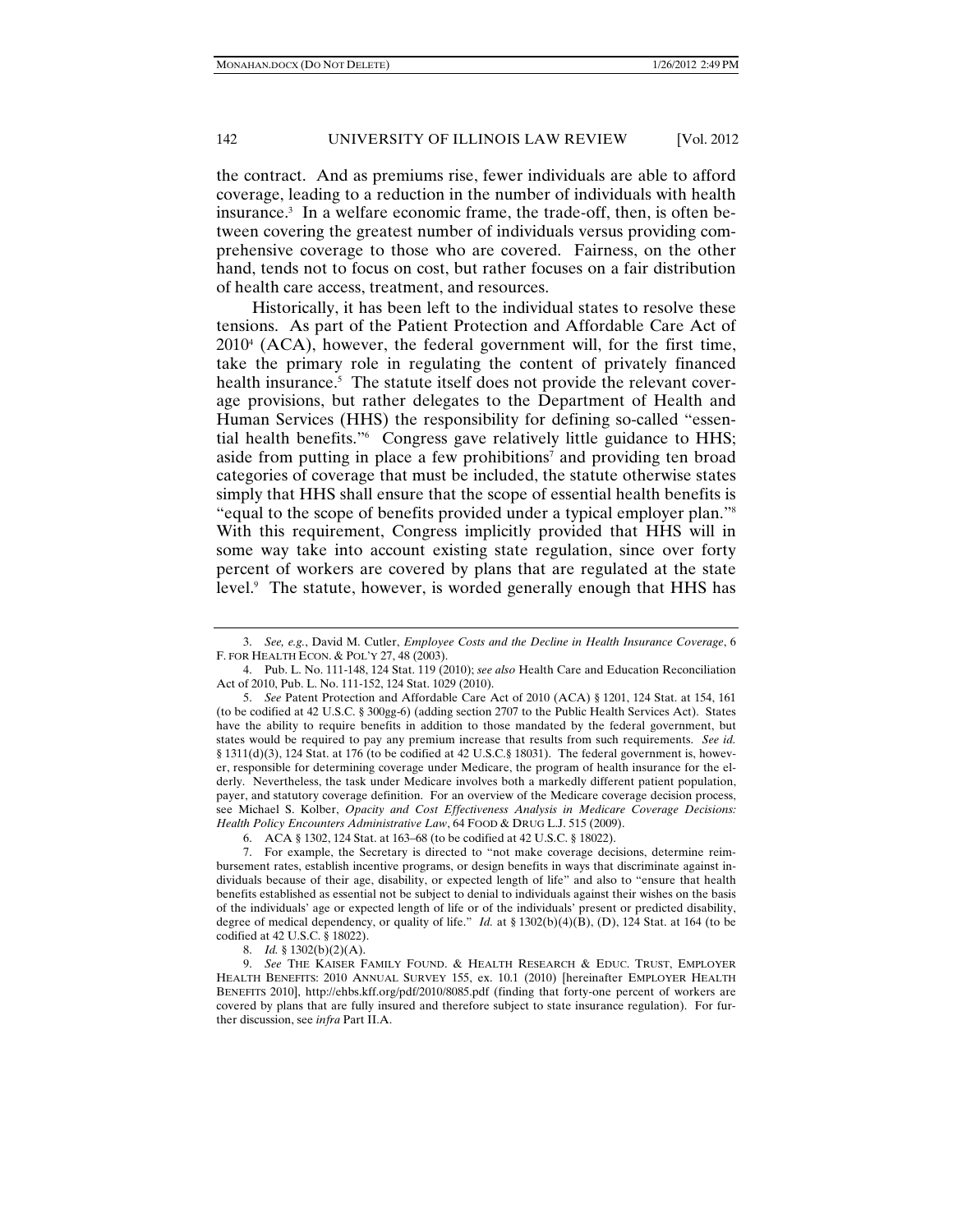tremendous discretion in how to apply the "typical employer plan" standard.

The result is that HHS faces a critical decision regarding the extent to which existing state mandates should be taken into account in defining essential health benefits.10 For example, if thirty states have mandates requiring coverage for autism therapies, should the federal government simply adopt that position?<sup>11</sup> The advantages of such an approach are that it is easy to implement, and it can be said to merely aggregate the preferences already expressed through the state legislative processes. Nevertheless, the state legislative processes that produced such content regulation have been subject to a significant amount of criticism.12 There are those that oppose such state laws because they do not reflect the opinion holder's normative disposition regarding fairness or welfare. The most vocal critics, particularly in the popular press, tend to be those who oppose state laws because they appear to run afoul of welfare economic principles.13 There are also those who believe that more regulation of the content of health insurance is necessary in order to achieve fairness in health care distribution.<sup>14</sup> On top of such normative concerns is the lingering suspicion that the institutional design of the state legislative process leads to less-than-ideal outcomes.15 In part, this is because health insurance content regulation appears to be a perfect candidate for rent seeking, with a small group of intensely interested individuals who stand to economically benefit from the legislation, along with a very small cost imposed on the larger public. Operating under this dynamic, it is plausible that legislatures will "overproduce" mandated benefit laws.<sup>16</sup>

While this paints a bleak picture regarding the perception of state health insurance content regulation—suggesting that the federal government may not, in fact, want to borrow heavily from such state regula-

 <sup>10.</sup> Not surprisingly, this is one of the issues on which the HHS secretary has requested guidance from the Institute of Medicine committee tasked with developing a framework for essential health benefit determination. *See Determination of Essential Health Benefits*, INST. MED. NAT'L ACADS., http://www.iom.edu/Activities/HealthServices/EssentialHealthBenefits.aspx (last visited Nov. 9, 2011).

 <sup>11.</sup> Earlier versions of federal health reform legislation were in fact explicit that HHS should use the majority state position in defining essential health benefits. While that specific language was not included in the final bill, the final bill language certainly leaves leeway to rely on the majority state position in defining essential health benefits.

 <sup>12.</sup> *See, e.g.*, RICHARD A. RETTIG ET AL., FALSE HOPE: BONE MARROW TRANSPLANTATION FOR BREAST CANCER 169*–*74 (2007); David A. Hyman, *Drive-Through Deliveries: Is "Consumer Protection" Just What the Doctor Ordered?*, 78 N.C. L. REV. 5, 26 (1999).

 <sup>13.</sup> *See, e.g.*, VICTORIA CRAIG BUNCE & JP WIESKE, COUNCIL FOR AFFORDABLE HEALTH INS., HEALTH INSURANCE MANDATES IN THE STATES 2010; David A. Hyman, *Health Insurance: Market Failure or Government Failure*?, 14 CONN. INS. L.J. 307, 319–23 (2008); David R. Henderson, Op-Ed., *Terminatorcare*, WALL ST. J., Jan. 10, 2007, at A17.

 <sup>14.</sup> *See, e.g.*, Deborah Stone, *Protect the Sick: Health Insurance Reform in One Easy Lesson*, 36 J.L. MED. & ETHICS 652 (2008).

 <sup>15.</sup> *See, e.g.*, Jessica Mantel, *Setting National Coverage Standards for Health Plans Under Health Care Reform*, 58 UCLA L. REV. 221, 233 (2010).

 <sup>16.</sup> *See* MAXWELL L. STEARNS & TODD J. ZYWICKI, PUBLIC CHOICE CONCEPTS AND APPLICATIONS IN LAW 250–63 (2009) (providing an overview of the Wilson-Hayes model of legislative procurement).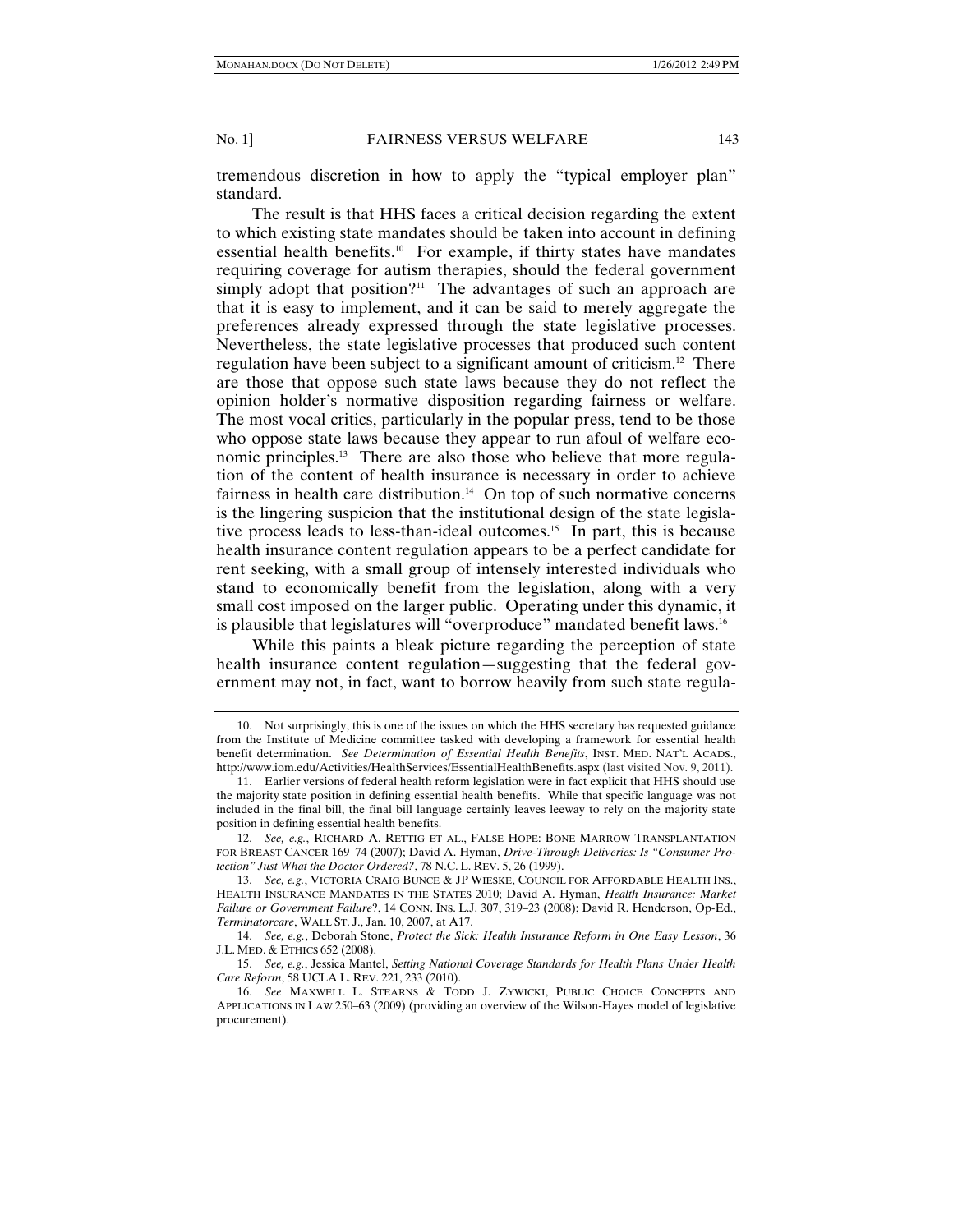tion in establishing its own requirements—nearly all of the literature in this area is theoretical in nature. Without a better understanding of how the state legislative process actually plays out in this area, the federal government has no idea what it would be adopting if it were to adopt the majority state position on a given regulation. There are unanswered foundational questions, such as whether state regulation tends to reflect a fairness or a welfare economics approach. And there are additional questions with respect to what states consider, and are persuaded by, in the health insurance regulatory context. One primary concern is whether, and to what extent, the state process is evidence-based.

Regulating the content of health insurance pursuant to federal health care reform is a high-stakes affair. Under ACA, federal premium tax credits are provided for qualified individuals who purchase coverage in the individual market.<sup>17</sup> The tax credit amount is not fixed, but rather fluctuates with the cost of coverage. As a result, if broad coverage requirements drive premium prices up, the cost of health care reform to the federal government will increase as well. This is in contrast to state governments that could generally regulate the private insurance market at no direct cost. In addition, the requirement under ACA that individuals purchase health insurance coverage or face a monetary penalty (the so-called "individual mandate") does not apply to individuals if available coverage is unaffordable.18 As a result, if substantive regulation pushes premium prices higher, fewer individuals will be subject to the individual mandate, which has significant implications for the success of health care reform.19

Despite these high stakes, little is empirically known about existing state-mandated benefit laws and therefore the role that such laws should play in the federal regulatory process. This Article attempts to begin filling the informational gap that exists with respect to state mandates. In this Article, case studies from two states that have been very active in regulating the content of health insurance are presented. The studies look at all proposed mandated benefit laws over a ten-year period from 1999 through 2008 in California and Connecticut. These states were chosen both because they are "high-mandate" states, meaning that their legislatures both propose and pass a large number of health insurance mandates, and also because they offer contrasting institutional designs with respect to the decision-making process. Connecticut utilized a standard legislative process during the entire study period.<sup>20</sup> Approximately four years into the study period, California moved from a standard legislative

 <sup>17.</sup> *See* ACA, Pub. L. No. 111-148, § 1401, 124 Stat. 119, 213–20 (2010) (to be codified at 26 U.S.C. § 36).

 <sup>18.</sup> Coverage is unaffordable if the premiums exceed eight percent of the individual's household income. ACA § 1501, 124 Stat. at 246–47 (to be codified at 26 U.S.C. § 5000A).

 <sup>19.</sup> *See* Amy Monahan & Daniel Schwarcz, *Will Employers Undermine Health Care Reform by Dumping Sick Employees?*, 97 VA. L. REV. 125, 131–32 (2011).

 <sup>20.</sup> *See infra* Part III.B.2.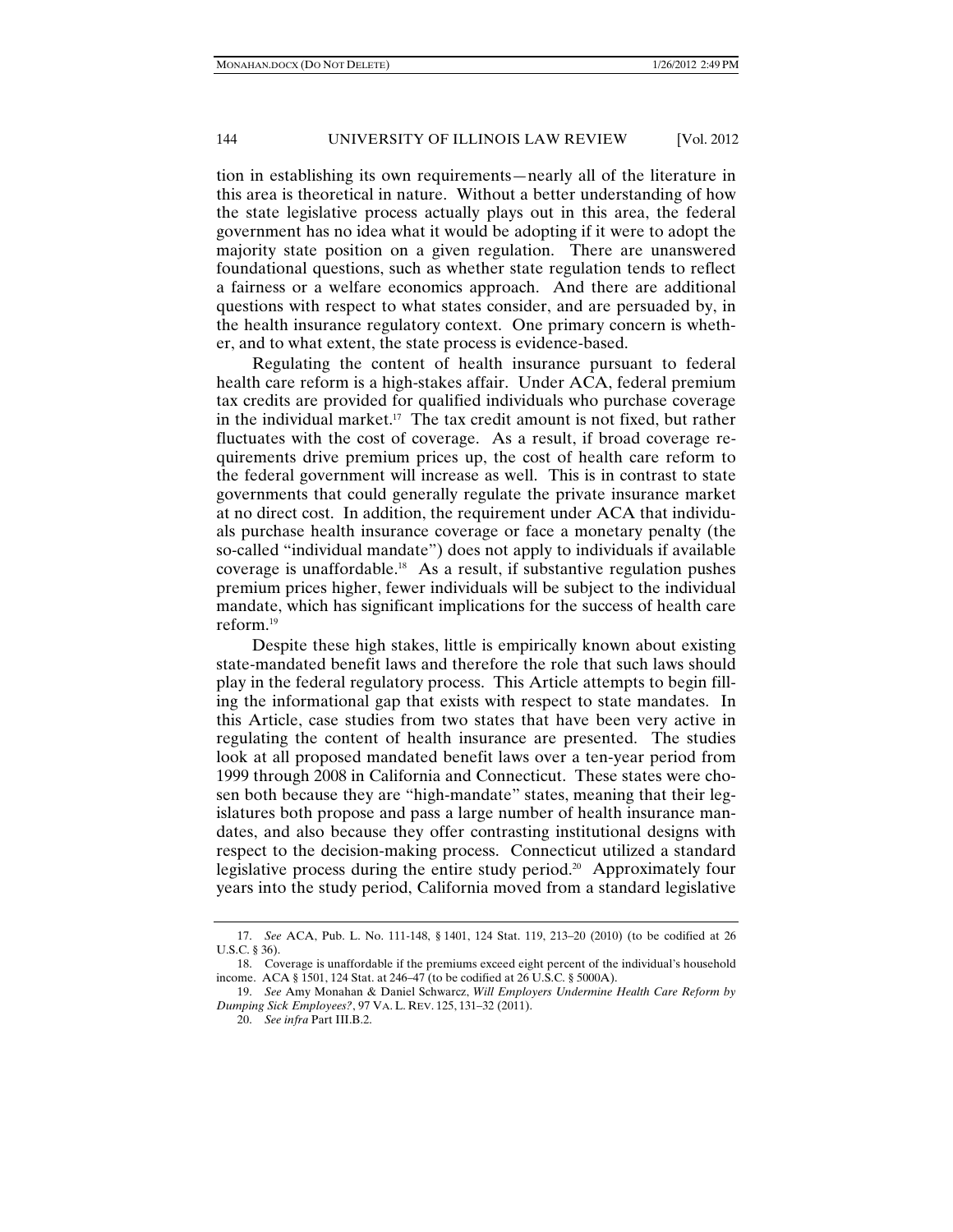process to a new, innovative model that relies on an independent academic center for information gathering and dissemination.<sup>21</sup>

The studies presented here analyze proposed mandates in a given state using both quantitative and qualitative methods. The bill file for each proposed mandate was coded for various factors in order to determine the types of arguments and evidence that were presented in favor of the mandate. This data set was then analyzed for the frequency with which various types of arguments were made and, using a technique known as Qualitative Comparative Analysis (QCA), the impact of various arguments and types of evidence on committee and legislative passage were analyzed. The bills that passed during the study period are then examined in detail. The analysis also includes a general discussion about the evidence contained in the bill files. The findings suggest that legislators appear motivated by a mix of fairness and welfare concerns, and they act to paternalistically protect individuals from poor insurance purchasing decisions or poor medical treatment decisions. Interestingly, the studies show quite clearly that these state laws are *not* aimed at "traditional" insurance market failures such as adverse selection. Without a specific structure in place to provide legislators with appropriate data (for example, on costs or medical effectiveness), very little evidence is provided to legislators. And even when there is a structure in place to ensure that such data are available, those data appear to have only a modest impact on bill passage.

Part II of the Article provides background on health insurance content regulation, its current structure, and the changes that ACA will make to that regulatory structure. Part III presents the study, providing an overview of the study design and case selection as well as the data. Finally, Part IV discusses the implications of the study for defining "essential health benefits" and for the fulfillment of health reform goals.

# II. BACKGROUND

For purposes of this Article, the terms "mandated benefit" or "mandated benefit law" are used to refer to laws that regulate either (1) which medical treatments or services must be covered by a health insurance policy, or (2) which medical providers must be eligible for reimbursement under a health insurance policy. For example, laws that require health insurance contracts to cover mental health treatment or medically necessary services provided by chiropractors would both be considered mandated benefit laws. This Part will provide an overview of how the content of health insurance contracts is currently regulated, the policy debate surrounding mandated benefits laws, and how ACA will change the regulatory structure of mandated benefits once its provisions become fully effective in 2014.

 <sup>21.</sup> *See infra* Part III.B.1.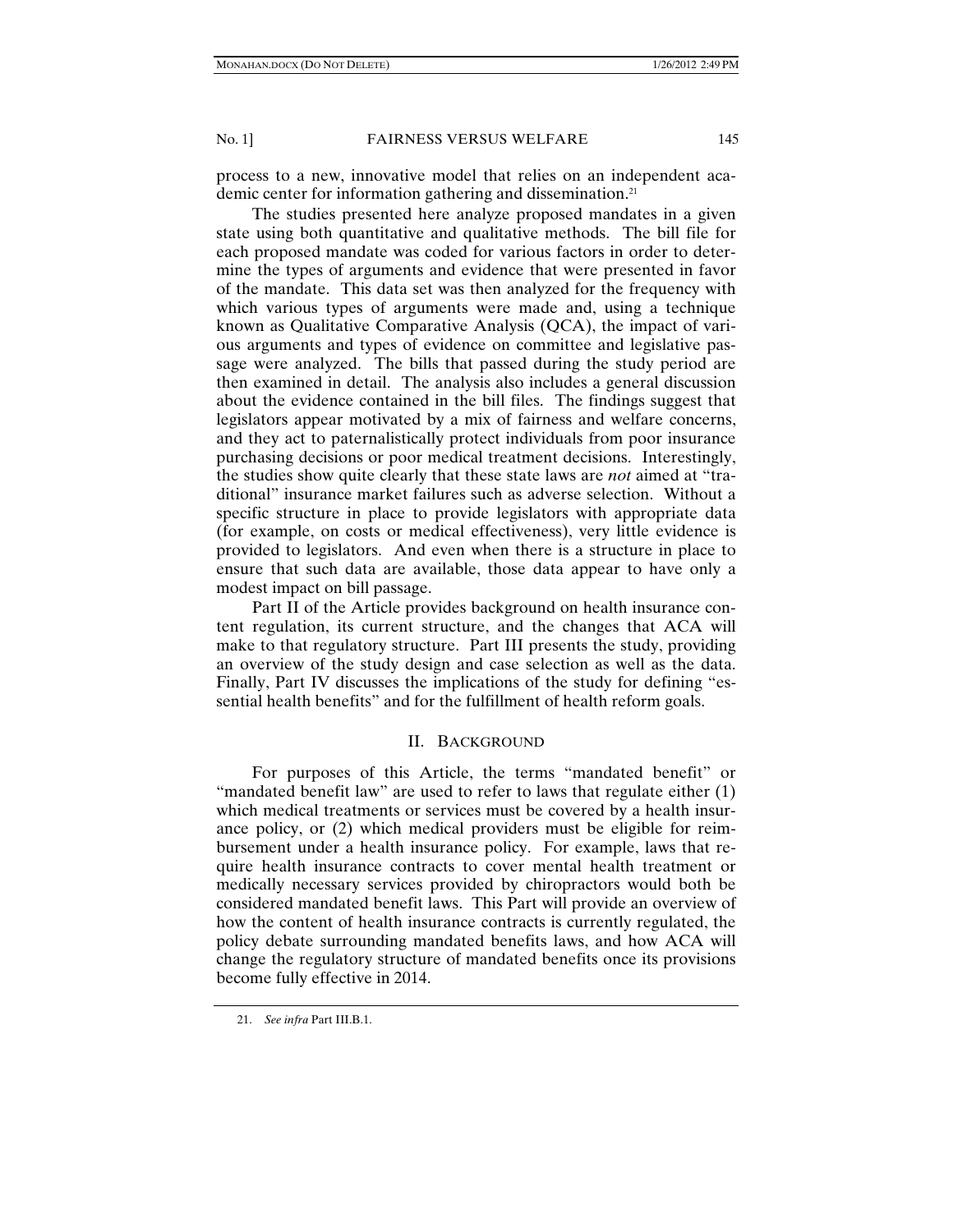# *A. Current Regulation*

Privately financed health insurance can be obtained either through the individual market or through an employer-provided plan.<sup>22</sup> The regulation of the content of health insurance coverage differs based on the market through which the coverage is purchased.

Health insurance purchased on the individual market is regulated at the state level. While Congress has the authority to regulate insurance pursuant to the commerce clause, $23$  Congress has legislatively granted states the ability to engage in such regulation.<sup>24</sup> The grant of state authority, however, is not absolute. Congress may, at any time, exercise its authority to regulate insurance provided it is clear in its intent to do so.25

Employer-provided health insurance is subject to a more complex regulatory regime due to the federal Employee Retirement Income Security Act of 1974 (ERISA).<sup>26</sup> ERISA broadly regulates nearly all employer-provided welfare and retirement plans.27 Based in large part on a desire to allow nationally uniform administration of such plans, ERISA preempts any state law that "relates to" an employee benefit plan.<sup>28</sup> Nevertheless, ERISA specifically "saves" from preemption laws that regulate insurance.<sup>29</sup> Because "insurance" could be interpreted broadly to include even self-financed arrangements and therefore render ERISA's broad preemption provision meaningless, ERISA also specifically provides that states may not, under the guise of "insurance" regulation, regulate self-insured plans.30

As the name implies, a self-insured plan exists where an employer does not purchase a group insurance policy to pay plan claims but rather retains the risk of loss itself.31 In the simplest case, a self-insured plan would simply pay any claims out of the employer's general assets. Given the possibility of large and unpredictable medical claims, however, many self-insured employers purchase a form of reinsurance, known as stoploss insurance, to provide reimbursement to the employer when medical

 <sup>22.</sup> The majority of nonelderly Americans (56.5 percent) receive health insurance through an employer-sponsored plan, while 5.2 percent purchase individual coverage and 19.4 percent receive Medicaid or some other form of governmental coverage. The remaining 18.9 percent of nonelderly Americans are uninsured. THE HENRY J. KAISER FAMILY FOUND., THE UNINSURED: A PRIMER 29 (2010), http://www.kff.org/uninsured/upload/7451-06.pdf.

 <sup>23.</sup> United States v. Se. Underwriters Ass'n, 322 U.S. 533, 552*–*53 (1944).

 <sup>24.</sup> McCarran-Ferguson Act of 1945, 15 U.S.C. § 1011 (2006).

 <sup>25.</sup> *See id.* § 1012(b).

 <sup>26.</sup> *See* Employee Retirement Income Security Act of 1974, Pub. L. No. 93-406, 88 Stat. 829 (1974).

 <sup>27.</sup> The definition of "welfare plan" is broad and includes, among other things, employerprovided health insurance and medical care. *See* 29 U.S.C. § 1002(1) (2006).

 <sup>28.</sup> *See id.* § 1144(a).

 <sup>29.</sup> *See id.* § 1144(b)(2)(A) (commonly referred to as the "savings clause").

 <sup>30.</sup> *See id.* § 1144(b)(2)(B) (commonly referred to as the "deemer clause").

 <sup>31.</sup> *See* Troy Paredes, Note, *Stop-Loss Insurance, State Regulation, and ERISA: Defining the Scope of Federal Preemption*, 34 HARV. J. ON LEGIS. 233, 247 (1997).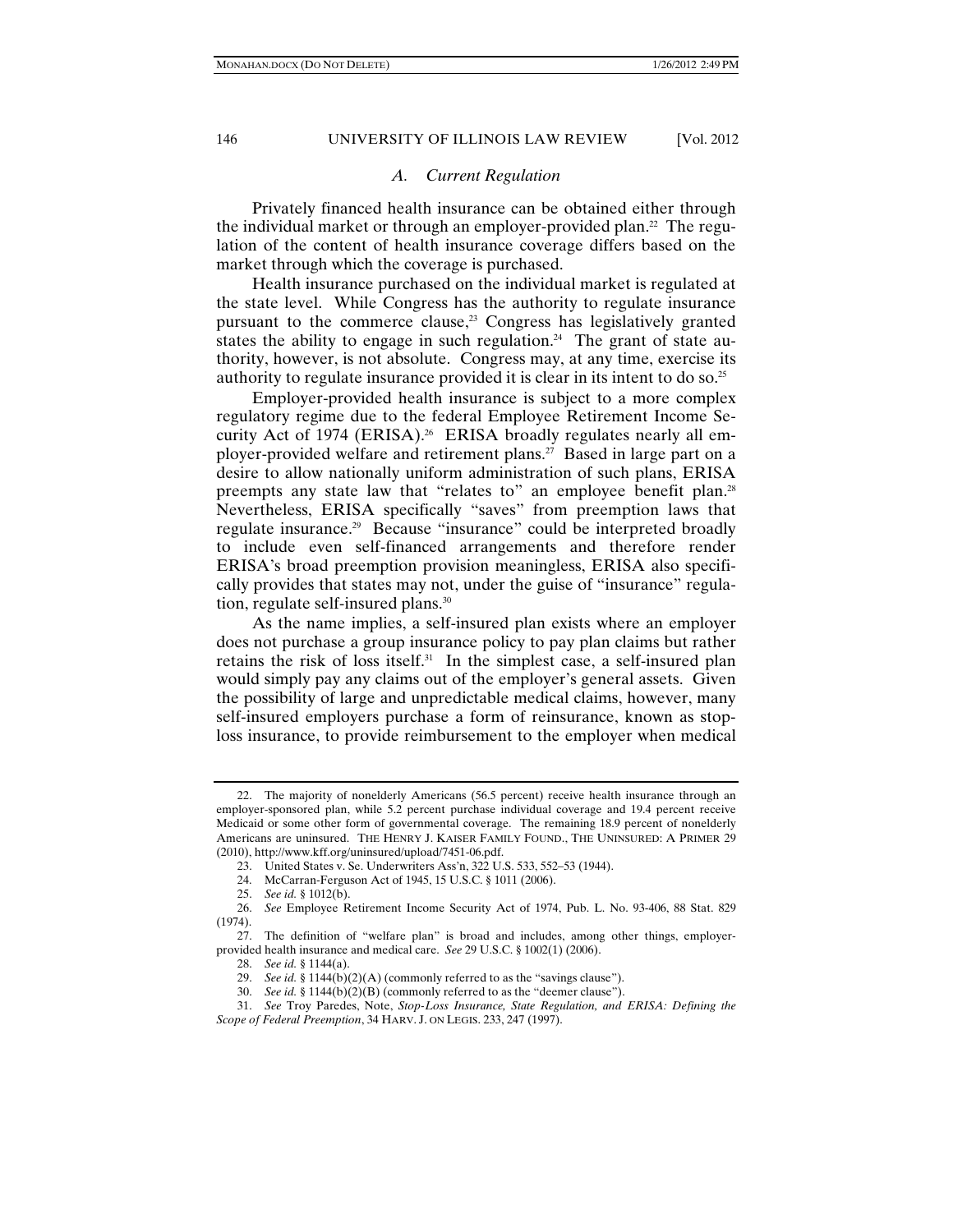plan claims exceed a certain threshold.32 Purchasing a stop-loss policy, even a very generous one, does not subject a self-insured plan to state regulation.33 The plan continues to be treated as a self-insured plan and therefore any state law that "relates" to the plan, such as a requirement that the plan cover specific treatments or services, is preempted under ERISA.

The end result of this regulatory structure is that individual insurance policies are regulated at the state level, insured employer plans are regulated both by the state and by ERISA, and self-insured employer plans are regulated solely by ERISA. Having different regulators results in dramatically different content regulation for these different types of plans. On the one hand, states have been very active in content regulation. States average eighteen mandated benefit laws,<sup>34</sup> with a high of thirty-five in California and a low of two in Idaho.<sup>35</sup> On the other hand, ERISA mandates coverage of only four benefits: minimum hospital stays following childbirth, breast reconstruction following mastectomy, mental health parity, and a limitation on the exclusion of preexisting conditions.36 The end result of this complex regulatory scheme is that individual insurance policies must comply with an average of eighteen state mandates, insured employer plans must comply with both state mandates and ERISA's substantive requirements, while self-insured employer plans need comply only with the four requirements contained in ERISA.

# *B. The Policy Debate*

The U.S. system of health insurance is unique in many ways. Unlike many other industrialized countries, the vast majority of nonelderly citizens in the United States receive health care coverage through privately financed insurance rather than through a public program. $37$  In countries with national health care in one form or another, determinations of what treatments and services are covered are often determined as part of a comprehensive benefits package. For example, in Canada, the National

 <sup>32.</sup> *See id.* at 248–49.

 <sup>33.</sup> *See, e.g.*, Bill Gray Enters., Inc. Emp. Health & Welfare Plan v. Gourley, 248 F.3d 206, 214 (3d Cir. 2001); Am. Med. Sec., Inc. v. Bartlett, 111 F.3d 358, 364 (4th Cir. 1997); United Food & Commercial Workers v. Pacyga, 801 F.2d 1157, 1161–62 (9th Cir. 1986).

 <sup>34.</sup> U.S. GEN. ACCOUNTING OFFICE, GAO/HEHS-96-161, HEALTH INSURANCE REGULATION: VARYING STATE REQUIREMENTS AFFECT COST OF INSURANCE 9 (1996) ("On average, states have enacted laws mandating about 18 specific benefits."); Amy B. Monahan, *Federalism, Federal Regulation, or Free Market? An Examination of Mandated Health Benefit Reform*, 2007 U. ILL. L. REV. 1361, 1364.

 <sup>35.</sup> Monahan, *supra* note 34, at 1364.

 <sup>36. 29</sup> U.S.C. §§ 1181, 1185–1185b (2006). ACA will add a fourth mandate requiring plans to reimburse routine patient care costs associated with participation in specific types of clinical trials, effective in 2014. *See* ACA, Pub. L. No. 111-148, § 10103, 124 Stat. 119, 892–93 (2010) (to be codified at 42 U.S.C. §§ 300gg, 300gg-8) (adding section 2709 to the Public Health Services Act).

 <sup>37.</sup> *See* Gerard F. Anderson & Bianca K. Frogner, *Health Spending in OECD Countries: Obtaining Value Per Dollar*, 27 HEALTH AFF. 1718, 1721*–*22 (2008).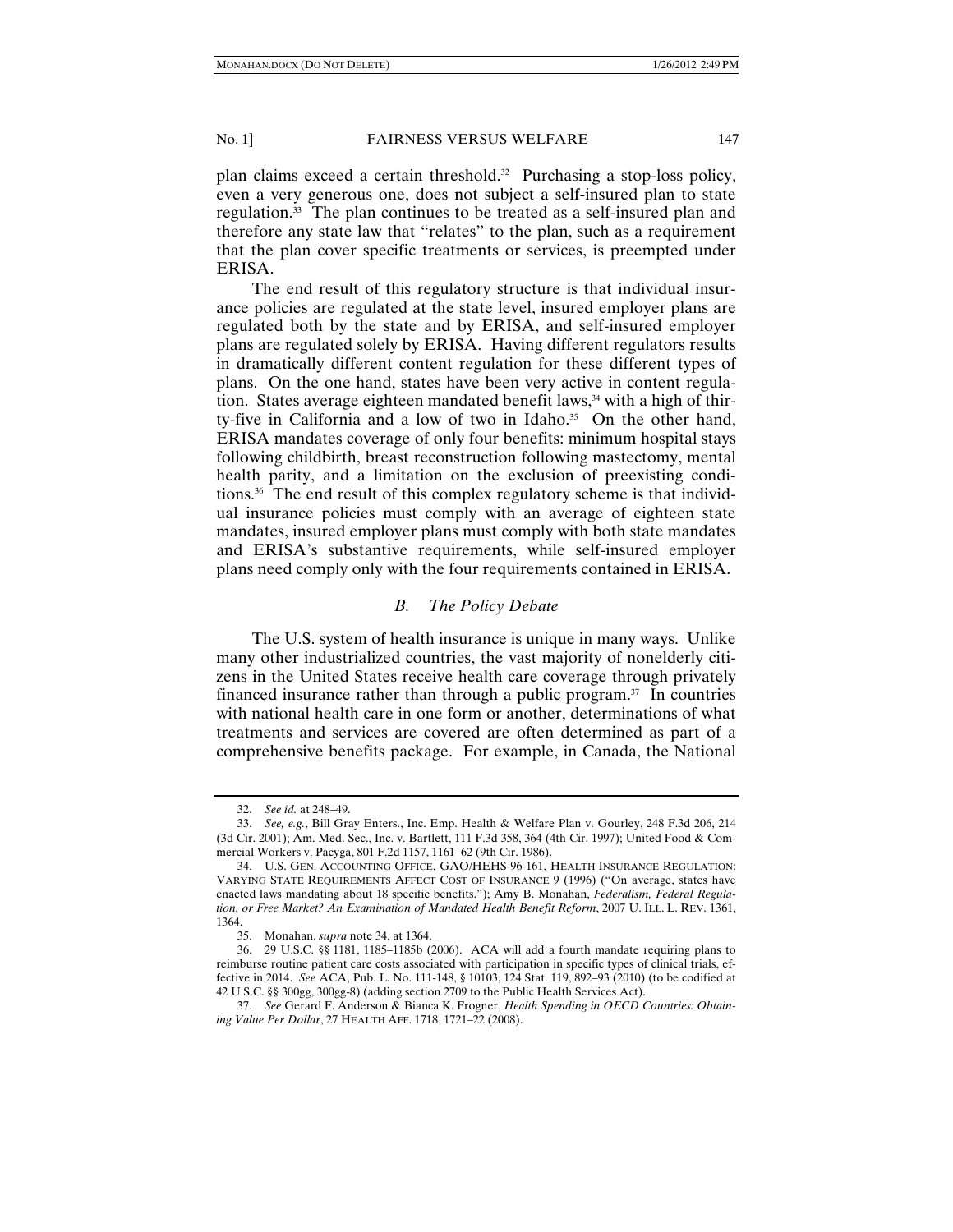Health Care Act defines the services that must be covered in all provincial health plans but leaves to the provinces discretion whether additional services will be covered. In the United States, the basic benefit package is instead determined by private insurance companies and their consumers, with the government occasionally stepping in to modify the package through legislation. It is both a reactionary<sup>38</sup> and ad hoc process that has been the subject of much criticism and debate.

Justifications for mandated benefit laws are typically grounded either in fairness claims or welfare economic claims (and sometimes, both). Welfare economic rationales are typically used to support the proposition that mandated benefits can effectively address various types of market failure that can affect the health insurance and medical treatment markets. Health insurance markets, particularly markets for individual health insurance policies, are known to suffer from a wide variety of market failures.<sup>39</sup> For example, sometimes the market fails to provide insurance coverage that an individual desires to purchase because of a problem known as adverse selection. Adverse selection has been defined as "the process by which insureds utilize private knowledge of their own riskiness when deciding to buy or forgo insurance."40 Individuals often have private knowledge of a health condition or health risk that is either difficult or impossible for the insurance company to obtain. Assume, for example, that an individual has been trying unsuccessfully to conceive a child for a number of years and therefore has reason to believe that she will utilize medical treatment for infertility. The insurance company cannot discover this information about her likelihood of utilizing infertility treatment.41 Therefore, if the insurer were to offer two policies, one that covered infertility treatment and one that did not, the individual would, subject to certain pricing assumptions,<sup>42</sup> purchase the policy that covered infertility treatment. The problem, of course, is what happens to the market when everyone behaves in this manner. When the policy that covers infertility treatment is adversely selected by all those with reason to believe they will utilize infertility treatment, the insurer must increase the price of the policy accordingly. In short order, the premiums associated with the policy that covers infertility treatment would be greater than the premiums associated with the policy that did not offer such coverage by the full expected cost of infertility treatment. Because the policy would then effectively cease to function as insurance, the insurer

 <sup>38.</sup> Reactionary in the sense that legislation responds to current market conditions.

 <sup>39.</sup> *See, e.g.*, George A. Akerlof, *The Market for "Lemons": Quality Uncertainty and the Market Mechanism*, 84 Q.J. ECON. 488, 492–94 (1970).

 <sup>40.</sup> Peter Siegelman, *Adverse Selection in Insurance Markets: An Exaggerated Threat*, 113 YALE L.J. 1223, 1223 (2004).

 <sup>41.</sup> This is true assuming that the individual had not sought prior medical treatment for her infertility.

 <sup>42.</sup> The price increase associated with the policy with infertility coverage would have to be lower than the expected cost of treatment in order for the individual to rationally select the policy that covered infertility treatment.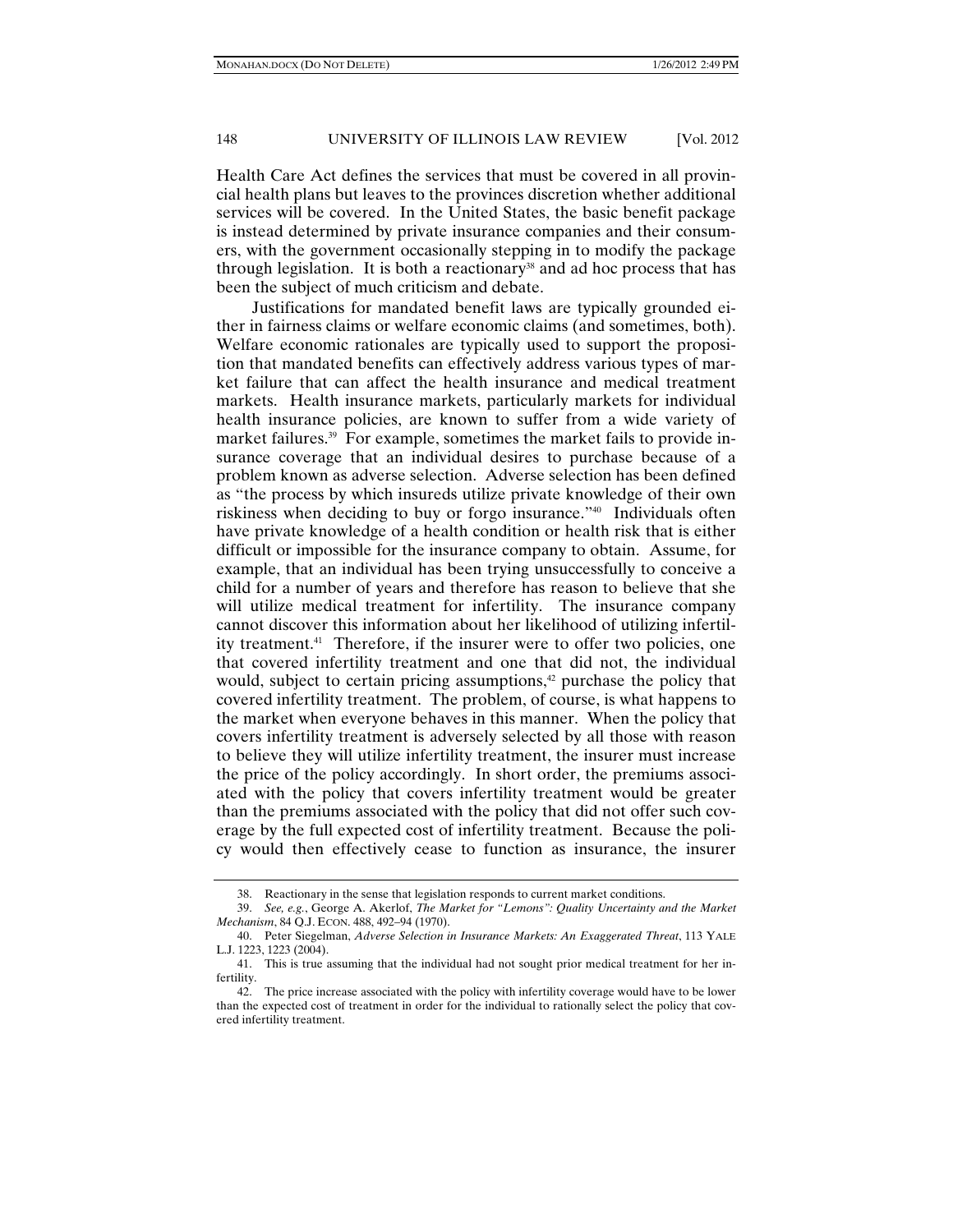would simply stop offering coverage for infertility.<sup>43</sup> Essentially, adverse selection would have eliminated that coverage option from the market.

A mandated benefit law can remedy the situation by requiring that every health insurance policy sold within the state cover the benefit at issue. By doing so, insurance coverage for the treatment, which would not otherwise be available, is preserved, and is available to affected individuals at an average cost. The mandated benefit law in this way solves the adverse selection problem.

This is but one example of the many forms of market failure that might justify a mandate. Others include increasing suboptimal utilization of a medical treatment or service, overruling undesired insurance company coverage determinations, addressing decision-making shortcuts and problems of risk assessment and cognitive bias, as well as overcoming preference aggregation problems in the group market.<sup>44</sup>

Putting welfare economics aside, certain theories of fairness might also support various mandated benefit laws. After all, mandating coverage for a specific treatment or service essentially requires that the entire insured community bear the risk of that loss—and theories of fairness in health care are often concerned with which medical risks should be compulsorily shared. For example, John Rawls's work on fair equality of opportunity might translate into covering medical losses that are suffered through no fault or responsibility of the individual.<sup>45</sup> Or we might want to cover all those expenses that restore "normal species functioning."46 These and other theories of fairness might demand that medical care be distributed according to medical need and not the ability to pay.<sup>47</sup>

While fairness theorists are likely to object to any regulatory regime that does not reflect their conception of fairness, objections grounded in welfare economics are much more common in the literature. Welfarebased objections to mandated benefit laws fall into two primary categories. First, there are those who object to mandated benefit laws simply because they interfere with the freedom of two willing parties to contract and are therefore welfare decreasing.<sup>48</sup> For example, imagine that an individual desires to purchase insurance coverage that protects only against

 <sup>43.</sup> This is particularly true given the effect of overhead costs on health insurance premiums. In the individual market, overhead costs can contribute as much as forty percent of the cost of premiums. *See* Mark Pauly et al., *Individual Versus Job-Based Health Insurance: Weighing the Pros and Cons*, 18 HEALTH AFF. 28, 34 (1999); Mark V. Pauly & Len M. Nichols, *The Nongroup Health Insurance Market: Short on Facts, Long on Opinions and Policy Disputes*, HEALTH AFF., Dec. 23, 2001, at W325, W326, http://content.healthaffairs.org/content/early/2002/10/23/hlthaff.w2.325.full.pdf. As a result, the addition of infertility treatment to a health insurance policy may raise the cost of the benefit *above* the expected cost of treatment once overhead costs are taken into account.

 <sup>44.</sup> For a fuller discussion of these types of market failure, see Amy B. Monahan, *Value-Based Mandated Health Benefits*, 80 U. COLO. L. REV. 127, 133*–*48 (2009).

 <sup>45.</sup> *See* RAWLS, *supra* note 1, at 311*–*12.

 <sup>46.</sup> *See* NORMAN DANIELS, JUST HEALTH: MEETING HEALTH NEEDS FAIRLY 147*–*55 (2008).

 <sup>47.</sup> *See, e.g.*, Stone, *supra* note 14, at 653.

 <sup>48.</sup> *See* CLARK C. HAVIGHURST, HEALTH CARE CHOICES: PRIVATE CONTRACTS AS INSTRU-MENTS OF HEALTH REFORM 18 (1995).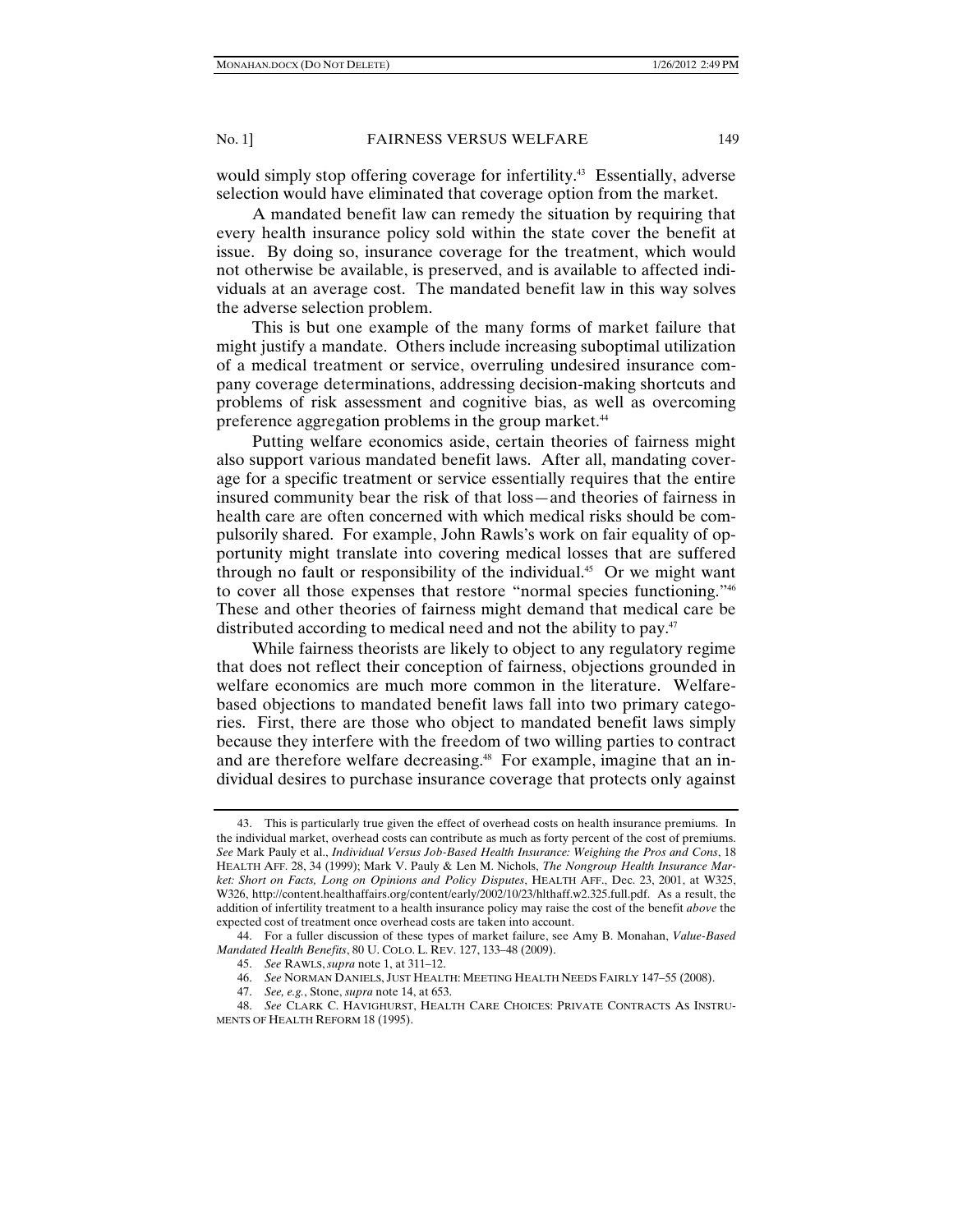the risk of loss associated with hospitalization. The individual budgets and saves for other forms of medical care, such as routine preventive care and imaging tests. The individual correctly assesses that his or her risk for nonhospitalization medical care that would exceed the individual's budget, such as mental health or substance abuse problems, is low. Mandated benefit laws interfere directly with the desired bargain by preventing the individual from obtaining the desired coverage.<sup>49</sup> For example, in a state with preventive care or mental health mandates, the individual would essentially be forced into subsidizing other individual's desired coverage, even where it is rational for the individual to forgo certain coverage, thereby decreasing the individual's welfare.

The second, and most prominent, argument against mandated benefit laws is that the price of such laws is simply too high. This view is based on the relationship between health insurance premiums and coverage rates. We know that as health insurance premiums rise, fewer individuals elect coverage.50 Even though many mandates have a relatively modest cost to individual subscribers, even small increases in price potentially contribute to the problem of uninsurance. The argument is that it is better to protect health insurance coverage rates than to broaden the scope of health insurance coverage. In other words, the welfare gain associated with many individuals having incomplete health coverage is greater than the welfare gain associated with having fewer individuals with more comprehensive coverage.<sup>51</sup>

Each of these sources of opposition is then further exacerbated by public choice concerns regarding the institutional design through which mandated benefits become law. Mandated benefit laws are in many ways a striking example of public choice concerns in that they involve, in nearly all cases, narrowly conferred benefits and widely distributed costs.<sup>52</sup> Take, for example, a law requiring health insurers to cover hearing aids. The group that potentially benefits from such legislation is the eight percent<sup>53</sup> of the population that is hearing impaired, whereas the costs are distributed among the entire insured population. When such a mandate

 <sup>49.</sup> *See, e.g.*, Henderson, *supra* note 13.

 <sup>50.</sup> For an overview of the literature on the price elasticity of demand for health insurance, see Jonathan Gruber, *Health Insurance and the Labor Market*, *in* 1A HANDBOOK OF HEALTH ECONOMICS 645, 696*–*97 (Anthony J. Culyer & Joseph P. Newhouse eds., 2000).

 <sup>51.</sup> It is, of course, incredibly difficult to calculate even the pure income gains and losses associated with mandate passage. It is difficult to estimate what effect a mandate will have on health insurance premiums and even harder to isolate what effect a small marginal increase in premiums will have on health insurance coverage rates. *See, e.g.*, TEX. DEP'T OF INS., HEALTH INSURANCE REGULATION IN TEXAS: THE IMPACT OF MANDATED HEALTH BENEFITS 25–37 (1998) ("For example, a recent news article quotes one large Texas insurer as saying mandates raise the price of insurance by as much as 20%. In the same article, another large insurer estimates the cost to be only about 2%.").

 <sup>52.</sup> *See* MANCUR OLSON, JR., THE LOGIC OF COLLECTIVE ACTION: PUBLIC GOODS AND THE THEORY OF GROUPS 143–44 (1965); Robert D. Tollison, *Rent Seeking*, *in* PERSPECTIVES ON PUBLIC CHOICE: A HANDBOOK 506, 520–24 (Dennis C. Mueller ed., 1997).

 <sup>53.</sup> NAT'L ACAD. ON AN AGING SOC'Y, HEARING LOSS: A GROWING PROBLEM THAT AFFECTS QUALITY OF LIFE 1 (1999), http://ihcrp.georgetown.edu/agingsociety/pdfs/hearing.pdf.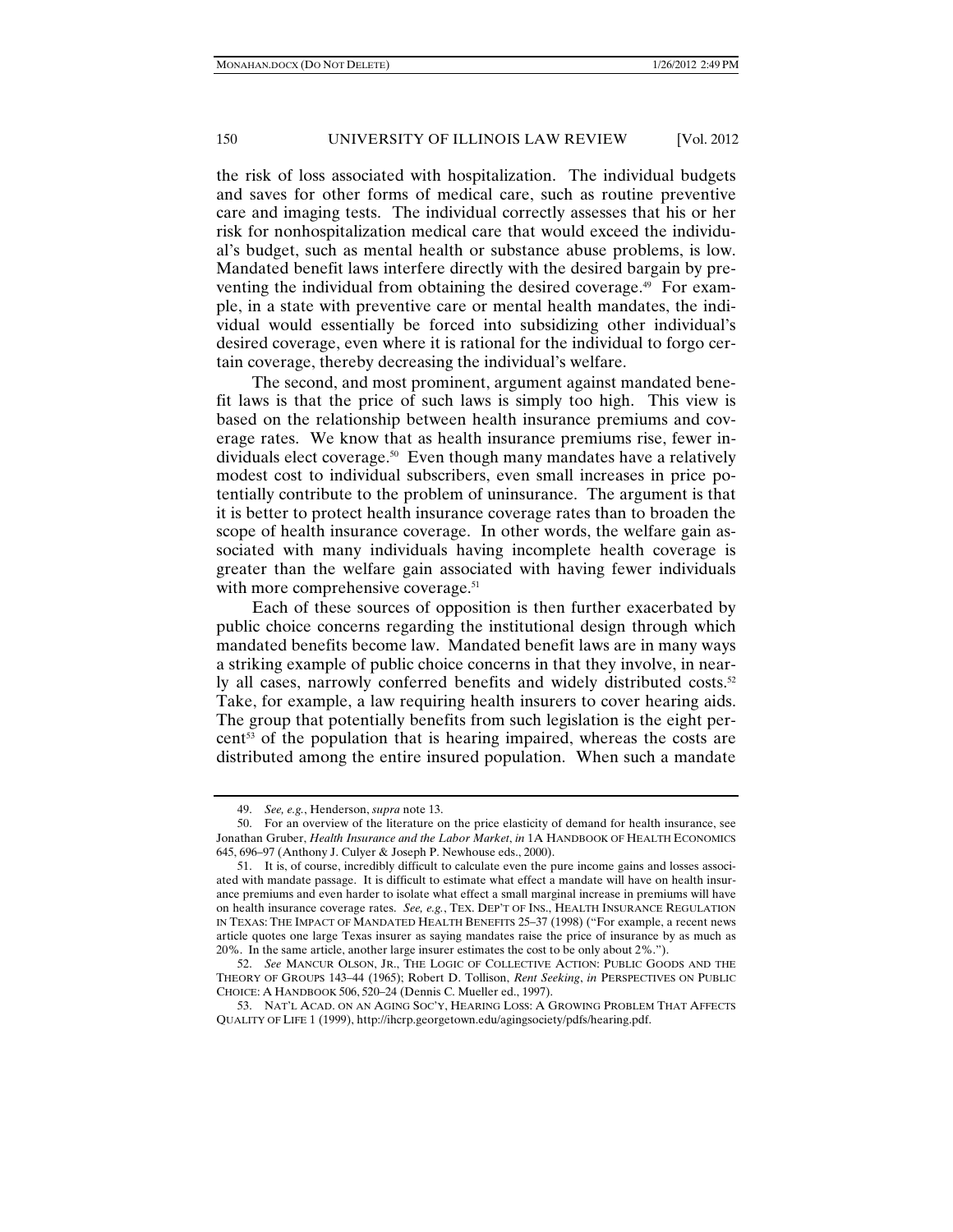comes before the legislature, the interested individuals are likely to lobby extensively in favor of the bill, because, assuming they desire to use a hearing aid, they stand to gain a financial benefit of several thousand dollars. On the flip side, few members of the general public are likely to find it worthwhile to oppose such legislation given its likely small impact on their health insurance premiums.<sup>54</sup> The result may be that legislatures oversupply such legislation.<sup>55</sup> So even if many proposed mandates represent excellent policy choices, if the institution charged with making decisions regarding what becomes law and what does not is poorly suited to make such determinations, the outcomes of mandated benefit laws may be suboptimal.

# *C. How ACA Will Change Mandated Benefits*

Given the complex regulatory structure and significant policy concerns described above, it is unsurprising that mandated benefit reform was on the table in the lead up to health care reform. In the end, among its many changes, ACA reserves for the federal government the ability to regulate the content of health insurance contracts offered on the individual and small group markets.<sup>56</sup> Large employer plans will remain subject to state regulation, while self-insured plans retain their relative freedom from substantive regulation.

Specifically, ACA provides that all individual and small group plans must provide "essential health benefits."57 Despite the central importance of how "essential health benefits" are defined, the specifics of coverage are not specified in the statute. Rather, the statute grants HHS the authority to define essential health benefits.<sup>58</sup> ACA provides guidelines for such determination, stating that such benefits shall include ambulatory patient services, emergency services, hospitalization, maternity and newborn care, mental health and substance use disorder services, prescription drugs, rehabilitative and habilitative services and devices, laboratory services, preventive and wellness services, and chronic disease management, as well as pediatric services (including oral and vision care).59 HHS is further directed to ensure that the scope of essential health benefits is "equal to the scope of benefits provided under a typical employer plan, as determined by the Secretary."<sup>60</sup> Additional required elements for consideration in determining essential health benefits are

 <sup>54.</sup> Insurance companies are an additional source of opposition, but the political cost to legislators of disregarding such opposition on a particular mandate may not be sufficient to deter legislators from passing a mandate that is not opposed by the public at large.

 <sup>55.</sup> *See* STEARNS & ZYWICKI, *supra* note 16, at 251.

 <sup>56.</sup> *See* ACA, Pub. L. No. 111-148, § 1201, 124 Stat. 119, 154–61 (2010) (to be codified at 42 U.S.C. § 300gg) (adding section 2707 to the Public Health Services Act).

 <sup>57.</sup> *Id.*

 <sup>58.</sup> *Id.* § 1302, 124 Stat. at 163–68 (to be codified at 42 U.S.C. § 18022).

 <sup>59.</sup> *Id.* § 1302(b)(1).

 <sup>60.</sup> *Id.* § 1302(b)(2)(A).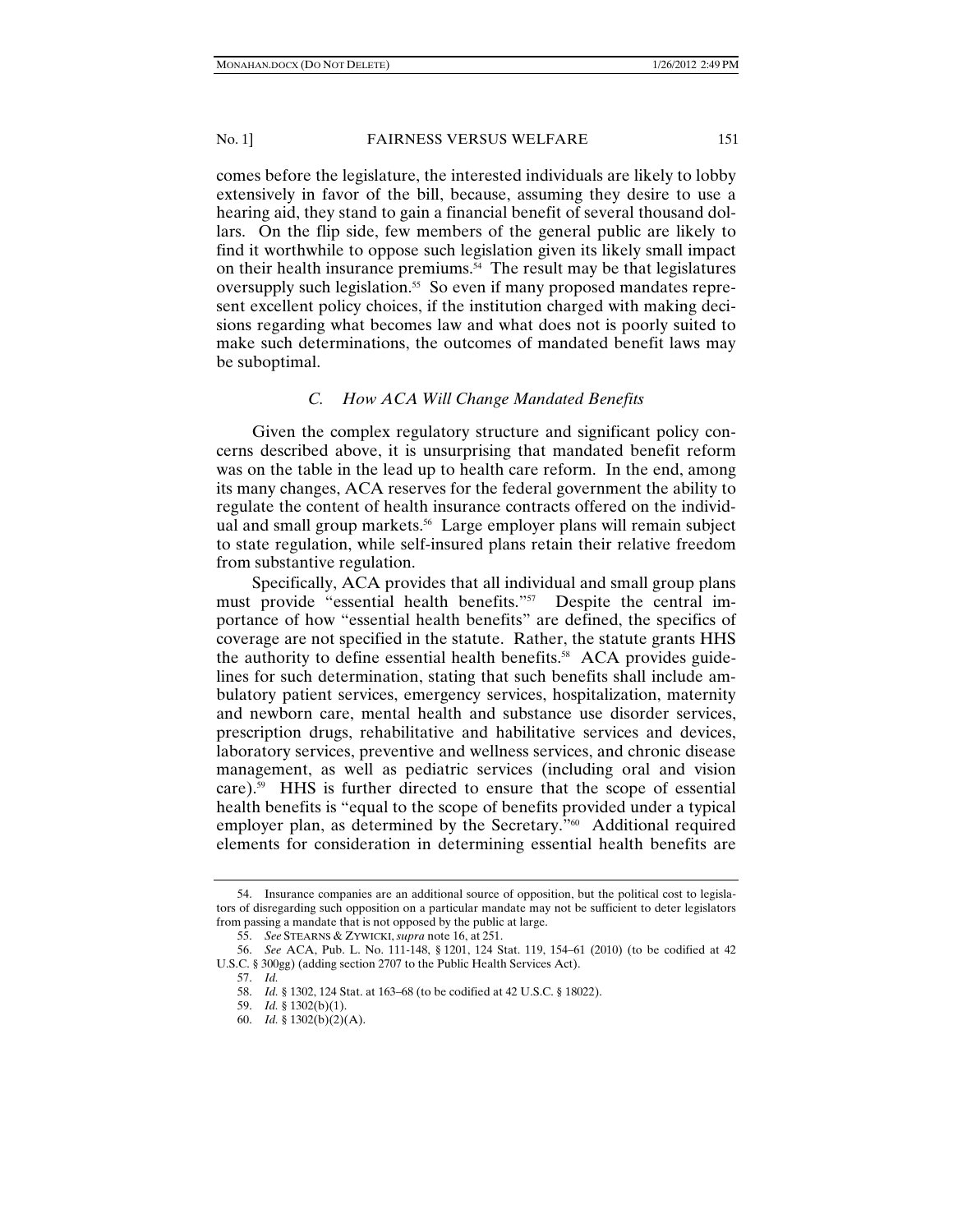also provided. For example, HHS is directed to "not make coverage decisions, determine reimbursement rates, establish incentive programs, or design benefits in ways that discriminate against individuals because of their age, disability, or expected length of life" and also to "ensure that health benefits established as essential not be subject to denial to individuals against their wishes on the basis of the individuals' age or expected length of life or of the individuals' present or predicted disability, degree of medical dependency, or quality of life."<sup>61</sup>

ACA specifies that states can continue to regulate the individual and small group market by mandating benefits in excess of "essential health benefits.<sup>"62</sup> At first glance, this suggests that the essential health benefit requirements merely set a floor, which states may exceed at will. ACA, however, goes on to provide that if a state enacts benefit mandates that exceed essential health benefit requirements, the state must "defray the cost" of any additional benefits for those individuals who are enrolled in "qualified health plans" within the state. $63$  Given that all health plans offered within the state's insurance exchange will by definition be qualified health plans, the subsidy that would be required would often be substantial. As a practical matter, this direct cost to the state of mandated health benefits that exceed essential health benefit requirements makes it highly unlikely that states will regulate the content of coverage in the individual and small group market.

# *D. What ACA Will Not Change*

ACA leaves a significant part of the health insurance market unchanged with respect to mandated benefits. Even once ACA's major reform provisions become fully effective in 2014, states will continue to regulate the large group market (which is unaffected by the "essential health benefit" requirements detailed above). Similarly, the content regulation of self-insured plans remains nearly unchanged.64 Such plans remain subject only to ERISA's limited substantive requirements. Table 1 briefly summarizes the sources of substantive regulation once ACA becomes fully effective.

 <sup>61.</sup> *Id.* § 1302(b)(4).

 <sup>62.</sup> *Id.* § 1311(d)(3)(B), 124 Stat. at 176 (to be codified at 42 U.S.C. § 18022).

 <sup>63.</sup> *Id.*

 <sup>64.</sup> ACA does add one substantive mandate to all forms of health insurance, including selfinsured plans. ACA requires such plans to reimburse routine patient care costs associated with participation in specific types of clinical trials. *Id.* § 10103, 124 Stat. at 892–96 (to be codified 42 U.S.C. § 300gg) (adding section 2709 to the Public Health Services Act). Note that the statement in the text assumes that Congress takes no further action to regulate self-insured plans, but that there may be good reason for Congress to take such action. *See* Monahan & Schwarcz, *supra* note 19, at 196–97 (arguing that regulating self-insured plans in the same manner as insured plans would eliminate the ability of employers to "dump" their less healthy employees onto the individual insurance market).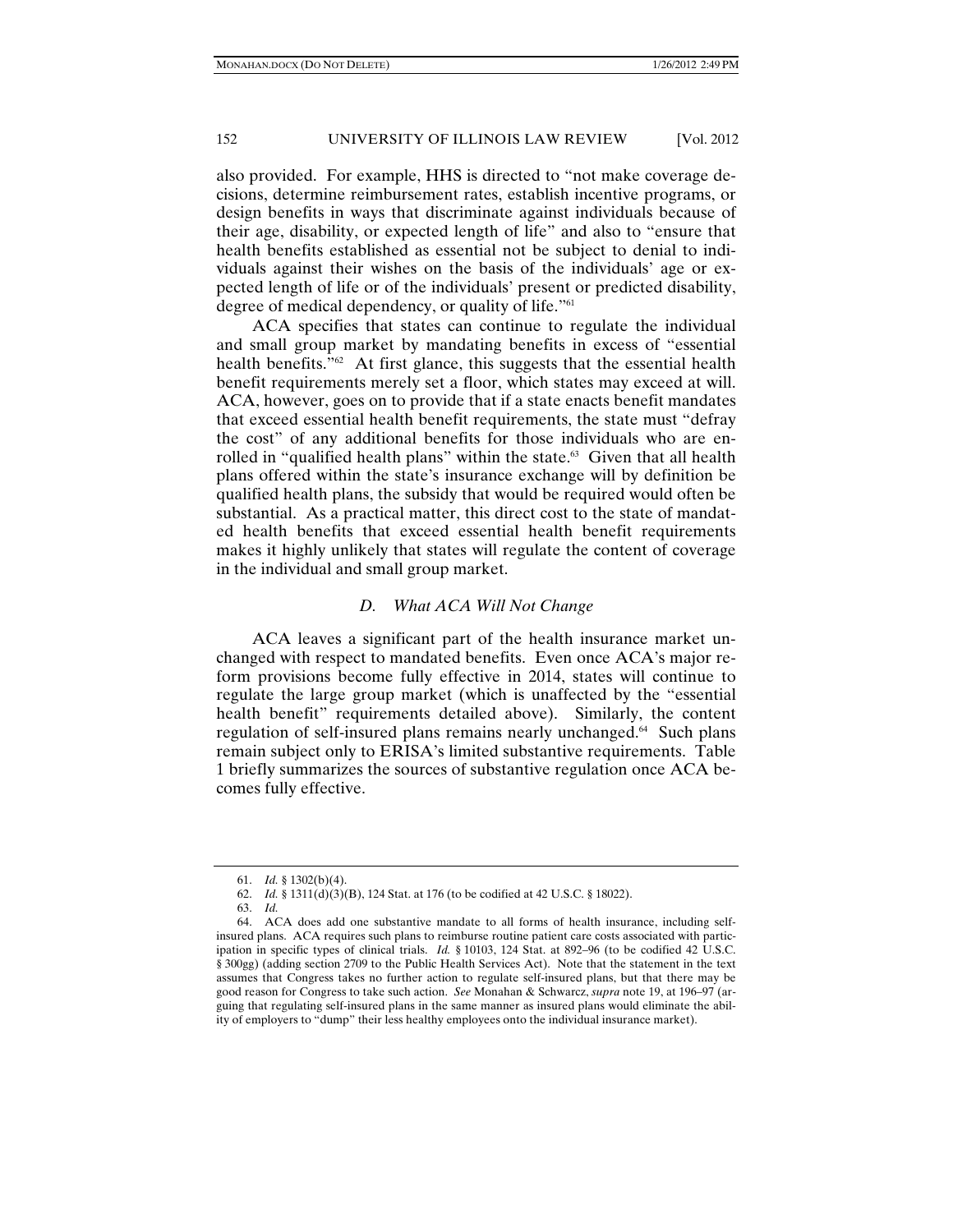| Type of               | <b>Federal Regulation</b>                                                                              | <b>State Regulation</b>                                                                    |
|-----------------------|--------------------------------------------------------------------------------------------------------|--------------------------------------------------------------------------------------------|
| Coverage              |                                                                                                        |                                                                                            |
| Individual            | Essential health benefits,<br>preventive care, and<br>clinical trial expenses                          | States must subsidize man-<br>dates that exceed essential<br>health benefits <sup>66</sup> |
| Small Group           | Essential health benefits,<br>preventive care, and<br>clinical trial expenses +<br>ERISA <sup>67</sup> |                                                                                            |
| Large Group           | Preventive care and<br>clinical trial expenses +<br><b>ERISA</b>                                       | States may mandate addi-<br>tional benefits, no subsidy<br>required                        |
| Self-Insured<br>Group | Preventive care and<br>clinical trial expenses +<br>ERISA                                              | None                                                                                       |

# TABLE 1: SOURCES OF CONTENT REGULATION UNDER ACA<sup>65</sup>

# III. STUDYING THE STATE PROCESS: CASE STUDIES OF CALIFORNIA AND CONNECTICUT

Given the critical importance of regulating the content of health insurance under both the current regime and under the forthcoming federal health care reform, it is disappointing how little is known about how the current state processes actually work. The studies presented in this Article attempt to fill this gap by providing a detailed look at the types of arguments used to support proposed mandates, the extent to which evidence is provided to substantiate such arguments, and the effect that different factors and evidence have on mandate passage. This Part provides a brief overview of previous studies in this area, before providing the study methodology and results.

 <sup>65.</sup> Amy B. Monahan, *Initial Thoughts on Essential Health Benefits*, *in* NEW YORK UNIVERSITY REVIEW OF EMPLOYEE BENEFITS & EXECUTIVE COMPENSATION–2010, at 1B-1, 1B-7 (Alvin D. Lurie ed., 2010).

 <sup>66.</sup> While ERISA's substantive provisions would also generally apply to an employer-sponsored small group plan, ACA appears to provide that plans need only comply with the substantive requirements of "essential health benefits," and that this requirement trumps other law with respect to the substantive requirements that apply to a plan within an exchange. *See id.* § 1311(d)(3)(A).

 <sup>67.</sup> *See* ACA § 1311(d)(3), 124 Stat. at 176 (to be codified at 42 U.S.C. § 18031) (requiring the state to pay either the individual or the health insurance company directly for any increased premium costs that result from state requirements that exceed essential health benefits for any individuals enrolled in a qualified health plan).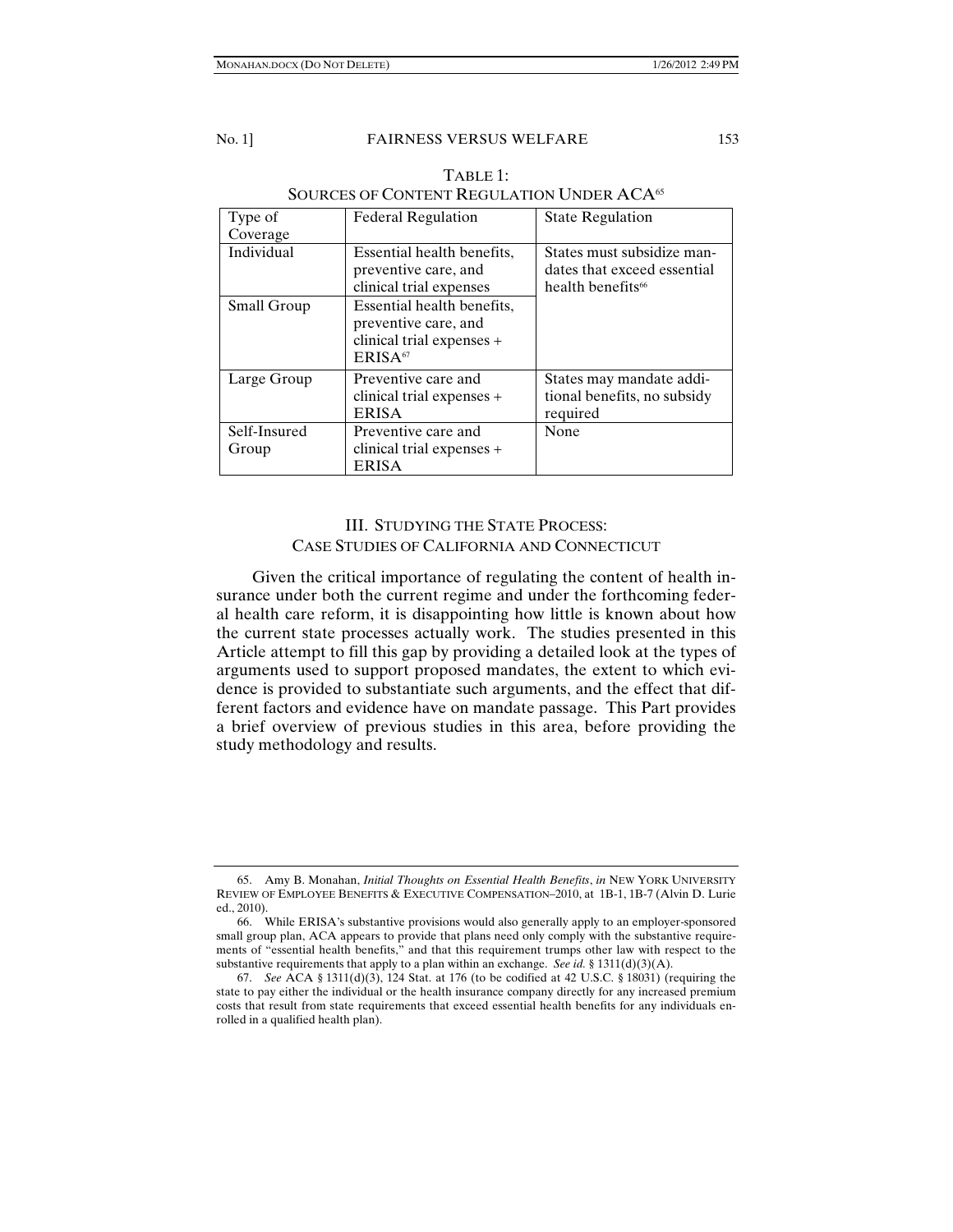# *A. Previous Studies*

#### *1. Economic Studies*

Not surprisingly, many economists have studied the issue of mandated benefit laws. Such studies have looked at a diverse array of topics, such as the influence of mandated benefit laws on the decision of small firms to offer insurance, $68$  as well as the effect such laws have on health insurance coverage rates $69$  and premiums.<sup>70</sup> Economists have also studied the labor market effects of state mandates.<sup>71</sup> In general, the economic studies have focused on the effects of mandates post-passage.

#### *2. Health Policy Studies*

Health policy studies are perhaps the most common type of study in the existing literature. In most cases, these studies examine the healthrelated outcomes associated with the passage of a single mandate. For example, one study examined whether a state mandate requiring coverage of outpatient breast cancer surgery caused payors not covered by the mandate to change their practices.<sup>72</sup> Other studies have looked at how mandated benefit requirements change patient and physician behavior post-passage.73 While some of these studies have found positive im-

 <sup>68.</sup> *See, e.g.*, Gail A. Jensen & Jon R. Gabel, *State Mandated Benefits and the Small Firm's Decision to Offer Insurance*, 4 J. REG. ECON. 379 (1992).

 <sup>69.</sup> *See* JOHN C. GOODMAN & GERALD L. MUSGRAVE, FREEDOM OF CHOICE IN HEALTH INSURANCE, NCPA POLICY REPORT NO. 134, at 20–21, app. A (1988) (using an econometric model to estimate that as many of one out of every four uninsured people lack health insurance because state mandates have increased the price of insurance); Jonathan Gruber, *State-Mandated Benefits and Employer-Provided Health Insurance*, 55 J. PUB. ECON. 433, 435 (1994) (finding that mandates have little effect on the rate of insurance coverage and that most firms offer the benefits at issue even in the absence of regulation).

 <sup>70.</sup> Stephan F. Gohmann & Myra J. McCrickard, *The Effect of State Mandates on Health Insurance Premiums*, 24 J. PRIVATE ENTERPRISE 59 (2009) (estimating that some mandates can increase premiums by up to sixteen percent).

 <sup>71.</sup> Robert Kaestner & Kosali Ilayperuma Simon, *Labor Market Consequences of State Health Insurance Regulation*, 56 INDUS. & LAB. REL. REV. 136 (2002) (finding no strong evidence that insurance regulations affected labor market outcomes, although they appear to cause a small decrease in private coverage).

 <sup>72.</sup> John Bian et al., *Spillover Effects of State Mandated Benefit Laws: The Case of Outpatient Breast Cancer Surgery*, 46 INQUIRY 433 (2009).

 <sup>73.</sup> *See, e.g.*, Melinda B. Henne & M. Kate Bundorf, *Insurance Mandates and Trends in Infertility Treatments*, 89 FERTILITY & STERILITY 66 (2008) (finding that infertility mandates are associated with higher utilization rates of assisted reproductive technology and lower rates of births per cycle and multiple births per cycle); Renee Y. Hsia et al., *Do Mandates Requiring Insurers to Pay for Emergency Care Influence the Use of the Emergency Department?*, 25 HEALTH AFF. 1086 (2006) (failing to find evidence that "prudent layperson" mandates for emergency room coverage increased use of emergency services); Jonathan Klick & Thomas Stratmann, *Diabetes Treatments and Moral Hazard*, 50 J.L. & ECON. 519 (2007) (finding the diabetes mandates generate moral hazard, with diabetics exhibiting higher BMIs after the adoption of these mandates); Barak D. Richman, *Insurance Expansions: Do They Hurt Those They Are Designed to Help?*, 26 HEALTH AFF. 1345 (2007) (finding that comprehensive insurance coverage for pharmaceuticals and mental health care does not equalize utilization rates, suggesting that privileged classes extract more health care services even in the face of equal coverage); Adam Sonfield et al., *U*.*S*. *Insurance Coverage of Contraceptives and the Impact of Contraceptive Cov-*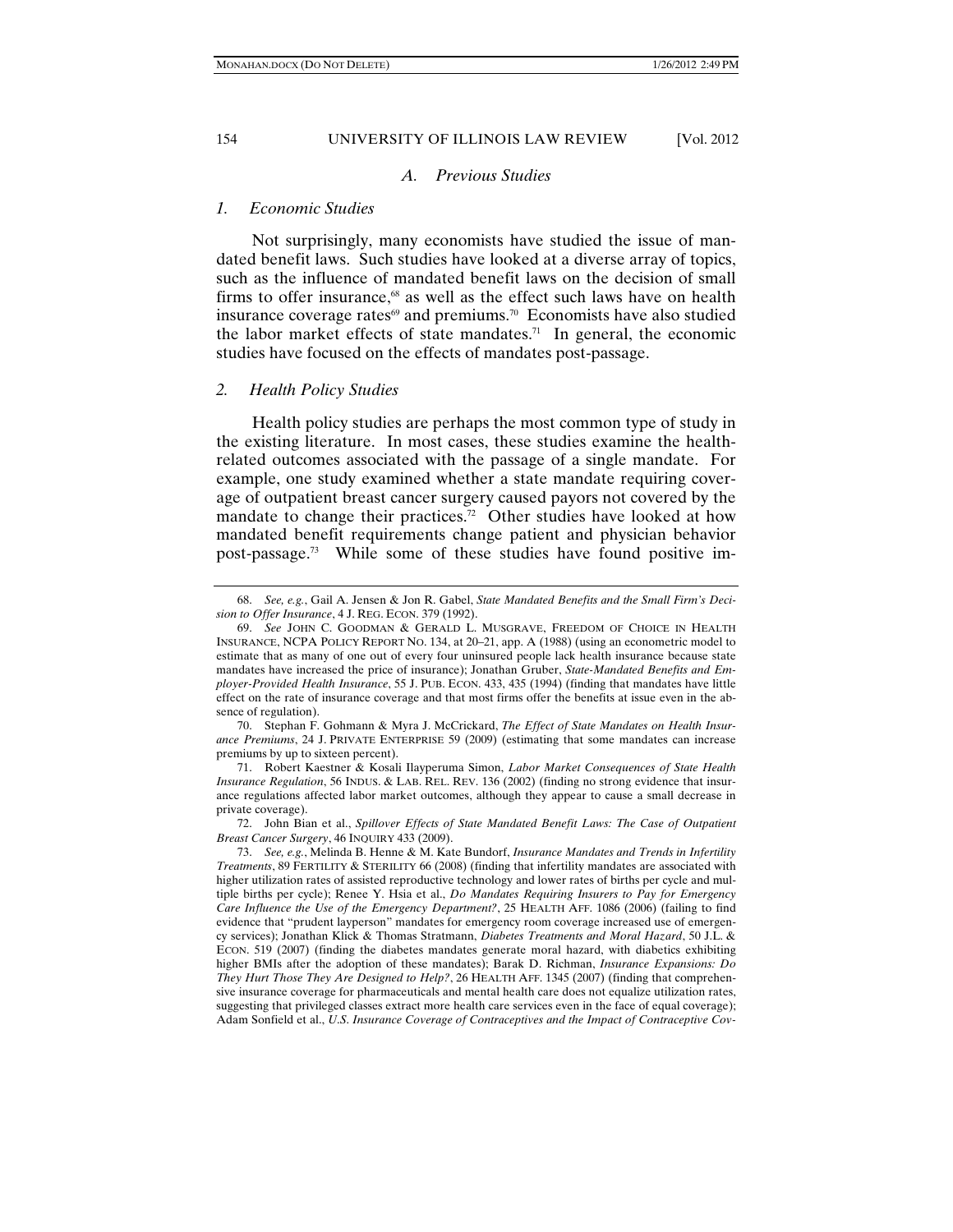provements in outcomes following mandate passage, others have found that mandates actually harm certain health outcomes.<sup>74</sup> Like the economic studies, health policy studies tend to focus on outcomes postpassage.

# *3. Political Science Literature*

There is, of course, a vast literature regarding the political process, issues of institutional design, and the use of information by legislators, but none of it is specific to mandated benefit laws. Work on public choice theory is particularly relevant here because, as previously mentioned, mandated benefit laws are likely to involve concentrated benefits and diffuse costs. In general, this work suggests that not only should there be strong motivation by interested parties to lobby in favor of a benefit mandate,<sup>75</sup> there is likely to be no strong opposition to such bills,<sup>76</sup> with the end result being that such legislation is "oversupplied." $\pi$  Also of particular relevance is the literature on the use of information by legislators.78 Studies of the state legislative process have documented that state legislators often do not believe they have adequate information available to them, $79$  and also that outside information is not frequently relied on during the decision-making process.<sup>80</sup> There is also a substan-

*erage Mandates, 2002*, 36 PERSP. ON SEXUAL & REPROD. HEALTH 72 (2004) (finding that plans in states with mandates are significantly more likely to cover prescription contraceptives than those in states without mandates).

 <sup>74.</sup> *See, e.g.*, Klick & Stratmann, *supra* note 73, at 532–33.

 <sup>75.</sup> There is some evidence that suggests that health insurance coverage issues are frequently raised by individuals to their state representatives. For example, one survey found that three percent of the insured population in California (around 200,000 individuals) had contacted an elected official about problems with their health plan, including lack of coverage for certain benefits. *See* 2 MANAGED HEALTH CARE IMPROVEMENT TASK FORCE, IMPROVING MANAGED HEALTH CARE IN CALIFORNIA: FINDINGS AND RECOMMENDATIONS 17 (1998).

 <sup>76.</sup> While insurers do typically oppose all benefit mandates, their opposition is unlikely to be very strong to any one bill because of the typically low marginal cost of a single mandate. After all, insurers typically oppose mandates because they increase the cost of health insurance, which in turn decreases the number of individuals that purchase insurance and therefore decreases the insurer's profits (assuming, of course, that the mandate is not valued by the typical consumer). A single mandate, however, might increase the annual premiums for health insurance by only a few dollars. Thus, while it is true that insurers typically oppose mandates, their opposition to any one single bill is likely, in most cases, to be fairly weak.

 <sup>77.</sup> *See, e.g.*, OLSON, *supra* note 52, at 141–48; STEARNS & ZYWICKI, *supra* note 16, at 69–72; Tollison, *supra* note 52, at 520–24.

 <sup>78.</sup> *See, e.g.*, Paul Sabatier & David Whiteman, *Legislative Decision Making and Substantive Policy Information: Models of Information Flow*, 10 LEGIS. STUD. Q. 395 (1985); Edward Schneier, *The Intelligence of Congress: Information and Public-Policy Patterns*, ANNALS AM. ACAD. POL. & SOC. SCI., Mar. 1970, at 14.

 <sup>79.</sup> H. Owen Porter, *Legislative Experts and Outsiders: The Two-Step Flow of Communication*, 36 J. POL. 703, 708 tbl.1 (1974) (finding that legislators most often cited "[g]etting adequate information; becoming knowledgeable on proposals, understanding the effects of legislation" as the most difficult part of their job).

 <sup>80.</sup> *See* Christopher Z. Mooney, *Information Sources in State Legislative Decision Making*, 16 LEGIS. STUD. Q. 445, 452 tbl.1 (1991) (finding relatively low rates of outside written information use among state legislators).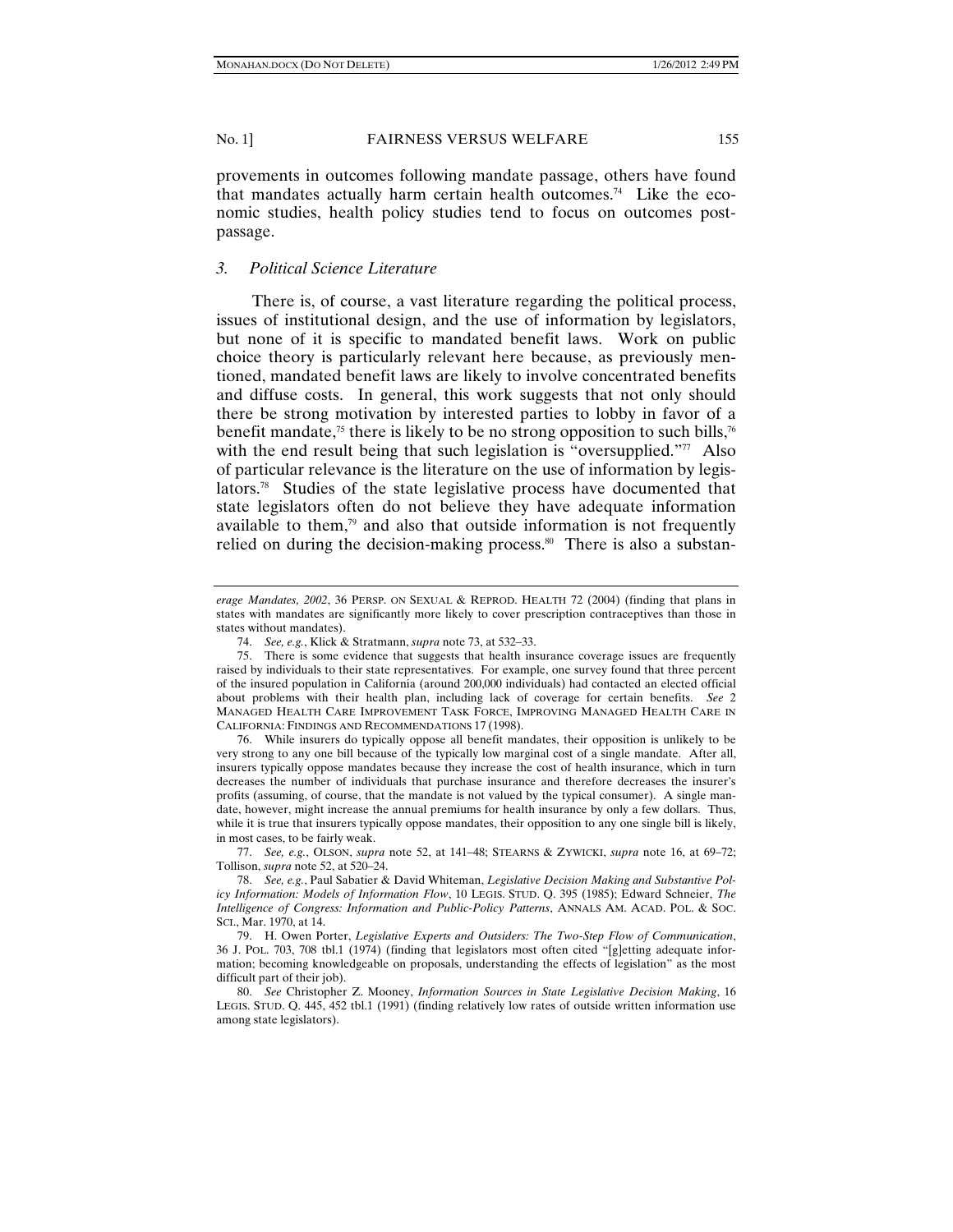tial amount of literature regarding institutional design and competence, which explores why legislatures may not be well suited to certain tasks.<sup>81</sup> Of particular relevance to mandated benefits, this literature has explained why legislators may not undertake an optimal amount of research prior to making decisions.<sup>82</sup> Both public choice theory and the literature regarding the use of information by legislators has significant implications for mandated benefit laws. They tend to confirm the suspicions of those commentators who believe that mandated benefit laws result from rent seeking by interested parties and are not likely to be wellgrounded in evidence.

#### *4. Evidence-Based Critiques*

Mandated benefit laws have been criticized, often by those in the medical profession, on the basis that the substance of such laws is not based on clinical best practices.<sup>83</sup> For example, in a commentary about mandates for cancer screening services, Dr. Helen Halpin Schauffler notes that:

[M]ost state legislatures are not using evidence-based guidelines and recommendations as the basis for defining cancer-screening benefits. Policymaking in state legislatures seems influenced more by interests with a direct stake in the outcome and the desire for everyone to be screened for everything every year, regardless of the cost, effectiveness, or relative cost-effectiveness of the cancerscreening tests. Allowing politics to trump science in the design of benefit mandates results in potential overuse of screening services, is an inefficient use of health care resources, and produces an even greater divide in access to preventive care between those who have health insurance coverage and those who do not.<sup>84</sup>

In several instances, mandates have been passed that are of dubious clinical value. Well-known examples include state mandates requiring coverage for high-dose chemotherapy and autologous bone marrow transplant<sup>85</sup> as well as mandates requiring coverage for hormone replacement therapy.86 In addition, mandates sometimes have been proposed based on "clinical practice guidelines" of independent physician groups, not

 <sup>81.</sup> *See, e.g.*, NEIL K. KOMESAR, IMPERFECT ALTERNATIVES: CHOOSING INSTITUTIONS IN LAW, ECONOMICS, AND PUBLIC POLICY (1994).

 <sup>82.</sup> *See* Matthew C. Stephenson, *Information Acquisition and Institutional Design*, 124 HARV. L. REV. 1422 (2011) (exploring the role of institutional arrangements in the production of information useful to government decision makers).

 <sup>83.</sup> *See, e.g.*, Monahan, *supra* note 44, at 128; Helen Halpin Schauffler, *Politics Trumps Science: Rethinking State-Mandated Benefits*, 19 AM. J. PREVENTIVE MED. 136 (2000).

 <sup>84.</sup> Schauffler, *supra* note 83, at 136.

 <sup>85.</sup> *See* RETTIG ET AL., *supra* note 12, at 3, 152.

 <sup>86.</sup> *See* Peter D. Jacobson, *Transforming Clinical Practice Guidelines into Legislative Mandates: Proceed with Abundant Caution*, 299 JAMA 208, 209 (2008) (discussing Massachusetts's continuing mandate to cover hormone replacement therapy despite new evidence regarding the risks involved in such treatment).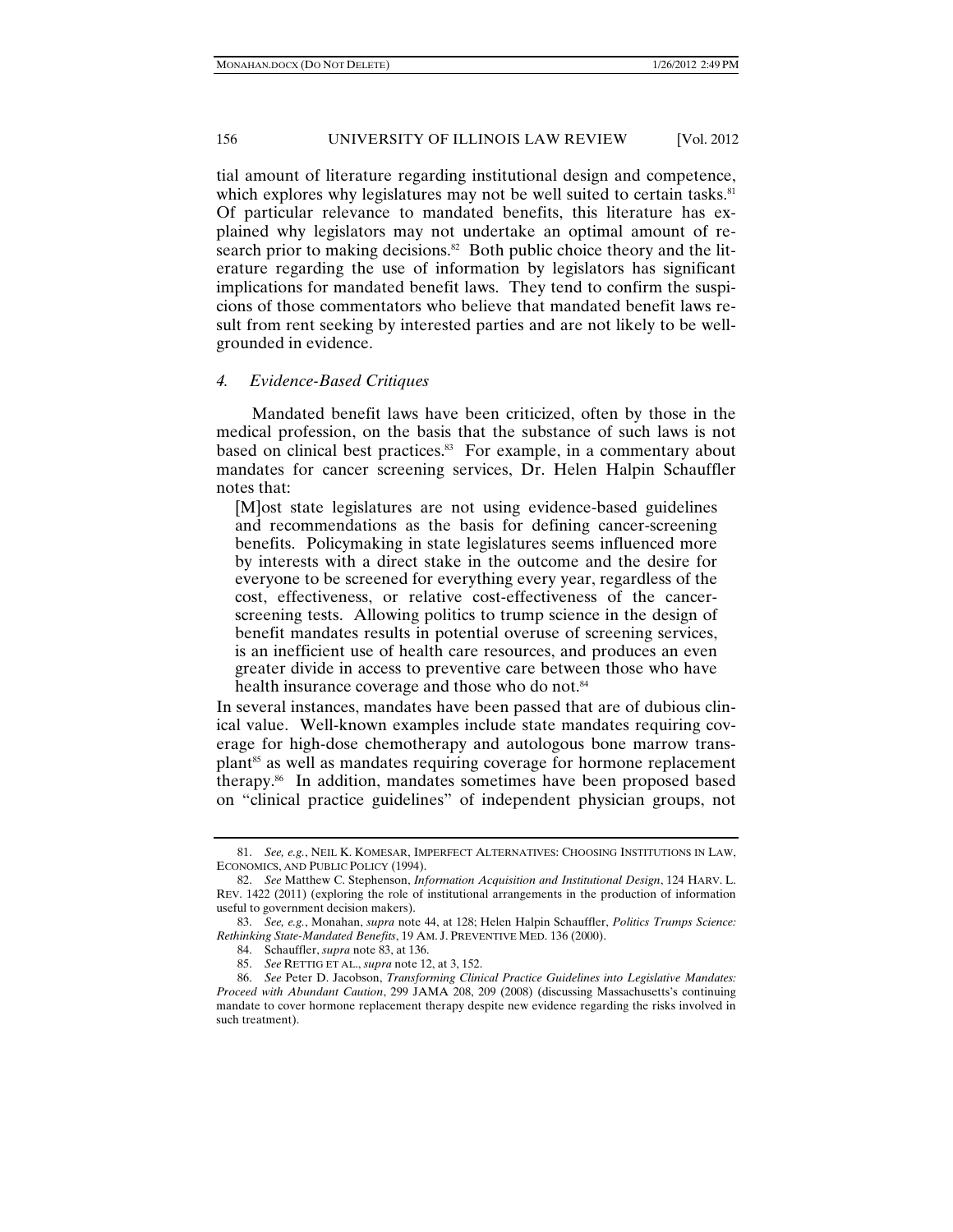those of a national medical association or practice group. These practice guidelines, developed by an independent physician group, were not subject to the normal peer-review process.<sup>87</sup> These examples of where politics have apparently "trumped science" have important implications for mandated benefit laws.<sup>88</sup> To the extent that state legislators are not wellinformed regarding clinical best practices, the mandates that they pass may negatively impact both clinical outcomes and health spending.

# *5. Legal Literature*

The legal literature on mandated benefit laws has looked at both the efficacy of specific mandates<sup>89</sup> and engaged in broader, theoretical discussions of the efficacy of such laws in general.<sup>90</sup> Professor Russell Korobkin has examined the theoretical underpinnings of state-mandated benefit laws in depth.<sup>91</sup> Professor Korobkin, accepting the efficiency premise—"that health care is a consumer good that must compete with other goods for society's scarce resources, and that it should be provided only to the extent that people prefer it to alternative goods that they could purchase with the same dollars"—argues that benefit mandates can enhance efficiency under certain circumstances.<sup>92</sup> Professor Korobkin uses both game theory and behavioral decision theory to demonstrate that the strategic interests of health insurers and the cognitive limitations of purchasers are likely to result in the "underprovision" of certain health insurance benefits.<sup>93</sup> Professor Korobkin is not, however, an unqualified supporter of mandates, being very clear that while such mandates can be efficiency enhancing, they are by definition a second-best solution.<sup>94</sup> Professor Korobkin's work also provides a comparative institutional analysis of courts, legislatures, and specially appointed expert commissions in order to determine which is best suited to the task of regulating the substance of health insurance.<sup>95</sup> Professor Korobkin acknowledges that legislatures are better suited to the task than courts

 <sup>87.</sup> *See id.* at 208*–*09 (discussing the proposal in Texas to mandate coverage for a cardiac screening method developed by an independent group of cardiologists, despite the lack of scientific evidence that the benefits of following the guidelines outweigh the harms).

 <sup>88.</sup> The tension between science and law is certainly not unique to the mandated benefits arena, or even the broader health law field. *See, e.g.*, J.B. Ruhl & James Salzman, *In Defense of Regulatory Peer Review*, 84 WASH. U. L. REV. 1 (2006) (discussing the interplay between science and administrative law).

 <sup>89.</sup> Angela Barner, *Unlocking Access to Insurance Coverage for Autism Treatment*, 6 J.L. ECON. & POL'Y 107 (2009); Jessica L. Hawkins, *Separating Fact from Fiction: Mandated Insurance Coverage of Infertility Treatments*, 23 WASH. U. J.L. & POL'Y 203 (2007); Hyman, *supra* note 12.

 <sup>90.</sup> *See, e.g.*, Russell Korobkin, *The Efficiency of Managed Care "Patient Protection" Laws: Incomplete Contracts, Bounded Rationality, and Market Failure*, 85 CORNELL L. REV. 1 (1999); Monahan, *supra* note 34; Monahan, *supra* note 44. *See also* Hyman, *supra* note 13.

 <sup>91.</sup> *See* Korobkin, *supra* note 90.

 <sup>92.</sup> *Id.* at 8.

 <sup>93.</sup> *Id.* at 8–9.

 <sup>94.</sup> *Id.* at 66.

 <sup>95.</sup> *Id.* at 74–87.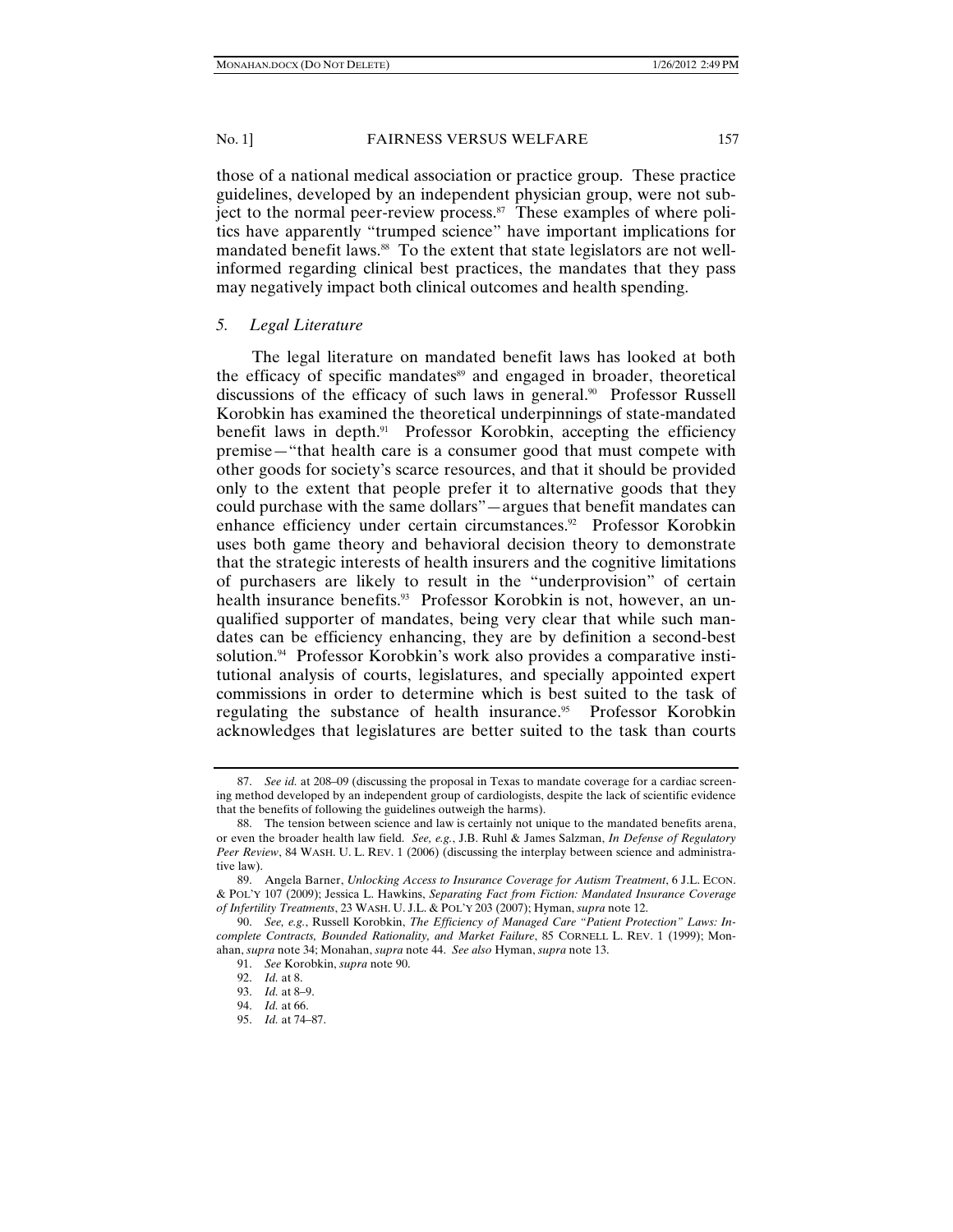(which must evaluate coverage ex post rather than  $ex$  ante).<sup>96</sup> There are, however, two primary drawbacks to legislative decision making identified by Professor Korobkin: (1) small but well-organized interest groups are likely to have too great an influence on the legislative process and (2) vocal consumer support necessary to mandate a benefit means that the benefit is important and salient enough that the market is likely to provide the benefit without the mandate.<sup>97</sup> Professor Korobkin concludes that expert administrative bodies are more likely than either legislatures or courts to produce efficient benefit mandates.<sup>98</sup>

Professor David Hyman has also explored the difficulty of the task of regulating the substance of health insurance.<sup>99</sup> In his work, Professor Hyman acknowledges that difficult trade-offs must be made with respect to what is covered and what is not, but questions whether the government is well suited to this task.<sup>100</sup> In studies of particular mandates, he has found the political process to be fueled by "bad anecdotes and popular appeal" rather than good science and evidence.<sup>101</sup> Professor Hyman's work on laws requiring health insurance coverage for postpartum hospital stays lends support to these theories by chronicling the lack of evidence supporting the medical efficacy of such stays.102 In other work discussing Congress's "overruling" of the National Institutes of Health recommendation concerning mammogram screening Professor Hyman states:

It is implausible that our elected representatives knew or cared about the scientific merits of the arguments for and against routine mammograms for women in their forties. Legislative second-guessing was instead attributable to the political gain from embracing the issue—particularly when the cost of the recommended mammograms would be the responsibility of private insurers.<sup>103</sup>

Compounding the problems associated with an anecdote-driven and nonevidence-based process is the fact that states can make these decisions with little to no direct cost to the state, argues Professor Hyman.<sup>104</sup> In a study of laws regulating insurance coverage for postpartum hospital stays, Professor Hyman notes that of the twenty-nine states with such

 <sup>96.</sup> *Id.* at 80.

 <sup>97.</sup> *Id.* at 80*–*82 (mandating benefits when the market already provides them is of course "unnecessary or inefficient").

 <sup>98.</sup> *Id.* at 83*–*84, 87.

 <sup>99.</sup> Hyman, *supra* note 12, at 13 ("Because insurance only shifts and spreads risk for which the policy provides coverage, the specification of such coverage necessarily implies a series of tradeoffs within the common pool, with significant distributional implications within and across identifiable groups.").

 <sup>100.</sup> *See* David A. Hyman, *Regulating Managed Care: What's Wrong with a Patient Bill of Rights*, 73 S. CAL. L. REV. 221, 235 (2000).

 <sup>101.</sup> *See id.* at 236; *see also id.* at 237 (stating that health insurance regulation is premised on a "foundation of anecdotes").

 <sup>102.</sup> *See generally* Hyman, *supra* note 12, at 18–24.

 <sup>103.</sup> Hyman, *supra* note 100, at 263.

 <sup>104.</sup> *See id* at 249; Hyman, *supra* note 12, at 18–24.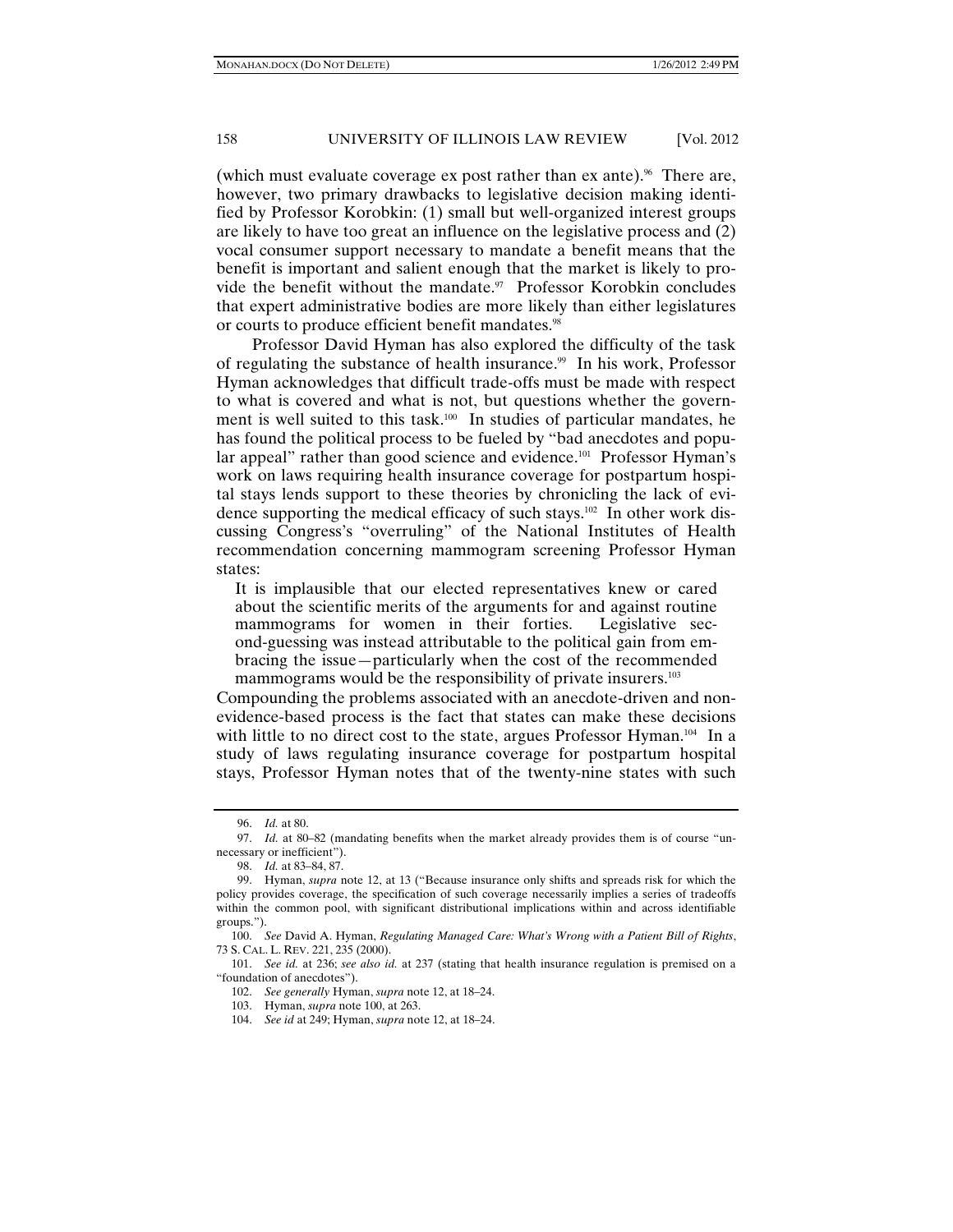laws, eighteen of them do not provide equivalent coverage for Medicaid beneficiaries—suggesting that state legislatures are compelled to pass such regulation only when it does not come at a direct cost to the state government.105 Professor Hyman also echoes Professor Korobkin's conclusion that coverage issues that are salient to consumers will be handled through normal market mechanisms, as long as consumers are willing to pay for the desired coverage.<sup>106</sup> The result is likely to be that the regulated coverage duplicates what is already available in the market.<sup>107</sup>

In my own work on mandated benefit laws, I have examined whether states or the federal government should be tasked with such regulation, arguing that it should take place at the federal level, in part in order to bring self-insured plans within its purview.108 In later work, I explored the theoretical justifications for mandated benefit laws, presenting a model of permissible justifications.<sup>109</sup> I argued that the initial impetus for a benefit mandate should be some type of market failure, broadly construed.<sup>110</sup> The market failure might be a failure to provide the desired insurance coverage, or it could be a failure involving the utilization of the treatment or service.111 In part, this responded to the concerns of both Professors Hyman and Korobkin that the legislative model makes it likely that the benefit mandates will mirror what is already available in the market. Even where a market failure is identified and supported by evidence, there must still be some means of distinguishing which treatments will be required to be covered and which will not. Because our health care resources are limited, and our potential health care demands are not, we must have some additional threshold that must be met before coverage for a particular treatment or service is mandated. I argued that in addition to market failure, a potential mandate must either be supported by a justice claim about which there is consensus, or a positive cost-benefit or cost-effectiveness analysis.112 I acknowledged that state legislatures may not be the ideal decision makers for the well-known reasons cited by others, but argued that following the justification framework I established would help to control some of the weaknesses inherent in the state legislative process.<sup>113</sup> It would give legislators a better decision-making guide than relying on anecdote and would result in mandates that are better able to achieve their policy goals.<sup>114</sup>

Overall, the legal literature expresses a fair amount of skepticism of the efficacy of regulating the content of health insurance contracts

 <sup>105.</sup> *See* Hyman, *supra* note 12, at 25*–*26.

 <sup>106.</sup> *See* Hyman, *supra* note 100, at 248.

 <sup>107.</sup> *Id.*

 <sup>108.</sup> *See* Monahan, *supra* note 34, at 1361–64.

 <sup>109.</sup> *See* Monahan, *supra* note 44.

 <sup>110.</sup> *Id.* at 132–33.

 <sup>111.</sup> *Id.* at 136*–*40.

 <sup>112.</sup> *Id.* at 148.

 <sup>113.</sup> *Id.* at 153.

 <sup>114.</sup> *Id.* at 151*–*54.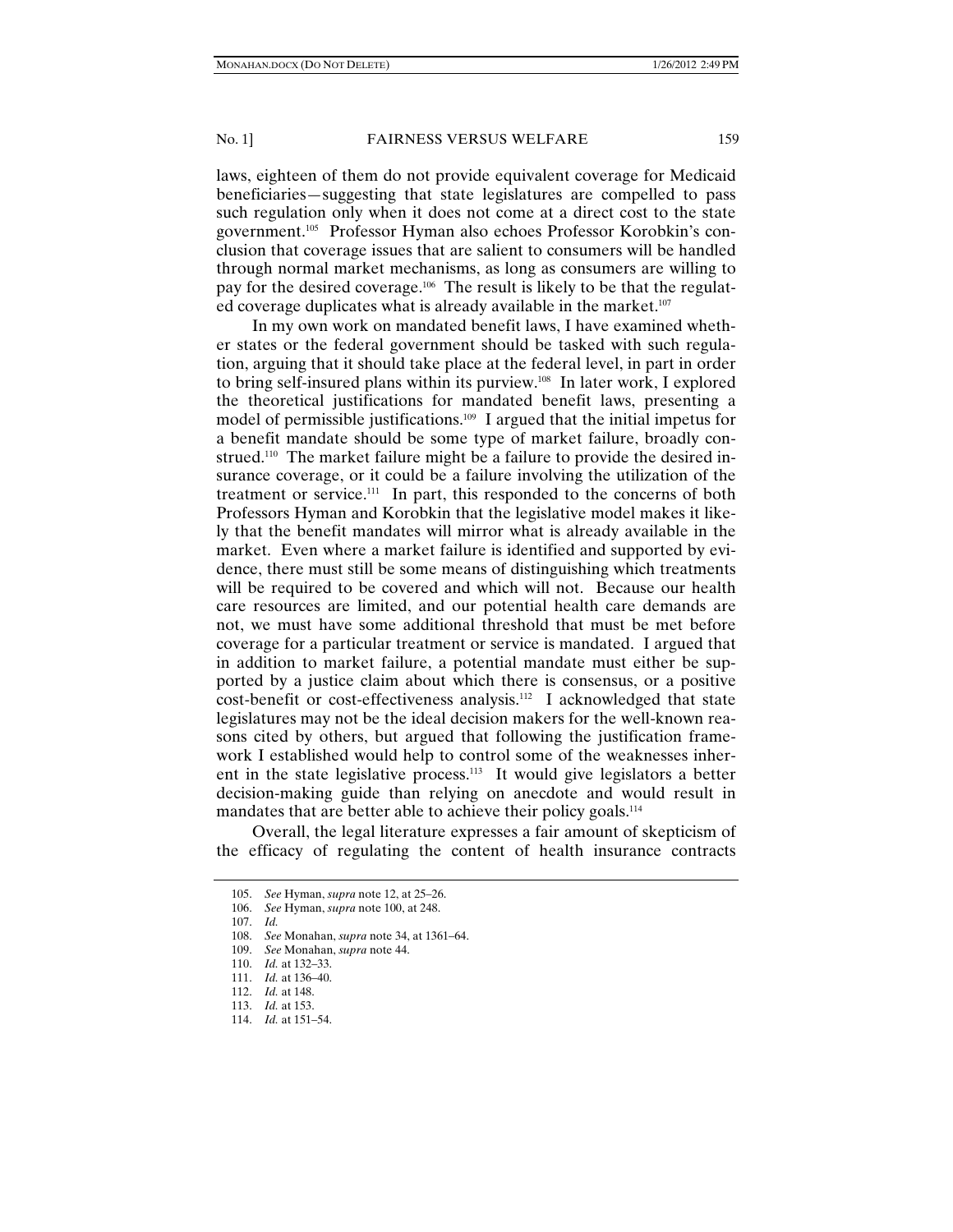through state legislatures, even among those otherwise sympathetic to the theoretical rationales for such regulation.

# *B. Case Selection and State Background*

The study in this Article examines all of the proposed mandated benefit laws within a state over the ten-year period from 1999 through 2008. The time frame was selected in order to study the most recent legislative efforts but also to include a sufficient number of bills for meaningful analysis. Included in the study were any proposed laws that would have required health insurance contracts to cover (1) specific medical treatments or services or (2) medical services provided by specific providers, where the inclusion of such providers could be reasonably expected to increase the scope of coverage.115 Bills that attempted to regulate other aspects of health insurance (such as pricing regulation) were excluded, as were bills that merely changed cost-sharing requirements for specific benefits and bills to remove or repeal existing mandates.<sup>116</sup> The inclusion criteria were drafted in order to isolate the types of bills that feature most prominently in the relevant debates—those that expand insurance coverage and therefore increase costs. It is these bills that create the most controversy, because of their potential role in decreasing the affordability of health care coverage. Identical bills that were introduced during the same session in different houses were combined for purposes of the analysis. Where a single bill contained multiple, distinct mandates each mandate was treated as a separate bill.<sup>117</sup>

Two states, California and Connecticut, were included in the study. As part of the initial selection, states that frequently regulated the substance of health insurance policies (so-called "high-mandate" states) were identified in order to ensure sufficient data for analysis.<sup>118</sup> From there, the goal was to select states that utilized different institutional designs to make mandated benefit decisions, but this choice was con-

 <sup>115.</sup> Provider mandates do not always expand the *type* of services that are covered by the insurance policy. For example, a mandate to cover the services of a nurse-midwife on the same basis as a medical doctor would not expand the type of care a covered individual could receive. A mandate that requires coverage for medically necessary services provided by a chiropractor does, however, expand coverage as no other type of provider typically provides chiropractic care. Requiring reimbursement of chiropractors essentially requires coverage of medically necessary chiropractic services.

 <sup>116.</sup> While bills to repeal existing mandates have much in common with bills proposing new mandates, repeal bills were excluded from the study in order to limit its scope, and also because such repeal bills are almost never successful.

 <sup>117.</sup> For example, Senate Bill 325, introduced in Connecticut in 2001, contained mandates requiring coverage for clinical trial expenses, hearing aids for children, Pap smears, colorectal cancer screening, mammograms, and psychotropic prescription drugs. For coding purposes, this bill was treated as six different bills. S. 325, 2001 Gen. Assemb., Reg. Sess. (Conn. 2001).

 <sup>118.</sup> By one recent estimate, California and Connecticut were among the top ten states in terms of number of enacted mandates, with fifty-six and fifty-nine enacted mandates respectively. *See* BUNCE & WIESKE, *supra* note 13, at 3 tbl.1 (finding a high of sixty-nine mandates in Rhode Island and a low of thirteen in Idaho).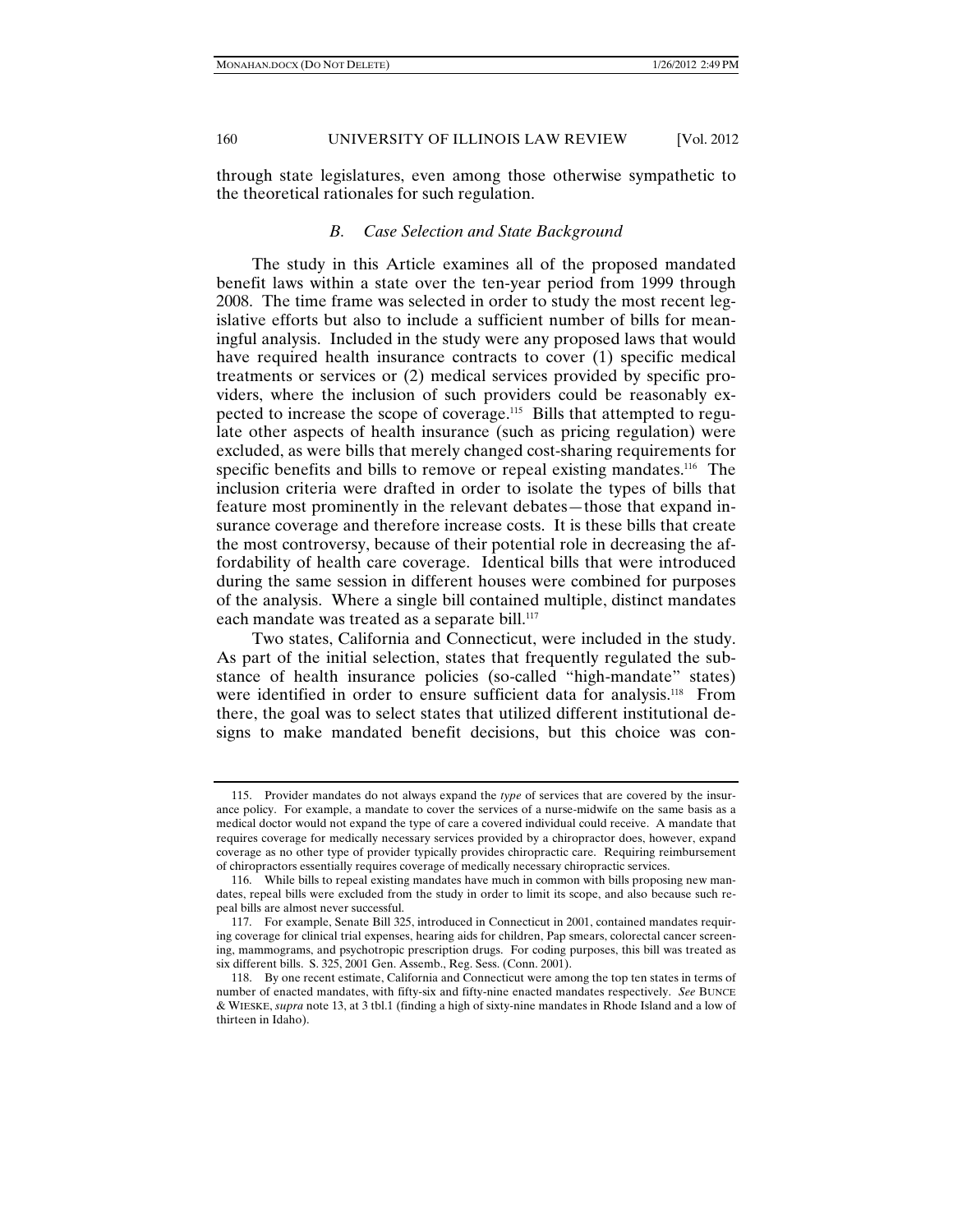strained by the lack of legislative record in many states. Further background on each selected state is provided below.

# *1. California*

California was selected for inclusion because of its status as a highmandate state, the accessibility of the relevant legislative history, and the presence of a unique institutional design with respect to mandated benefits decision making. During the first four years of the study, California utilized a standard legislative process to reach decisions on proposed mandates. Under that process, a legislator would propose a mandate, which would then be referred to a legislative committee with subject matter jurisdiction for further fact finding and public input.119 The committee could either vote to approve the bill, in which case it returned to the legislature and could be scheduled for a vote, or the committee could decline to take action or vote against the bill, in which case the bill died in committee after which no further legislative action was possible.<sup>120</sup>

In 2002, the California state legislature passed a law funding a center at the University of California to assess legislation proposing a mandated health benefit or service<sup>121</sup> by preparing a written analysis with the relevant data.122 The center, which has come to be known as the California Health Benefits Review Program (CHBRP), is directed to include in its report various public health impacts, medical impacts, and financial impacts of the proposed mandate.<sup>123</sup> The details of the factors required to be included in CHBRP reports are provided in Appendix A. The reports are to be provided to the relevant legislative committees within sixty days after receiving a request to prepare a report.<sup>124</sup> The center is funded through an annual fee that is assessed on health insurers, but the total amount assessed on all insurers cannot exceed two-million dollars annually.125 Staff is housed at the University of California, but CHBRP also relies on a task force with members at each of the medical schools within California, as well as outside actuarial consultants.<sup>126</sup> The law es-

 <sup>119.</sup> *See* State of Cal. Legis. & Couns., *Overview of the Legislative Process*, OFFICIAL CAL. LEGIS. INFO., http://www.leginfo.ca.gov/bil2lawx.html (last visited Nov. 9, 2011).

 <sup>120.</sup> *See id.*

 <sup>121.</sup> The definition of mandated benefit used in the legislation authorizing the California Health Benefits Review Program is slightly different than the definition of mandated benefit law used in this study. *See* Act of Feb. 15, 2002, 2002 Cal. Stat. 795.

 <sup>122.</sup> *Id.* During the study period, California was the only state to follow this independent, prospective, data-gathering model. *See* Nicole M. Bellows et al., *State-Mandated Benefit Review Laws*, 41 HEALTH SERVS. RES. 1104, 1112 (2006). Interestingly, Connecticut is the first state to follow California's innovation regarding an academic advisory panel for mandated benefits. Connecticut's adoption of such a system, however, took place in 2009, outside of the study period. *See* Act of June 30, 2009, No. 5018 § 1(b)(2), 2009 Conn. Acts 179 (Reg. Sess.).

 <sup>123.</sup> *See* § 2, 2002 Cal. Stat. 795 (amending section 127660(a) of the Health and Safety Code).

 <sup>124.</sup> *See id.* (amending section 127660(b) of the Health and Safety Code).

 <sup>125.</sup> *See id.* (amending section 127662(b) of the Health and Safety Code).

 <sup>126.</sup> Susan Philip, *Overview and Commentary*, 41 HEALTH SERVS. RES. 991, 992*–*95 (2006).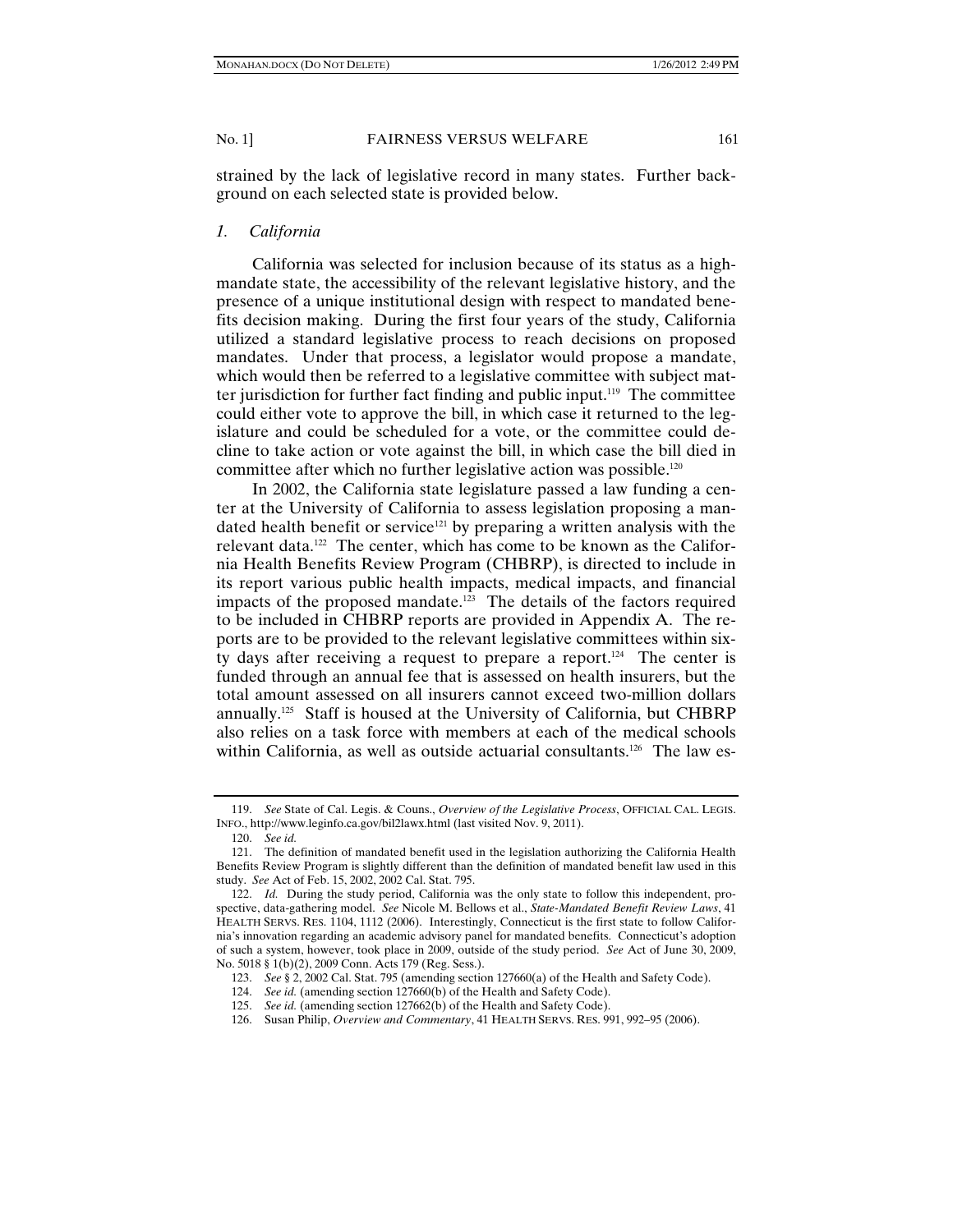tablishing CHBRP became effective during the 2003–2004 legislative session, and was originally scheduled to sunset on January 1, 2007. It was subsequently renewed in 2006<sup>127</sup> and 2009,<sup>128</sup> and it is currently scheduled to sunset in 2015.129 CHBRP's role is to provide data only. It does not make recommendations regarding bill passage, nor does it "discuss the merits or drawbacks of specific bill provisions."130 In all instances during the study period, CHBRP provided the required report within the sixtyday time frame.

California's legislature had a consistent Democratic majority in both houses during the entire study period. The governor was a Democrat, Gray Davis, from 1999–2003. Late in 2003, Arnold Schwarzenegger, a Republican, became governor and held that position for the remainder of the study period.

#### *2. Connecticut*

Connecticut was selected for inclusion due to its status as a highmandate state, the accessibility of the relevant legislative history, and the presence of a traditional institutional design with respect to mandated benefits decisions, which provides a contrast to California's system of independent information provision. The Connecticut state legislature considers bills that propose mandated benefits through the standard legislative process. Once the bill is introduced, it is referred to committee, in this case typically the Insurance and Real Estate Committee. The committee holds a public hearing where interested parties can testify in favor of or in opposition to a bill.131 In order for the bill to move forward in the legislative process, it must receive a favorable committee report.132 If the committee issues a favorable report, the bill will then be placed on the legislative calendar for a vote.<sup>133</sup> During the study period, there was no formal mechanism in place for the committee to receive expert information regarding proposed mandates. Rather, the information received during the legislative process was limited to committee testimony presented by interested parties.

 <sup>127.</sup> Act of Feb. 24, 2006, 2006 Cal. Stat. 684.

 <sup>128.</sup> Act of Mar. 4, 2009, 2009 Cal. Stat. 298.

 <sup>129.</sup> *Id.*

 <sup>130.</sup> Philip, *supra* note 126, at 993.

 <sup>131.</sup> *Legislative Process in Connecticut*, CONN. ST. LIBRARY, http://www.cslib.org/legtutorial/ (follow "Onward to the Committee" hyperlink; then follow "Public Hearing" hyperlink) (last visited Nov. 9, 2011).

 <sup>132.</sup> *Id.* (follow "Onward to the Committee" hyperlink; then follow "Committee Decisions" hyperlink; then follow "Unfavorable Report" hyperlink) (last visited Nov. 9, 2011).

 <sup>133.</sup> *Id.* (follow "Onward to the Committee" hyperlink; then follow "Committee Decisions" hyperlink; then follow "Favorable Report" hyperlink) (last visited Nov. 9, 2011); *id.* (follow "Floor Action in the House and Senate" hyperlink; then follow "Readings" hyperlink) (last visited Nov. 9, 2011). Upon redrafting by the Legislative Commissioners Office and two readings, a favorably reported bill will then be placed on the legislative calendar for a vote.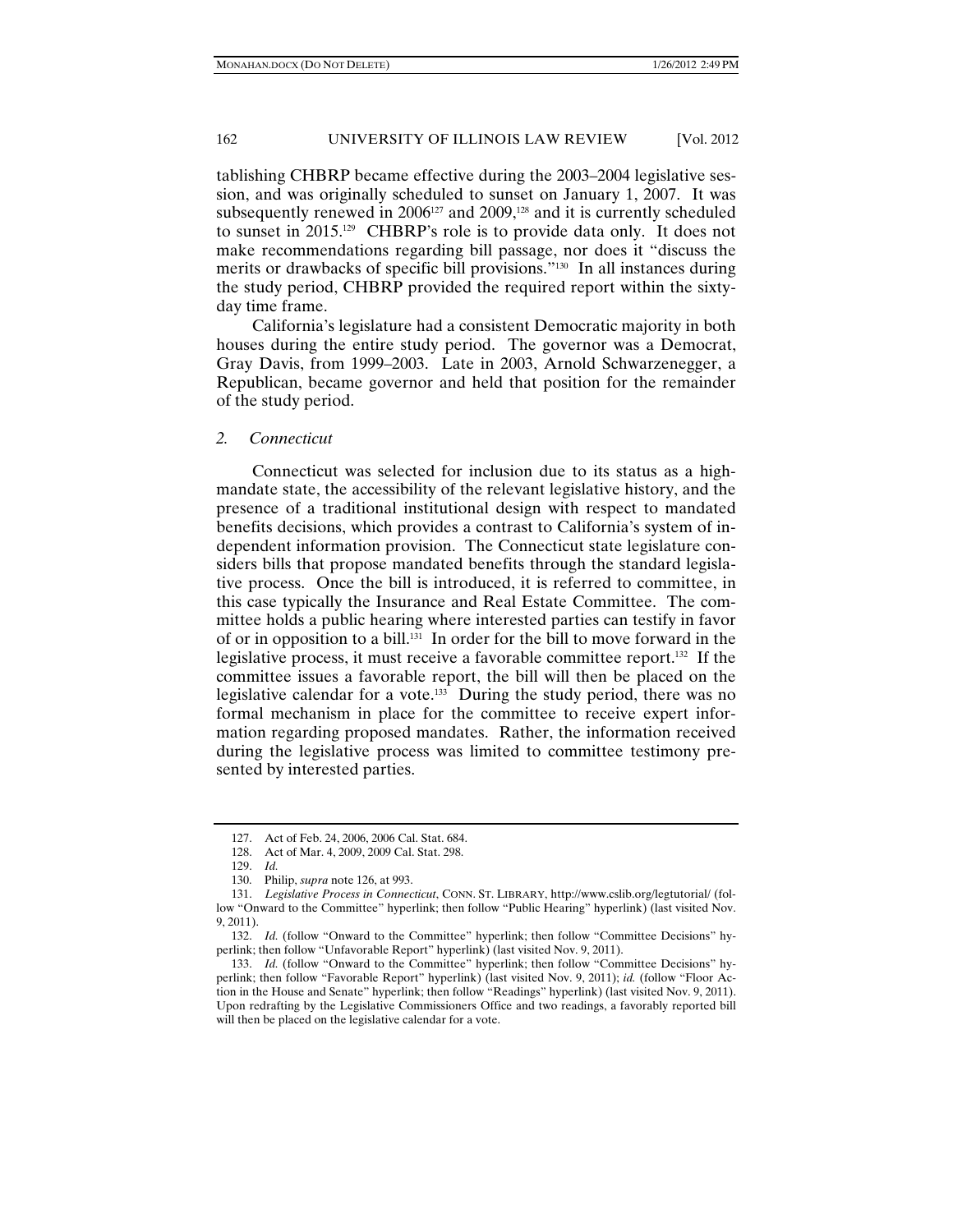Like California, the Connecticut state legislature was at all times during the study period controlled by the Democratic Party. Connecticut, however, had a Republican governor during the full study period.

# *C. Study Design*

The first step in the study process was to identify each of the bills to be included in the study. Comprehensive electronic databases of all proposed legislation in the relevant states were searched for relevant terms134 and the full text of all potentially relevant bills was obtained for further review. The text of all identified bills was then reviewed to ensure the substance of the bill met the criteria for inclusion in the study. After this initial process was complete, various secondary sources that identify state-mandated benefit bills were referenced in order to verify complete bill inclusion. A complete list of the bills included in this study is contained in Appendix B. Once all of the proposed mandates were identified, the legislative history (or "bill file") for each bill was obtained. The bill file included committee reports, public testimony, and any expert reports that were prepared. A large percentage of the bill files were available online through official sites maintained by the respective state governments. Connecticut, however, maintains hard copy transcripts of public hearing testimony, and the relevant transcripts were obtained for those bills through the Connecticut State Library.

Each bill file was then coded for multiple factors. The factors attempt to capture a very broad range of fairness and welfare-economicbased arguments, in order to determine which framework, if any, is prevalent in supporting proposed mandates.<sup>135</sup> Within the welfare economics category, there are two distinct subgroups. The first subgroup includes claims of market failure. In other words, various claims that the existing market for health insurance or medical treatment is in some way flawed.<sup>136</sup> Each of these claims is framed in reference to the status quo, alleging a failure of some type in an existing market. There were three such market failure claims present in the data. The first, and in many ways the classic, market failure claim is one that involves the effects of adverse selection. As discussed above, adverse selection occurs when in-

 <sup>134.</sup> Search terms included "health insurance," "insurance policy," "contract of insurance," and variants thereof.

 <sup>135.</sup> These broad categories are based in part on my previous theoretical work on justifications for mandated benefit laws. *See* Monahan, *supra* note 44. While my previous work served as an initial guide to establishing coding variables, this work was also modified based on interviews with CHBRP staffers regarding their observations of the mandate process, and also based on an initial coding of a sample group of bill files.

 <sup>136.</sup> There are three types of market failure claims identified in the bill files; additional types of market failure claims are included as coding variables, but do not have any occurrences in the data. Evidence or claims of market failures stemming from cognitive bias, decision-making shortcuts, and group market preference aggregation do not appear in any of the bill files in the study. Those variables are omitted from discussion for obvious reasons.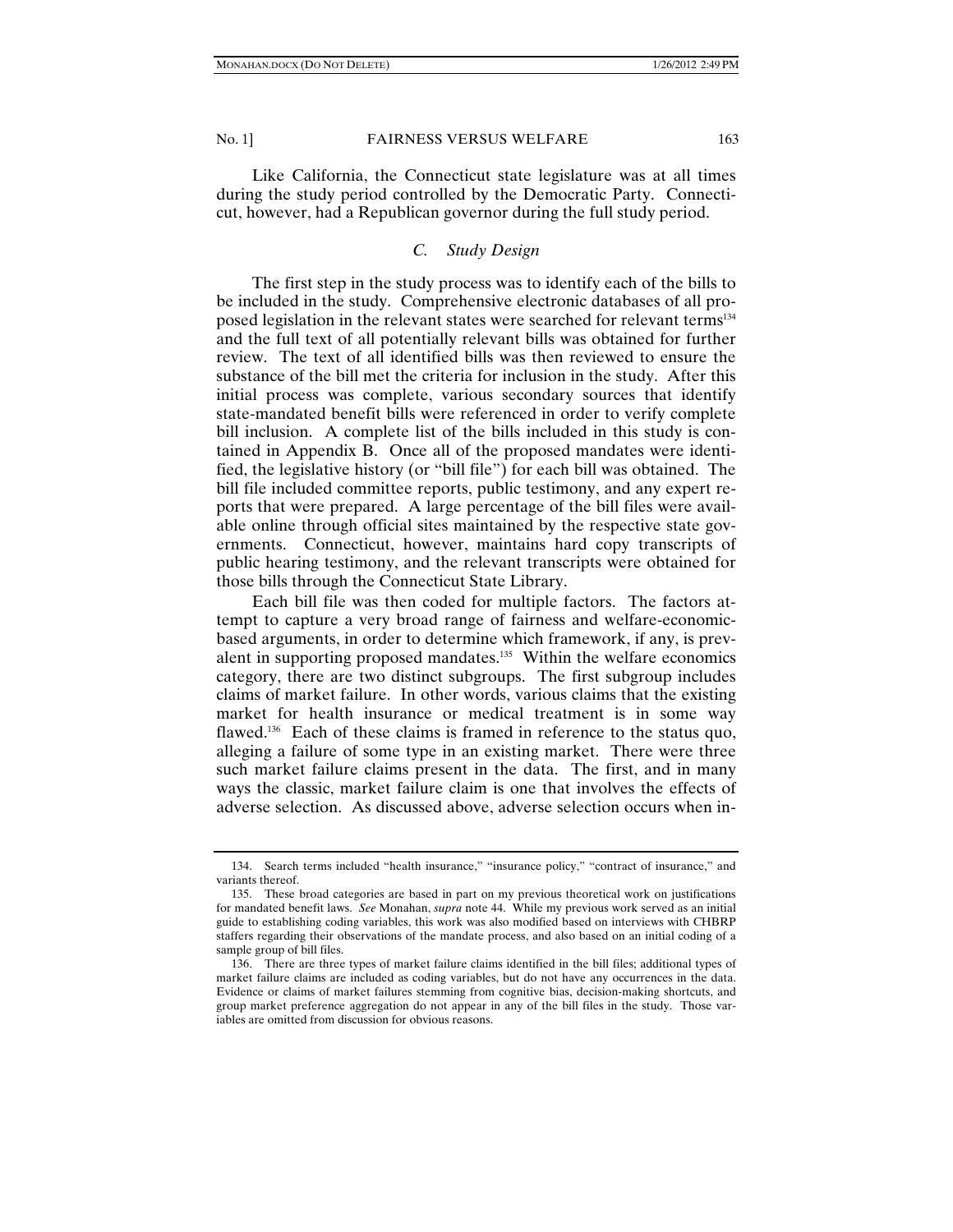surance purchasers take advantage of private information regarding their health status in making their insurance purchasing decisions. Mandated benefit laws can solve the problems caused by adverse selection by eliminating the ability of insurers to offer plans that do not cover the benefit that is affected by adverse selection.

The second type of market failure claim is one based on suboptimal utilization of a medical treatment or service. Such a claim is premised on the idea that a medical treatment or service is currently underutilized, and that insurance coverage for the treatment or service will increase rates of utilization and therefore improve health outcomes. In other words, a suboptimal utilization claim assumes that people are, for various reasons, declining beneficial medical treatment, that mandated insurance coverage will lower the cost of that treatment, and that the result of a mandate would be more individuals utilizing the service and health outcomes therefore being improved. Note that while this is considered a market failure claim, it is a failure with respect to medical treatment decisions, not a failure in the private insurance market. It is perfectly possible to have a suboptimal utilization claim, even though insurance coverage for the treatment at issue is available in the market and some individuals simply choose not to purchase it. Indeed, suboptimal utilization of a medical treatment or service could have many causes. For example, there may be suboptimal utilization of a treatment because externalities exist that distort an individual's cost-benefit analysis. It may also be that individuals have flawed decision making with respect to the treatment or service at issue. As long as their demand for the treatment is price-elastic, insurance coverage can correct such decision-making flaws. To take a simple example, assume that several health insurance policies available on the market cover colonoscopies, but a significant percentage of the population chooses not to purchase such coverage. The failure to purchase coverage for colonoscopies could have many causes. For example, individuals may incorrectly assess their risk for colon cancer, or they may be unaware of clinical guidelines calling for regular colonoscopies in certain age groups. Further assume that without insurance coverage, these individuals decline recommended colonoscopies, unwilling to pay for such screening out-of-pocket. If they had coverage, however, they would follow their doctors' advice, be screened, and health outcomes would improve. In this case, even though coverage for colonoscopies is available in the market, and these individuals have chosen other coverage, a mandate can solve the purchasing "mistake" by requiring every policy to include coverage for a colonoscopy. Under the assumptions given, the mandate would increase the number of individuals obtaining beneficial health treatment and would improve health outcomes as a result.

The final type of market failure claim is one based on a desire to overrule insurers' determinations of "medical necessity" and "experi-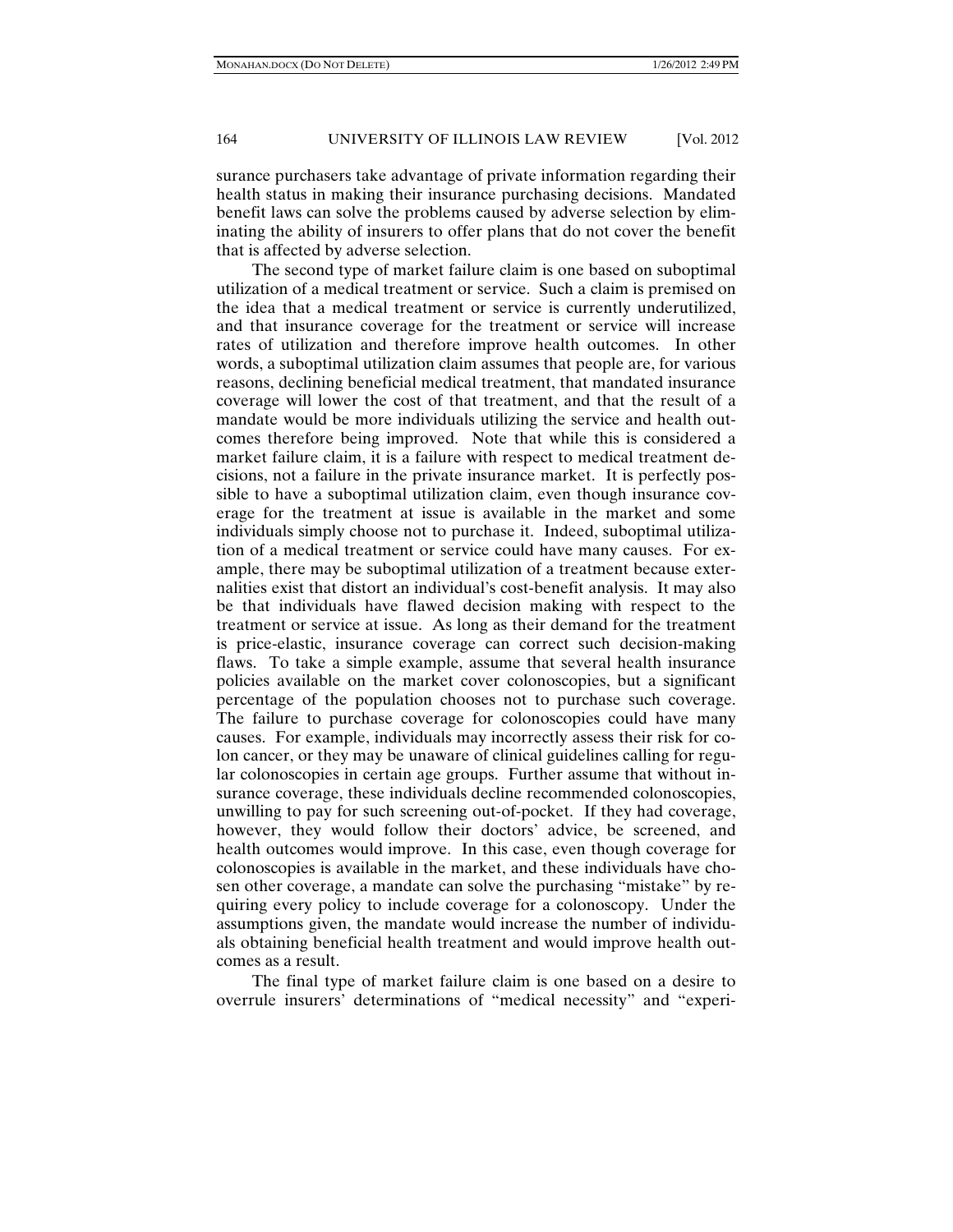mental" treatments. Nearly all health insurance contracts contain a requirement that treatments or services must be medically necessary, and not experimental, in order to be covered.<sup>137</sup> These definitions, in practice, give insurers leeway to deny coverage for certain treatments and services, and it is nearly impossible for a consumer, in advance, to evaluate an insurer's likelihood of interpreting such terms in a fair and consistent matter. Even an individual who desires to purchase robust coverage (and is willing to pay for it) may be unable to purchase such coverage in the market because of the amorphous character of medical necessity and experimental treatment limitations. And where such insurer denials are widespread for a particular treatment or service, a type of market failure, or at least market inefficiency, results. Mandates are sometimes used to legislatively overrule such determinations.<sup>138</sup> While fairness concerns may also motivate a desire to overrule these determinations, bill files that included arguments about overruling insurers' medical necessity and experimental treatment limitations were coded as having a fairnessbased claim only if there was explicit fairness-based language used.139

It is important to note that both suboptimal utilization claims, and claims based on overruling insurers' coverage determinations, could just as easily be labeled "population health" claims given that they rely on assumptions that mandating coverage for a particular treatment or service will improve overall health outcomes. Either label is correct, depending on how the issue is framed. On the one hand, these claims are properly considered market failure claims because some deficiency in the health insurance or medical treatment markets is causing suboptimal outcomes. But the claims can also properly be considered population health claims, because passing mandates that improve health outcomes improves population health.

The second subgroup of claims within welfare economics are claims regarding the economic outcomes of a mandate if passed. Whereas market failure arguments were based on the status quo, economic outcome arguments focus on the positive economic consequences of passing the mandate. There are four types of claims based on positive economic outcomes that were coded: positive cost-benefit analysis, positive costeffectiveness analysis, nonmedical cost savings, and no additional cost claims. The first two types of economic claims have to do with the economics of the mandate within the health insurance system. A positive cost-benefit claim is made where there is an assertion that the cost of mandating the treatment at issue is less than the value that results from coverage.140 A positive cost-effectiveness claim is made where there is an

 <sup>137.</sup> HAVIGHURST, *supra* note 48, at 125–35.

 <sup>138.</sup> *See, e.g.*, RETTIG ET AL., *supra* note 12, at 152–69 (discussing federal- and state-mandated breast cancer treatment).

 <sup>139.</sup> See discussion of fairness claim coding, *infra*, for additional information.

 <sup>140.</sup> Cost-benefit analysis is notoriously difficult in the medical field, as it involves translating clinical outcomes into monetary terms, often using evidence of what patients are willing to pay for an out-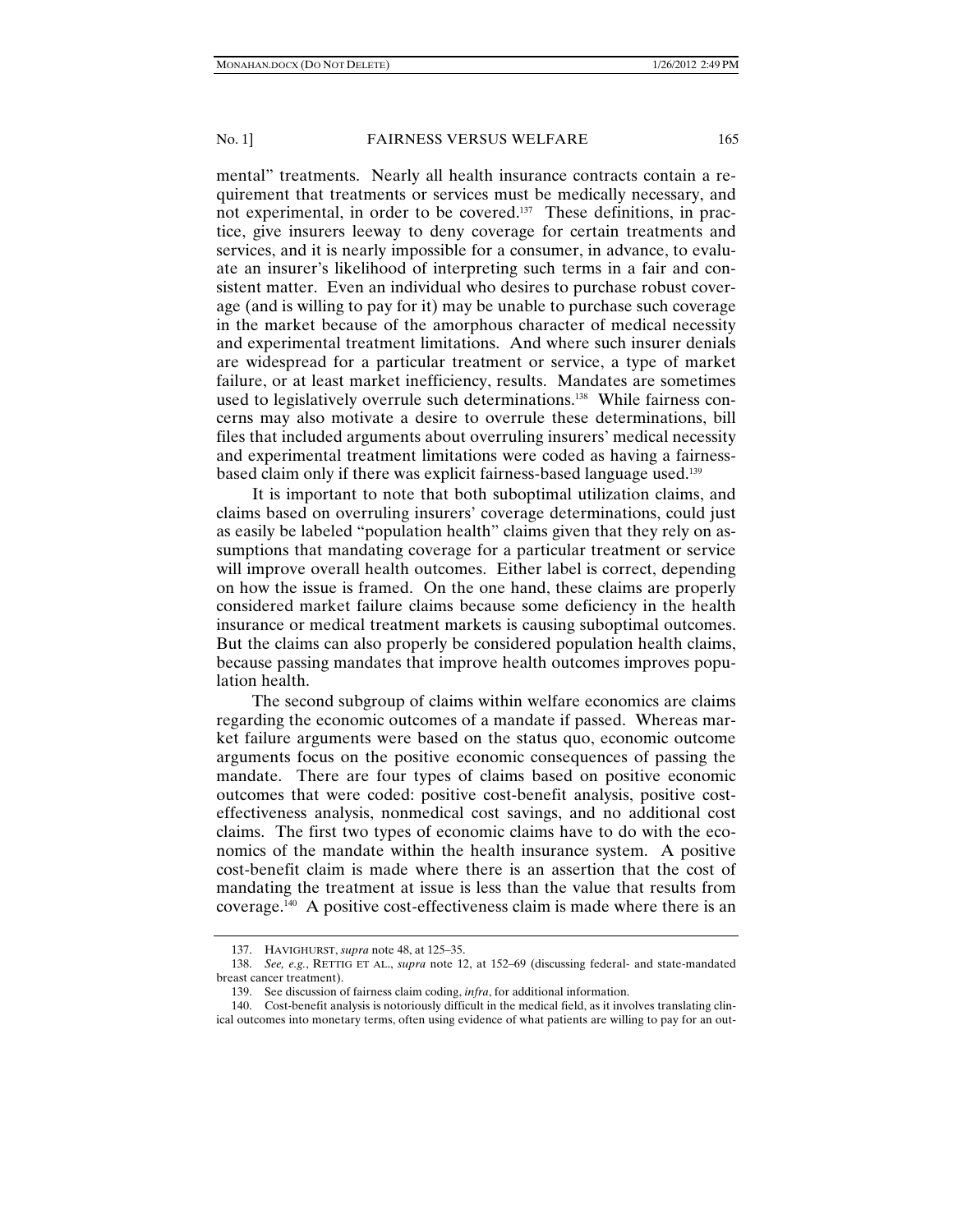assertion that paying for the coverage at issue is either less expensive per unit of outcome than an alternative treatment for the same condition that is already covered by health insurance, or where paying for the treatment at issue is less expensive than paying for the medical consequences of failing to cover the treatment.<sup>141</sup> Claims regarding nonmedical cost savings look beyond the particular economics within the health sector, to take into account nonmedical cost savings that might accrue from passing the mandate. For example, if a mandate had evidence in the legislative record that providing the service at issue would lower state welfare costs because the affected individuals would be able to be productive, working members of society if they received the service, it was coded as having a positive economic analysis in the form of "nonmedical cost savings." Finally, claims that passing a mandate would not increase health insurance premiums were coded as "no additional cost" claims. Note that the threshold for determining cost increases was absolute; even if the mandate was expected to increase premium by pennies a month it was not considered a "no additional cost" claim.

The second broad category, fairness-based claims<sup> $142$ </sup> is much simpler, with only a single coding category used. As with the welfare economic categories, only fairness arguments in favor of a mandate were coded, not fairness-based arguments against a bill. No differentiation was made among types of fairness-based claim, but any indication in the record that could reasonably be construed as a fairness-based argument was sufficient to be included in this category. For example, arguing that the current exclusion of coverage for a certain treatment was "unfair" was considered a fairness-based claim, as were claims that a mandate was necessary in order to provide equal treatment to different classes of individuals. Statements that were limited to medical outcomes, however, were not considered fairness claims. For example, a statement that a proposed mandate "would save lives" was not sufficient to be considered a fairness claim but a statement that "if we save people from dying of disease *X*, we should also save people from dying of disease *Y*" was considered a fairness claim. This distinction is based on an assumption that fairness does not necessarily require every health outcome that can be improved to be in fact improved. For this reason, health outcome claims on their own (regardless of the strength of health outcome improvement) were not considered fairness claims without some explicit appeal to fairness or justice concerns.

The coding categories used have significant potential to overlap. For example, a single bill might contain a suboptimal utilization claim, a

come as to its value. *See, e.g.*, Bradley J. Van Voorhis & Craig H. Syrop, *Cost-Effective Treatment for the Couple with Infertility*, 43 CLINICAL OBSTETRICS & GYNECOLOGY 958, 959 (2000).

 <sup>141.</sup> For example, it might be more cost-effective to pay for the *management* of diabetes rather than the adverse health outcomes (treatment which is covered by the health insurance policy) that result from untreated diabetes. *See id.* at 959–60.

 <sup>142.</sup> See *supra* note 1, for the definition of fairness used in this Article.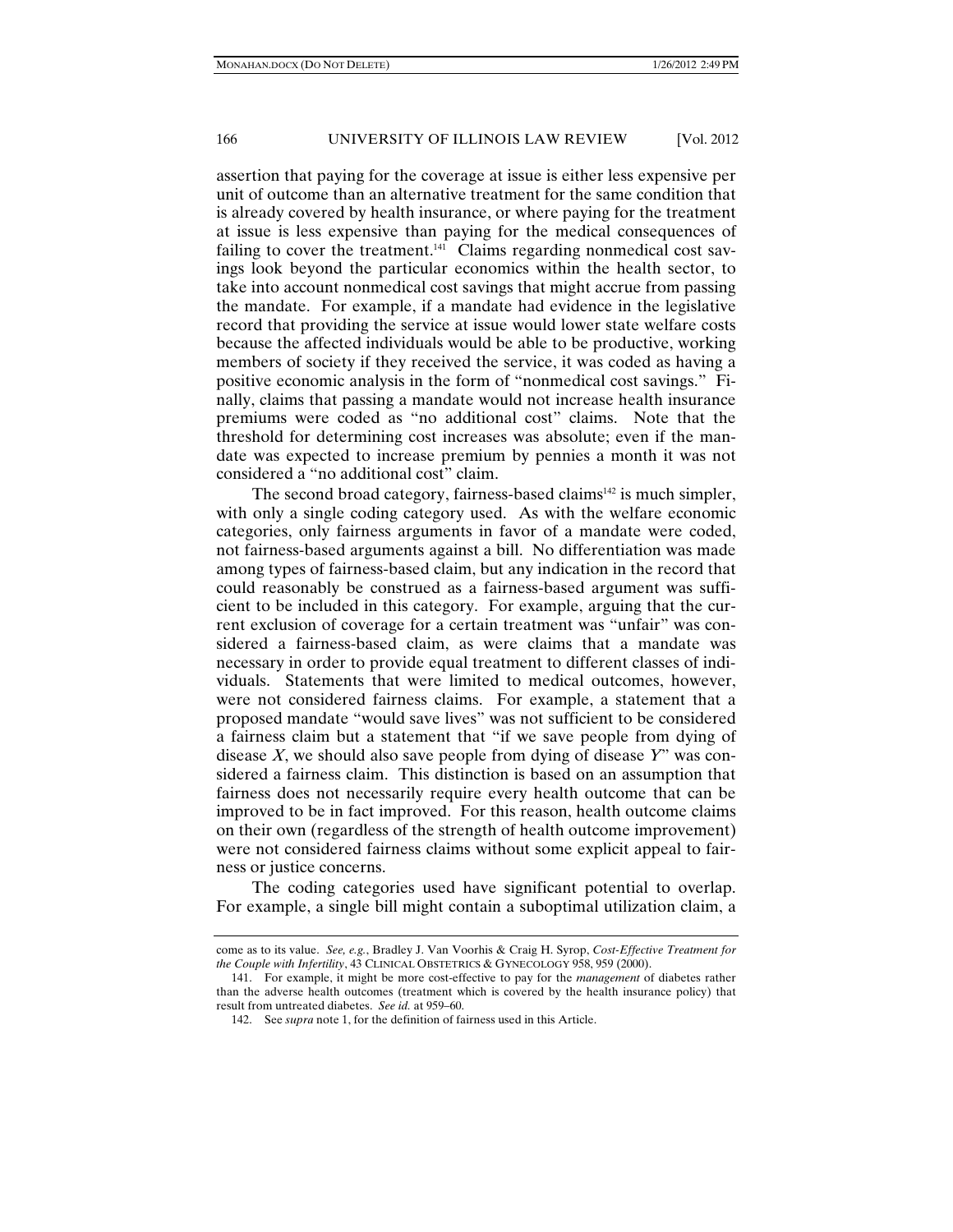fairness-based claim, and a cost-benefit claim. If we return to the colonoscopy example, bill proponents might include in their suboptimal claim a statement that it is "immoral" to exclude colonoscopies from coverage because the combination of price elasticity and suboptimal utilization leads individuals to lack access to a life-saving treatment. And proponents might also argue that requiring coverage for colonoscopies will not only increase utilization, but that the cost of covering treatment would be lower than the resulting benefit. Where such overlap is present in the bill files, each distinct argument is separately coded so that it is possible to have a suboptimal utilization claim, a fairness claim, and also a costbenefit claim within the same argument.

The box below illustrates each of the coding variables and their definitions.

| Category 1: Welfare Economics<br>Subgroup 1: Market Failure Claims                                                                    |  |  |  |  |
|---------------------------------------------------------------------------------------------------------------------------------------|--|--|--|--|
| Adverse selection: a claim that the presence of adverse selection has<br>affected the market for insurance for the treatment at issue |  |  |  |  |
| Suboptimal utilization: an argument based on increasing utilization of<br>the treatment or service                                    |  |  |  |  |
| Overrule insurers' determination of "medical necessity" or<br>$\bullet$                                                               |  |  |  |  |
| "experimental" treatment: a desire to overrule insurers' determina-<br>tions of medical necessity or experimental status of treatment |  |  |  |  |
| Subgroup 2: Economic Outcome Claims                                                                                                   |  |  |  |  |
| Cost-benefit claim: cost of treatment subject to mandate is lower                                                                     |  |  |  |  |
| than its benefit                                                                                                                      |  |  |  |  |
| Cost-effectiveness analysis: treatment subject to mandate is<br>$\bullet$<br>cost-effective                                           |  |  |  |  |
| Nonmedical cost savings: nonmedical costs decrease as a result of<br>$\bullet$                                                        |  |  |  |  |
| bill passage                                                                                                                          |  |  |  |  |
| No additional cost: health insurance premiums do not increase as a<br>$\bullet$                                                       |  |  |  |  |
| result of bill passage                                                                                                                |  |  |  |  |
| Category 2: Fairness                                                                                                                  |  |  |  |  |
| Fairness: a claim that fairness or justice requires coverage for the<br>treatment at issue                                            |  |  |  |  |

BOX 1: CODING VARIABLES

In order to gauge whether legislatures had evidence supporting the claims that were made when they considered proposed mandates, many of the coding variables included indications not only of whether a particular type of claim was present, but also whether such claim was supported by evidence. The definition of evidence used in this study was very broad and included any type of publicly available study documenting the claim made. No attempt was made to distinguish the *quality* of the evidence.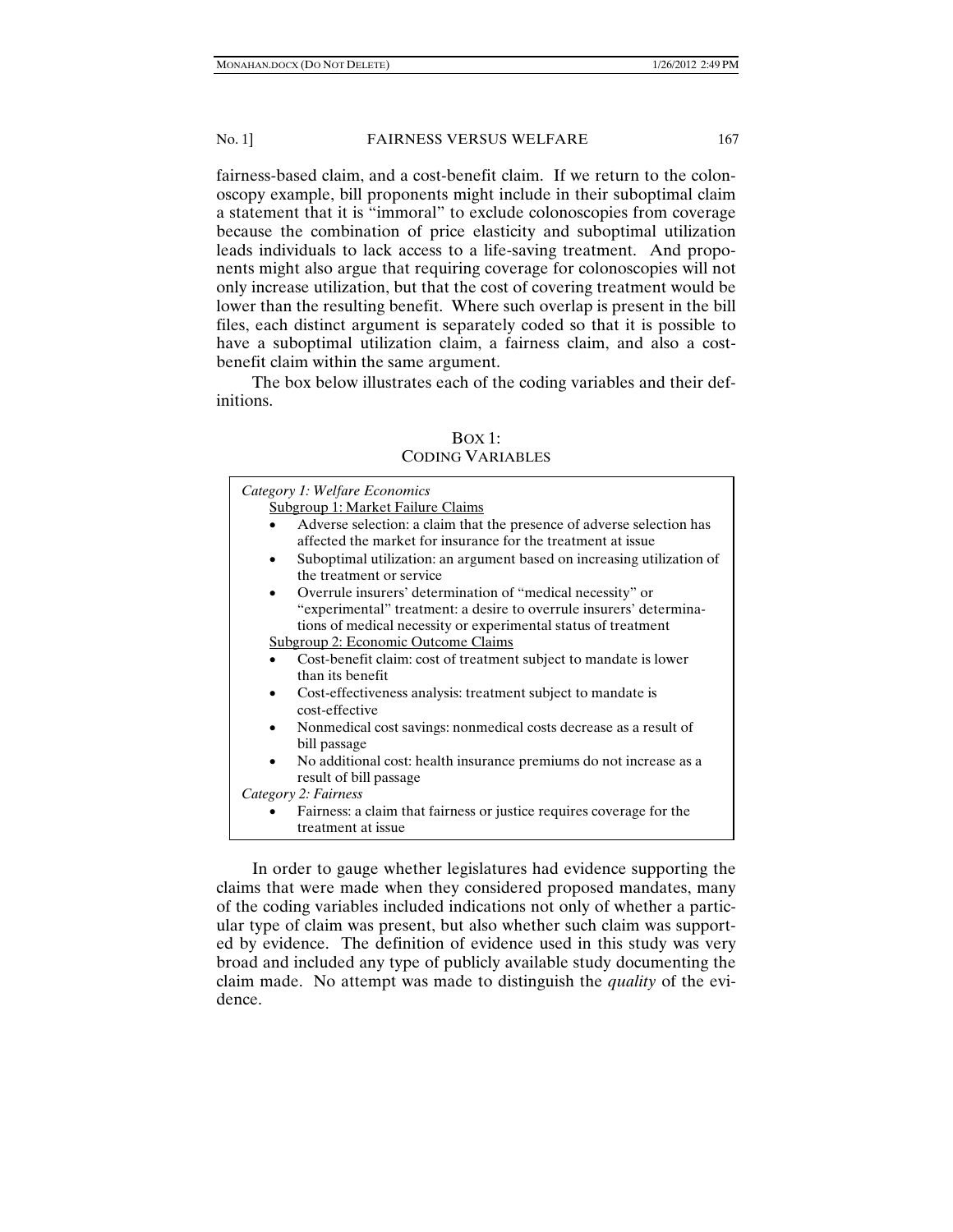Note that the coding categories included only claims made in *favor*  of a mandate. Any refutation of a claim or evidence contrary to a claim was not taken into account because of the difficulty of weighing the extent of the refutation and also the desire to construe potential claims in the most positive light.143 Because of the many and vocal critics of mandated benefit laws, I desired to study mandates in the most positive light available (i.e., even if we give these laws the benefit of the doubt, do they appear to be well supported, and on what basis?). In addition, the coding did not in any way distinguish between claims that were made just once in a bill file and those that were made multiple times; no attempt was made to distinguish the *strength* of the claims that were made.

I coded all of the bill files myself, but a second coder coded ten percent of the files in order to determine intercoder reliability. Intercoder reliability was calculated using Krippendorf's alpha and achieved an average measure of .85 across all variables.

The initial analysis was done in two parts. First, a simple frequency analysis was performed, showing how often various types of claims in support of proposed mandates were made. Second, the bills were analyzed using a mixed method approach known as QCA, in order to determine which combinations of factors and evidence were most strongly associated with both committee and legislative passage.

Finally, for each state, I examined the mandates that became law. In California, I was able to conduct interviews with staff members at the CHBRP regarding their perceptions of the decision-making process and have included that information in Part G below. The analysis for Connecticut also includes general observations from the public hearing testimony that was reviewed.<sup>144</sup>

# *D. Methodological Limitations*

This study has several methodological limitations. The study was limited to information contained in the official legislative record, and, in some cases, that information may be incomplete. It is possible that legislators were able to obtain outside information to inform their decisions, and this information was not in any part of the official record that was reviewed. Similarly, legislators may have relied on information they received with respect to bills on similar subject matters that were previously introduced.

The study takes arguments in the record at face value, even though such arguments may in fact be a form of rhetorical window dressing. For

 <sup>143.</sup> This may be an additional reason why this study fails to capture the libertarian approach to health insurance regulation, since most libertarian arguments are made *against* mandates, not in their favor.

 <sup>144.</sup> This information was only available for Connecticut, as transcripts are not provided for public hearings in California. Instead, committee staff in California produce summaries of the arguments made for and against proposed bills.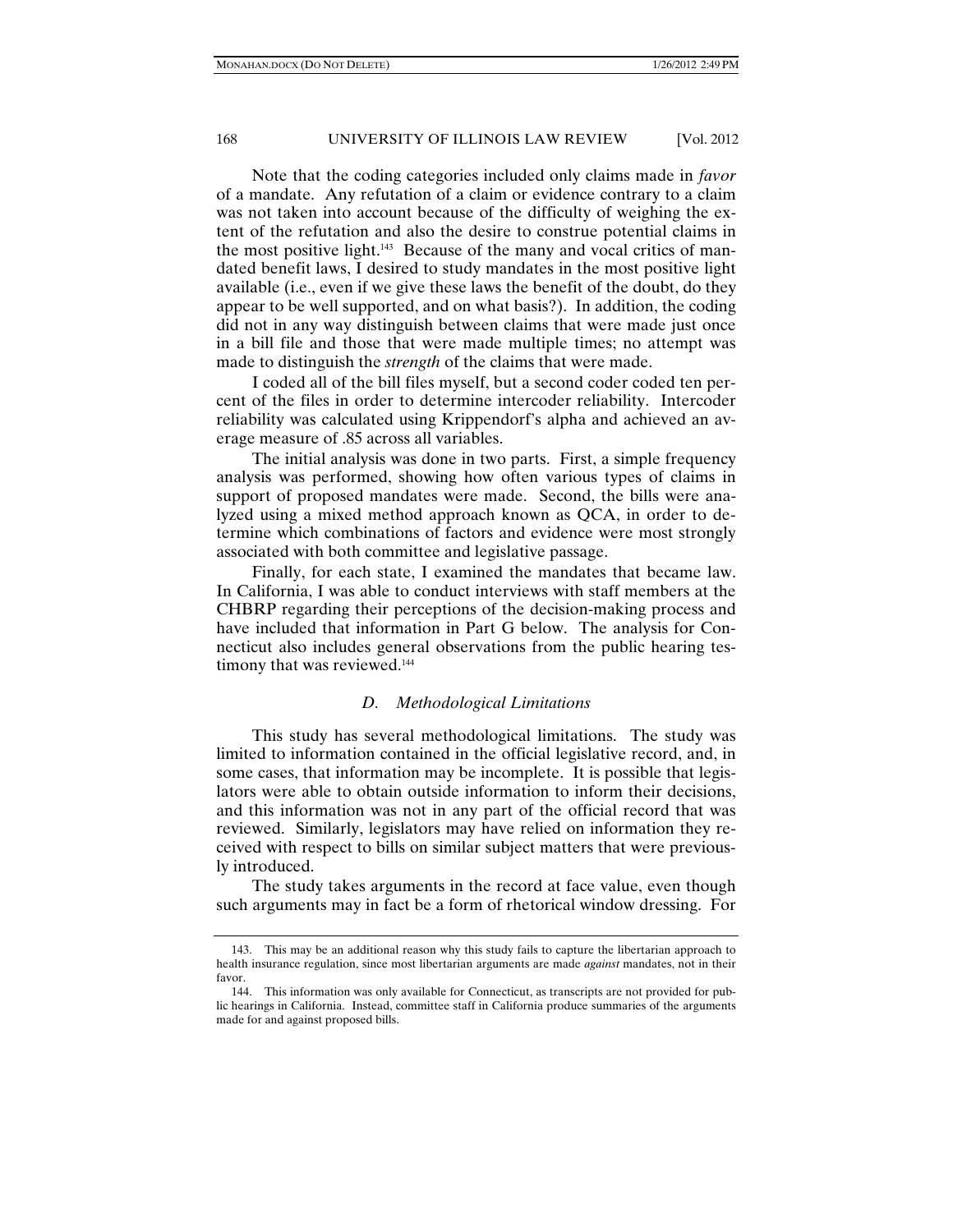example, a provider group might argue that requiring coverage for treatment *X* is just, even though the group's true motivation is increased financial revenue. The study is obviously unable to distinguish between true motives and stated motives, although it is arguably valuable to study even the rhetoric surrounding these bills.<sup>145</sup>

Also, while the study is helpful in examining the role that information and data play in benefit mandates, and the impact that institutional design may have on the use of such information, there are surely other factors that influence a bill's passage. This study makes no claims to be a definitive examination of the causes of bill passage.

Finally, the study examines only two states and therefore its conclusions are not necessarily valid in other jurisdictions. To the extent that the federal government is trying to determine whether to adopt the positions taken by the states, however, it should be helpful to know what is driving mandates in the most active states. Additionally, to the extent that mandates are viewed as problematic, the high-mandate states should present the "worst-offender" cases. So while the findings here may not apply to states with a much more limited appetite for health insurance content regulation, they do have significant policy relevance for both federal health care reform, as well as broader discussions of the efficacy of such laws.

Despite these limitations, this study represents the first systematic attempt to determine the types of claims that are made in favor of mandated benefits, how successful such claims are, the extent to which evidence is provided to support claims and whether such evidence impacts bill passage, and how institutional design may influence outcomes. The results should help guide the federal government as it steps into the role of mandating health benefits for a significant percentage of the population.<sup>146</sup>

 <sup>145.</sup> *See generally* Glen Staszewski, *Reason-Giving and Accountability*, 93 MINN. L. REV. 1253, 1256 (2009) ("[S]ome legal or policy outcomes would change if there was an obligation to justify them on the merits, rather than by resorting to . . . 'politically accountab[ility]' . . . ."); *see also* Holning Lau, *Identity Scripts & Democratic Deliberation*, 94 MINN. L. REV. 897, 921 (2010) ("[R]eason-giving conversations form the core of deliberative democracy").

 <sup>146.</sup> These findings should also have significant relevance for states that continue to regulate the large-group insurance market following the implementation of federal health care reform.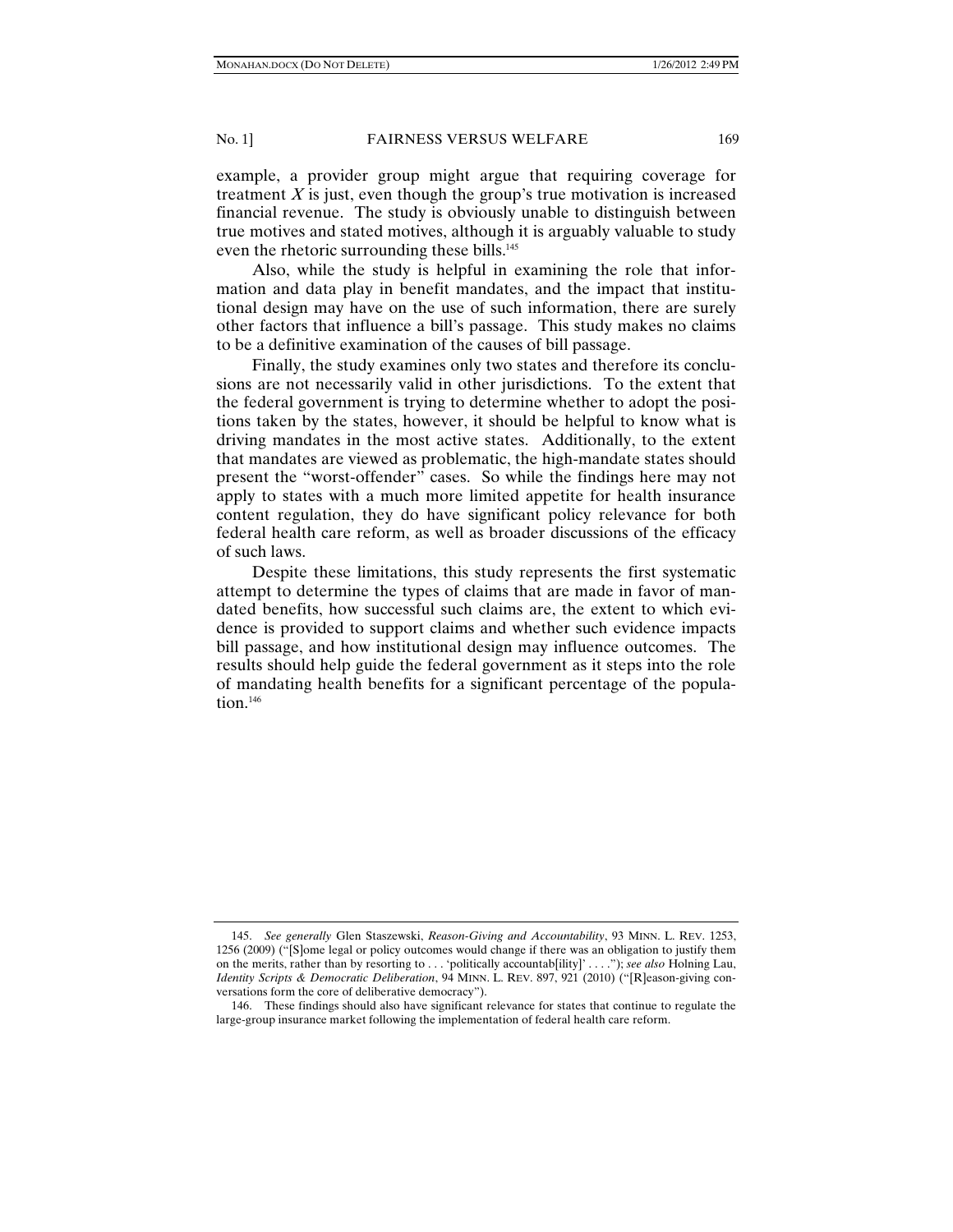# *E. Frequency Analysis*

Presented below are tables illustrating the frequency with which various types of economic and fairness claims were made in each state, with California's data broken down into two subparts to take into account the existence of CHBRP beginning in 2004. With respect to the economic claims, the figures illustrate the extent to which claims were supported by evidence.

# *1. California Pre-CHBRP*

Ē,

# TABLE 2: FREQUENCY OF CLAIMS IN SUPPORT OF PROPOSED MANDATED BENEFIT LAWS, CALIFORNIA, 1999–2002, PRE-CHBRP**\***

| Type of Claim                     | Total Number of<br>Occurrences | Number of<br>Claims Without<br>Evidence | Number of Claims<br>with Evidence |
|-----------------------------------|--------------------------------|-----------------------------------------|-----------------------------------|
| <b>Adverse Selection</b>          | $\overline{2}$                 | $\overline{2}$                          | $\Omega$                          |
| Suboptimal<br>Utilization         | 13                             | 12                                      | $\mathbf{1}$                      |
| Overrule Insurer<br>Decisions     | 3                              | 3                                       | $\overline{0}$                    |
| Positive Cost-<br>Benefit         | 3                              | $\overline{c}$                          | $\mathbf{1}$                      |
| Positive Cost-<br>Effectiveness   | 5                              | $\overline{4}$                          | $\mathbf{1}$                      |
| Nonmedical<br><b>Cost Savings</b> | 3                              | 3                                       | $\Omega$                          |
| No Additional<br>Cost             | $\mathbf{1}$                   | $\mathbf{1}$                            | $\theta$                          |
| Fairness                          | 14                             | $N/A^{147}$                             | N/A                               |

**\***Thirty-one total bills; each type of claim was counted only once per bill file even if the claim occurred multiple times within a single file

 <sup>147.</sup> Fairness claims were not coded for evidence, for somewhat obvious reasons. These claims are often not as concrete as, say, racial disparity claims, for which evidence is available. Rather, they are typically much more general, for example, a claim that like claims should be treated equally.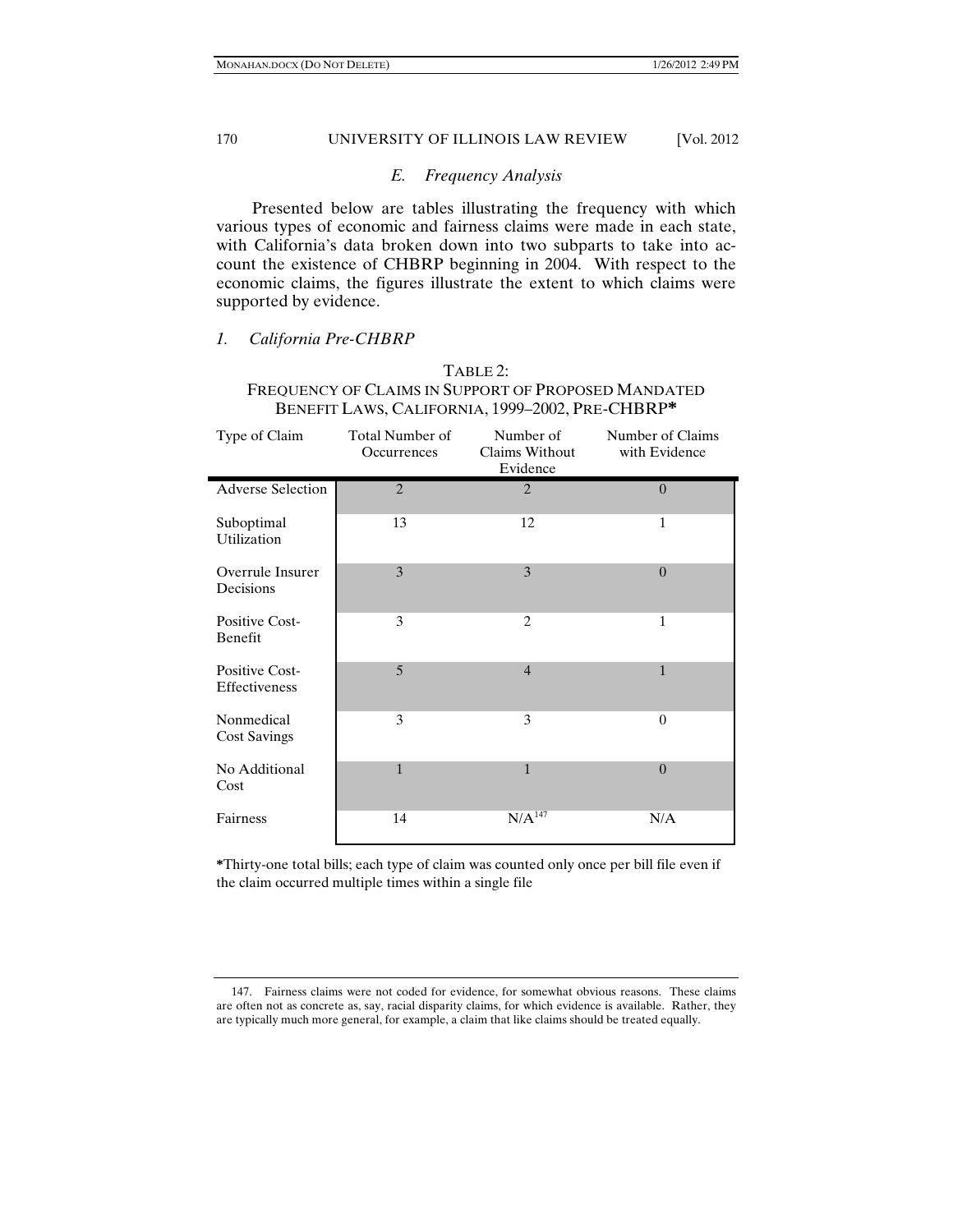This frequency analysis presents an interesting picture of benefit mandates prior to the establishment of CHBRP. The most common type of claim made in favor of a proposed mandate was a fairness-based claim, present in fourteen of the thirty-one (forty-five percent) bills during this period. There are many possible explanations for the predominance of fairness-based claims. First, issues of fairness and justice are without a doubt central themes in health policy, and it is not surprising that such themes retain their centrality in debate regarding the content of health insurance coverage. Additionally, and somewhat cynically, they are easy to make. Not only is it easy to make a claim that covering a particular treatment is "the right thing to do" from an ethical perspective, it is also easy to take the position in this context that medical losses should generally be treated equally.

The second most common claim (thirteen bills) was based on suboptimal utilization of a medical treatment or service. Recall that a suboptimal utilization argument involves a claim that utilization of the medical treatment or service at issue is below an optimal level, that demand for the treatment is price-elastic (and therefore once individuals have insurance coverage for the treatment more of them will utilize it) and that health outcomes will improve as a result. While I characterize this type of claim as a market failure claim, the precise type of failure that drives this claim can have many different causes, as discussed previously in Part III.C. Given the wide variety of potential drivers for suboptimal utilization claims, it is not surprising that such claims are so frequently made. It is interesting to note, however, that these claims have very little to do with insurance purchasing decisions or the functioning of insurance markets. Rather, they focus on treatment decisions. And it is also of note that only one of the thirteen bills that contained suboptimal utilization claims had any evidence in the record supporting the claim. In other words, in the majority of bills with suboptimal utilization claims, there was no evidence in the record that (1) demand for the treatment or service was price-elastic or (2) that health outcome would improve if utilization rates increased. The lack of evidence could have many causes. It may be that legislators are not interested in such evidence, it may be that such evidence is not generally available, or it may be that available evidence does not support the claim. Regardless of cause, it is surprising (or at least disheartening) that in only a single instance did a bill containing a suboptimal utilization claim have any type of evidence to support such a claim.

It is surprising that more traditional *insurance* market failures are not more prominent in the bill files. For example, claims based on adverse selection or improper insurance company coverage decisions were present in only two and three bill files, respectively. The reason that the low prevalence of such claims is noteworthy is what it implies with respect to the driver of mandates. Claims related to adverse selection, in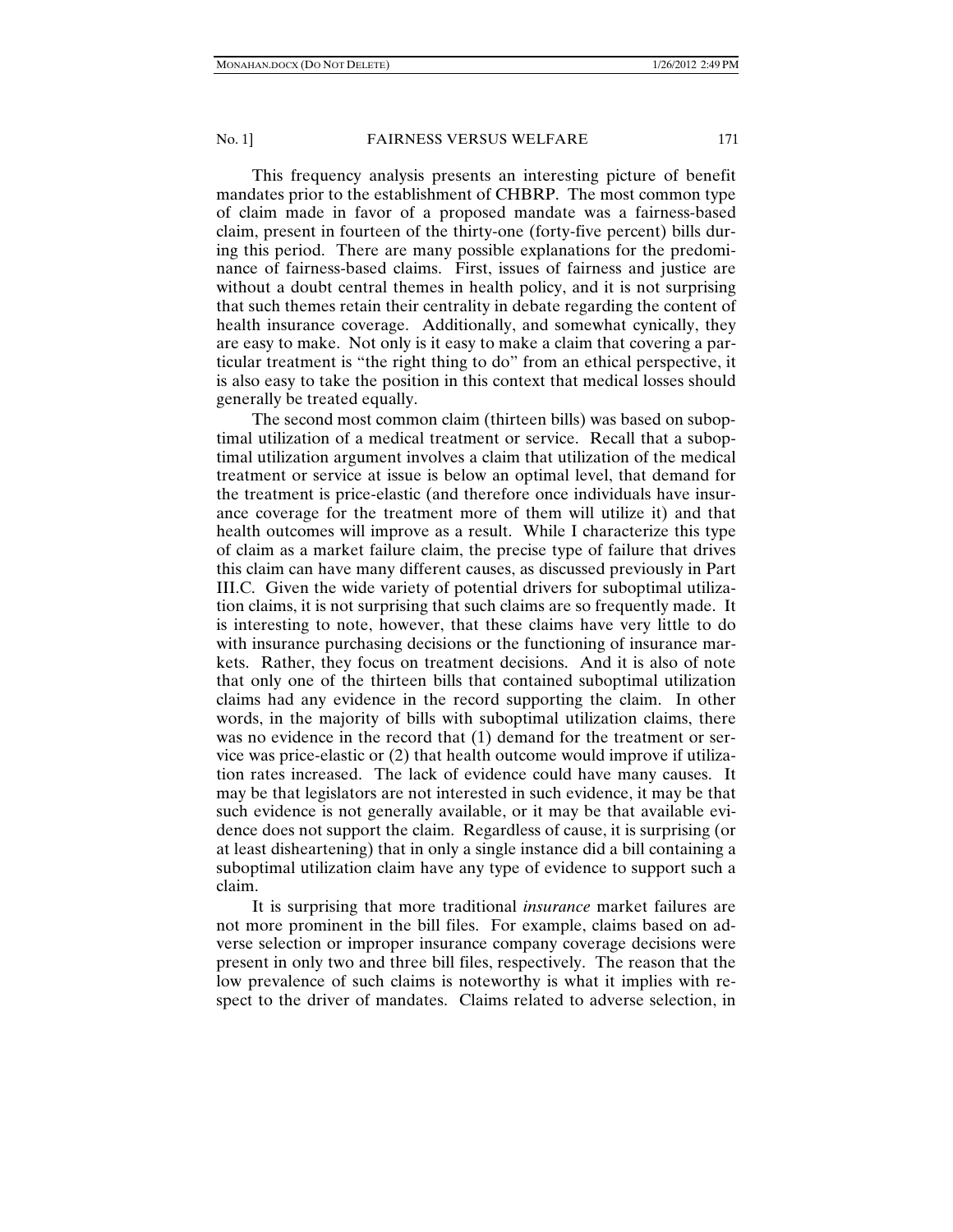particular, are premised on the notion that even if the individual desired to purchase insurance coverage for the treatment at issue he or she could not (or at least could not at a price lower than the expected cost of treatment plus overhead expenses). Suboptimal utilization claims, on the other hand, can exist even if insurance coverage for the treatment is readily available on the market. Individuals may be freely choosing not to insure against such loss. In this sense, suboptimal utilization claims can be much more paternalistically motivated than adverse selection claims. And while most of the theoretical literature focuses on adverse selection as a prime motivator of mandated benefit laws, such claims clearly play a very small role in the proposed mandates included in this study.

Also somewhat surprising is the apparent low frequency of economic outcome claims. The most frequently made economic outcome claim was a cost-effectiveness claim, but such claims were present in only five (sixteen percent) bill files. And among all categories of economic outcome claims, rates of evidence were quite low. For example, costeffectiveness claims were supported by evidence in only one of the cases that contained such claims. Yet again, the low incidence of evidence could be caused by either a lack of available supporting evidence or legislative indifference to such evidence.

If we look at the broad categories of claims, those based in welfare economics versus those based in fairness, we see that seventeen bills (fifty-five percent) contained some type of claim grounded in welfare economics and fourteen bills (forty-five percent) contained fairness-based claims, a fairly even split. When we look at welfare economic claims in more detail, it is interesting to note that market failure claims are the most common type of welfare economic claim, occurring in thirteen bills (forty-two percent) and that *a suboptimal utilization claim was present in every bill file that contained a market failure claim*. There were a few bills that contained a suboptimal utilization claim and a different type of market failure claim but none that had only a non-suboptimal utilization market failure claim. This finding further supports the central role such claims played in mandated benefit legislation prior to the establishment of CHBRP. It suggests that bill proponents were often arguing for a mandate based on medical outcomes and fairness, and not traditional insurance market failures such as adverse selection.

Welfare economic claims based on economic outcomes (rather than market failure) were present in only nine (twenty-nine percent) of the bill files. While not insignificant, given the attention paid in the existing literature to the effect that mandates have on premiums and therefore coverage, the percentage is somewhat surprising. It is, however, important to keep in mind that economic outcome claims as understood in this study are positive claims. In other words, they include only claims that the proposed legislation is economically attractive in some way.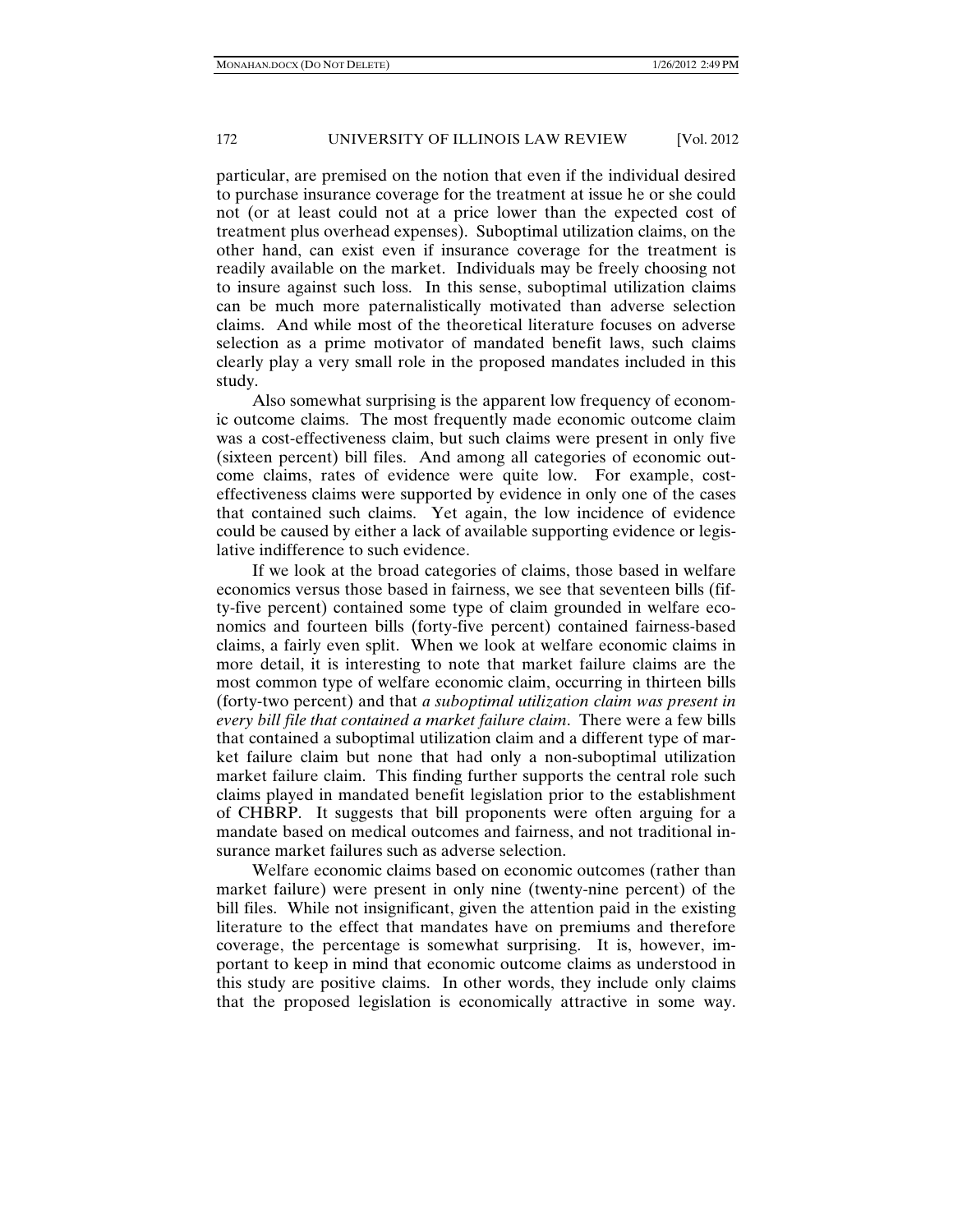Many mandates may not have a positive economic outcome, or there may not be evidence that supports such a claim.

# *2. California Post-CHBRP*

The types of claims, and the extent to which claims are supported by evidence, differs significantly following the establishment of CHBRP, as illustrated in Table 3 below.

| TABLE 3:                                            |
|-----------------------------------------------------|
| FREQUENCY OF CLAIMS IN SUPPORT OF PROPOSED MANDATED |
| BENEFIT LAWS, CALIFORNIA, 2003-2008, POST-CHBRP*    |

| Type of Claim                     | Total Number of<br>Occurrences | Number of<br>Claims Without<br>Evidence | Number of Claims<br>with Evidence |
|-----------------------------------|--------------------------------|-----------------------------------------|-----------------------------------|
| <b>Adverse Selection</b>          | 3                              | 3                                       | $\theta$                          |
| Suboptimal<br>Utilization         | 28                             | 13                                      | 15                                |
| Overrule Insurer<br>Decisions     | $\overline{2}$                 | $\overline{2}$                          | $\theta$                          |
| Positive Cost-<br>Benefit         | $\overline{4}$                 | 3                                       | 1                                 |
| Positive Cost-<br>Effectiveness   | 6                              | $\theta$                                | 6                                 |
| Nonmedical<br><b>Cost Savings</b> | $\overline{2}$                 | $\mathbf{1}$                            | 1                                 |
| No Additional<br>Cost             | $\overline{7}$                 | $\mathbf{1}$                            | 6                                 |
| Fairness                          | 18                             | N/A                                     | N/A                               |

\*Forty total bills; each type of claim was counted only once per bill file even if the claim occurred multiple times within a single file

The use of fairness-based claims remains high, with eighteen bills (forty-five percent) containing such claims, but suboptimal utilization claims now become by far the most common type of claim made in favor of a mandate, being found in twenty-eight (seventy percent) bill files. Where such claims were rarely (one in thirteen) supported by evidence during the pre-CHBRP period of the study, over one-half of such claims (fifteen of twenty-eight) were backed by some type of evidence following the establishment of CHBRP. And while the number of cost-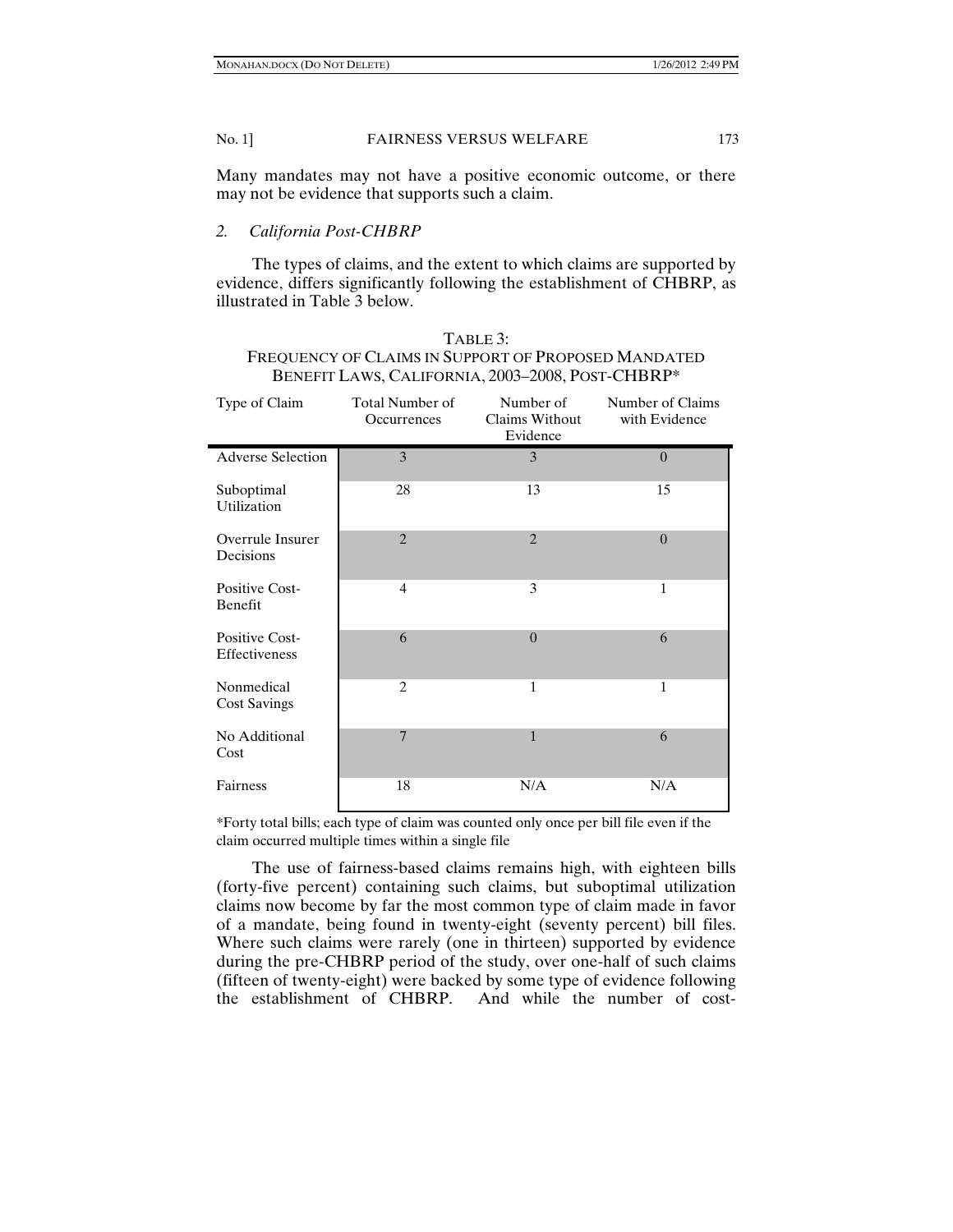effectiveness claims remained relatively stable, all such claims were backed by evidence following the establishment of CHBRP. Also of note is the increase of no additional cost claims and evidence. It is perhaps not surprising that certain types of evidence (and therefore claims) increased following the enactment of CHBRP given that CHBRP is required by its statutory charge to provide, among other things, information regarding a bill's likely effect on utilization and premium costs. The increased incidence of such evidence, however, does not appear to diminish or otherwise change the rates at which other types of claims were made.

When we look at the broad categories of claims, there were eighteen bills (forty-five percent) with fairness-based claims and thirty-three bills (eighty-three percent) with welfare economic claims, showing a clear increase in the relative frequency of welfare economic claims following the establishment of CHBRP. Of the bills with welfare economic claims, eleven bills contained both market failure claims and economic outcome claims, nineteen bills contained only market failure claims, and three contained only economic outcome claims. Again, while the incidence of market failure-based claims is very high (thirty of forty bills), nearly all of these (twenty-seven out of thirty) were suboptimal utilization claims.

# *3. Connecticut*

In Connecticut, there were 124 mandates proposed during the study period. As Table 4 illustrates, the frequency with which various types of claims were made in support of such mandates is in many ways similar to California during the pre-CHBRP period.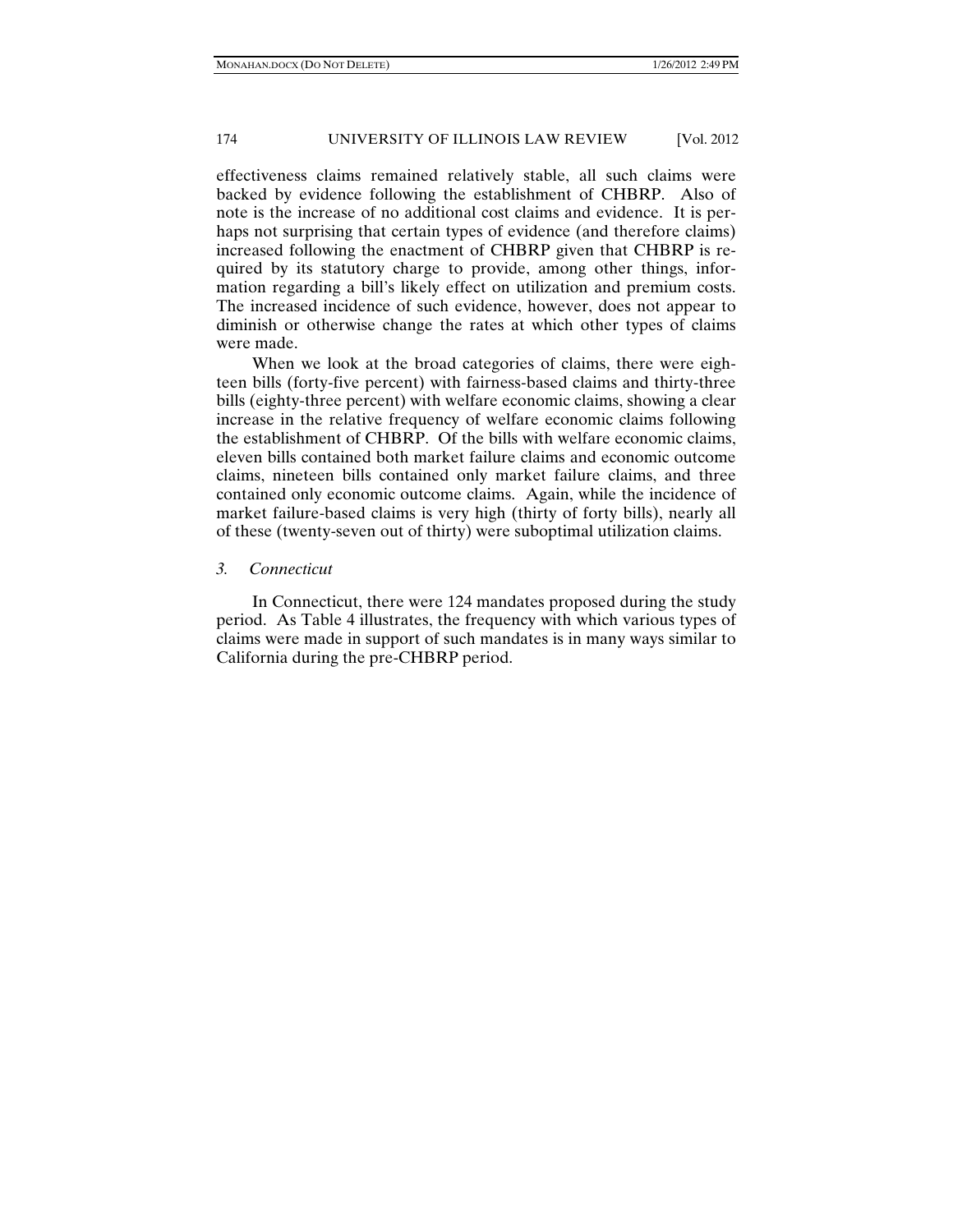# No. 1] FAIRNESS VERSUS WELFARE 175  $T \cdot \mathbf{r} = 4$

| TABLE 4:                                            |
|-----------------------------------------------------|
| FREQUENCY OF CLAIMS IN SUPPORT OF PROPOSED MANDATED |
| BENEFIT LAWS, CONNECTICUT, 1999-2008*               |

| Type of Claim                   | Total Number of<br>Occurrences | Number of<br>Claims without<br>Evidence | Number of Claims<br>with Evidence |
|---------------------------------|--------------------------------|-----------------------------------------|-----------------------------------|
| <b>Adverse Selection</b>        | $\overline{7}$                 | $\overline{7}$                          | $\theta$                          |
| Suboptimal<br>Utilization       | 40                             | 34                                      | 6                                 |
| Overrule Insurer<br>Decisions   | 12                             | 9                                       | 3                                 |
| Positive Cost-<br>Benefit       | 17                             | 8                                       | 9                                 |
| Positive Cost-<br>Effectiveness | 34                             | 29                                      | 5                                 |
| Nonmedical Cost<br>Savings      | 12                             | $\tau$                                  | 5                                 |
| No Additional<br>Cost           | $\Omega$                       | $\overline{0}$                          | $\theta$                          |
| Fairness                        | 48                             | N/A                                     | N/A                               |

\*124 total bills; each type of claim was counted only once per bill file even if the claim occurred multiple times within a single file

Fairness claims were the most frequently made (thirty-nine percent of bills), followed by suboptimal utilization claims (thirty-two percent of bills). Connecticut, however, had a significantly higher rate of costeffectiveness claims (twenty-seven percent of bills) than seen in California, as well as higher levels of evidence provided for several different types of claims.148 Nevertheless, the overall level of evidence-backed claims remained low.

When we look at the broad categories of claims, there were fiftytwo bills that contained some form of welfare economic claim, and fortyeight that contained a fairness claim. As in California, a large majority of the bills with market failure claims contain suboptimal utilization claims. In Connecticut, forty-eight bills contained some type of market failure claim and, of these, forty included a suboptimal utilization claim. Economic outcome claims were less prevalent than either market failure or

 <sup>148.</sup> For example, fifteen percent of the suboptimal claims made in Connecticut are supported by evidence, while only 7.7 percent suboptimal claims made in pre-CHBRP have evidentiary support.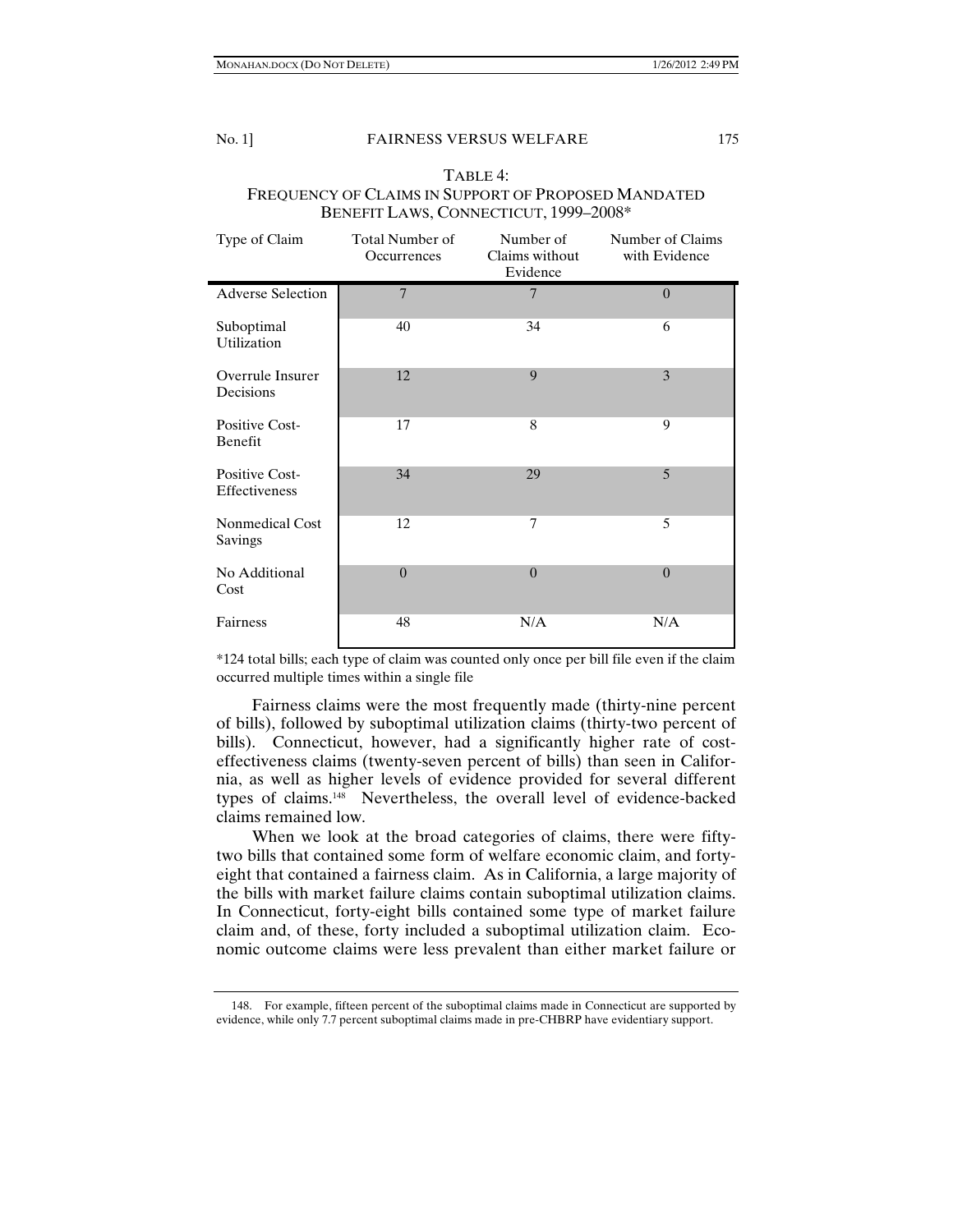fairness-based claims, mirroring California both before and after the establishment of CHBRP.

## *4. Overall Findings*

Taken together, these data lead to several interesting observations. First, fairness-based claims are very frequently used to support mandates. Indeed, in pre-CHBRP California and in Connecticut, they were the most common form of claim made in favor of mandates. In other words, under the systems without an outside data-gathering source, bill proponents most frequently argued for a mandate based on fairness. Even when California began using CHBRP, fairness claims were the second most frequent claim (remaining at a high forty-five percent of all bills). The implication is that regulating the substance of health insurance likely has a lot to do with perceptions of fairness, as will be examined in more detail in Section G, below. It should be remembered, however, that both states studied had Democratic legislative majorities. One unknown is whether states with a lesser taste for government would show the same role for fairness-based claims in substantive health insurance regulation.

By far the most common type of market failure claim made was one based on suboptimal utilization of a medical treatment or service. As mentioned above, this claim is essentially based on the idea that insurance coverage for a treatment or service will lower the effective price of treatment to the patient, which will lead to a greater number of patients receiving the service, which in turn will lead to improved health outcomes. It is interesting to note that in California before CHBRP, none of the suboptimal utilization claims were supported by evidence and in Connecticut only a small percentage of such claims were backed by evidence. Following implementation of CHBRP, the proportion of claims supported by evidence improved, but still only one-third of such claims were supported by evidence. This is somewhat troubling if one believes that the starting point for any regulatory action should be some evidence that the market is not providing the desired coverage or the optimal level of a given treatment or service (or even that utilization or health outcomes will improve if the mandate passes). CHBRP certainly increased the use of evidence to support such claims, but it clearly did not eliminate the use of unsubstantiated claims by bill advocates.<sup>149</sup>

Another significant observation to be made from the frequency data is how economic outcome claims are made relatively infrequently given

 <sup>149.</sup> And this lack of evidence is particularly troubling given the likely role of lobbying by service providers for such mandates. The bill files included in this study show that service providers frequently advocate for mandates for the services they provide. Without any type of evidence, it is impossible for legislators to evaluate whether the service providers' arguments are based on a genuine likelihood that a mandate will improve patient health outcomes, or whether they are based on economic selfinterest.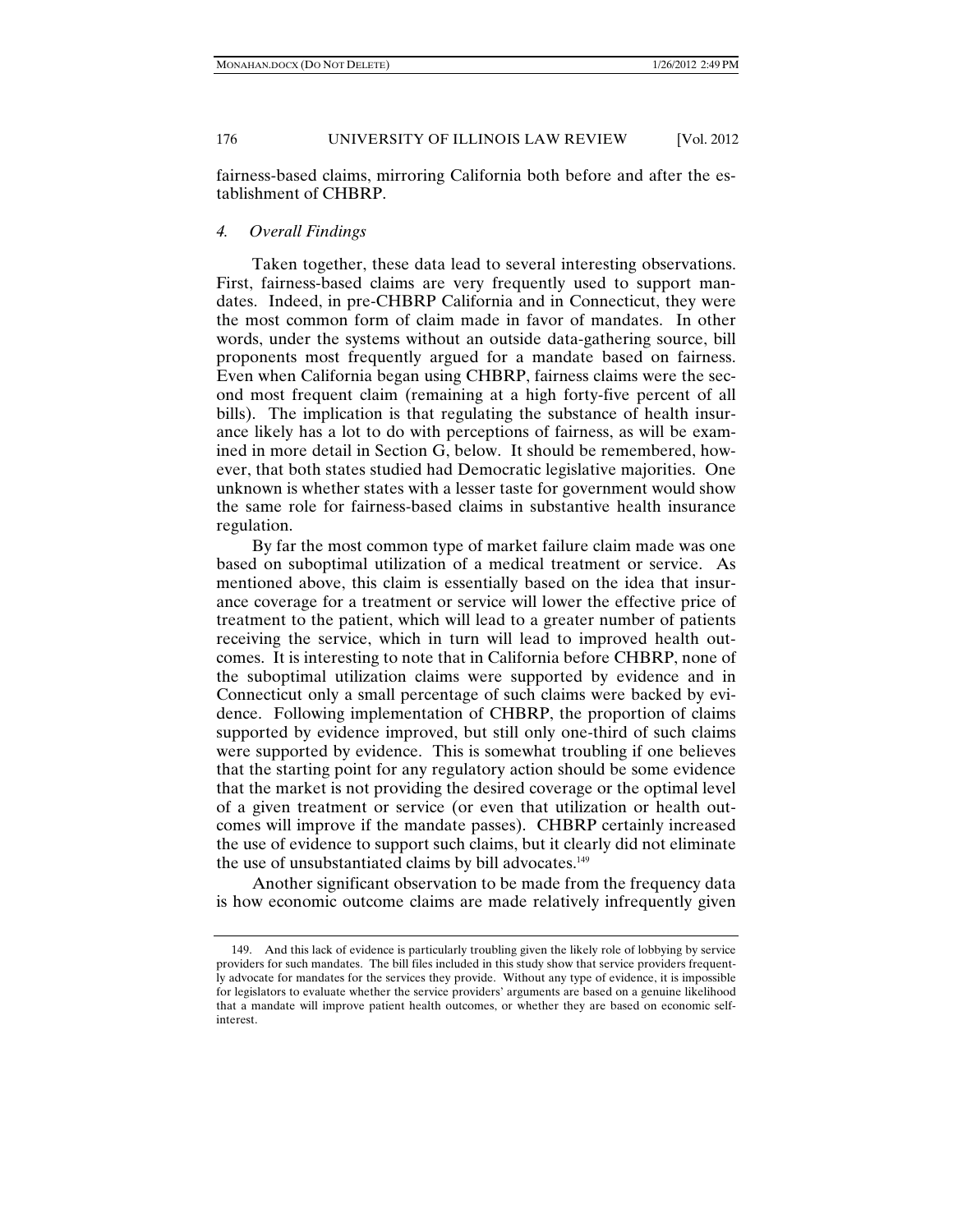the importance of cost in health care regulation (such claims were present in thirty-four percent of proposed bills in pre-CHBRP California, thirty-five percent of proposed bills in post-CHBRP California, and forty-nine percent of proposed bills in Connecticut). Even more striking is how infrequently the economic claims that are made are supported by evidence (In pre-CHBRP California, seven percent of proposed bills had economic claims supported by evidence, thirty percent of proposed bills in post-CHBRP California, and thirteen percent of proposed bills in Connecticut.). CHBRP significantly increased the number of economic claims that were supported by evidence, but even so the absolute number remains relatively small.<sup>150</sup> With that said, the striking exception is with respect to cost-effectiveness claims, which went *down* compared to the pre-CHBRP period, but every single cost-effectiveness claim made while CHBRP was in place was supported by evidence. Clearly CHBRP is producing evidence that supports such claims,<sup>151</sup> but one possible explanation for why the number of such claims declines in the post-CHBRP period is that bill proponents know that they cannot "get away" with an unsupported (or, in fact, incorrect) claim regarding cost-effectiveness because the CHBRP report will effectively rebut such claims.

 <sup>150.</sup> The difference in the number of economic claims supported by evidence in the pre-CHBRP period versus the post-CHBRP period is statistically significant under the Pearson chi-square test  $chi=9.57, df=1, p=.001987$ .

 <sup>151.</sup> For an overview of CHBRP's cost analysis, see *Summary: Cost Impact Analysis*, CAL. HEALTH BENEFITS REV. PROGRAM, http://www.chbrp.org/costimpactsum.html (last visited Nov. 9, 2011).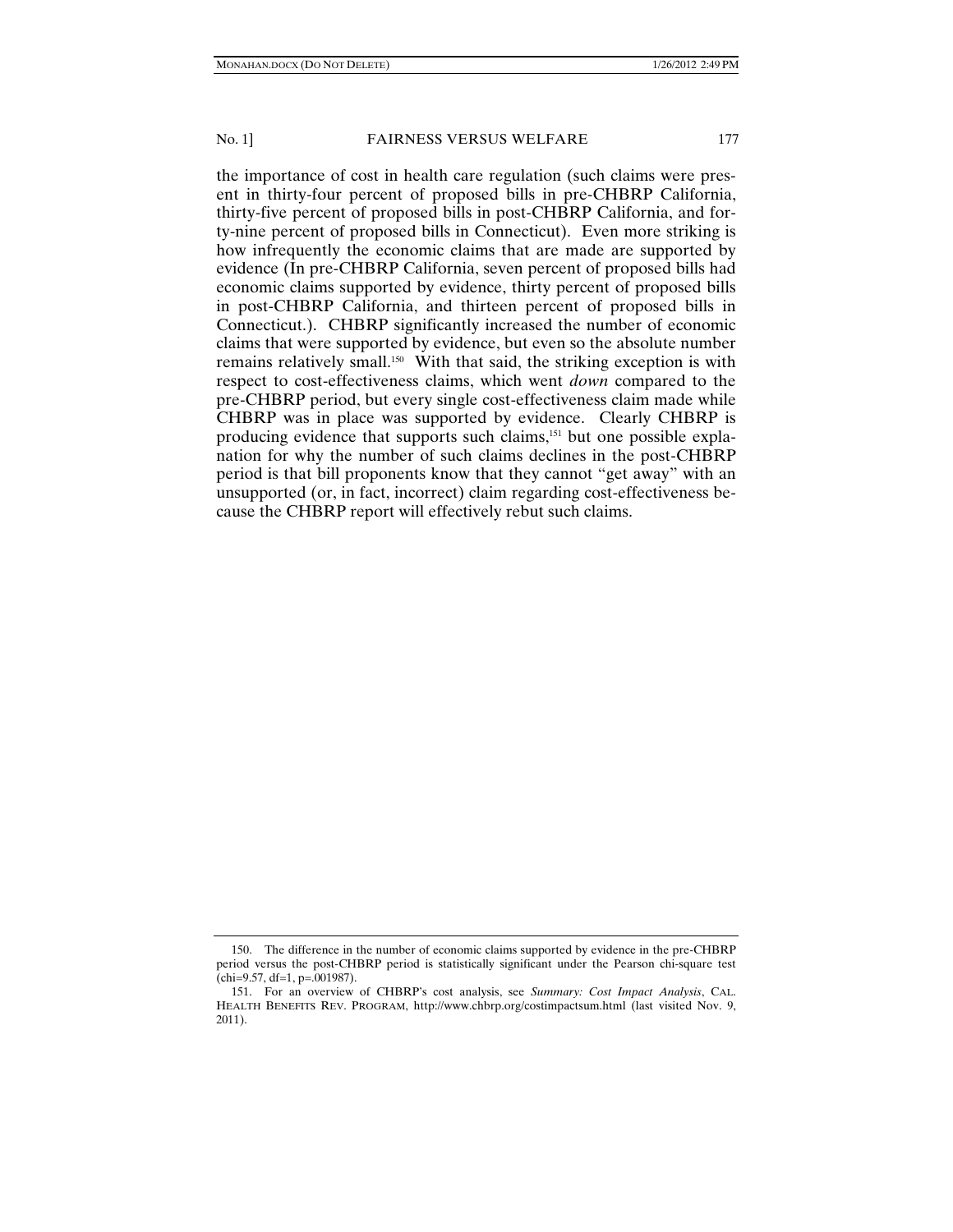# *F. QCA*

## *1. Background*

QCA152 is an empirical method that is particularly well-suited to small and intermediate-n studies,<sup>153</sup> and involves both qualitative and quantitative elements.154 The first step is to use the raw data to create a truth table that illustrates the possible combinations of causal conditions along with the cases containing each combination.155 For each row in the truth table, the researcher evaluates whether the particular combination of factors leads to roughly comparable outcomes.156 The truth table data is then "minimized" using principles of Boolean logic.<sup>157</sup> The goal is to specify, in a logically minimal way, the different combinations of factors that produce the outcome being studied.158 For example, if two combinations of factors produce the same outcome and differ on the presence of only one factor, then the one differing factor is not a "cause" of the outcome.159 Rather than trying to isolate the effects of single variables, it analyzes the effects of combinations of variables.160 It is useful in examining causal complexity, because through the use of QCA the researcher can identify different combinations of causal conditions capable of producing the same outcome. Because QCA is not based on probabilities and often involves a small or moderate number of cases, statistical infer-

154. *Id.* at 356.

 <sup>152.</sup> *See* CHARLES C. RAGIN, THE COMPARATIVE METHOD: MOVING BEYOND QUALITATIVE AND QUANTITATIVE STRATEGIES 124 (1987). QCA has been used primarily in the fields of political science and economics, but its use is increasing in other disciplines, including law. *See* Benoît Rihoux, *Bridging the Gap Between the Qualitative and Quantitative Worlds? A Retrospective and Prospective View on Qualitative Comparative Analysis*, 15 FIELD METHODS 351, 357 (2003); *see also* M.V. Lee Badgett, *Predicting Partnership Rights: Applying the European Experience to the United States*, 17 YALE J.L. & FEMINISM 71 (2005) (noting that QCA is used to analyze the factors associated with countries having same-sex partner rights); David Baldus et al., *Improving Judicial Oversight of Jury Damages Assessments: A Proposal for the Comparative Additur/Remittitur Review of Awards for Nonpecuniary Harms and Punitive Damages*, 80 IOWA L. REV. 1109 (1995) (noting that QCA is used to analyze additur/remittitur reviews); Charles H. Blake & Jessica R. Adolino, *The Enactment of National Health Insurance: A Boolean Analysis of Twenty Advanced Industrial Countries*, 26 J. HEALTH POL. POL'Y & L. 679 (2001) (using QCA to analyze conditions associated with countries adopting national health insurance); William Bradford, *In the Minds of Men: A Theory of Compliance with the Laws of War*, 36 ARIZ. ST. L.J. 1243 (2004) (noting that QCA is used to analyze factors associated with the use of anticipatory self defense); Michael J. Friedman, *Dazed and Confused: Explaining Judicial Determinations of Traditional Public Forum Status*, 82 TUL. L. REV. 929 (2008) (noting that QCA is used to analyze factors associated with judicial determinations of public forum status in free speech cases).

 <sup>153.</sup> *See* Rihoux, *supra* note 152, at 353.

 <sup>155.</sup> *Id.* at 354; *see also* Charles C. Ragin, *Using Qualitative Comparative Analysis to Study Causal Complexity*, 34 HEALTH SERVS. RES. 1225, 1230 (1999).

 <sup>156.</sup> Ragin, *supra* note 155, at 1232.

 <sup>157.</sup> *Id.* at 1233.

 <sup>158.</sup> *Id.*

 <sup>159.</sup> Dirk Berg-Schlosser et al., *Qualitative Comparative Analysis (QCA) As an Approach*, *in*  CONFIGURATIONAL COMPARATIVE METHODS 1, 2 (Benoît Rihoux & Charles C. Ragin eds., 2009).

 <sup>160.</sup> Ragin, *supra* note 155, at 1225.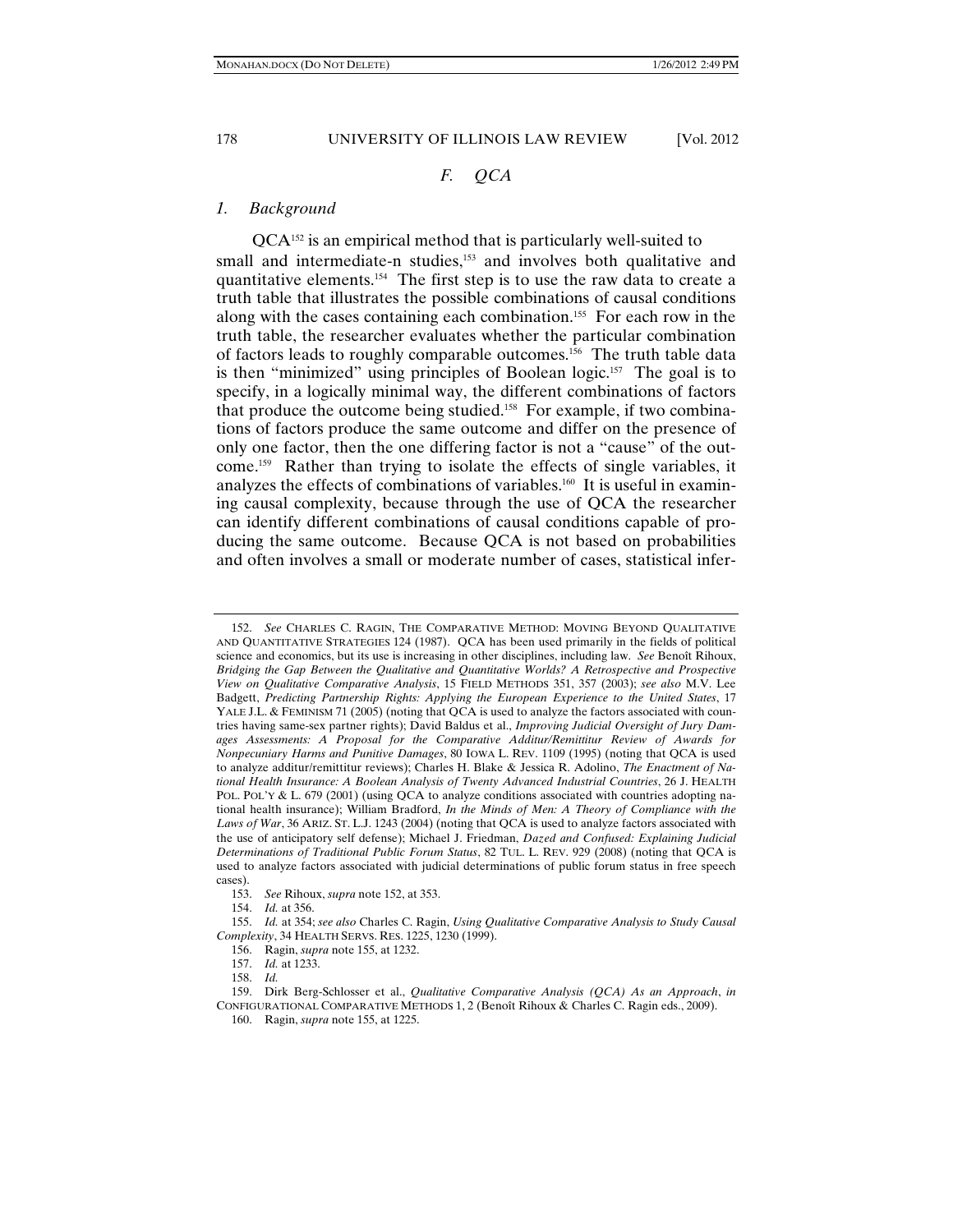ence is not used to test whether conclusions may have occurred by chance.<sup>161</sup>

# *2. California Pre-CHBRP*

Prior to performing the qualitative comparative analysis, the coding variables previously identified were simplified somewhat to reflect slightly broader categories. The variables used for the QCA were suboptimal utilization claims,<sup>162</sup> fairness claims, economic outcome claims, and evidence of positive economic outcome. In California, prior to the establishment of CHBRP, there were thirty-one bills proposed during the study period. Of these, sixteen passed committee (fifty-two percent). Because economic outcome claims and economic outcome evidence are mutually exclusive coding categories, there were a total of twelve different possible combinations of factors that could exist.<sup>163</sup> There were, however, cases in only nine combinations. Table 5 illustrates the distributions of these cases and the number in each combination that passed the committee.

| TABLE 5:                                    |
|---------------------------------------------|
| COMMITTEE PASSAGE RATES BY FACTORS PRESENT, |
| CALIFORNIA, 1999-2002, PRE-CHBRP            |

| Factors                                                           | Number of<br><b>Bills</b> | Number Passing<br>Committee |         |
|-------------------------------------------------------------------|---------------------------|-----------------------------|---------|
|                                                                   |                           | N                           | $\%$    |
| Suboptimal claim AND fairness                                     | 4                         | 4                           | 100%    |
| Suboptimal claim AND fairness<br>AND economic outcome claim       | $\overline{4}$            | $\overline{4}$              | $100\%$ |
| Suboptimal claim AND fairness<br>AND economic outcome<br>evidence | 1                         | 1                           | $100\%$ |
| Suboptimal claim AND economic<br>outcome evidence                 |                           | 1                           | 100%    |
| <b>Fairness</b>                                                   | 4                         | 2                           | 50%     |
| Economic outcome claim                                            | $\mathbf{3}$              |                             | 33%     |
| None                                                              | 10                        | 3                           | 30%     |
| Suboptimal claim                                                  | 3                         | 0                           | $0\%$   |
| Fairness AND economic outcome<br>claim                            | 1                         | $\Omega$                    | $0\%$   |

 <sup>161.</sup> Steve Harkreader & Allen W. Imershein, *The Conditions for State Action in Florida's Health-Care Market*, 40 J. HEALTH & SOC. BEHAV. 159, 170 (1999).

 <sup>162.</sup> Because only one bill had evidence of suboptimal utilization, it is not included as a separate variable for purposes of this analysis.

 <sup>163.</sup> Normally, with four variables that are not mutually exclusive, there would be sixteen possible combinations.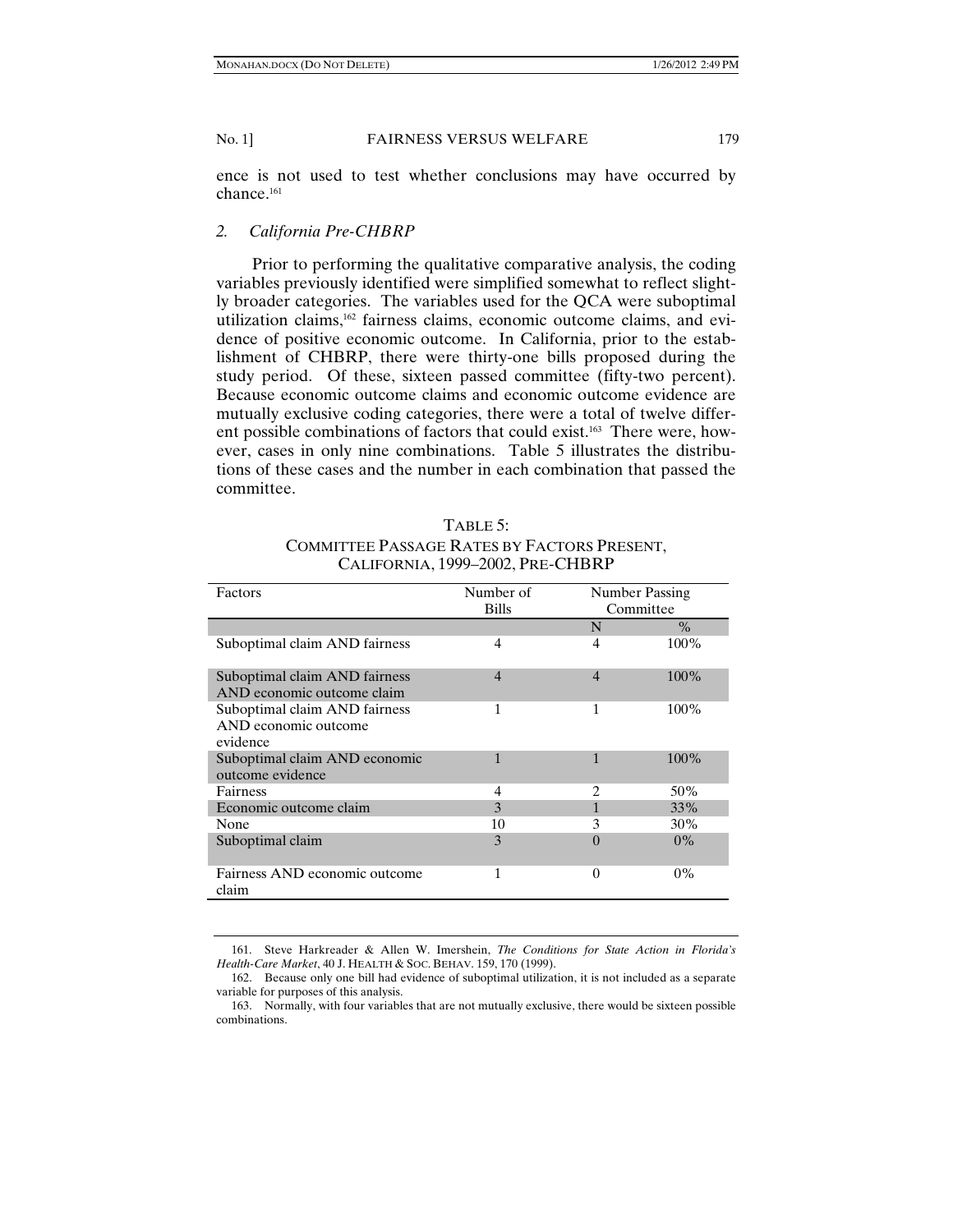When the final step of QCA is undertaken in order to logically simplify the above information, the result is that a suboptimal utilization claim combined with a fairness claim is the combination of factors that is most strongly associated with committee passage pre-CHBRP. All nine bills that contained both factors passed committee, explaining over onehalf of the bills that passed committee during this period. In two cases, the committee passed bills that had only a fairness-based argument in the record, and in three cases, the committee passed bills that had neither a market failure claim, fairness claim, or economic claim in the record. So while the combination of a suboptimal claim with fairness was particularly powerful, bills also passed with very little to support them in the record. Overall the data suggests, from the committee's perspective, that health outcomes and fairness concerns trump economic concerns.

At the legislative level, the impact of the various factors on passage is less clear. The legislature had sixteen proposed mandates before it during the pre-CHBRP period of the study, and it passed eight of these (fifty percent). Again, because there were four variables measured, two of which were mutually exclusive, there were twelve possible combinations of variables. The sixteen bills before the legislature contained seven different combinations of factors, illustrated in Table 6 below.

|                                                                   | CALIFORNIA, 1999-2002, PRE-CHBRP |                             |       |
|-------------------------------------------------------------------|----------------------------------|-----------------------------|-------|
| Factors                                                           | Number of<br><b>Bills</b>        | Number Passing<br>Committee |       |
|                                                                   |                                  | N                           | $\%$  |
| Suboptimal claim AND economic<br>outcome evidence                 | 1                                | 1                           | 100%  |
| Suboptimal claim AND fairness<br>AND economic outcome claim       | $\overline{4}$                   | 3                           | 75%   |
| Suboptimal claim AND fairness                                     | 4                                | $\overline{c}$              | 50%   |
| <b>Fairness</b>                                                   | $\mathfrak{D}$                   | 1                           | 50%   |
| None                                                              | 3                                | 1                           | 33%   |
| Economic outcome claim                                            | 1                                | $\theta$                    | $0\%$ |
| Suboptimal claim AND fairness<br>AND economic outcome<br>evidence | 1                                | $\Omega$                    | $0\%$ |

| TABLE 0:                                      |
|-----------------------------------------------|
| LEGISLATIVE PASSAGE RATES BY FACTORS PRESENT, |
| $Q_{12}$ trees $\pi$ : 4000, 3003, Ber CUBBB  |

 $T = -6$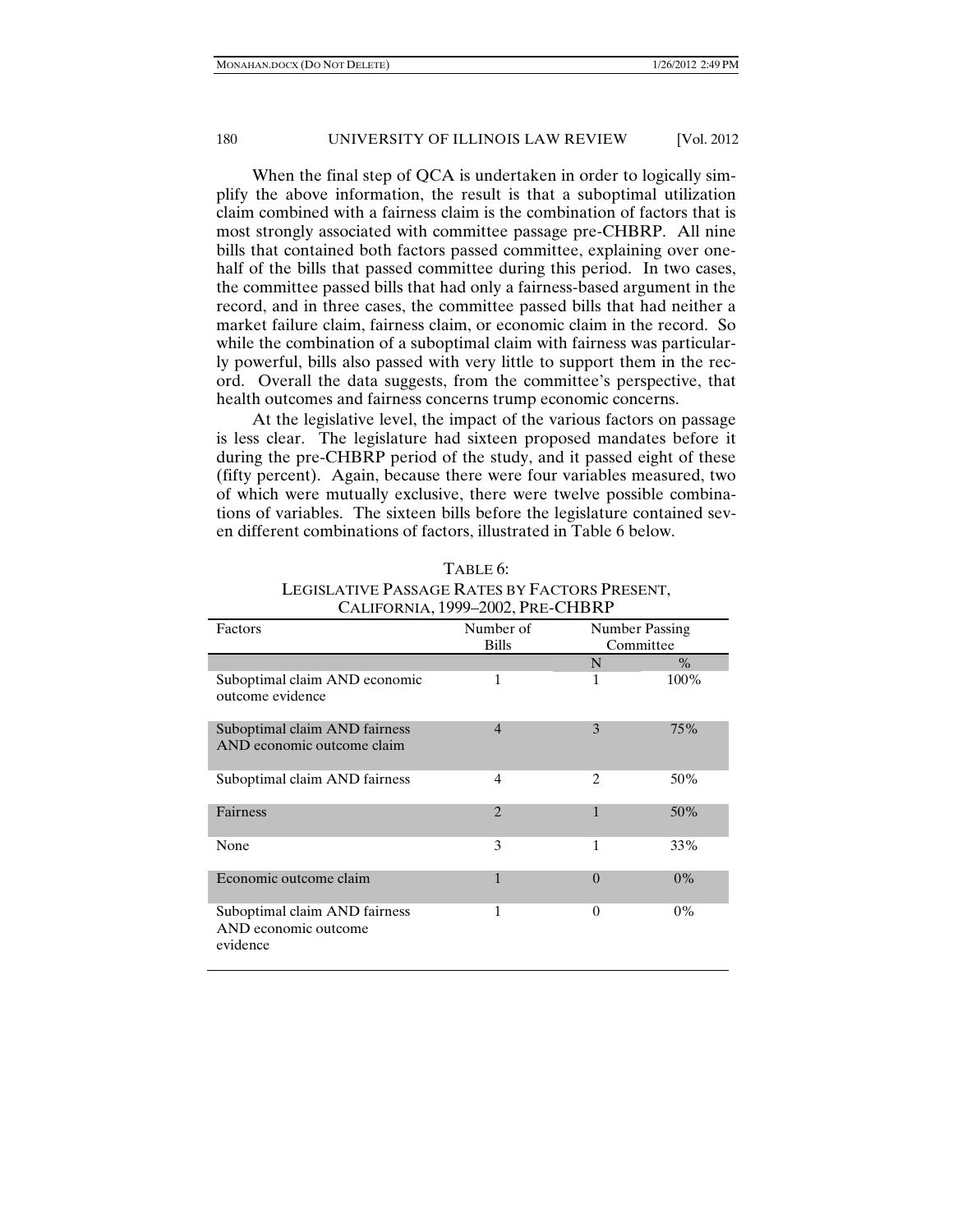In the final step of the QCA, the only combination of factors that appears to have had a significant impact on legislative passage is a suboptimal utilization claim in combination with a fairness and economic outcome claim. This particular combination of factors, however, had both a lower occurrence (37.5 percent of bills) and a lower rate of consistency (seventy-five percent) than the relevant combination identified at the committee level. One implication of this finding is that the legislature may have had more fluid preferences than the relevant committees. It is also possible that the legislature based its decisions on something other than the factors included in the study. It does seem to indicate, however, that the legislature may have had a greater interest in economic effects of mandates than did the committee.

During the pre-CHBRP period, the governor vetoed only one of the eight bills that were sent to him by the legislature. Given these small numbers, a QCA was not performed on gubernatorial signing rates pre-CHBRP. The one bill that was vetoed was a bill requiring coverage for routine patient care costs for individuals enrolled in prostate cancer clinical trials. In his veto statement, Governor Davis stated that he could not sign a bill that provided coverage only for those in prostate cancer trials and ignored other types of cancer trials, specifically mentioning the omission of breast cancer trials.<sup>164</sup>

### *3. California Post-CHBRP*

During the portion of the study period that CHBRP was in place and providing expert reports on proposed mandates, forty proposed mandates were introduced. Of these, twenty-five were approved by the relevant committee (sixty-three percent). In performing the QCA analysis, the same factors were used as above, with a few minor changes. First, because suboptimal utilization was not the only type of market failure claim made, and because some types of market failure claims were supported by evidence, the suboptimal utilization variable was replaced by two market failure variables: market failure claim and market failure evidence. Market failure claims and evidence encompass suboptimal utilization claims, adverse selection claims, and overruling insurer decision claims. As a result, with a total of five variables, two sets of which are mutually exclusive, eighteen possible combinations of factors exist. Data was present for fourteen of these combinations. Table 7 illustrates the combinations and the committee passage rates for each.

 <sup>164.</sup> Letter from Gray Davis, Governor of Cal., to Cal. State Senate (Sept. 30, 2000) (announcing executive veto of Senate Bill 1839).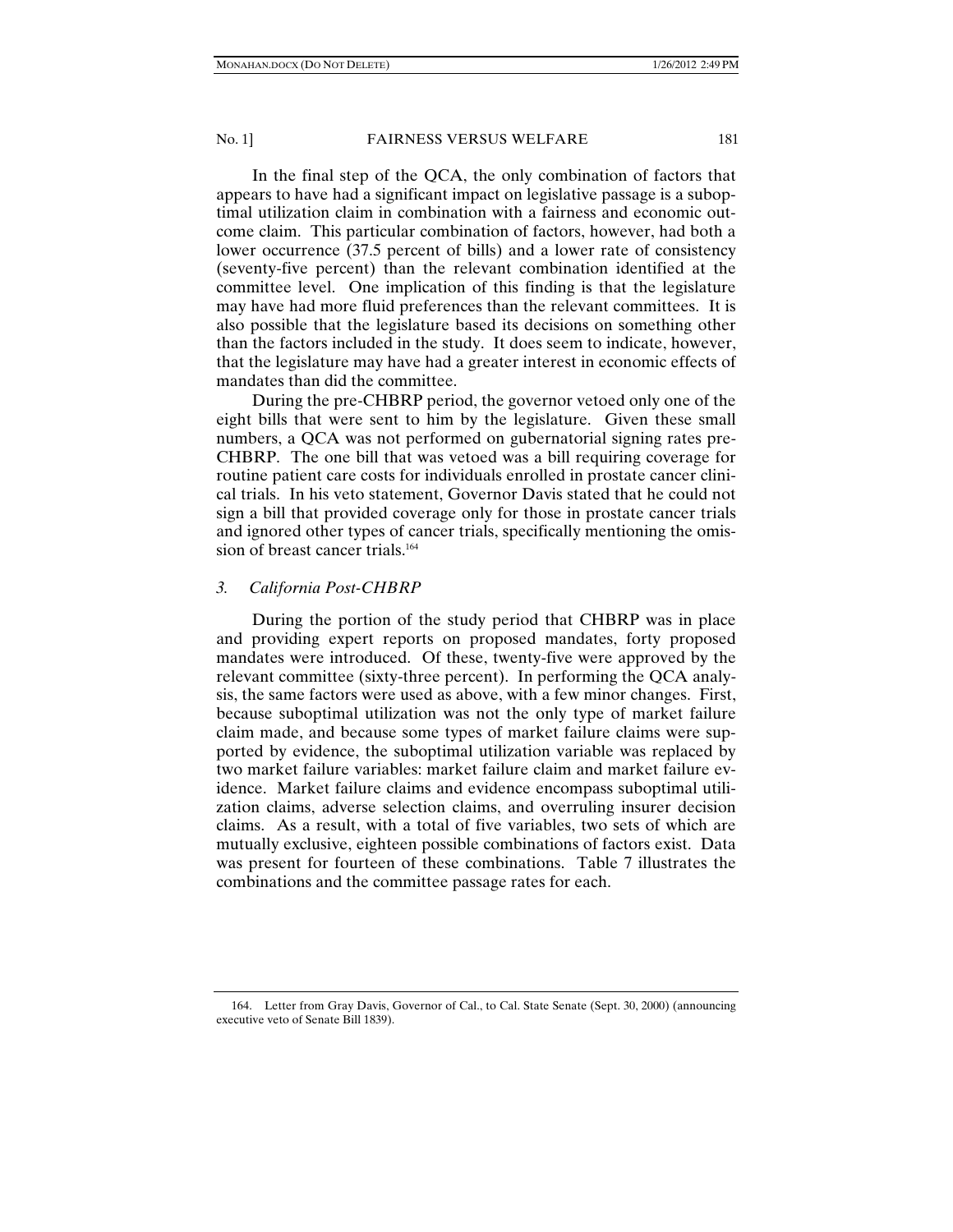# TABLE 7: COMMITTEE PASSAGE RATES BASED ON COMBINATION OF FACTORS, CALIFORNIA, 2003–2008, POST-CHBRP

| Factors                                                                  | Number of<br><b>Bills</b> | Committee Passage     |         |
|--------------------------------------------------------------------------|---------------------------|-----------------------|---------|
|                                                                          |                           | N.                    | $\%$    |
| Market failure claim AND<br>economic outcome evidence                    | 3                         | 3                     | 100%    |
| Market failure claim AND<br>fairness AND economic outcome<br>evidence    | $\mathfrak{D}$            | $\mathcal{D}_{\cdot}$ | 100%    |
| Market failure evidence AND<br>fairness                                  | 2                         | 2                     | 100%    |
| Fairness AND economic outcome<br>evidence                                | 1                         | $\mathbf{1}$          | $100\%$ |
| Market failure evidence AND<br>fairness AND economic outcome<br>evidence | 1                         | 1                     | 100%    |
| Market failure claim AND<br>fairness                                     | 9                         | 8                     | 89%     |
| Market failure evidence                                                  | 3                         | 2                     | 67%     |
| Market failure evidence AND<br>economic outcome evidence                 | 3                         | $\overline{2}$        | 67%     |
| Market failure claim                                                     | 7                         | 4                     | 57%     |
| None                                                                     | $\overline{4}$            | $\theta$              | $0\%$   |
| Fairness                                                                 | 2                         | $\overline{0}$        | $0\%$   |
| Economic outcome evidence                                                | $\mathbf{1}$              | $\theta$              | $0\%$   |
| Economic outcome claim                                                   | 1                         | 0                     | $0\%$   |
| Market failure evidence AND<br>economic outcome claim                    | 1                         | $\Omega$              | $0\%$   |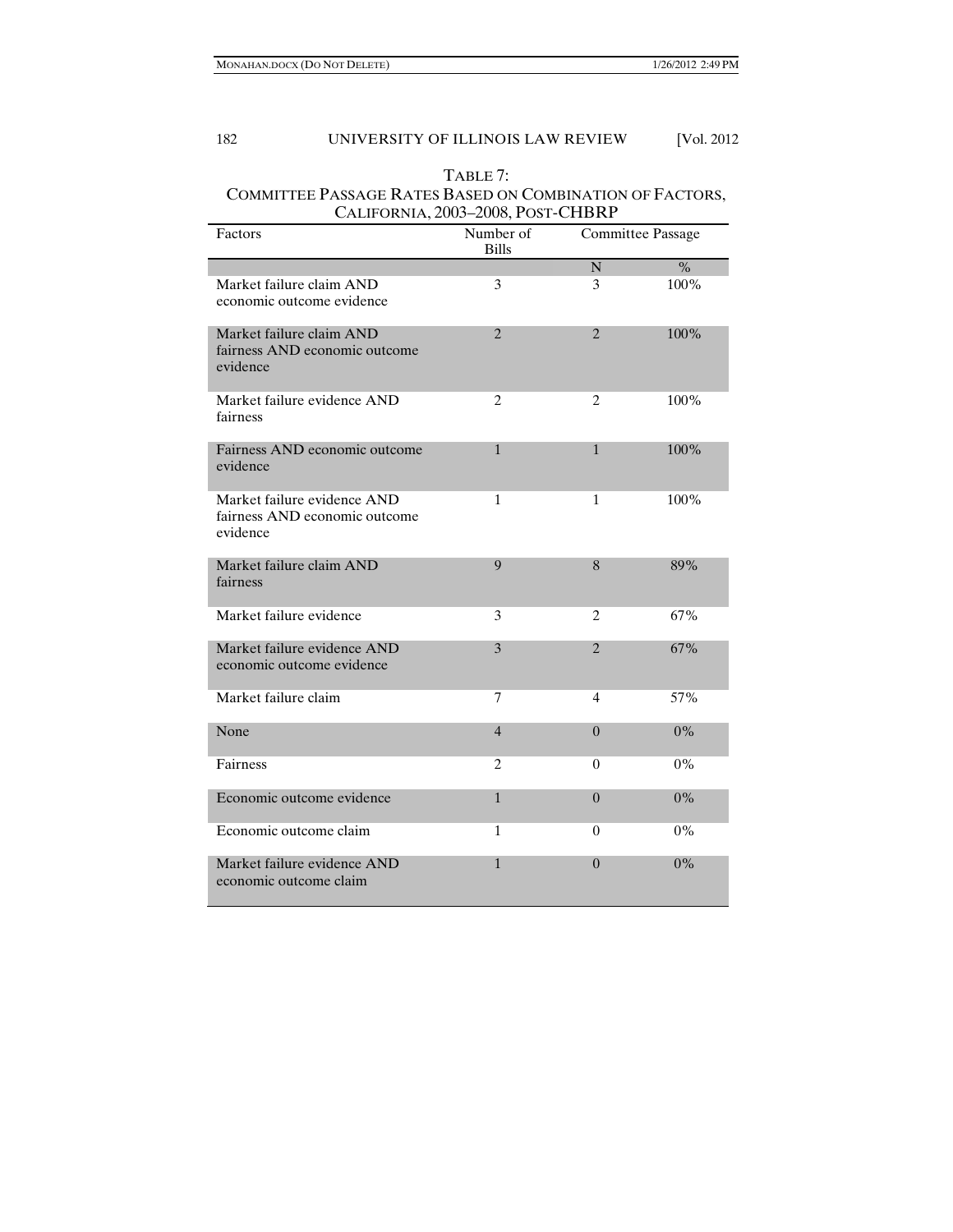The final stage of the QCA reveals certain combinations that are very strongly associated with committee passage, as illustrated in Table 8 below.

# TABLE 8: PATHS TO COMMITTEE PASSAGE, CALIFORNIA, 2003–2008, POST-CHBRP

| Combination                                               | Percentage of Bills with<br><b>Combination That Pass</b><br>Committee |
|-----------------------------------------------------------|-----------------------------------------------------------------------|
| Fairness AND economic outcome<br>evidence                 | $100\%$                                                               |
| Market failure claim AND economic outcome<br>evidence     | $100\%$                                                               |
| Market failure claim AND fairness                         | $91\%$                                                                |
| Market failure evidence BUT NOT<br>economic outcome claim | 78%                                                                   |

These four combinations cover eighty-four percent of the bills that passed committee, with a weighted average consistency rate of 87.5 percent. In examining the four combinations listed above, it is interesting to note that mere claims continue to have an impact on committee passage, even in the face of better evidence. Additionally, fairness is featured in two out of the four combinations most strongly associated with committee passage, indicating that although evidence is more frequently used post-CHBRP, it has not necessarily lessened the important role that fairness claims play in mandate passage.

At the legislative level, twenty-one of the twenty-five mandates approved by committee were passed (eighty-four percent).<sup>165</sup> Nine different combinations of factors were present among the bills. Table 9 illustrates the combinations present and their legislative passage rates.

 <sup>165.</sup> The legislative passage rate for bills during the post-CHBRP period is significantly higher than the rate prior to the establishment of CHBRP (eighty-five percent versus fifty percent). There are many possible explanations. It might be that the evidence provided by CHBRP gave legislators more confidence in proposed mandates, it could be that legislators were more constrained in what types of mandates they offered, knowing that CHBRP would review each, or it could be that the legislature was more willing to vote in favor of a mandate given the high likelihood that it would be vetoed by the Governor (who signed only twenty-seven percent of all mandates during this period).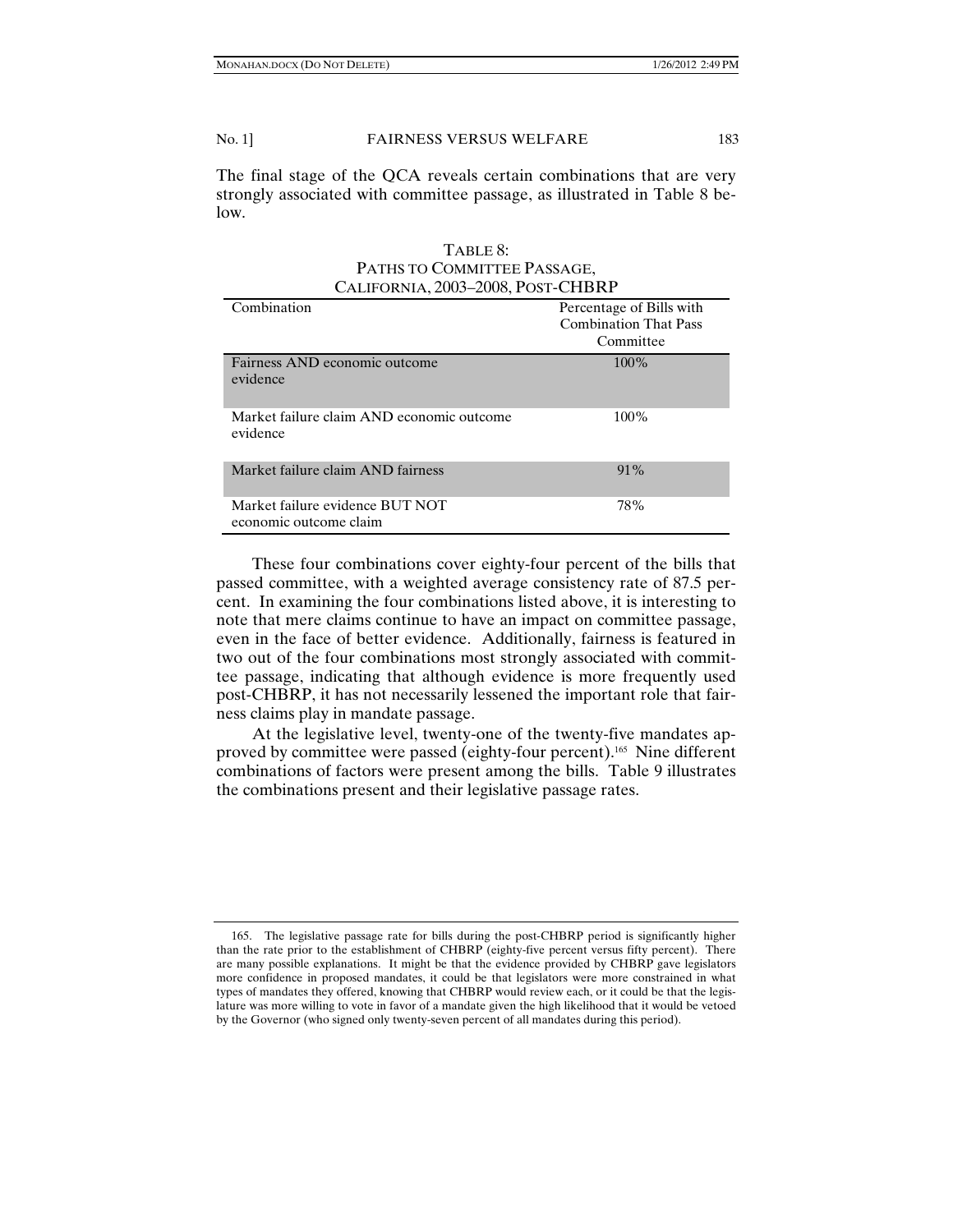|                                                                          | CALIFORNIA, 2003-2008, POST-CHBRP |                     |         |
|--------------------------------------------------------------------------|-----------------------------------|---------------------|---------|
| Factors                                                                  | Number of<br><b>Bills</b>         | Legislative Passage |         |
|                                                                          |                                   | N                   | $\%$    |
| Market failure claim AND<br>economic outcome evidence                    | 3                                 | 3                   | 100%    |
| Market failure claim AND<br>fairness AND economic outcome<br>evidence    | $\mathfrak{D}$                    | $\overline{2}$      | 100%    |
| Market failure evidence AND<br>economic outcome evidence                 | $\overline{c}$                    | $\overline{c}$      | 100%    |
| Market failure evidence AND<br>fairness                                  | $\overline{2}$                    | $\overline{2}$      | 100%    |
| Market failure evidence AND<br>fairness AND economic outcome<br>evidence | 1                                 | 1                   | $100\%$ |
| Market failure claim AND<br>fairness                                     | 8                                 | $\overline{7}$      | 88%     |
| Market failure claim                                                     | 4                                 | 3                   | 75%     |
| Market failure evidence                                                  | $\overline{2}$                    | $\mathbf{1}$        | 50%     |
| Fairness AND economic<br>outcome evidence                                | 1                                 | $\Omega$            | $0\%$   |

TABLE 9: LEGISLATIVE PASSAGE RATES BY FACTORS PRESENT,

At this stage, it is noteworthy that the majority of the combinations that resulted in one hundred percent legislative passage rates contained evidence of economic outcomes. Seven of eight bills that had only a market failure claim and a fairness claim passed, however.

In the final stage of the QCA, we find that the following combinations of factors, presented in Table 10, were most strongly associated with legislative passage.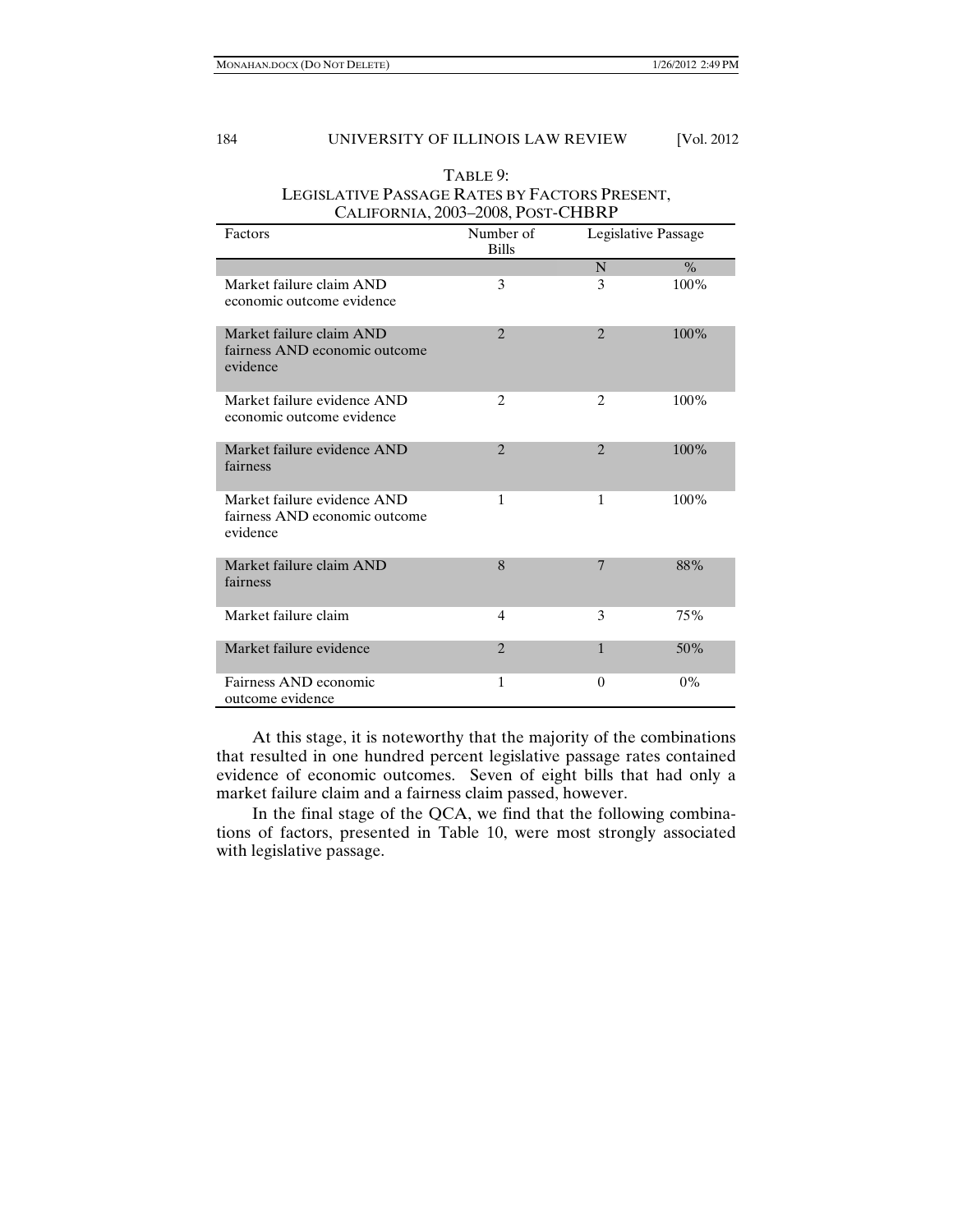# TABLE 10: PATHS TO LEGISLATIVE PASSAGE, CALIFORNIA, 2003–2008, POST-CHBRP

| Combination                                                         | Percentage of Bills with     |
|---------------------------------------------------------------------|------------------------------|
|                                                                     | <b>Combination That Pass</b> |
|                                                                     | Legislature                  |
| Economic outcome evidence AND<br>(market failure claim OR evidence) | $100\%$                      |
| Market failure evidence AND fairness                                | $100\%$                      |
| Market failure claim AND fairness                                   | $91\%$                       |

Another way of expressing these findings is that legislative passage post-CHBRP is associated with: (1) economic outcome evidence combined with either a market failure claim or evidence and (2) fairness, combined with either a market failure claim or evidence. Together, these factors "explain" approximately eighty-one percent of the bills that passed the legislature, with a weighted consistency rate of ninety-five percent.

Of the twenty-one bills that were passed by the legislature, only five were signed into law (twenty-four percent). Among the bills that went to the governor for signature, there were eight different combinations of factors, as illustrated in Table 11.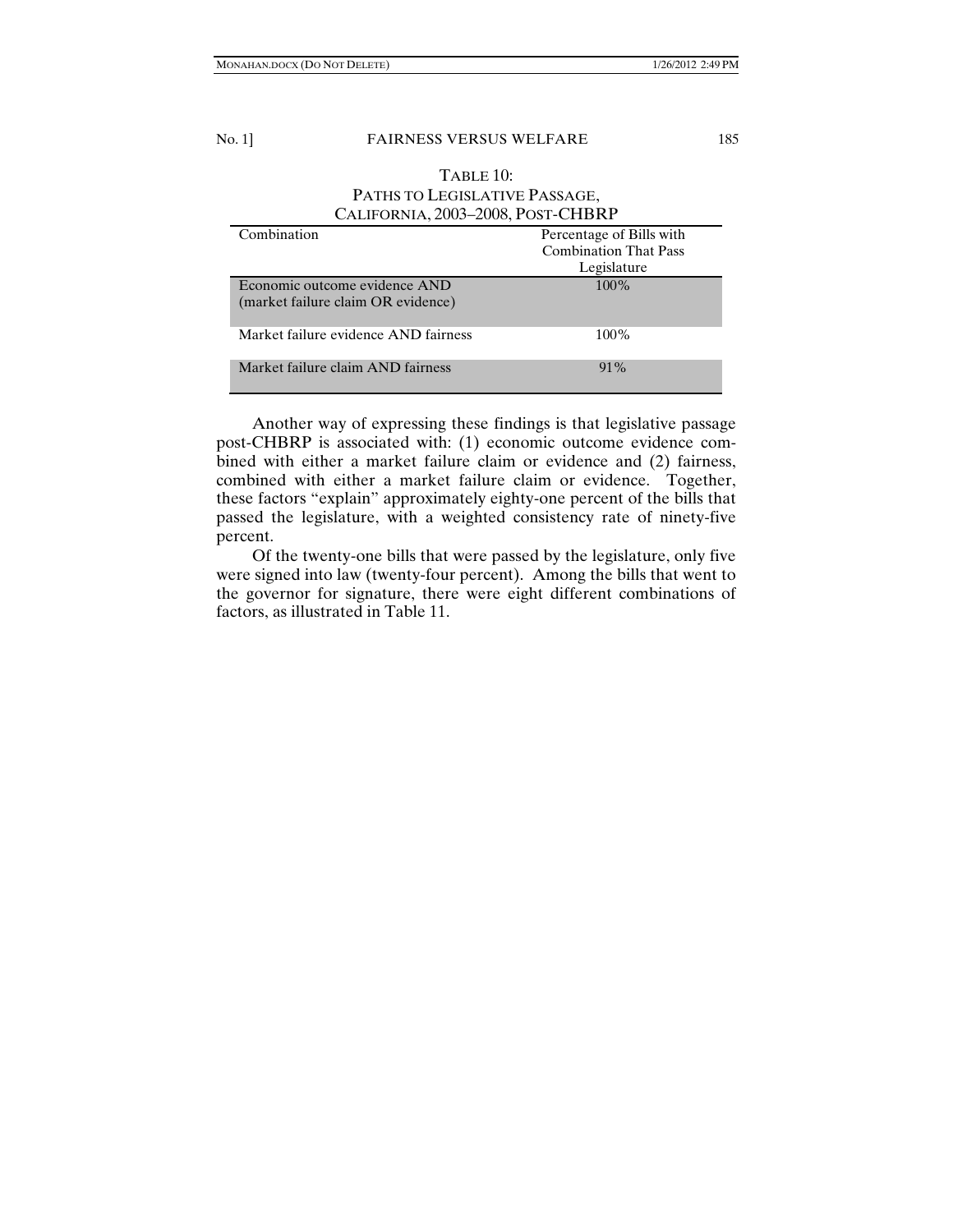|                                                                          | CALII ONNIA, 2009–2000, I OST-CHIDINI |                       |       |
|--------------------------------------------------------------------------|---------------------------------------|-----------------------|-------|
| Factors                                                                  | Number of<br><b>Bills</b>             | Gubernatorial Signing |       |
|                                                                          |                                       | N                     | $\%$  |
| Market failure evidence                                                  | 1                                     | 1                     | 100%  |
| Market failure claim AND<br>economic outcome evidence                    | 3                                     | $\overline{2}$        | 67%   |
| Market failure claim AND<br>fairness AND economic outcome<br>evidence    | 3                                     | 1                     | 33%   |
| Market failure claim                                                     | 3                                     | $\mathbf{1}$          | 33%   |
| Market failure claim AND<br>fairness                                     | 7                                     | $\theta$              | $0\%$ |
| Market failure evidence AND<br>economic outcome evidence                 | $\mathfrak{D}$                        | $\Omega$              | $0\%$ |
| Market failure evidence AND<br>fairness                                  | $\overline{c}$                        | $\theta$              | $0\%$ |
| Market failure evidence AND<br>fairness AND economic outcome<br>evidence | $\mathbf{1}$                          | $\theta$              | $0\%$ |

## TABLE 11: GUBERNATORIAL SIGNING BY COMBINATION OF FACTORS, CALIFORNIA, 2003–2008, POST-CHBRP

In the final stage of QCA, the above results are reduced, and the two combinations most strongly associated with gubernatorial signing are (1) a market failure claim combined with evidence of positive economic outcome and (2) evidence of market failure without either a fairness claim or positive economic evidence. These results explain four out of the six bills signed by the governor, but with a weighted average consistency rate of only sixty-seven percent. As a result, these results are not nearly as strong as those at the legislative or committee levels. A more detailed discussion of those bills that became law during the post-CHBRP period is provided in Part II.F.1.

# *4. Connecticut*

In Connecticut, there were 124 mandates proposed during the study period. Of these, forty-one passed committee (thirty-three percent), and of the forty-one that passed through committee, eighteen were approved by the legislature and signed into law (forty-four percent of bills eligible for a legislative vote).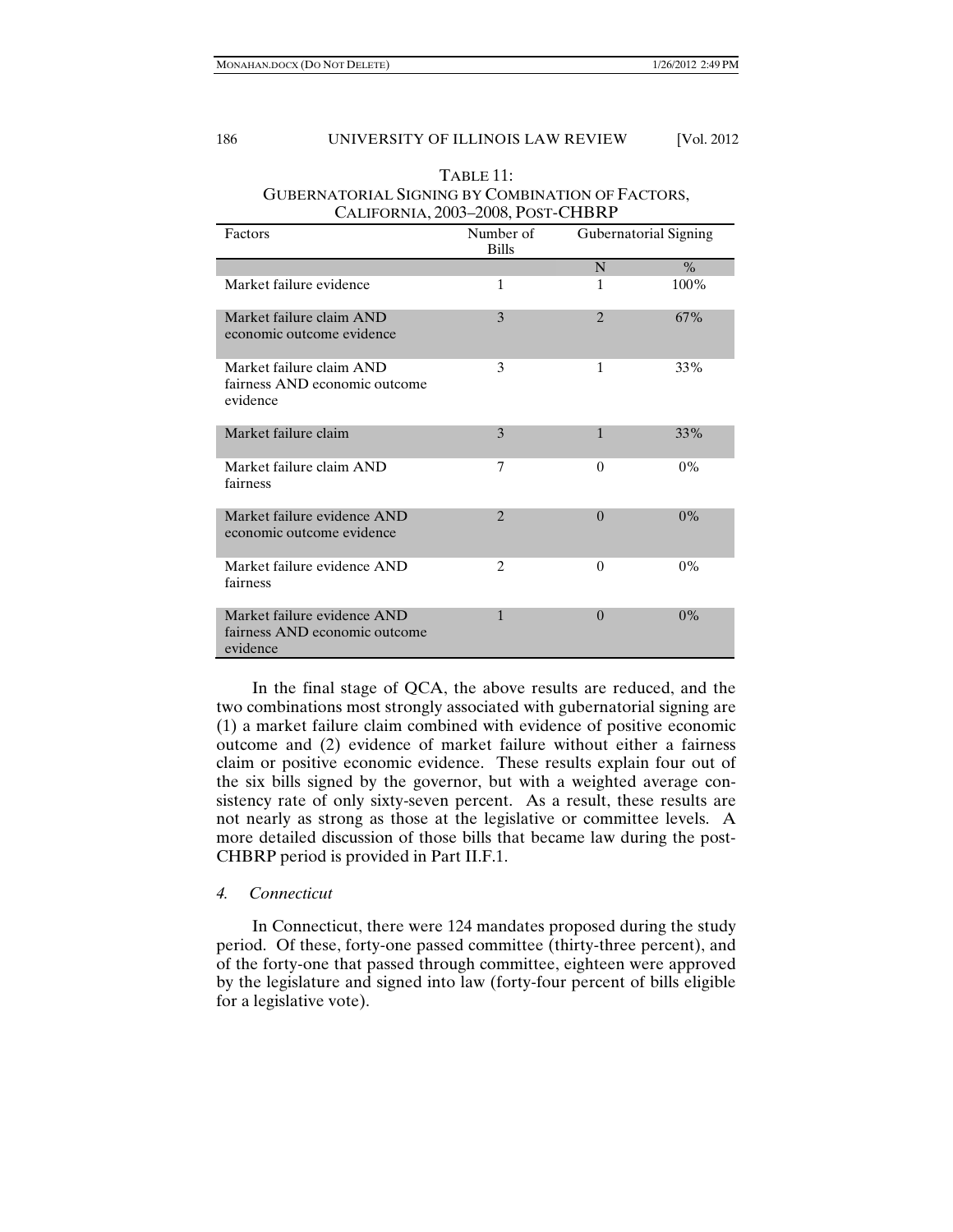In analyzing the data from Connecticut, the data categories were condensed, as they were in post-CHBRP California, into three broad categories of market failure, fairness, and economic outcomes, with distinctions made for market failure and economic outcome claims that had evidence in the record to support such claims. Recall that the types of market failure claims made in Connecticut during the study period were more diversified than in California, with a greater percentage being nonsuboptimal utilization claims.<sup>166</sup> Of the eighteen possible combinations of factors, there were thirteen combinations present in the data. Those combinations are listed in Table 12, along with committee passage rates.

 <sup>166.</sup> In California during the pre-CHBRP period, of the thirteen bills with market failure claims, all (one hundred percent) contained a suboptimal utilization claim. In post-CHBRP California, twenty-nine of thirty-two (ninety-one percent) of bills with market failure claims contained suboptimal utilization claims, while the incidence was forty of forty-eight bills (eighty-three percent) in Connecticut. *See supra* Part III.E.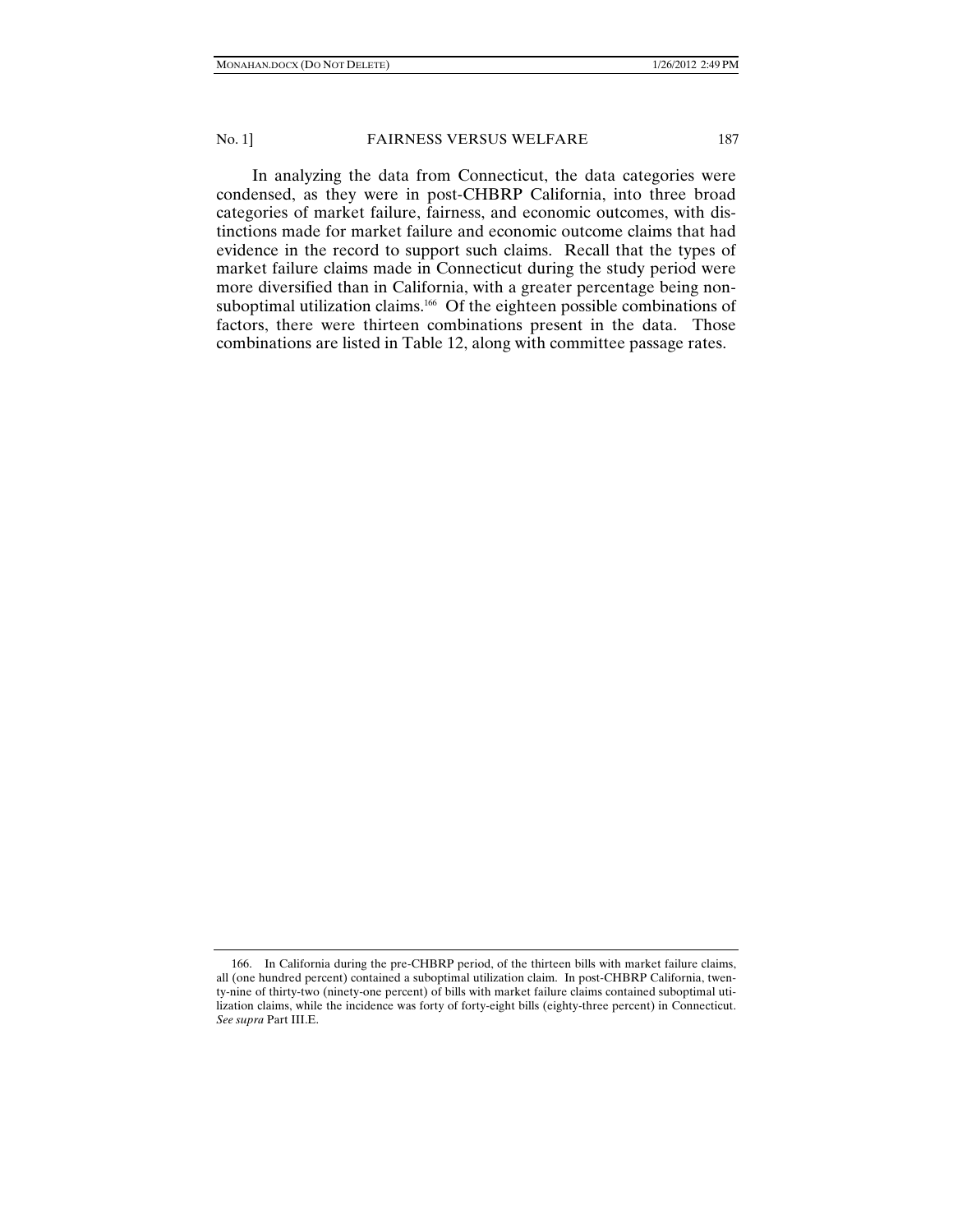| $T$ ABLE 12:                                        |
|-----------------------------------------------------|
| COMMITTEE PASSAGE RATES BY COMBINATIONS OF FACTORS, |
| CONNECTICUT, 1999-2008                              |

| Factors                                                                  | Number of<br><b>Bills</b> | <b>Committee Passage</b> |               |
|--------------------------------------------------------------------------|---------------------------|--------------------------|---------------|
|                                                                          |                           | $\mathbf N$              | $\frac{0}{0}$ |
| Market failure claim AND<br>fairness                                     | 8                         | 8                        | 100%          |
| Fairness AND economic outcome<br>claim                                   | 3                         | 3                        | 100%          |
| Market failure evidence AND<br>fairness AND economic outcome<br>claim    | 3                         | 3                        | 100%          |
| Market failure claim AND<br>economic outcome evidence                    | $\mathbf{1}$              | 1                        | 100%          |
| Market failure claim                                                     | 6                         | 5                        | 83%           |
| Market failure evidence AND<br>fairness AND economic outcome<br>evidence | 3                         | $\overline{2}$           | 67%           |
| Fairness                                                                 | 10                        | 5                        | 50%           |
| Market failure claim AND<br>economic outcome claim                       | $\overline{4}$            | 2                        | 50%           |
| Market failure evidence AND<br>economic outcome claim                    | $\overline{c}$            | 1                        | 50%           |
| Market failure claim AND<br>fairness AND economic<br>outcome claim       | 12                        | 5                        | 42%           |
| Market failure claim AND<br>fairness AND economic<br>evidence            | 9                         | 3                        | 33%           |
| None                                                                     | 62                        | 3                        | $5\%$         |
| Economic outcome claim                                                   | 1                         | 0                        | 0%            |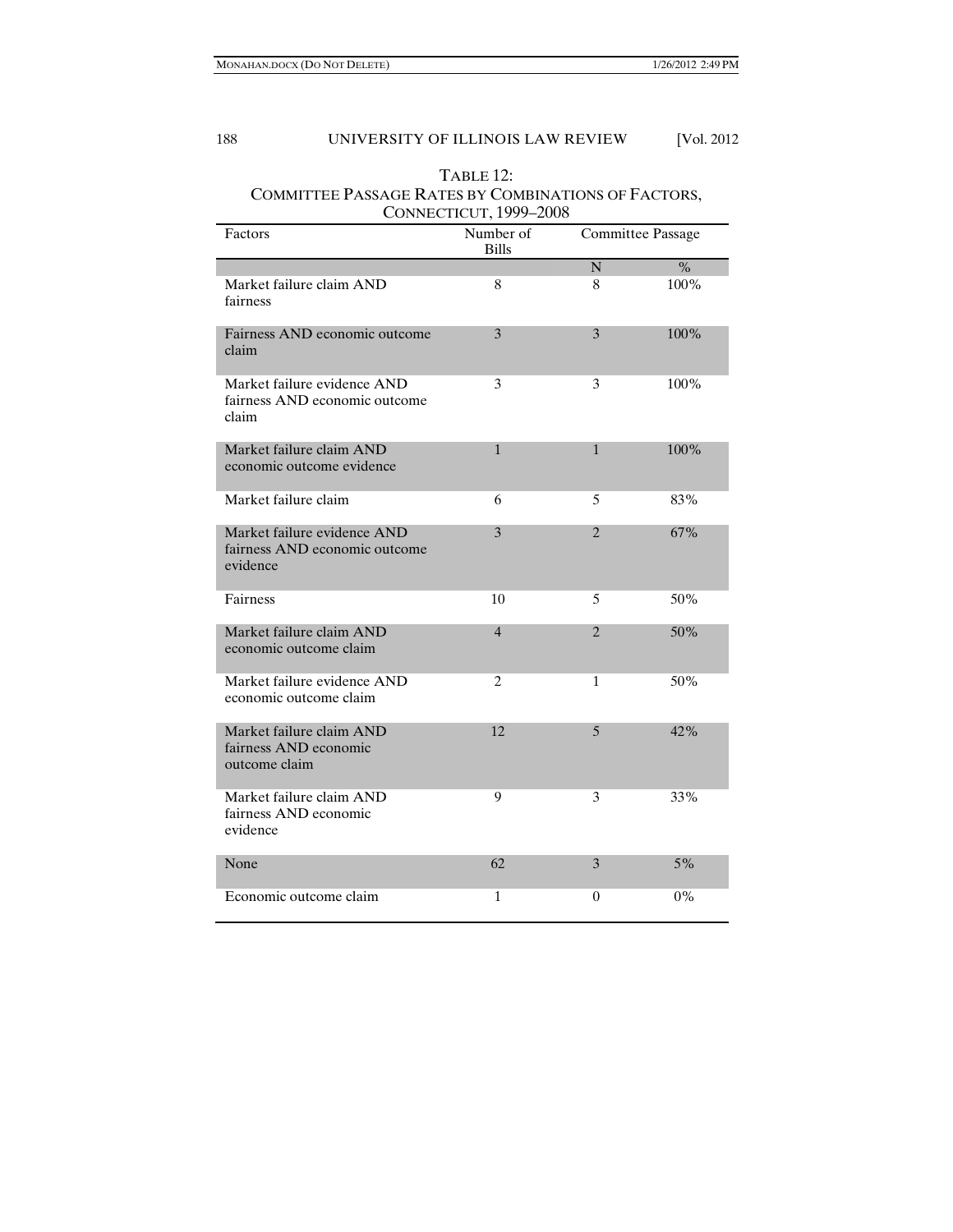These data lead to many observations. First, the combination of a market failure claim combined with a fairness claim had the strongest association with committee passage, just as it did in California during the pre-CHBRP period. Also, similarly to pre-CHBRP California, evidence did not appear to play a large role in committee passage. Fairness-based claims appear to have been quite influential, with one-half of all bills with only a fairness-based claim passing committee.

In the final stage of the QCA, the above results are minimized into the following four combinations.

| CONNECTICUT, 1999-2008                                                   |                                    |  |  |  |
|--------------------------------------------------------------------------|------------------------------------|--|--|--|
| Combination                                                              | Percentage of Bills Containing     |  |  |  |
|                                                                          | <b>Factors That Pass Committee</b> |  |  |  |
| Fairness AND economic outcome<br>claim BUT NOT a market failure<br>claim | $100\%$                            |  |  |  |
| Economic outcome evidence BUT<br>NOT a fairness claim                    | $100\%$                            |  |  |  |
| Market failure claim BUT NOT<br>evidence or claim of economic<br>outcome | 93%                                |  |  |  |
| Market failure evidence AND<br>fairness                                  | 83%                                |  |  |  |

| TABLE <sub>13</sub> :       |
|-----------------------------|
| PATHS TO COMMITTEE PASSAGE, |
| CONNECTICUT. 1999–2008      |

These results are puzzling. They explain approximately fifty-four percent of the bills that passed committee, with a weighted consistency rate of ninety-two percent. It is difficult, however, to come up with a cohesive explanation about why these combinations of factors drive committee passage, other than to observe that there is a tremendous amount of causal complexity at the committee level in Connecticut.167 It may be that factors beyond those being studied drove committee passage, or it may be that the committee applied factors inconsistently or weighed their value in a way not contemplated by this study.

 <sup>167.</sup> In contrast, in pre-CHBRP California, a single combination of factors (suboptimal utilization claim combined with fairness) explained fifty-four percent of the bills that passed committee with one hundred percent consistency. *See supra* Part III.F.2.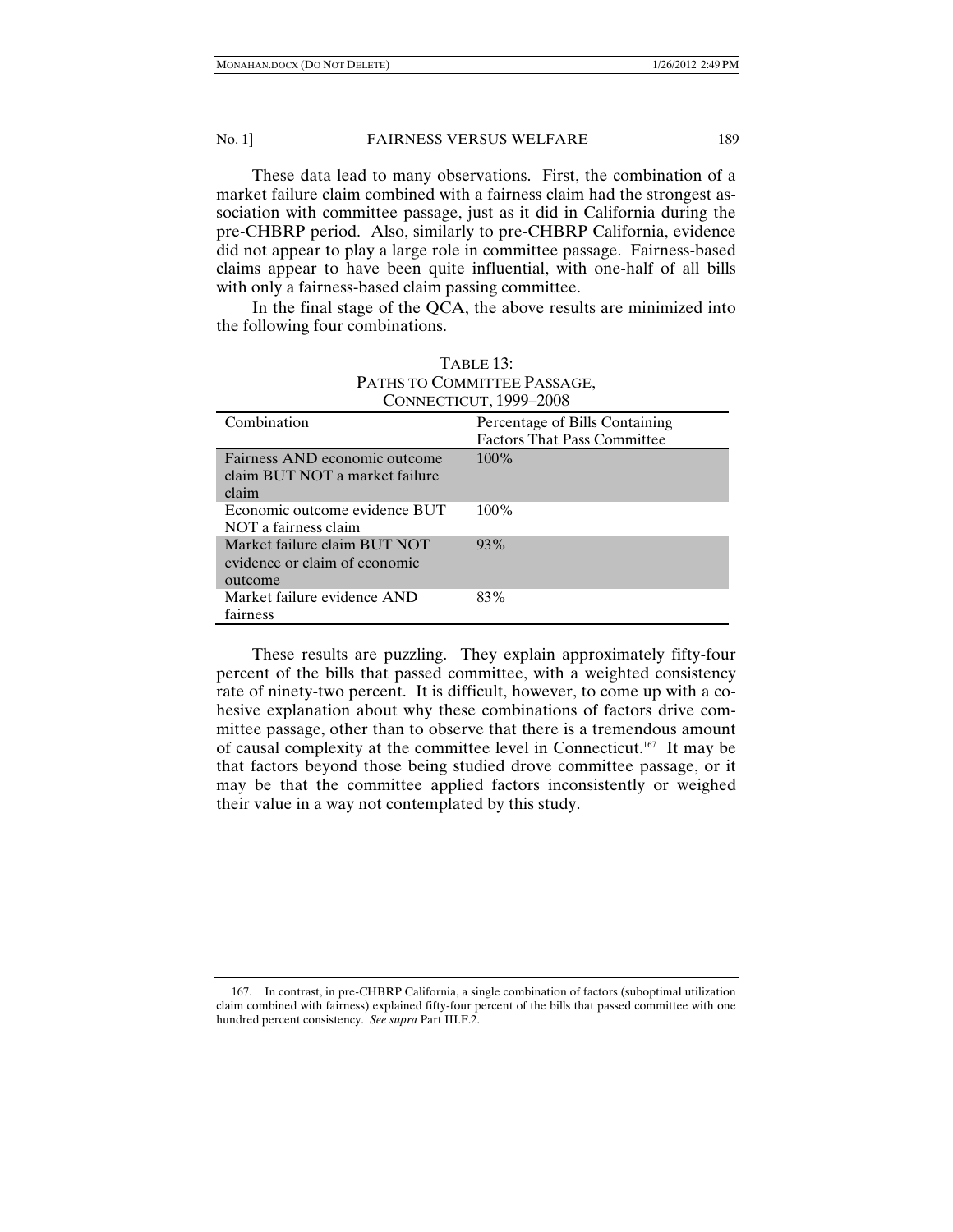At the legislative level in Connecticut, there were forty-one proposed mandates eligible for a legislative vote, of which eighteen were passed and signed into law (forty-four percent). Because the governor did not veto any mandates during the study period, it was not necessary to separately analyze the bills that were subsequently signed by the governor. Of the forty-one bills that were eligible for a legislative vote, there were twelve combinations of factors present, illustrated in Table 14.

| CONNECTICOT, 1777–2000                                             |                           |                     |       |  |
|--------------------------------------------------------------------|---------------------------|---------------------|-------|--|
| Factors                                                            | Number of<br><b>Bills</b> | Legislative Passage |       |  |
|                                                                    |                           | $\mathbf N$         | $\%$  |  |
| None                                                               | 3                         | 3                   | 100%  |  |
| Market failure evidence AND<br>fairness AND economic evidence      | $\mathfrak{D}$            | $\overline{2}$      | 100%  |  |
| Market failure evidence AND<br>economic claim                      | 1                         | 1                   | 100%  |  |
| Market failure evidence AND<br>fairness AND economic claim         | 3                         | $\overline{2}$      | 67%   |  |
| Market failure claim                                               | 5                         | 3                   | 60%   |  |
| Market failure claim AND<br>economic outcome claim                 | $\overline{2}$            | $\mathbf{1}$        | 50%   |  |
| Fairness                                                           | 5                         | $\overline{2}$      | 40%   |  |
| Market failure claim AND<br>fairness                               | 8                         | 3                   | 38%   |  |
| Market failure claim AND<br>fairness AND economic outcome<br>claim | 5                         | $\mathbf{1}$        | 20%   |  |
| Fairness AND economic outcome<br>claim                             | 3                         | $\Omega$            | $0\%$ |  |
| Market failure claim AND<br>fairness AND economic outcome<br>claim | 3                         | 0                   | $0\%$ |  |
| Market failure claim AND<br>economic outcome evidence              | $\mathbf{1}$              | $\Omega$            | $0\%$ |  |

| TABLE 14:                               |
|-----------------------------------------|
| LEGISLATIVE PASSAGE BY FACTORS PRESENT, |
| CONNECTICUT, 1999-2008                  |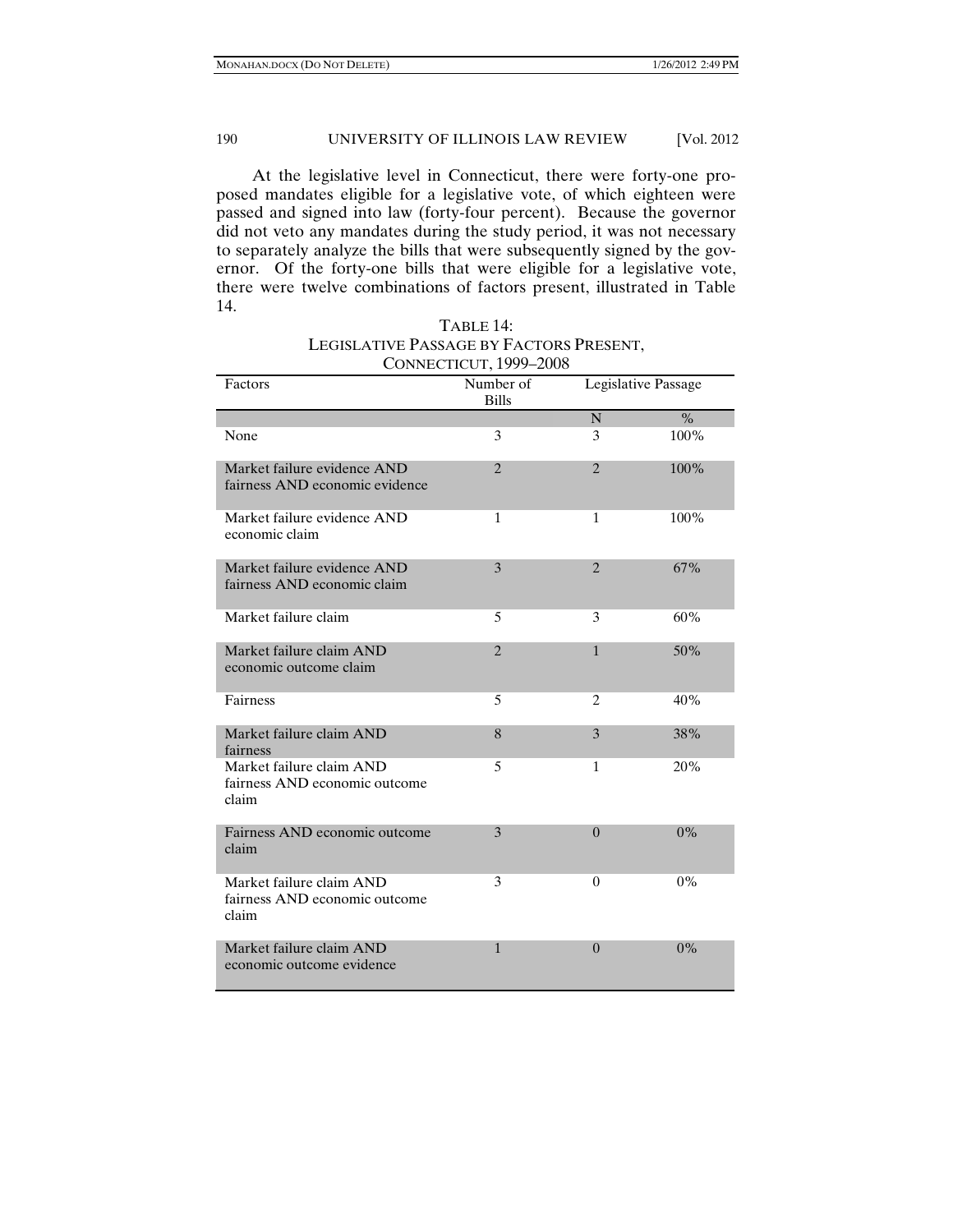## TABLE 15: PATHS TO LEGISLATIVE PASSAGE, CONNECTICUT, 1999–2008

| Factors                                                                  | Percentage of Bills with Factors That<br>Passed Legislature and Became Law |
|--------------------------------------------------------------------------|----------------------------------------------------------------------------|
| None                                                                     | $100\%$                                                                    |
| Market failure evidence AND<br>fairness AND economic outcome<br>evidence | $100\%$                                                                    |
| Market failure evidence AND<br>economic outcome claim                    | 75%                                                                        |

The final reduction of the QCA is presented in Table 15. While these combinations have high rates of consistency with a bill becoming law (a weighted average consistency rate of eighty-nine percent), the three combinations listed above explain only forty-four percent of the bills that became law. This suggests significant inconsistency with respect to the effect that different combinations of factors have on legislative passage.

One apparent puzzle in the data is the fact that three bills passed without any type of claim or evidence in the record to support them. There is, however, a relatively simple explanation. Those three bills (requiring coverage for hearing aids for children, mammograms, and psychotropic prescription drugs) were each added as floor amendments to a bill that passed out of committee requiring coverage for routine patient care costs in cancer clinical trials. Given the timing of when they were added, it would be impossible to build a record for those mandates. It is likely that the cancer clinical trials mandate was popular, and these floor amendments were an easy way to gain passage of mandates that, for various unknown reasons, would have had difficulty passing on their own. While this illustrates a profound weakness in the legislative process, at least from the perspective of having an evidence-based process, it is notable that this is the only instance of mandates being added as floor amendments in all of the bills included in this study. In the end, the study shows that there was significant causal complexity in mandated benefit passage in Connecticut during the study period.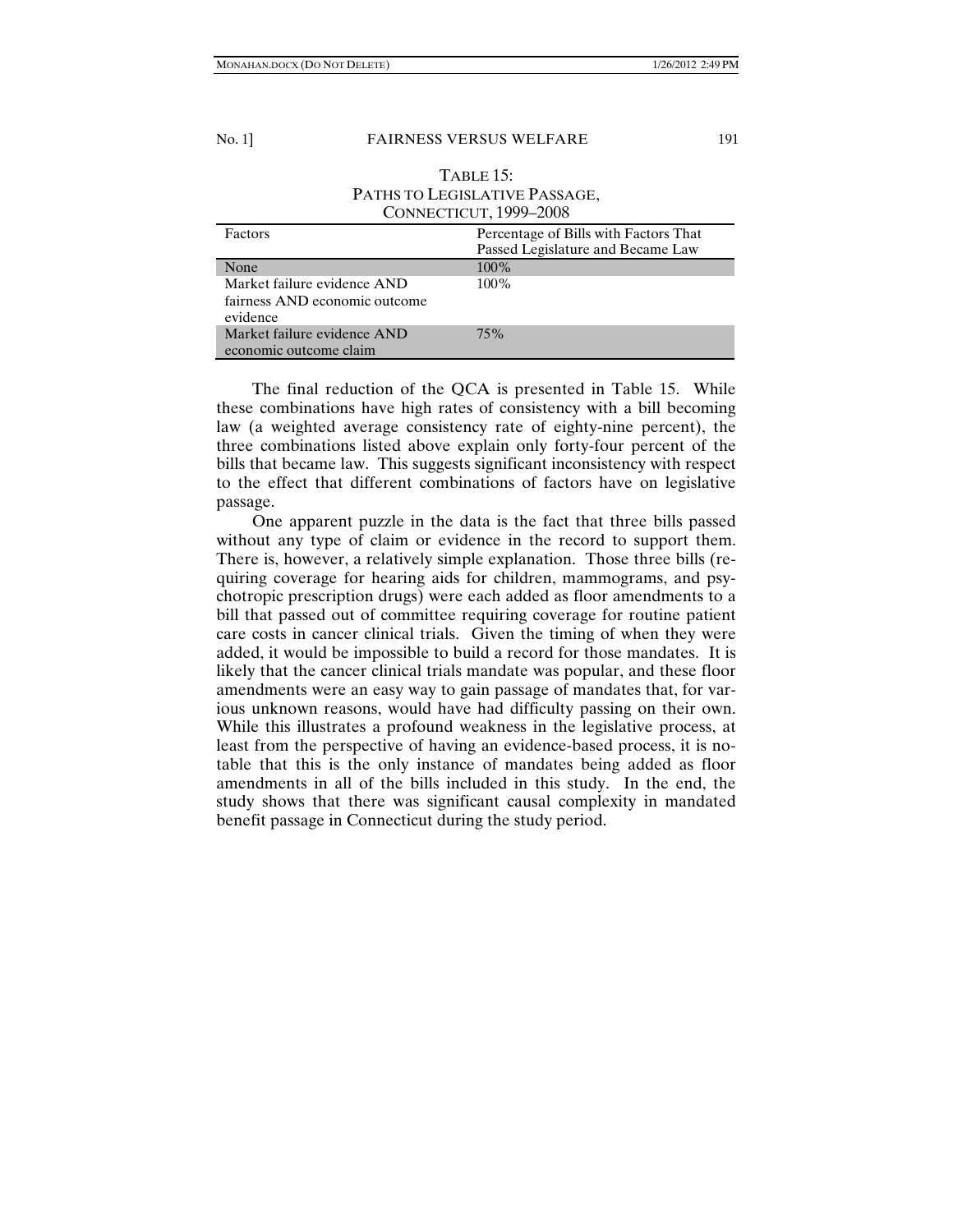# *5. A Comparison of California and Connecticut*

The tables below present a comparison between California and Connecticut with respect to the strongest paths to committee and legislative passage.

| PATHS TO COMMITTEE PASSAGE, CALIFORNIA AND CONNECTICUT |                                                                           |                                                                                    |  |
|--------------------------------------------------------|---------------------------------------------------------------------------|------------------------------------------------------------------------------------|--|
| California,                                            | California,                                                               | Connecticut                                                                        |  |
| Pre-CHBRP                                              | Post-CHBRP                                                                |                                                                                    |  |
| Suboptimal utilization<br>claim AND fairness           | Economic outcome<br>evidence AND (fairness<br>OR market<br>failure claim) | Fairness AND<br>economic outcome claim<br><b>BUT NOT a market</b><br>failure claim |  |
|                                                        | Fairness AND (market)<br>failure evidence OR<br>claim)                    | Economic outcome<br>evidence BUT NOT a<br>fairness claim                           |  |
|                                                        |                                                                           | Market failure claim<br><b>BUT NOT evidence OR</b><br>claim of economic<br>outcome |  |
|                                                        |                                                                           | Market failure evidence<br><b>AND</b> fairness                                     |  |

TABLE 16:

## PATHS TO COMMITTEE PASSAGE, CALIFORNIA AND CONNECTICUT

| ABLE. |  |
|-------|--|
|-------|--|

# PATHS TO LEGISLATIVE PASSAGE, CALIFORNIA AND CONNECTICUT

| California,                                                                  | California.                                                                                                                          | Connecticut                                                                                                                                     |
|------------------------------------------------------------------------------|--------------------------------------------------------------------------------------------------------------------------------------|-------------------------------------------------------------------------------------------------------------------------------------------------|
| Pre-CHBRP                                                                    | Post-CHBRP                                                                                                                           |                                                                                                                                                 |
| Suboptimal utilization<br>claim AND economic<br>outcome claim <sup>168</sup> | Fairness AND (market)<br>failure claim OR<br>evidence)<br>Economic outcome<br>evidence AND (market)<br>failure claim OR<br>evidence) | Market failure evidence<br>AND economic<br>outcome claim<br>None<br>Market failure evidence<br>AND fairness AND<br>economic outcome<br>evidence |

 168. These findings were particularly weak, explaining relatively few bills, and with only seventyfive percent consistency.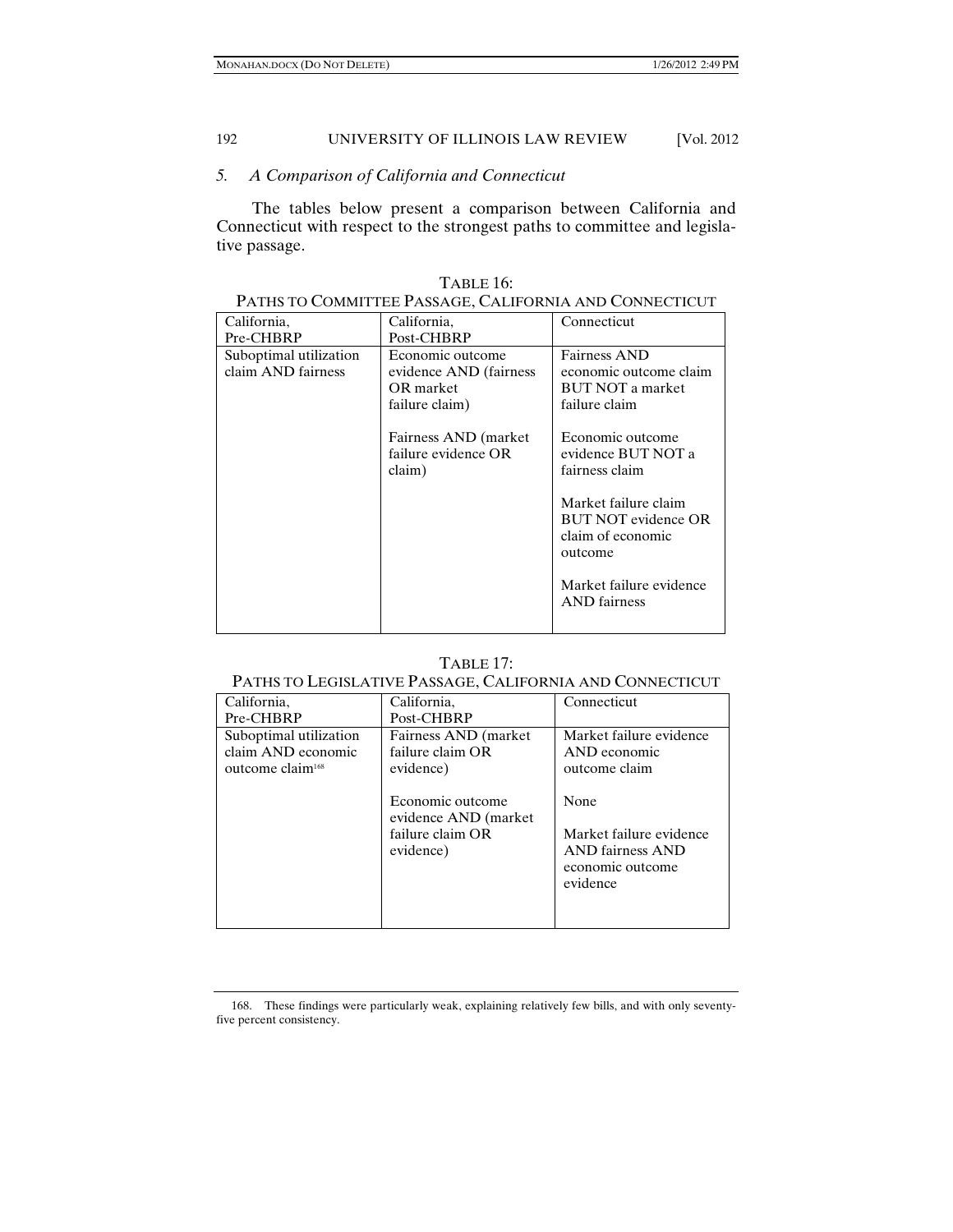In California pre-CHBRP we see a focus on suboptimal utilization and fairness claims at the committee level, with more focus on suboptimal utilization and economic outcomes at the legislative level. After CHBRP was established, we see more reliance on evidence, but still a significant number of unsubstantiated claims associated with bill passage. In Connecticut, there was much less consistency in the paths to committee and legislative passage. A variety of combinations, involving both claims and evidence, were associated with bill passage.

## *G. A Closer Examination of the Bills*

While the above analysis provides an overall view of the evidence in the legislative record to support proposed mandates and how such evidence may or may not have influenced the legislative outcome, this Section takes a closer look at those bills that did became law during the study period. Additionally, findings from an interview with CHBRP staff are included below, as are general observations from the public hearing testimony in Connecticut. The analysis below illustrates, among other things, that many bills that became law in post-CHBRP California duplicated coverage that was already available in the market and were expected to have very little impact on cost or utilization rates as a result. In pre-CHBRP California, there was a profound lack of evidence in the record for those bills that became law, and several were aimed at policy goals outside of the private health insurance market. In Connecticut the analysis shows many mandates passed that made only minor changes to existing coverage, and little reliance on evidence. We also see in Connecticut evidence of the influence of both single individuals in giving rise to a proposed mandate, and the prevalence of anecdote-driven testimony.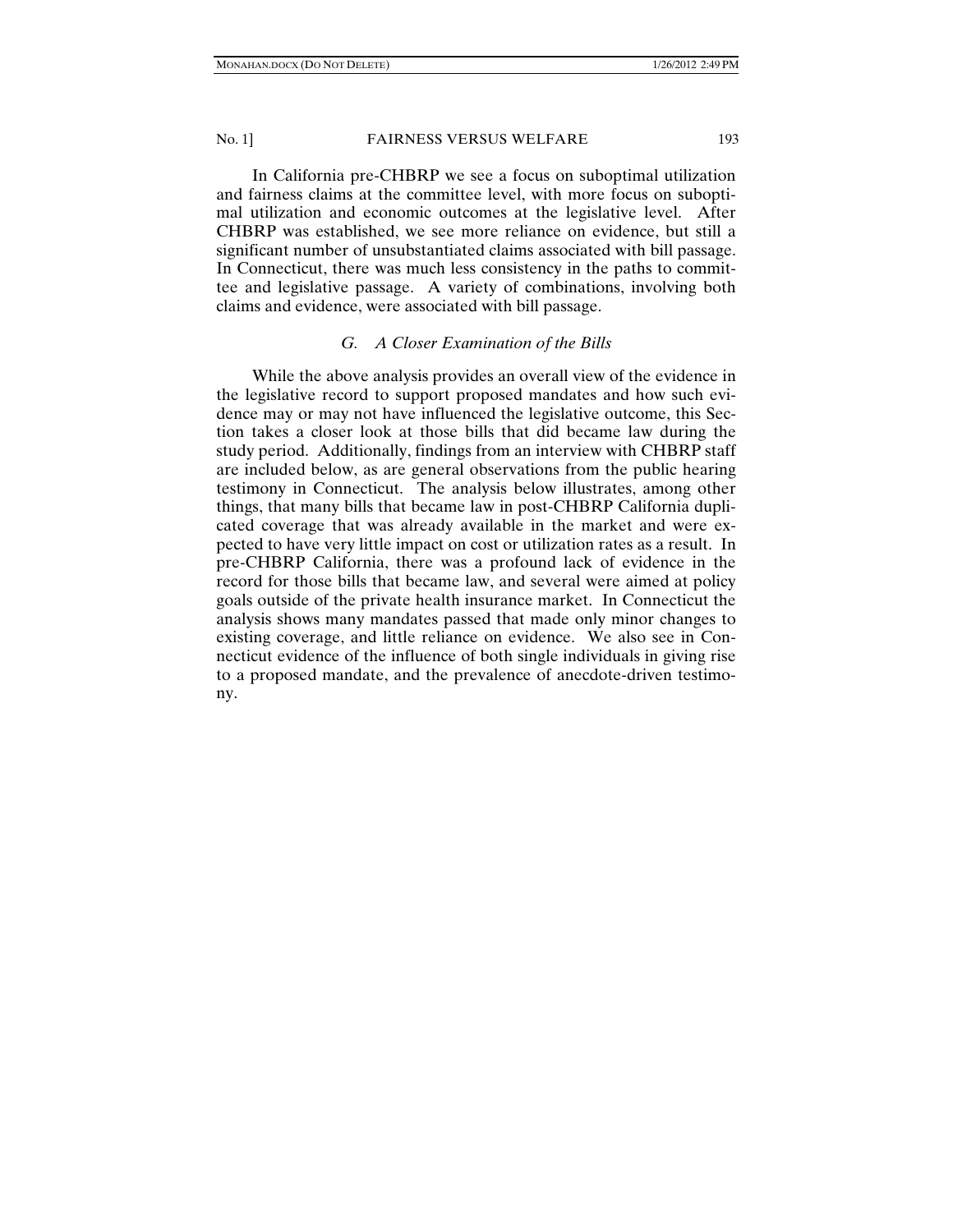- *1. California* 
	- a. Which Bills Became Law?

During the study period, twelve proposed mandates became law in California.

| NEW MANDATED BENEFIT LAWS, CALIFORNIA, 1999-2008 |                                                                                                                                                                                                                           |                         |                                                                                                               |  |
|--------------------------------------------------|---------------------------------------------------------------------------------------------------------------------------------------------------------------------------------------------------------------------------|-------------------------|---------------------------------------------------------------------------------------------------------------|--|
| Bill                                             | <b>Subject Matter</b>                                                                                                                                                                                                     | <b>CHBRP</b><br>Review? | <b>Factors Present</b>                                                                                        |  |
| 2007 A.B. 1461                                   | Prohibits insurers from deny-<br>ing coverage for otherwise<br>allowable claims on the basis<br>that an individual was intoxi-<br>cated or under the influence<br>of a controlled substance<br>when the loss was incurred | Yes                     | Suboptimal<br>utilization claim                                                                               |  |
| 2007 A.B. 1894                                   | Requires coverage of HIV<br>testing, regardless of whether<br>it is related to a primary diag-<br>nosis                                                                                                                   | Yes                     | Suboptimal<br>utilization claim<br>Evidence of cost-<br>effectiveness                                         |  |
| 2005 A.B. 228                                    | Prohibits insurers from deny-<br>ing coverage for organ trans-<br>plants on the basis that the<br>recipient is HIV positive                                                                                               | Yes                     | Overrule<br>insurance com-<br>pany coverage<br>determination<br>Fairness<br>Evidence of no<br>additional cost |  |
| 2005 S.B. 1245                                   | Broadens existing<br>cervical cancer screening<br>mandate to include the HPV<br>screening test                                                                                                                            | Yes                     | Overrule insur-<br>ance company<br>coverage deter-<br>mination<br>Evidence of no<br>additional cost           |  |
| 2003 A.B. 2185                                   | Requires coverage for inhaler<br>spacers, nebulizers, and peak<br>flow meters for the treatment<br>of pediatric asthma if a plan<br>covers outpatient prescription<br>drug benefits                                       | Yes                     | Evidence of<br>suboptimal<br>utilization                                                                      |  |

*Continued on next page*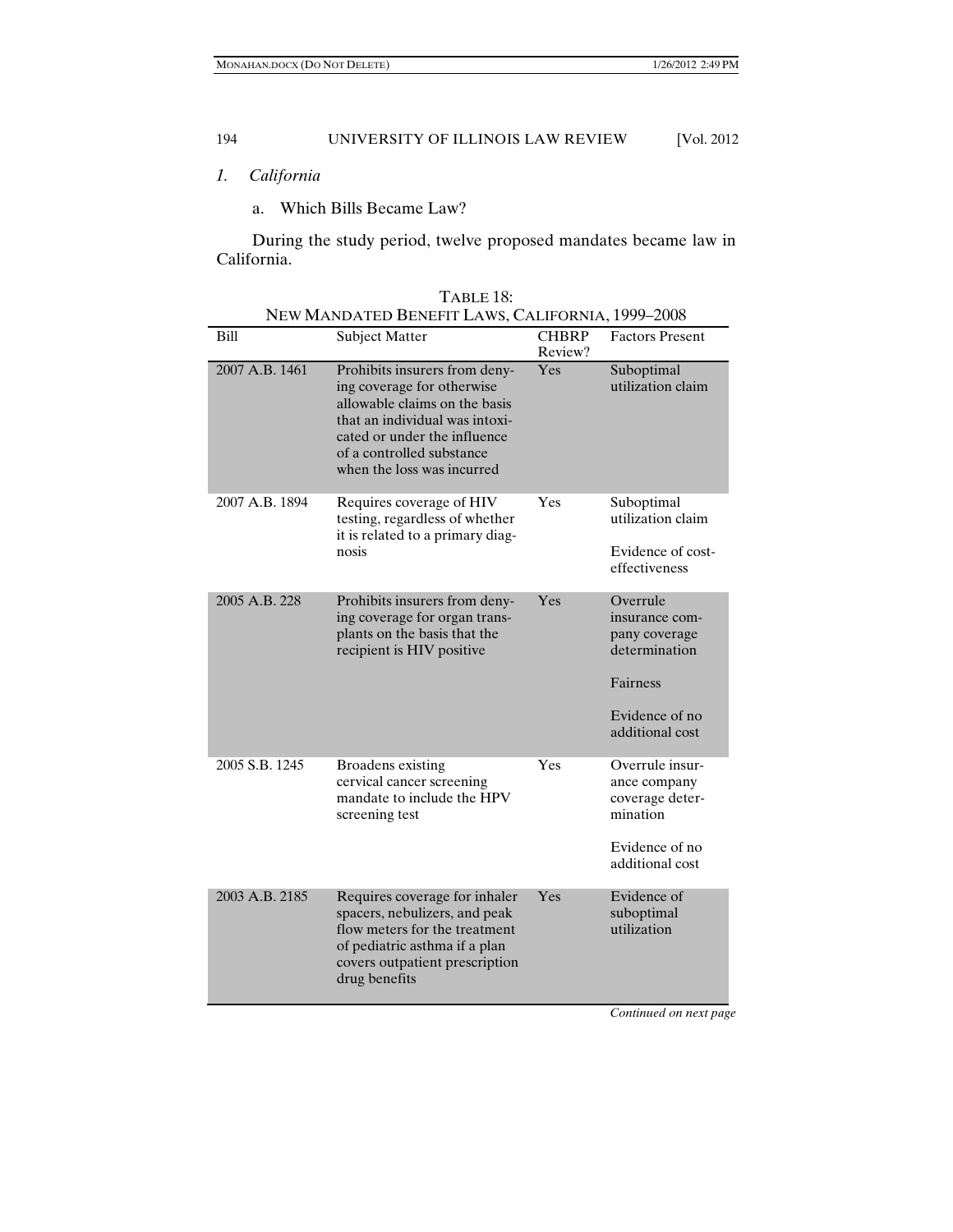| $No. 1$ ]      | <b>FAIRNESS VERSUS WELFARE</b>                                                                                                                            |    |                                                                                                                             |
|----------------|-----------------------------------------------------------------------------------------------------------------------------------------------------------|----|-----------------------------------------------------------------------------------------------------------------------------|
|                | TABLE 18-Continued                                                                                                                                        |    |                                                                                                                             |
| 2001 S.B. 1219 | Requires coverage for annual<br>screening for cervical cancer<br>using any method approved<br>by the FDA if a plan covers<br>treatment of cervical cancer | No | Suboptimal<br>utilization claim<br>Fairness<br>Evidence of no<br>additional cost                                            |
| 2001 S.B. 37   | Requires coverage of routine<br>patient costs for individuals<br>enrolled in cancer clinical<br>trials                                                    | No | Suboptimal<br>utilization claim<br>Cost-benefit<br>claim<br>Evidence of cost-<br>effectiveness                              |
| 2001 S.B. 446  | Requires coverage for an<br>AIDS vaccine if<br>approved by the FDA                                                                                        | No | None                                                                                                                        |
| 1999 A.B. 12   | Requires coverage for a<br>second opinion under<br>specified conditions                                                                                   | No | Suboptimal<br>utilization claim<br>Fairness                                                                                 |
| 1999 A.B. 88   | Requires coverage for the<br>diagnosis and medically<br>necessary treatment of severe<br>mental illnesses                                                 | No | Adverse<br>selection<br>Suboptimal<br>utilization claim<br>Fairness<br>$Cost-$<br>effectiveness<br>claim<br>Nonmedical cost |

*Continued on next page* 

saving claim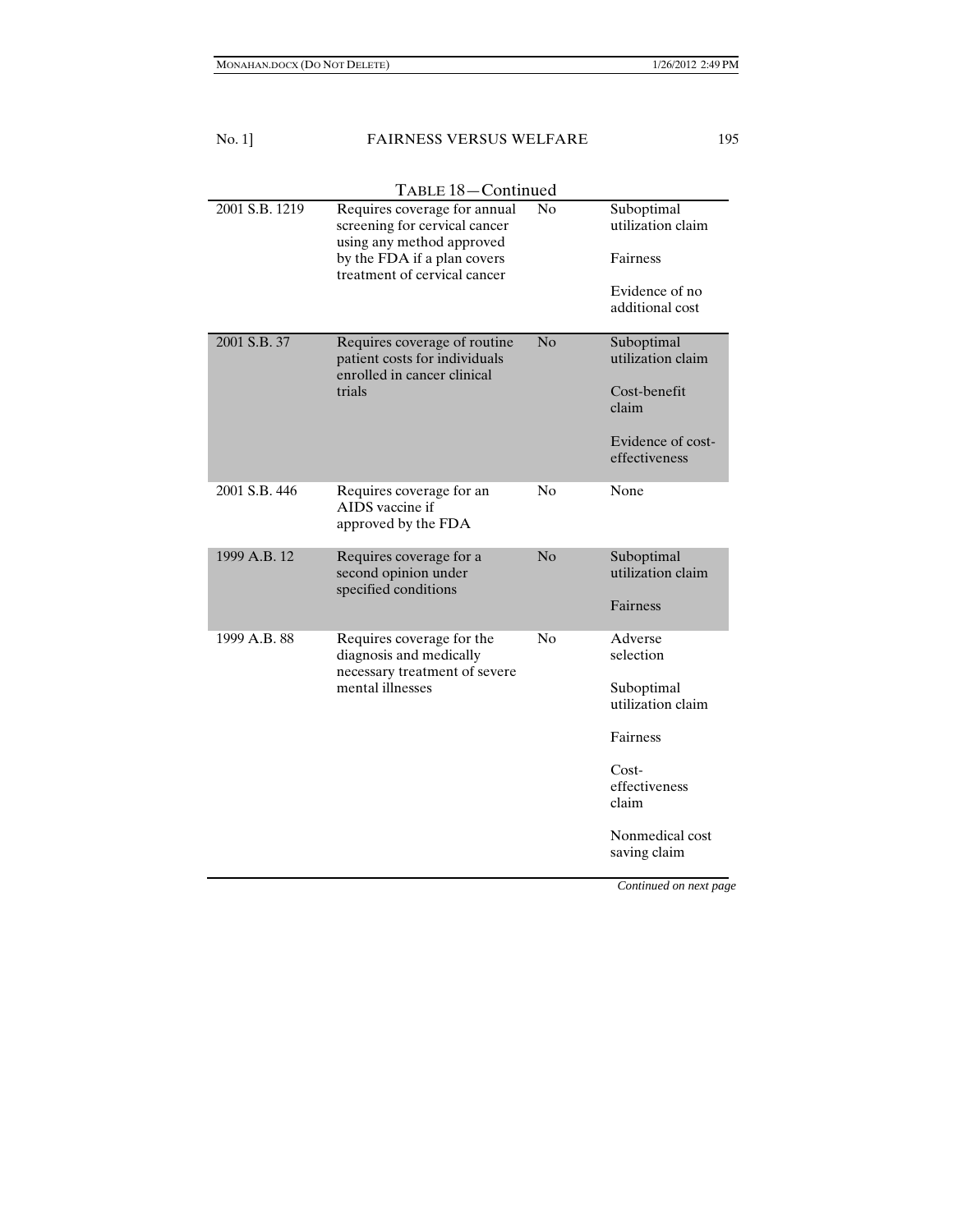#### 196 UNIVERSITY OF ILLINOIS LAW REVIEW [Vol. 2012 TABLE 18—Continued 1999 S.B. 5 Requires coverage for screening, diagnosis, and treatment of breast cancer No Fairness 1999 S.B. 64 Requires coverage for equipment and supplies for the management and treatment of diabetes, prescription drugs necessary for the treatment of diabetes, and diabetes selfmanagement training No Suboptimal utilization claim Fairness Costeffectiveness claim

Examining the twelve bills that became law during the ten-year study period yields interesting results. The seven bills that passed during the pre-CHBRP period present an interesting mix of rationales, along with a striking lack of evidence supporting most claims. Each bill that became law, with the single exception of Senate Bill 446, contained either a health outcome focused market failure claim<sup>169</sup> or a fairness claim, and often both. This suggests that improving both health outcomes and the fairness of the health insurance system were significant motivations during this period.

Senate Bill 446, introduced in 2001, is perhaps one of the most unusual mandates.<sup>170</sup> It requires health insurers to cover the AIDS vaccine, if the FDA ever approves one.<sup>171</sup> Clearly, there can be no evidence of market failure or any economic-based claims regarding a service that does not yet exist. From the record, it appears that the intent behind the law was to induce pharmaceutical companies to invest in the research and development costs necessary to develop an AIDS vaccine by creating a large, waiting market through the mandate.<sup>172</sup> While technically an insurance mandate, this does not really fit within theories of either fairness or welfare, except to the extent it ends up being successful in encouraging research and development of an AIDS vaccine. In evaluating this bill in terms of rent seeking, it is an interesting example of the securing of future economic rents by an as yet undetermined pharmaceutical company. After all, if insurance companies are required, in advance, to cover an AIDS vaccine, this creates an enviable negotiating position for the vaccine's manufacturer. Essentially, Senate Bill 446 is putting future economic rents on the table for the first taker. The bill also fits into the apparent preference in California to focus on mandates that improve

 <sup>169.</sup> The term "health outcome focused market failure claim" refers to claims that, while market failure claims, rely on an implicit or explicit assertion that health outcomes will be improved if the market failure is fixed.

 <sup>170.</sup> *See* S. 446, 2001 Leg., 2001–2002 Sess. (Cal. 2001).

 <sup>171.</sup> *Id.* (proposing changes to section 22793.2 of the California Code).

 <sup>172.</sup> CAL. ASSEMB., COMM. ON APPROPRIATIONS, S. 446, 2001–2002 Sess., at 2 (2001).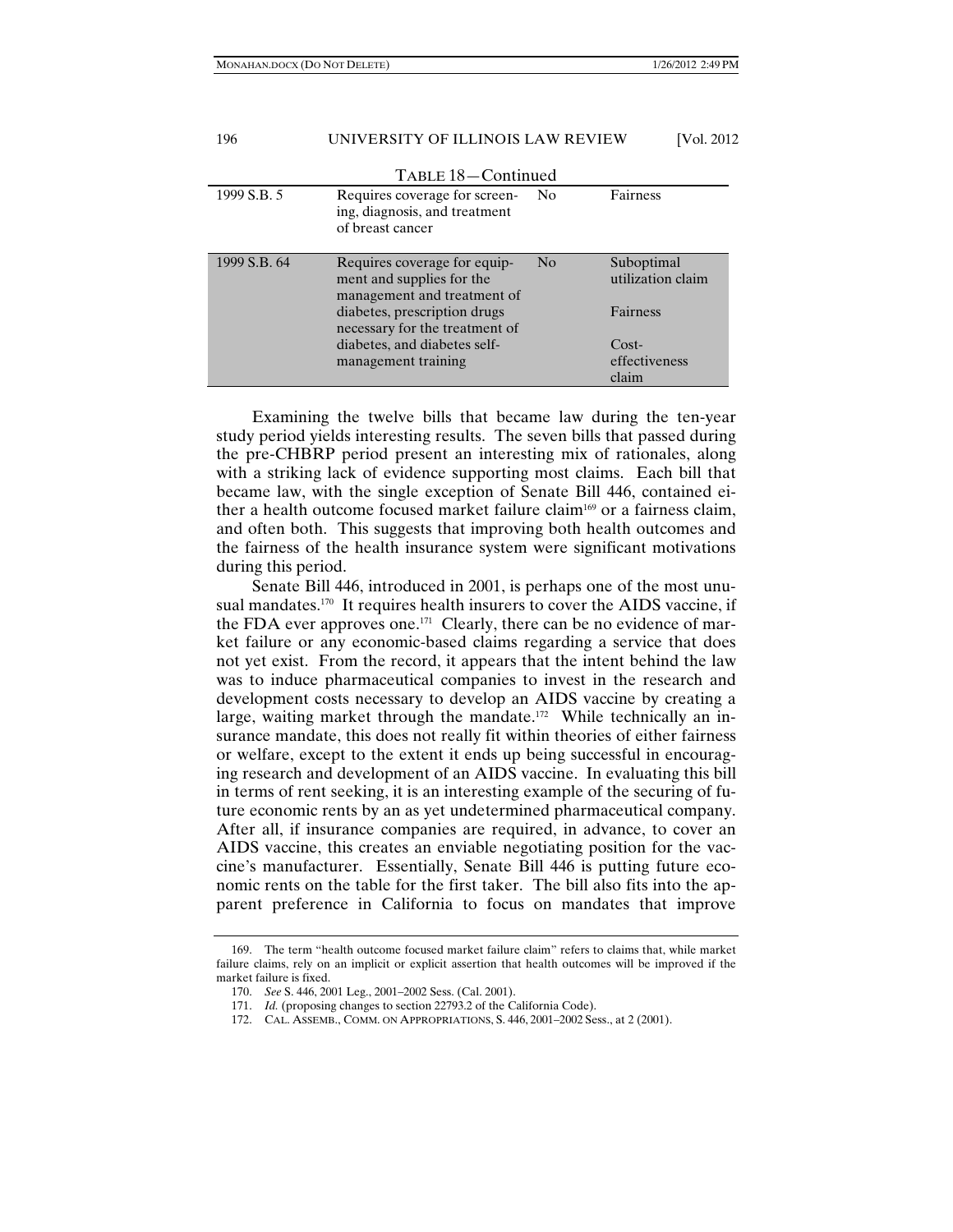health. After all, if the mandate results in an AIDS vaccine being brought to market, it would have the effect (presumably) of improving population health.

Senate Bill 37, introduced in 2001, is also an attempt to advance a goal that is not necessarily related to current insurance market failures or the health outcomes of current patients.<sup>173</sup> By requiring insurers to cover routine patient care costs for participants in cancer clinical trials, it sought to make cancer clinical trials more attractive to potential enrollees.174 Based on the record, there were health insurers who were denying coverage for routine patient care costs (e.g., periodic blood draws or imaging studies) for individuals enrolled in clinical trials, making participation in such trials financially unattractive for potential enrollees.175 After all, if a patient declined to participate in such a trial and instead underwent a standard treatment regime, such routine costs would be covered. The premise of the mandate was therefore the suboptimal utilization of cancer clinical trials, but of course increasing the utilization of such trials would not necessarily improve health outcomes for the covered individual. Rather, increasing utilization of such trials is thought to lead to improved health outcomes for the broader public, which benefits from the data gained from widespread participation in such trials. Like the AIDS vaccine mandate, the clinical trials mandate is really grounded in a desire to achieve a policy goal not directly related to insurance coverage or even direct health improvements for the individuals covered by the mandates.

The other bills passed during the pre-CHBRP period, requiring coverage for all FDA-approved cervical cancer screening, second opinions, mental illness, breast cancer screening, diagnosis and treatment, and diabetes drugs, equipment, and self-management training all were supported by various claims, none of which were backed by evidence. As a result, it would have been very difficult for legislators to have any sense whether the mandate they were voting for would have any practical effect. For example, Senate Bill 1219 from 2001 mandated coverage for any FDA-approved cervical cancer screening.176 Based on the bill file, it is clear that the intent of the bill was to require health plans to cover the new "liquid base prep" Pap smear, and by doing so give more women access to such test.<sup>177</sup> It is also clear, however, that the extent of the "problem" was unknown, for there was no data regarding how many insurers

 <sup>173.</sup> S. 37, 2001 Leg., 2001–2002 Sess. (Cal. 2001).

 <sup>174.</sup> The only coverage mandate contained in the federal health care legislation, other than the requirement to cover preventive services, is a requirement that all insurers and group health plans cover routine patient care costs for enrollees in cancer clinical trials. *See* ACA, Pub. L. No. 111-148, 124 Stat. 119, 892–96 (2010) (to be codified at 42 U.S.C. § 300gg-8) (adding section 2709 to the PHSA).

 <sup>175.</sup> CAL. ASSEMB., COMM. ON HEALTH, S. 37 (SPEIER) – AS AMENDED: JUNE 11, 2001 (hearing date June 19, 2001).

 <sup>176.</sup> S. 1219, 2001 Leg., 2001–2002 Sess. (Cal. 2001).

 <sup>177.</sup> CAL. ASSEMB., COMM. ON HEALTH, S. 1219 (ROMERO) – AS AMENDED: JUNE 21, 2001 (hearing date July 10, 2001), at 2.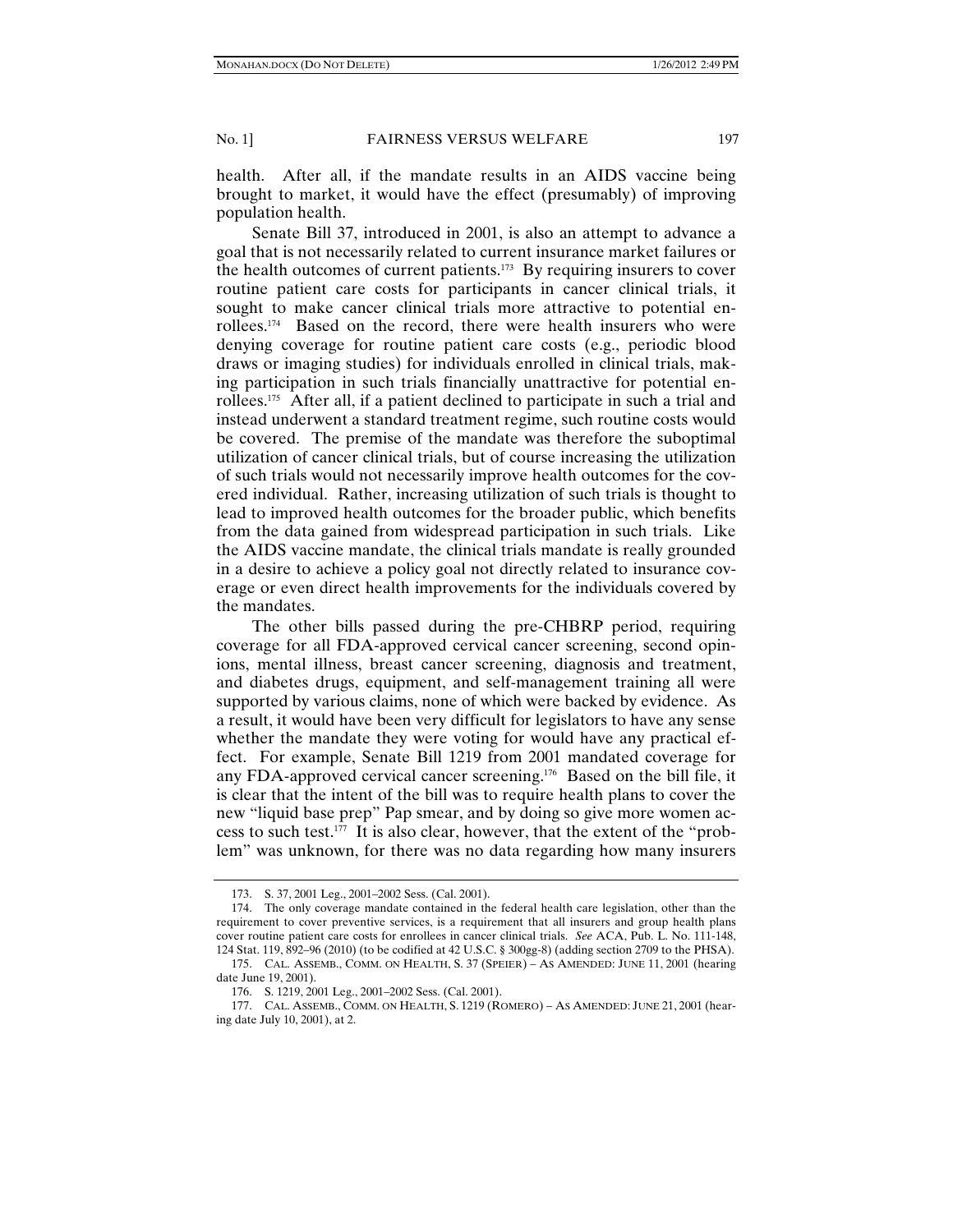denied coverage for the new type of Pap smear, or even how many women were declining the new test to the extent they had to pay any cost differential out-of-pocket.178 And while there were statements regarding the improved effectiveness of the new test, no studies were cited to back up such assertions.<sup>179</sup> It was also uncertain whether the new Pap test was already required under existing law.180 In other words, this law was passed in order to increase utilization and improve health outcomes, even though there was no evidence in the record that the test improved health outcomes, that anyone currently lacked coverage for the test, or that insurers were denying coverage for the test. This same uncertainty was present with each of the bills that proposed mandates in order to increase utilization of a particular treatment or service, as none were supported by evidence pre-CHBRP.

The five bills that passed while the CHBRP was in effect are striking in that they were expected to have very little impact on coverage, utilization, or costs, as illustrated in Table 19.

 <sup>178.</sup> *Id.*

 <sup>179.</sup> *Id.*

 <sup>180.</sup> CAL. ASSEMB., COMM. ON APPROPRIATIONS, S. 1219 (noting that under existing law, generally medically accepted cervical cancer screenings are required to be covered on an annual basis, but that it is not clear whether liquid-based preps are generally medically accepted).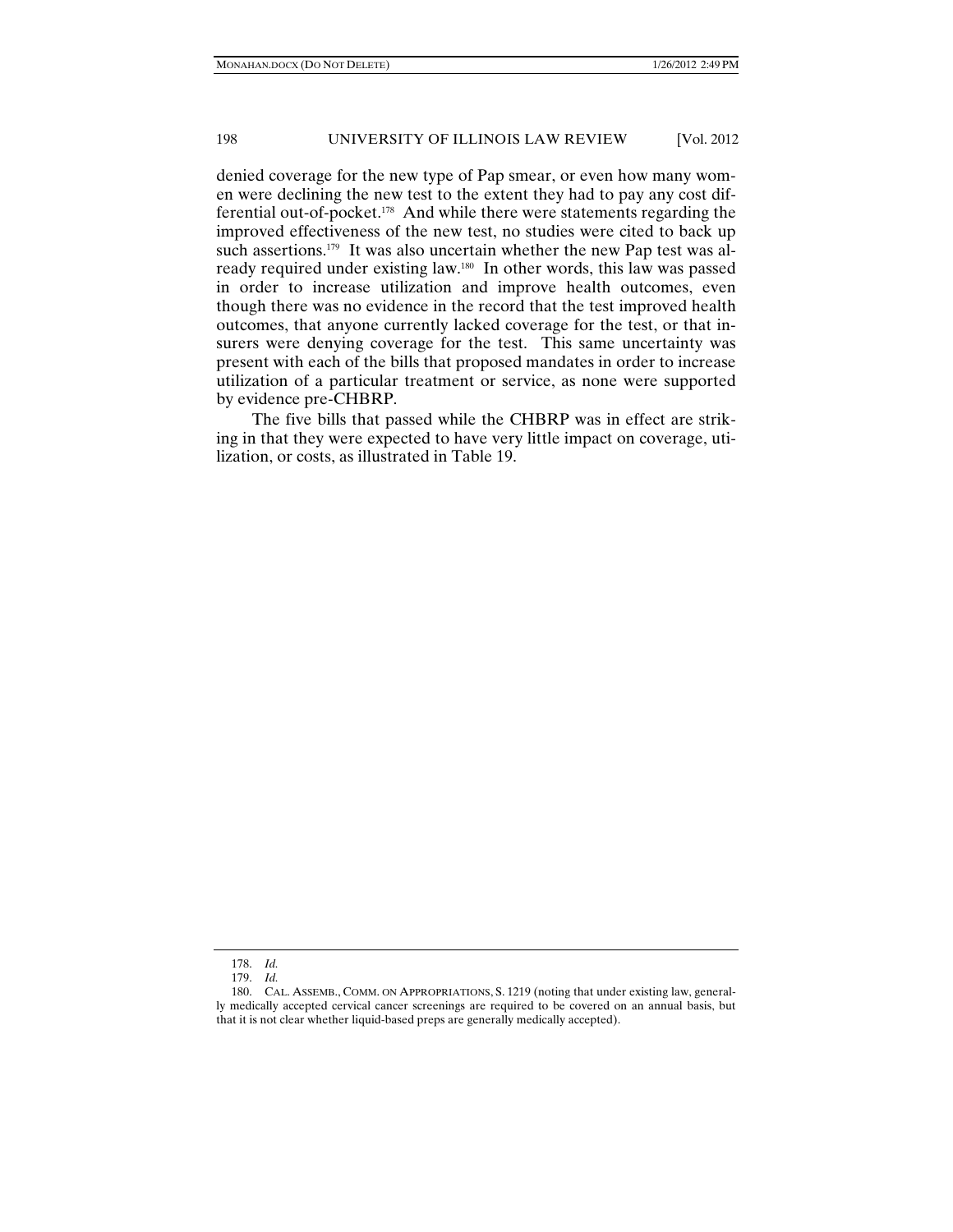| Table 19:                                                           |                                                                       |                                                                 |                                                      |  |
|---------------------------------------------------------------------|-----------------------------------------------------------------------|-----------------------------------------------------------------|------------------------------------------------------|--|
| BILLS THAT PASSED WHILE CHBRP WAS IN EFFECT, 2003-2008              |                                                                       |                                                                 |                                                      |  |
| <b>Bill</b>                                                         | Percentage of<br>Affected<br>Population<br><b>Without Coverage</b>    | <b>Expected Increase</b><br>in Utilization                      | Expected<br>Increase in Cost<br>in the<br>Individual |  |
|                                                                     | for the<br>Service/Treatment                                          |                                                                 | Market                                               |  |
|                                                                     | Pre-Mandate                                                           |                                                                 |                                                      |  |
| 2007 A.B. 1461<br>(no denial of<br>claims based on<br>intoxication) | 3.7%                                                                  | None <sup>181</sup>                                             | $.005\%$                                             |  |
| 2007 A.B. 1894<br>(HIV testing)                                     | $0\%$                                                                 | None                                                            | $.0011\%$ <sup>182</sup>                             |  |
| 2005 A.B. 228<br>(organ trans-<br>plants for HIV+<br>individuals)   | $0\%$                                                                 | None                                                            | None                                                 |  |
| 2005 S.B. 1245<br>(HPV screening)                                   | $0\%$                                                                 | None                                                            | None                                                 |  |
| 2003 A.B. 2185<br>(pediatric<br>asthma devices<br>and training)     | $0-9\%$ lacked<br>coverage for<br>disease<br>management               | 10% increase in<br>self-management<br>training and<br>education | $.009\%$                                             |  |
|                                                                     | $6-25%$ lacked<br>coverage for<br>certain types of<br>medical devices |                                                                 |                                                      |  |

The bills mandating coverage for HIV testing, organ transplants for HIV positive patients, and HPV screening were, according to CHBRP studies, requiring coverage that was already provided to all affected individuals prior to the mandate being passed.<sup>183</sup> None of these bills were

 <sup>181.</sup> The only expected effect of the bill is that claims that had previously been denied on the basis of an individual's intoxication would be paid. CHBRP found that in 2006, 281 claims had been denied on the basis of intoxication in California. *See* CAL. HEALTH BENEFITS REV. PROGRAM, CHBRP 07-05 ANALYSIS OF ASSEMBLY BILL 1461: ALCOHOL & DRUG ABUSE EXCLUSION 8 (2007) [hereinafter INTOXICATION EXCLUSION REPORT], *available at* http://www.chbrp.org/docs/index.php?action= read&bill\_id=58&doc\_type=3. CHBRP found no compelling evidence that physician practices would change as a result of the bill.

 <sup>182.</sup> According to CHBRP, this increase translates to less than one cent per member per month. CAL. HEALTH BENEFITS REV. PROGRAM, CHBRP 08-04, ANALYSIS OF ASSEMBLY BILL 1894: HIV TESTING 29 (2008) [hereinafter HIV TESTING REPORT], *available at* http://www.chbrp.org/docs/index. php?action=read&bill\_id=45&doc\_type=3.

 <sup>183.</sup> *See id.* at 25; CAL. HEALTH BENEFITS REV. PROGRAM, CHBRP 05-02, ANALYSIS OF ASSEMBLY BILL 228 TRANSPLANTATION SERVICES: HUMAN IMMUNODEFICIENCY VIRUS 19 (2005) [hereinafter HIV TRANSPLANT REPORT], http://chbrp.org/documents/ab\_228final.pdf; CAL. HEALTH BENEFITS REV. PROGRAM, CHBRP 06-04, ANALYSIS OF SENATE BILL 1245 HEALTH CARE COVERAGE: CERVICAL CANCER SCREENING TEST 21 (2006) [hereinafter CERVICAL CANCER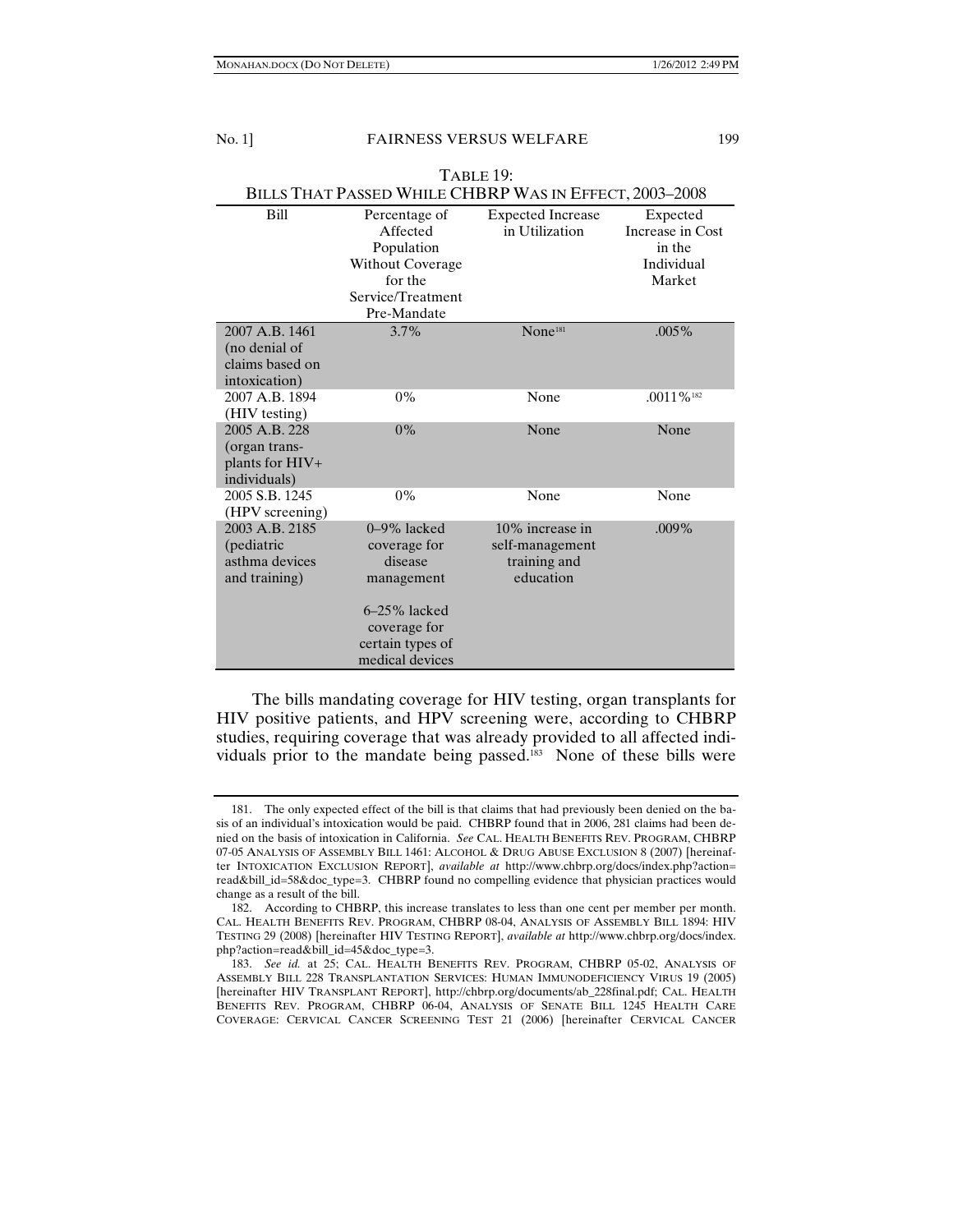expected to affect utilization of the given treatment.<sup>184</sup> The bill requiring coverage for HIV testing was expected to have a very modest impact on costs, solely because of some modest shifts in where individuals might receive their HIV testing (and therefore who pays for it).<sup>185</sup> In slight contrast, the bill preventing insurers from denying coverage on the basis of an individual's intoxication was expected to provide new coverage for the 3.7 percent of the population whose current contracts excluded such coverage prior to the mandate.<sup>186</sup> It was not expected, however, to have any impact on how many individuals received substance abuse counseling and treatment—the main argument in favor of the bill.<sup>187</sup> It passed anyway. The bill requiring coverage for pediatric asthma devices and training was expected to have the largest impact on utilization of any of the bills passed during the post-CHBRP study period. The increase, however, was expected to result from "better awareness" of the benefit following the passage of the mandate, not from the actual broadening of coverage.188 After all, nearly all individuals already had coverage for disease management and education prior to the passage of the mandate. This group of bills is certainly underwhelming in terms of their collective impact on health care practices or even the scope of health insurance. This finding lends significant weight to the theory proposed by both Professors Hyman and Korobkin that many mandates are likely to be superfluous, to simply require what is already provided in the market. And while it may be beneficial to inform individuals of effective, available health care that is covered by insurance, there are surely more effective ways of communicating that care's availability than passing a mandate. Other information campaigns would seem likely to be much more effective in conveying this information.

#### b. CHBRP Observations

I conducted a group interview via telephone with several key staff members<sup>189</sup> at CHBRP in order to learn more about how the CHBRP review process works, and also to get their impressions of whether the information that is provided is considered useful, impartial, and relied on in the legislative process. They were also asked about the advantages

SCREENING REPORT], *available at* http://www.chbrp.org/docs/index.php?action=read&bill\_id=67& doc\_type=3.

 <sup>184.</sup> CERVICAL CANCER SCREENING REPORT, *supra* note 183, at 25; HIV TESTING REPORT, *supra* note 182, at 28; HIV TRANSPLANT REPORT, *supra* note 183, at 19.

 <sup>185.</sup> HIV TESTING REPORT, *supra* note 182, at 26*–*29.

 <sup>186.</sup> INTOXICATION EXCLUSION REPORT, *supra* note 181, at 18.

 <sup>187.</sup> *Id.* at 26.

 <sup>188.</sup> CAL. HEALTH BENEFITS REV. PROGRAM, CHBRP 04-09, ANALYSIS OF ASSEMBLY BILL 2185 CHILDHOOD ASTHMA MANAGEMENT 19 (2004), *available at* http://www.chbrp.org/docs/index.php? action=read&bill\_id=97&doc\_type=3.

 <sup>189.</sup> In accordance with the University of Minnesota's Institutional Review Board policies, these interviews were conducted on a confidential basis. *See* U. OF MINN. INSTITUTIONAL REV. BD., PROTECTING HUMAN SUBJECTS GUIDE (2004).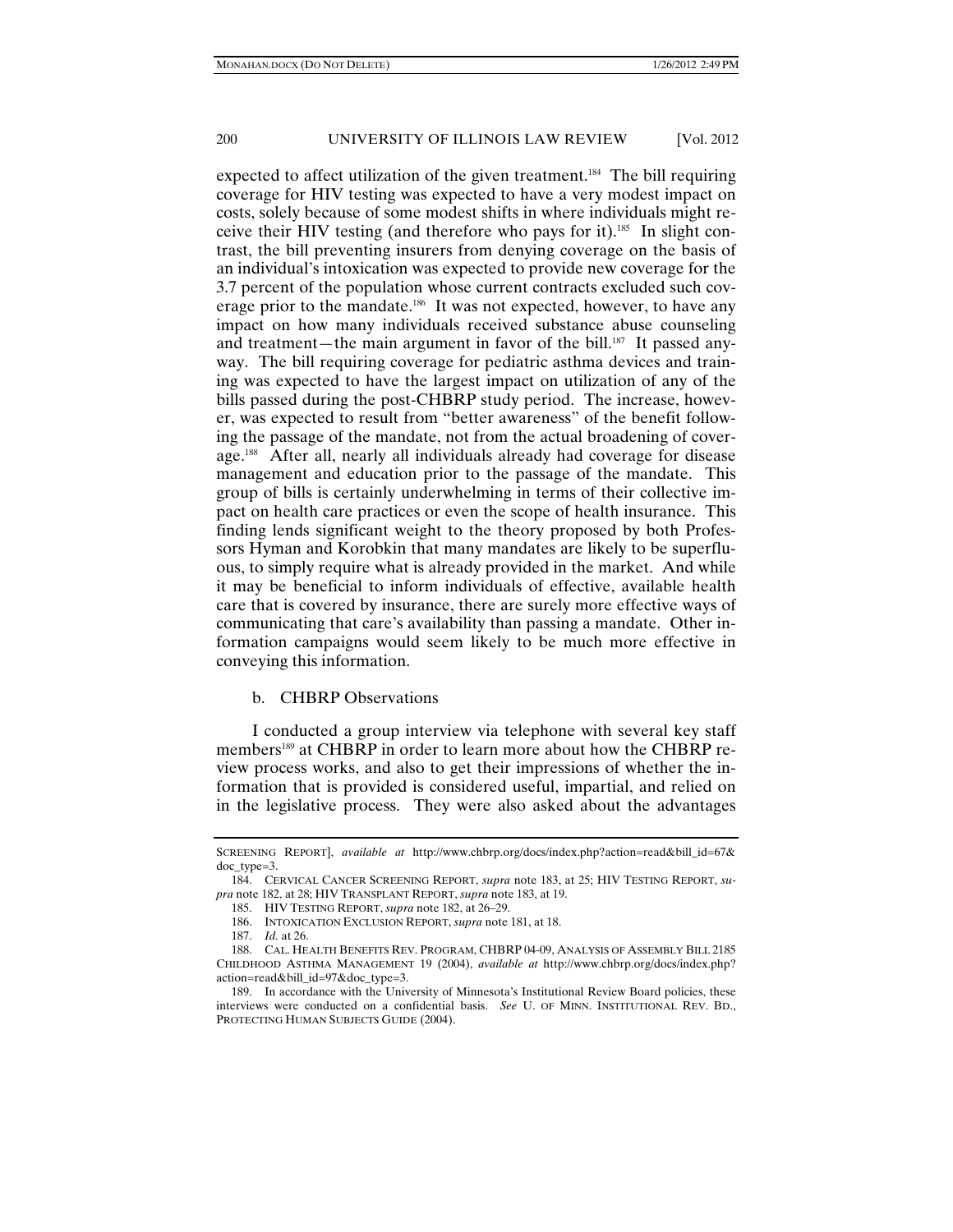and disadvantages of the process, and whether they had any suggestions for improving it.

CHBRP staffers reported high overall satisfaction with the process. In interviews conducted with all of their stakeholders as part of a comprehensive review process, CHBRP staffers received uniform feedback that the reports produced by CHBRP had "raised the level of debate" regarding proposed mandates. Stakeholders also reported viewing the reports as "trusted" and "nonpartisan." CHBRP staffers reported that "transparency is really emphasized" and it helps that they provide data only, not recommendations on what should pass or what should not. The legislature is apparently so pleased with this process that it is considering implementing similar systems for other subject areas.

The interview also revealed that the process is an intense one. The sixty-day timeframe to complete a report is challenging, and ideally they would like not only to have more time to complete their reports, but also some mechanism for staggering reports (often they can get multiple requests at the same time, which strains their resources). The reports themselves are consensus-based, and often subject to internal debate prior to publication. CHBRP staffers reported, however, that because the legislature's charge to CHBRP (contained in the authorizing legislation) is so specific, it really helps to structure the report.

With respect to the findings themselves, CHBRP staff reported that their overall medical effectiveness findings are typically "not questioned" but that they are more likely to receive quibbles about their public health findings and utilization projections. These concerns are typically based on the assumptions that were used to make the projections. Because the data sources used are transparent, however, there is not a lot of conflict. CHBRP staffers reported that cost-effectiveness had proved to be the most difficult concept to explain in their reports, and that legislators often misunderstood such findings.

Given how closely the CHBRP staff works with legislators on proposed mandates, I also asked them about their perceptions of these laws. They indicated that, from their perspective, the proposed mandates typically "do not have a huge public health impact" but rather address rare conditions or gaps in coverage. In their experience, these bills almost always have some effect on premiums. They might be cost-effective, but overall cost savings "almost never happen." Their impression was that budget outlook often has a lot to do with mandate passage and noted that many of the mandates that have passed since the CHBRP came into existence have been "essentially no cost." They characterized mandates as "a very specific, targeted policy tool."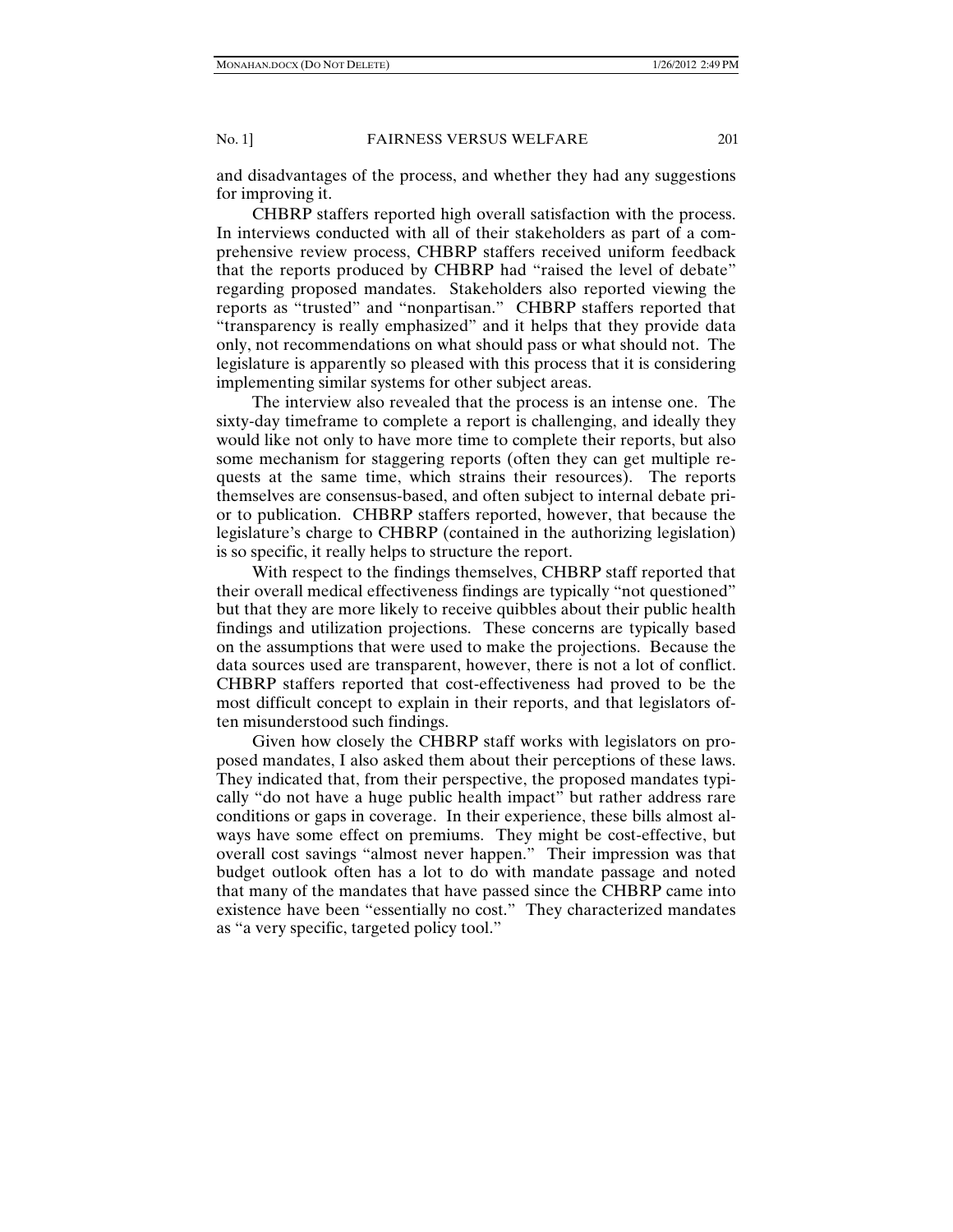# *2. Connecticut*

a. Which Bills Became Law?

During the study period, eighteen proposed mandates became law in Connecticut.

| Bill           | <b>Subject Matter</b>                                                                               | <b>Factors Present</b>                |
|----------------|-----------------------------------------------------------------------------------------------------|---------------------------------------|
| 2008 H.B. 5696 | Requires coverage for physical<br>therapy, speech therapy, and<br>occupational therapy services for | Suboptimal<br>utilization claim       |
|                | the treatment of autism spectrum<br>disorders                                                       | Fairness                              |
|                |                                                                                                     | Cost-benefit<br>evidence              |
|                |                                                                                                     | Cost-effectiveness<br>claim           |
| 2006 S.B. 422  | Requires coverage in specified<br>circumstances for breast cancer<br>screening via ultrasound       | Suboptimal<br>utilization claim       |
| 2005 S.B. 508  | Requires coverage of the<br>diagnosis and treatment of<br>infertility                               | Adverse selection                     |
|                |                                                                                                     | Suboptimal<br>utilization<br>evidence |
|                |                                                                                                     | Fairness                              |
|                |                                                                                                     | Cost-benefit<br>evidence              |
|                |                                                                                                     | Cost-effectiveness<br>claim           |
| 2004 H.B. 5464 | Requires coverage of wigs for<br>patients who suffer hair loss as<br>a result of chemotherapy       | Suboptimal<br>utilization claim       |
|                |                                                                                                     | Fairness                              |
| 2004 H.B. 5201 | Requires coverage of nutritional<br>formulas for children who have<br>cystic fibrosis               | Suboptimal<br>utilization claim       |
|                |                                                                                                     | Fairness                              |
|                |                                                                                                     |                                       |

| `ABLE 20: |
|-----------|
|-----------|

| NEW HEALTH INSURANCE MANDATES IN CONNECTICUT, 1999–2008 |  |
|---------------------------------------------------------|--|
|---------------------------------------------------------|--|

*Continued on next page*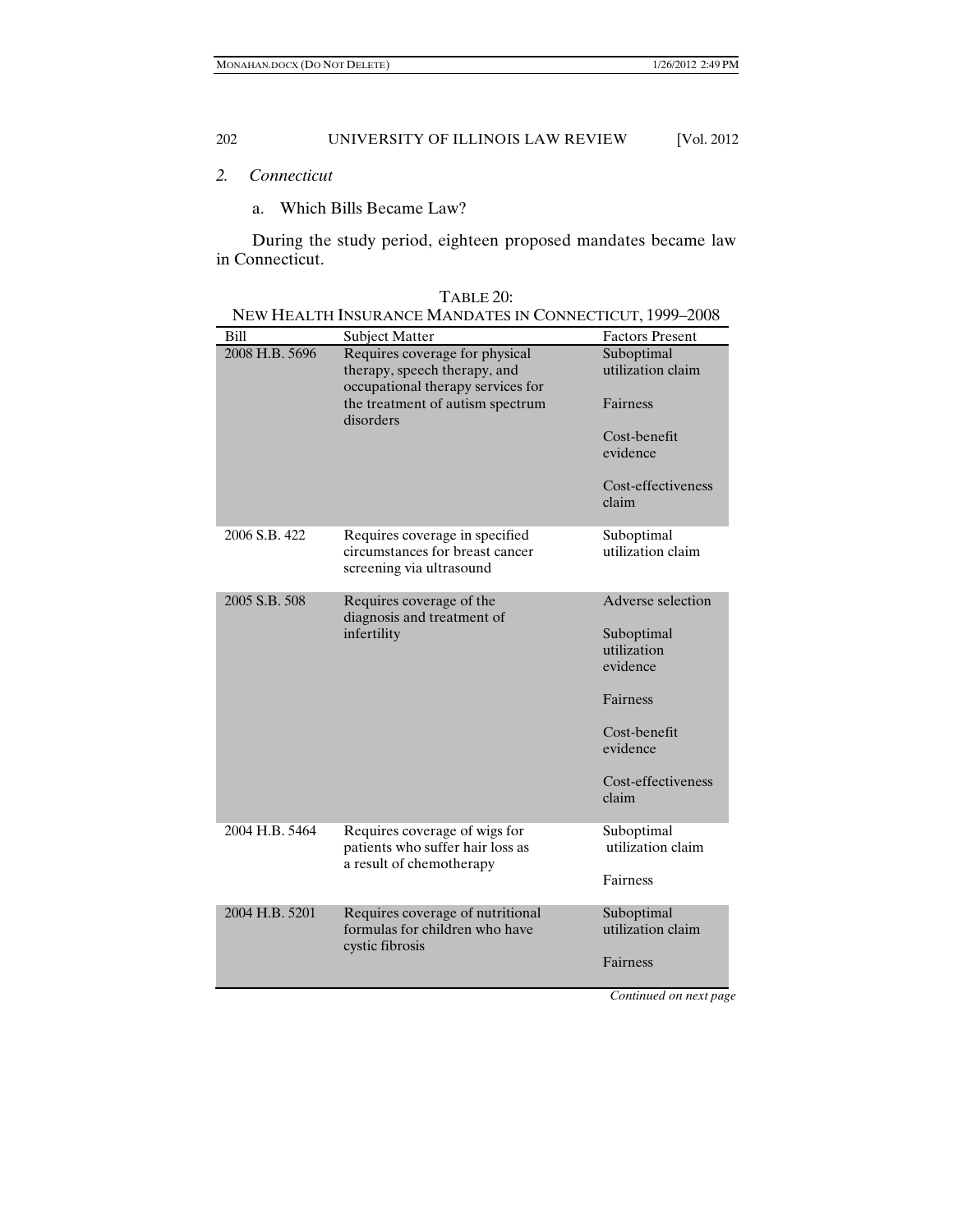| No. 1]         | <b>FAIRNESS VERSUS WELFARE</b>                                                                              | 203                                                                                         |
|----------------|-------------------------------------------------------------------------------------------------------------|---------------------------------------------------------------------------------------------|
|                | Table 20—Continued                                                                                          |                                                                                             |
| 2003 S.B. 918  | Requires coverage of general<br>anesthesia for complex dental<br>procedures                                 | Suboptimal<br>utilization claim                                                             |
|                |                                                                                                             | Overrule insurers'                                                                          |
|                |                                                                                                             | coverage<br>decisions                                                                       |
|                |                                                                                                             | Cost-effectiveness<br>evidence                                                              |
| 2003 S.B. 1    | Requires coverage of orthodontic<br>processes and appliances for the<br>treatment of craniofacial disorders | Fairness                                                                                    |
| 2002 H.B. 5566 | Requires coverage for medically<br>necessary ambulance services                                             | Suboptimal<br>utilization claim                                                             |
| 2001 S.B. 524  | Requires coverage of metabolic<br>nutritional formulas for children age<br>three and under                  | Suboptimal<br>utilization claim                                                             |
|                |                                                                                                             | Overrule insurers'<br>coverage decisions<br>with evidence of<br>improved health<br>outcomes |
|                |                                                                                                             | Fairness                                                                                    |
|                |                                                                                                             | Cost-effectiveness<br>evidence                                                              |
| 2001 S.B. 325  | Requires coverage of routine patient<br>care costs for individuals enrolled in<br>cancer clinical trials    | Suboptimal<br>utilization claim                                                             |
|                |                                                                                                             | Fairness                                                                                    |
| 2001 S.B. 325  | Requires coverage of hearing aids for<br>children                                                           | None                                                                                        |
| 2001 S.B. 325  | Clarifies that required obstetric and<br>gynecologic services include coverage<br>for Pap smears            | Suboptimal<br>utilization claim                                                             |

*Continued on next page*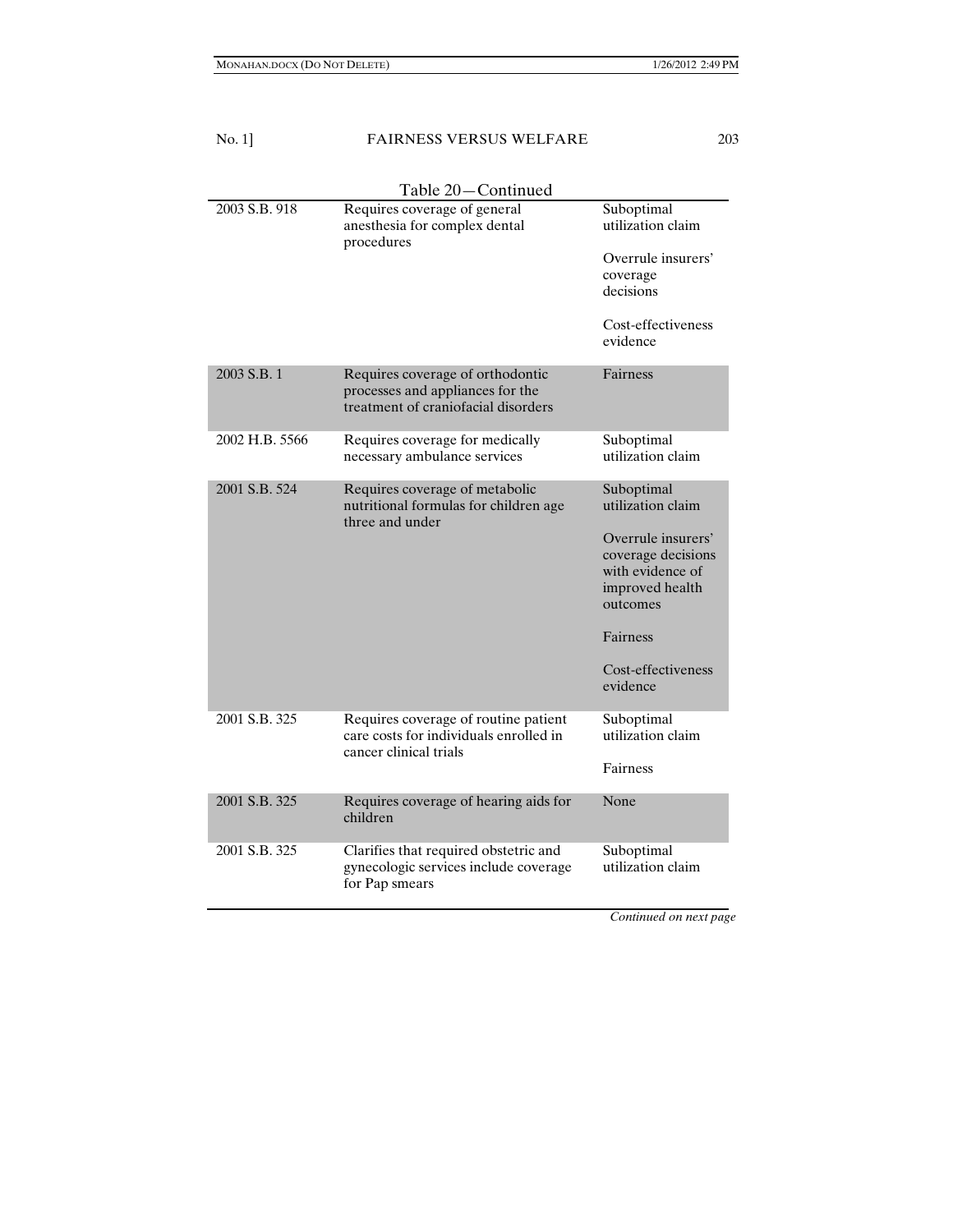|                        | TABLE 20-Continued                                                                                                                                                                                                                                      |                                                  |
|------------------------|---------------------------------------------------------------------------------------------------------------------------------------------------------------------------------------------------------------------------------------------------------|--------------------------------------------------|
| 2001 S.B. 325          | Requires coverage for colorectal<br>cancer screening                                                                                                                                                                                                    | Suboptimal<br>utilization<br>evidence            |
|                        |                                                                                                                                                                                                                                                         | Cost-effectiveness<br>evidence                   |
| 2001 S.B. 325          | Requires coverage for mammograms                                                                                                                                                                                                                        | None                                             |
| 2001 S.B. 325          | Prohibits insurers who provide<br>required mental health benefits from<br>limiting the availability of<br>psychotropic drugs in various ways                                                                                                            | None                                             |
| 2000 H.B. 5120         | Requires plans that provide coverage<br>for ostomy surgery to include<br>coverage for medically necessary<br>appliances and supplies relating to<br>an ostomy                                                                                           | Overrule insurers'<br>coverage<br>determinations |
|                        |                                                                                                                                                                                                                                                         | Fairness                                         |
|                        |                                                                                                                                                                                                                                                         | Cost-effectiveness<br>evidence                   |
| 1999 H.B. 5950         | Prohibits insurers who cover<br>outpatients prescription drugs from<br>excluding coverage for prescription<br>contraceptives                                                                                                                            | Suboptimal<br>utilization claim                  |
|                        |                                                                                                                                                                                                                                                         | Fairness                                         |
|                        |                                                                                                                                                                                                                                                         | Cost benefit<br>evidence                         |
|                        |                                                                                                                                                                                                                                                         | Cost-effectiveness<br>evidence                   |
| 1999 H.B.<br>7032/1331 | Prohibits insurers from denying<br>coverage for a procedure, treatment, or<br>the use of any drug based on an<br>"experimental" coverage exclusion if<br>such procedure, treatment, or drug has<br>successfully completed a phase III<br>clinical trial | Fairness                                         |

Interestingly, like California, all of the bills that became law in Connecticut during the study period that had any type of claim or evidence in their record had either a health outcome focused market failure claim or a fairness claim. While some bills that passed have no claims in the record, those that did appear to be focused on improving health outcomes and the fairness of health insurance coverage.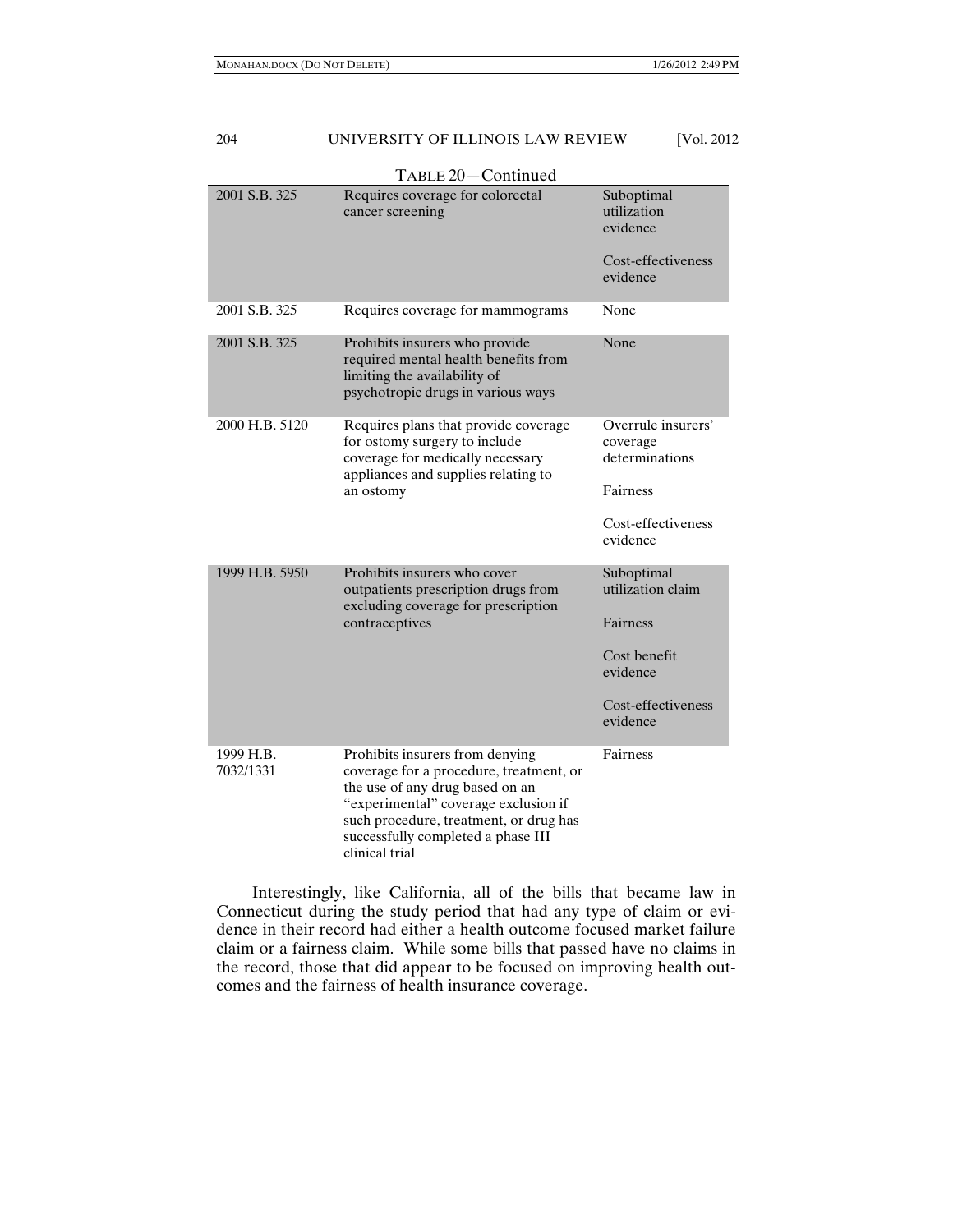Several of the bills that passed essentially have no relevant information in the record. In some cases, that was because they were the result of floor amendments<sup>190</sup> and therefore did not go through the committee process where such information is typically gathered. And in other cases, the mandates were part of much broader bills and the hearings that took place focused on other aspects of the bill.<sup>191</sup>

There were, however, several bills that passed that did appear to be well supported by evidence in the record. For example, Senate Bill 508, requiring coverage for infertility treatment had not only many claims made, but also evidence of both suboptimal utilization and of a positive cost-benefit analysis (in addition to adverse selection, fairness, and costeffectiveness claims).<sup>192</sup> Senate Bill 524 from 2001, requiring coverage for metabolic nutritional formulas, similarly had several claims in the record supported by evidence.<sup>193</sup> And five of the eighteen bills had evidence that the treatment required to be covered was cost-effective.194 Overall, however, there was a significant lack of evidence supporting these mandates. Less than one-half of the bills that became law had any type of evidence in the record.

Three of the mandates passed during the study period were essentially minor changes to existing coverage requirements. House Bill 5566 from 2002 mandates coverage for "medically necessary" ambulance service.195 Previously, coverage was required only for "emergency" ambulance service. Clearly this has the potential to broaden coverage for ambulance services, but a large degree of "medically necessary" ambulance services will be in emergency situations. The provision in Senate Bill 325 regarding coverage for Pap smears is an even less significant change.196 The record indicates that all insurers had been interpreting an existing requirement to offer obstetric and gynecologic services to include coverage for Pap smears, but a third party organization had apparently raised questions about whether Pap smear coverage was required in Connecti-

 <sup>190.</sup> The mandates covering hearing aids for children, Pap smears, colorectal cancer screening, and mammograms were added as floor amendments to Senate Bill 325, which included only coverage for routine patient care costs associated with cancer clinical trials when first introduced. S. 325, 2001 Gen. Assemb., Reg. Sess. (Conn. 2001) (amended); S. 325, 2001 Gen. Assemb., Jan. Sess. (Conn. 2001) (original bill).

 <sup>191.</sup> The mandates regarding experimental treatment exclusions and medically necessary ambulance services were each part of broader bills, and there was little to no testimony or committee discussion of such mandates. *See, e.g.*, H.R. 5566, 2002 Gen. Assemb., Reg. Sess. (Conn. 2002).

 <sup>192.</sup> S. 508, 2005 Gen. Assemb., Reg. Sess. (Conn. 2005).

 <sup>193.</sup> S. 524, 2001 Gen. Assemb., Reg. Sess. (Conn. 2001).

 <sup>194.</sup> The five bills that contained such evidence are S. 918, 2003 Gen. Assemb., Reg. Sess. (Conn. 2003) (mandating coverage for anesthesia for complex dental procedures); S. 325, 2001 Gen. Assemb., Reg. Sess. (Conn. 2001) (amended) (colorectal cancer screening); S. 524, 2001 Gen. Assemb., Reg. Sess. (Conn. 2001) (nutritional formulas); H.R. 5120, 2000 Gen. Assemb., Reg. Sess. (Conn. 2000) (ostomy supplies); and H.R. 5950, 1999 Gen. Assemb., Reg. Sess. (Conn. 1999) (prescription contraceptives).

 <sup>195.</sup> H.R. 5566, 2002 Gen. Assemb., Reg. Sess. (Conn. 2002).

 <sup>196.</sup> S. 325, 2001 Gen. Assemb., Reg. Sess. (Conn. 2001) (amended).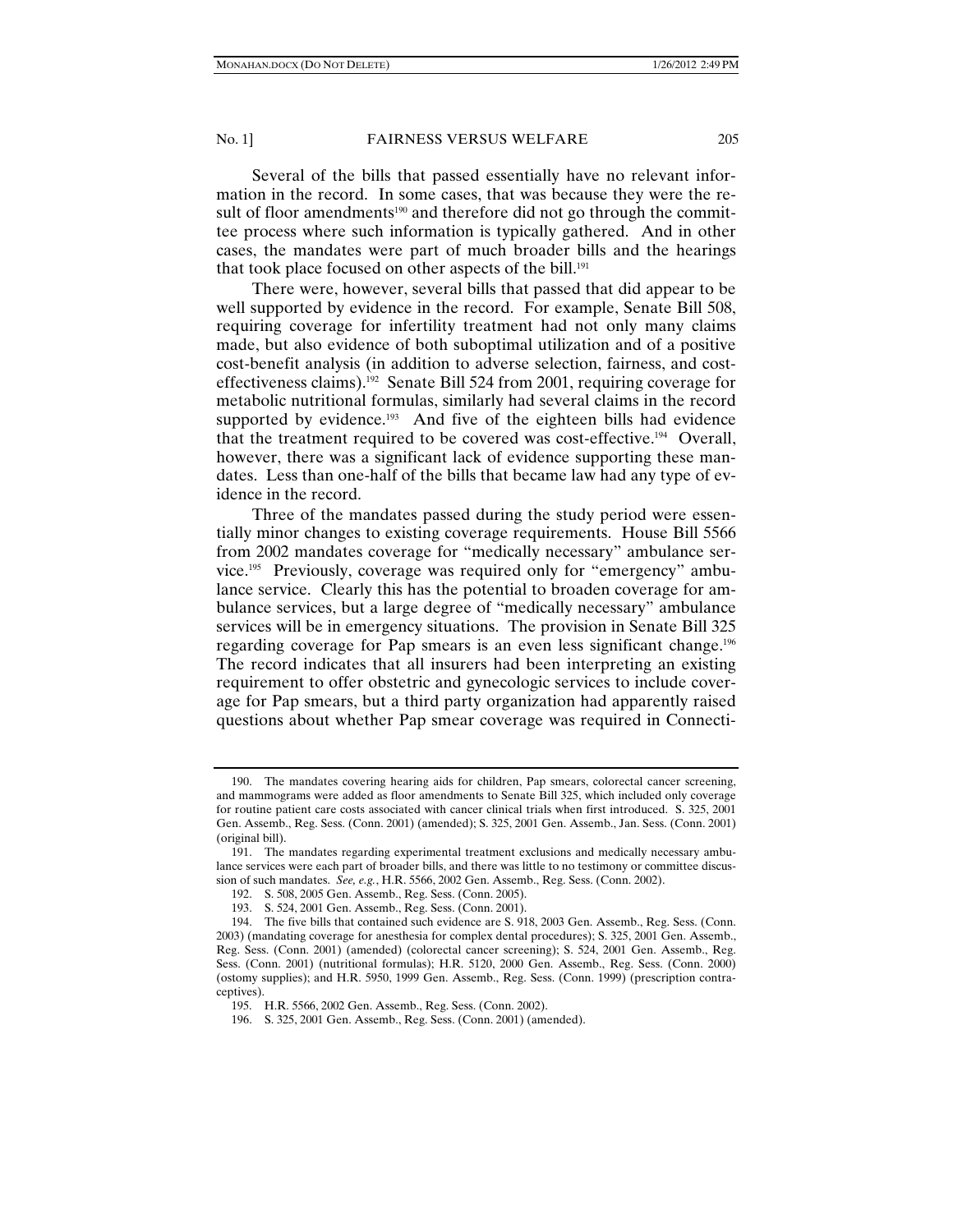cut.197 The law was intended to clarify coverage, not to change it.198 The third bill with a seemingly minor change in coverage was Senate Bill 422 from 2006, which requires insurers to cover ultrasound screening of a breast if a mammogram demonstrates heterogeneous or dense breast tissue, or if a women is at increased risk for breast cancer due to a variety of factors such as family or personal history.199 This represents a "clarification" of prior law, which provided such coverage if "recommended by a physician" under certain circumstances.

Another interesting thing to note is that two of the passed mandates were essentially overruling the traditional boundaries of medical insurance contracts. Senate Bill 1 from 2003 requires insurers to cover "medically necessary orthodontic processes and appliance for the treatment of craniofacial disorders," specifically for the treatment of cleft palates and cleft lips.200 Historically, nearly all treatment of the teeth was specifically excluded from medical insurance<sup>201</sup> and would have to be covered by dental insurance if at all. In this situation, the treatment of cleft palates and cleft lips, while accomplished primarily through surgery which is covered by health insurance, involves the use of orthodontia to support the area that is being surgically treated. Even though the orthodontia related to a covered medical condition, insurers would still deny coverage because of the specific exclusion for dental treatment, including orthodontia. Similarly, Senate Bill 918 from 2003 requires coverage for general anesthesia for certain patients undergoing complex dental procedures.<sup>202</sup> The covered patients include very young children and those with various disabilities that make cooperating with dental treatment very difficult if not impossible. While typically denied because the anesthesia relates to dental treatment, which is not covered by traditional medical insurance policies, Senate Bill 918 overrode that distinction.203 Overruling such traditional coverage boundaries provides an interesting and unexplored rationale for a mandate.

As in California, we see in Connecticut at least one mandate that became law in order to effectuate a public health goal. Senate Bill 325, introduced in 2001, requires insurers to cover routine patient care costs for individuals enrolled in cancer clinical trials.<sup>204</sup> As in the bill with near-

 <sup>197.</sup> *An Act Concerning Health Insurance Coverage for Pap Smear Tests: Hearing on S. 116 Before the Ins. & Real Estate Comm.*, 2001 Gen. Assemb., Reg. Sess. (Conn. 2001) (statement of Natasha Pierre, Legis. Analyst, Permanent Comm'n on the Status of Women).

 <sup>198.</sup> *Id.*

 <sup>199.</sup> S. 422, 2006 Gen. Assemb., Reg. Sess. (Conn. 2006).

 <sup>200.</sup> S. 1, 2003 Gen. Assemb., Reg. Sess. (Conn. 2003).

 <sup>201.</sup> HAVIGHURST, *supra* note 48, at 141 n.4.

 <sup>202.</sup> S. 918, 2003 Gen. Assemb., Reg. Sess. (Conn. 2003).

 <sup>203.</sup> *Id.*

 <sup>204.</sup> S. 325, 2001 Gen. Assemb., Reg. Sess. (Conn. 2001) (amended). There were several individuals who argued that the bill should be broadened to include clinical trials for *any* disease, not just cancer. *An Act Concerning Health Insurance Coverage During Clinical Trials: Hearing on S.B. 325 Before the Pub. Health, Ins. & Real Estate Comm.*, 2001 Gen. Assemb., Reg. Sess. (Conn. 2001) (statement of Dr. Timothy Vollmer, Dir., Yale Multiple Sclerosis Research Ctr.).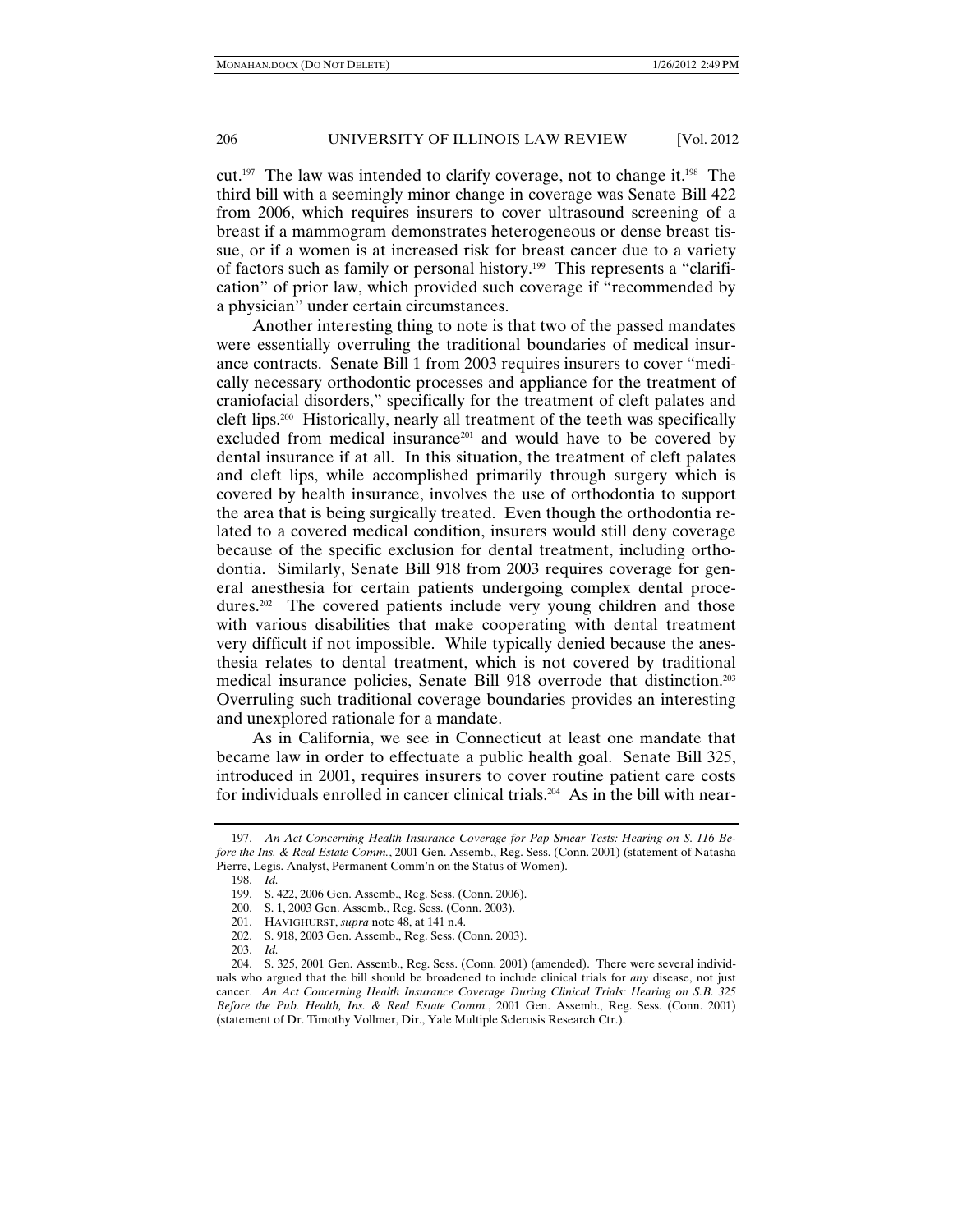ly identical coverage provisions in California, the goal of this mandate was to increase participation in cancer clinical trials in order to benefit the public at large through better outcome data.

Several of the bills that passed were strongly centered on fairness concerns. In particular, the autism, infertility, and oral contraceptive mandates had a great deal of testimony devoted to fairness-based claims. In general, these claims were based on the perceived unfairness of covering one type of medical treatment but not another. The arguments in favor of oral contraceptive coverage also focused on the perceived gender inequality of health care coverage, citing evidence of how much more women pay for health care than men.<sup>205</sup>

While fairness was a frequent topic in the discussions leading up to votes on mandates, one bill appeared to be focused on relieving the emotional burden of disease. House Bill 5464, introduced in 2004, mandates coverage for wigs where an individual suffers hair loss as a result of chemotherapy.<sup>206</sup> The premise here is interesting, as there was no evidence in the record that having access to a wig following chemotherapy helps to improve patient outcomes. The primary argument for the coverage contained in the record was that it would help cancer sufferers feel better and lead more normal lives.<sup>207</sup> While there were claims that some individuals forgo wigs because of their cost, there was no evidence of this phenomenon.208 So it was not clear from the record that demand for wigs is price-elastic, or that health outcomes improve where wigs are utilized. So what explains a health insurance mandate for something that is not actually a medical treatment or service?

There are many possible explanations. It may be politically wise for state legislators to support those who battle cancer. Or perhaps it is an example of cancer sufferers using the state legislature to secure economic rents. Or maybe it acknowledges a role for insurance that is broader than that contemplated by many theorists. For example, insurance coverage may be a form of consolation for the loss caused by cancer.209 In other words, the financial payment from insurance in these circumstances helps to lessen the blow of bad health, even though it is not directly re-

 <sup>205.</sup> *An Act Requiring Health Insurers to Cover Prescription Birth Control: Hearing on H.R. 5950 Before the Ins. & Real Estate Comm.*, 1999 Gen. Assemb. Jan. Sess. (Conn. 1999) (statement of Leslie Brett, Exec. Dir., Permanent Comm'n on the Status of Women).

 <sup>206.</sup> We have, yet again, an interesting example of boundary drawing here. The coverage was limited to those who suffer hair loss as a result of chemotherapy. It does not cover hair loss caused by radiation to the head region or hair loss that is the result of a different medical condition such as alopecia. It is not at all clear from the record why such a distinction was made. *See* H.R. 5464, 2004 Gen. Assemb., Reg. Sess. (Conn. 2004).

 <sup>207.</sup> *An Act Concerning Health Insurance Coverage for Wigs for Chemotherapy Patients: Hearings on H.R. 5464 Before the Ins. & Real Estate Comm.*, 2004 Gen. Assemb., Reg. Sess. (Conn. 2001) (statement of Ruth Pulda); *see also id.* (statement of Bev Brakeman, Dir., Nat'l Org. for Women).

 <sup>208.</sup> *See id.* (statement of Andrea Toree).

 <sup>209.</sup> *See* Daniel Schwarcz, *Regulating Consumer Demand in Insurance Markets*, 3 ERASMUS L. REV. 23, 38 (2010) (noting that insurance payouts may provide "a form of emotional support through 'symbolic value'").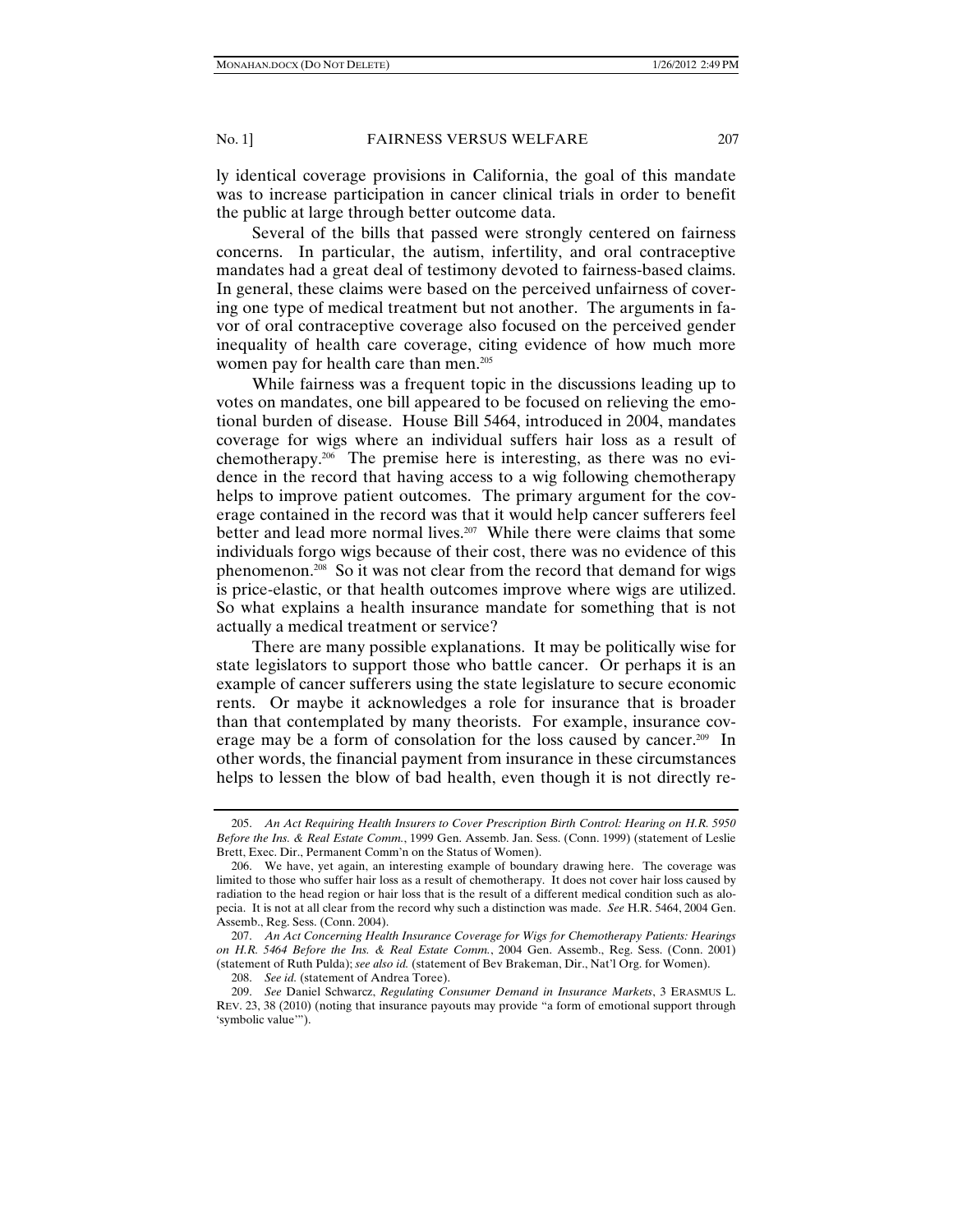imbursing medical expenses. It may also be a way to effectively smooth welfare between high-utility and low-utility states of the world.<sup>210</sup> These latter hypotheses regarding consolation for loss and welfare smoothing have not been fully explored in the health insurance context and are worth further research.

b. Additional Observations from Connecticut's Public Hearing Testimony

As previously mentioned, Connecticut's bill files contained transcripts of the public hearings held to discuss the proposed mandates. These transcripts were a rich source of information regarding the arguments, claims, and evidence that legislators received in support of the mandates. Below are some general observations made from these public hearing transcripts.

# i. Mandates Were Proposed in Response to a Single Individual's Experience

From the transcripts, it is clear that mandates often came about as a result of a single individual's experience. For example, House Bill 5687, introduced in 1999, would have allowed women to schedule annual mammograms up to four weeks prior to the date on which they had received a mammogram in the prior year.211 The state representative who introduced the bill explained that she submitted the bill because of her own experience in receiving her annual mammogram two days prior to the day she had received one in the previous year, and the hassle in getting such a mammogram approved solely because it was being received more frequently than once per year.<sup>212</sup> She stated in her testimony that she did not actually think the bill should pass, but that insurance companies should voluntarily work with the legislature and voluntarily agree to change their practices.<sup>213</sup>

# ii. Supporters Often Provide Deeply Personal Information and Anecdotes

Reading through thousands of pages of public hearing testimony was often heart wrenching, and underscored the difficult decisions that legislators must make. The testimony provided to the committees re-

 <sup>210.</sup> *See generally* Steven P. Croley & Jon D. Hanson, *The Nonpecuniary Costs of Accidents: Pain-and-Suffering Damages in Tort Law*, 108 HARV. L. REV. 1785 (1995) (exploring why consumers might demand insurance against pain and suffering in the tort context).

 <sup>211.</sup> H.R. 5687, 1999 Gen. Assemb., Jan. Sess. (Conn. 1999).

 <sup>212.</sup> *An Act Concerning Insurance Coverage for Mammography: Hearings on H.R. 5687 Before the Ins. & Real Estate Comm.*, 1999 Gen. Assemb., Reg. Sess. (Conn. 1999) (statement of Rep. Ruth Fahrbach).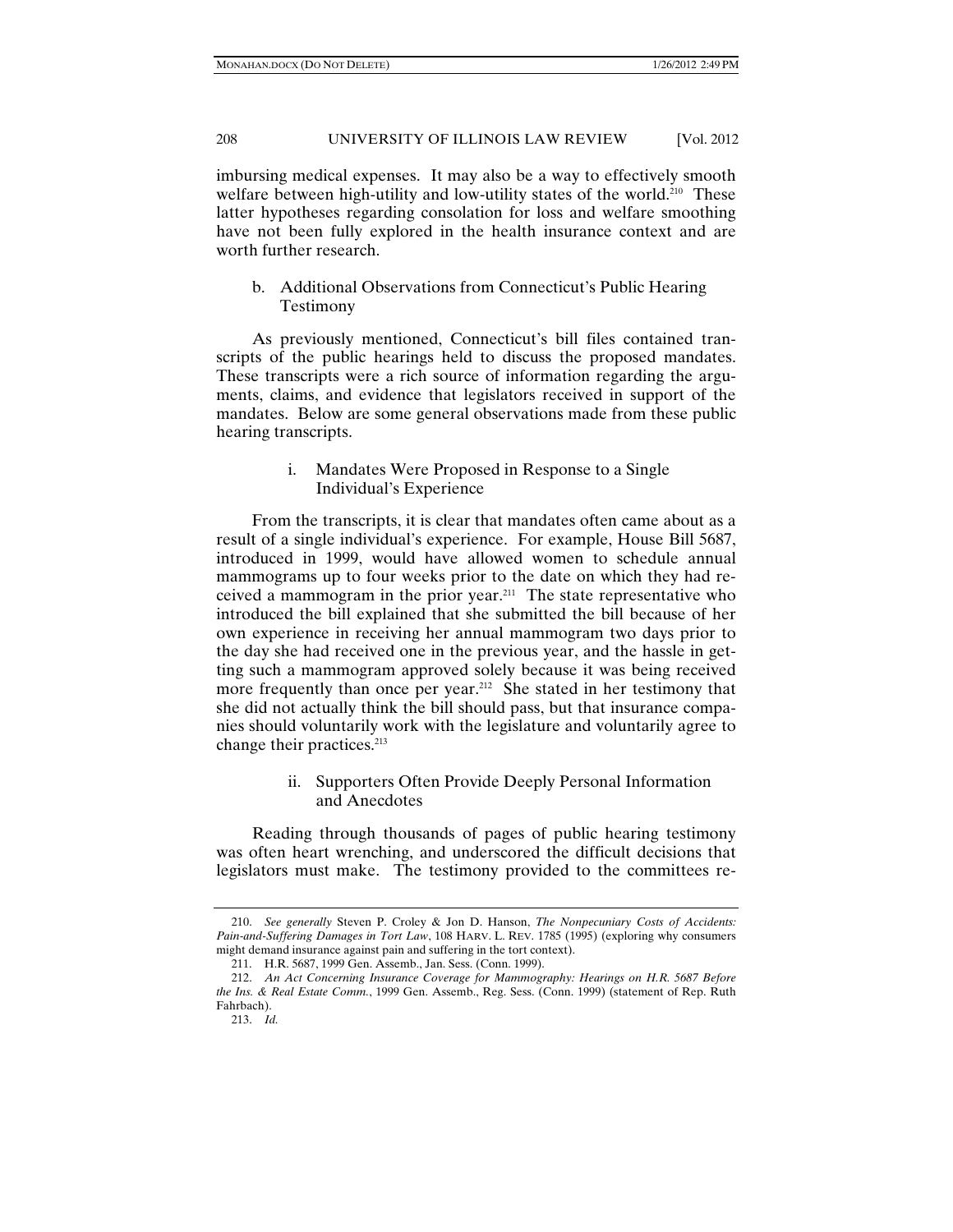garding proposed mandates was often deeply personal and full of desperation.For example, one father testifying in support of a bill to mandate coverage for medically necessary specialized formula stated, "You never know the helpless feeling when your child is deathly ill and you can't do anything about it."214 Other parents included with their written testimony a picture of their young child who required such formula.215

Often the pleas made to legislators were very direct. One parent who testified in favor of a mandate to cover specialized nutritional formulas told legislators, "You are holding Ryan's life and others stricken with this horrible disease in your hands."<sup>216</sup> She went on to plea, "Please listen and answer the pleas of those who are asking for assistance in helping their children live to be adults  $\dots$  ."217 And finally admonishing, "This should not even be debated. I mean this is my child's life and you can't measure a child's life with dollars. You just—you can't."<sup>218</sup> On the whole, the public hearing testimony in Connecticut lends support to Professor Hyman's claim that mandates are frequently anecdote driven. There were, however, plenty of bills with very moving personal anecdotes that did not pass the legislature, and so it is difficult to gauge the actual impact such stories have on decision making. It may be that the effect of personal anecdotes is greatest at the committee level, where the members hear the testimony themselves, than at the legislative level.

#### iii. The Role of Interest Groups Is Complicated

Interest groups were active in providing testimony as the committees considered mandates. In nearly all cases, trade groups representing several large insurers and business interests in the state would testify against mandates, as would Blue Cross/Blue Shield. For the most part, that testimony was against the concept of mandates, not against the particular mandate at issue. These opponents of the proposed mandates spoke against interfering with choice in the health insurance market, the cost impact of mandates, and their effect on health insurance coverage rates.219 In general, even under direct questioning, insurance representa-

 <sup>214.</sup> *An Act Requiring Health Insurance Policies to Cover Medically Necessary Infant Nutritional Formulas: Hearings on S. 46 Before the Pub. Health, Ins. & Real Estate Comm.*, 2001 Gen. Assemb., Reg. Sess. (Conn. 2001) (statement of Jeff Leuczyk).

 <sup>215.</sup> *Id.* (statement of Anne Hosack).

 <sup>216.</sup> *An Act Concerning Newborn Screening and Medically Necessary Nutritional Formula for Cystic Fibrosis: Hearing on H.R. 5201 Before the Ins. & Real Estate Comm.*, 2004 Gen. Assemb., Reg. Sess. (Conn. 2004) (statement of Tammy Trochsler).

 <sup>217.</sup> *Id.* (statement of Harold Soloff).

 <sup>218.</sup> *Id.* (statement of Tammy Trochsler).

 <sup>219.</sup> *See, e.g.*, *An Act Requiring Health Insurance Coverage for Craniofacial Disorders: Hearing on S.B. 1*, 2003 Gen. Assemb., Reg. Sess. (Conn. 2003) (statement of Conn. Ass'n of Health Plans opposing S.B. 1) ("Some national statistics suggest that for every 1% increase in premiums, 200,000 people become uninsured demonstrating that passage of mandates may actually decrease access rather than increase it as the bill intends."); *An Act Requiring Health Insurance Policies to Cover Hearing Aids: Hearing on S. 136 Before Comm. on Aging*, 2002 Gen. Assemb., Reg. Sess. (Conn. 2002) (statement of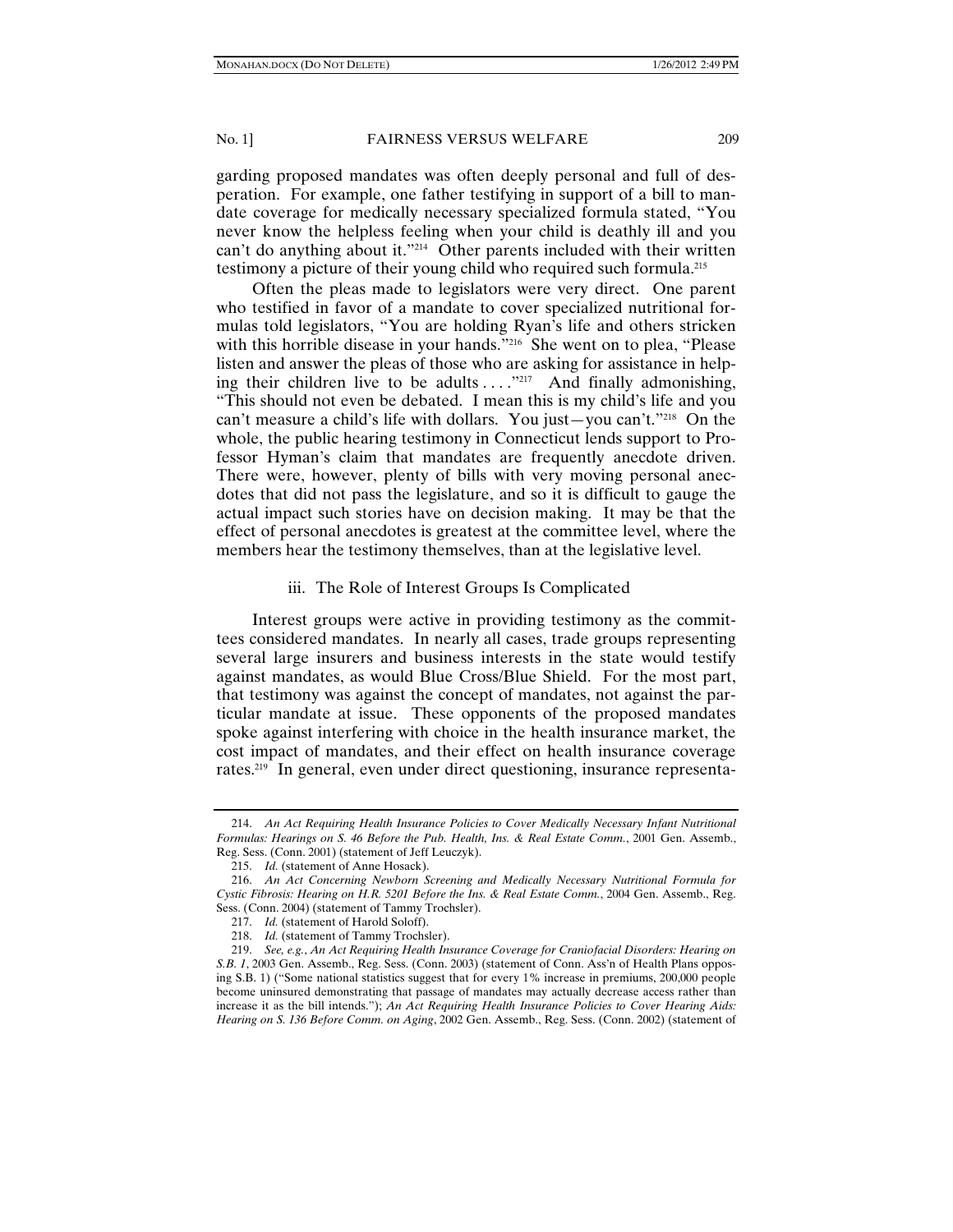tives declined to speak on the merits of coverage for the treatments or services at issue. One such representative, in response to a legislator's direct question on the desirability of a proposed mandate about which he submitted testimony, said, "I'm coming to you not to speak on the merits. I think that there are benefits—there are needs and there are benefits from the proposals that are before you."220 Despite the insurers' general reluctance to engage on the merits of particular proposed mandates, there were several instances where the insurers' representatives deviated from the standard antimandate arguments and instead in their written and oral testimony disputed the clinical effectiveness of the treatment or service at issue.<sup>221</sup>

On the other side of the debate were patient-centered interest groups arguing in favor of mandates. Often this testimony would take the form of an individual patient or an individual medical provider presenting arguments in favor of the mandate. Occasionally, however, organizations who presumably would benefit from the mandate actually testified against it. For example, the American Cancer Society testified *against* a proposed mandate requiring coverage for ovarian cancer screening.<sup>222</sup> In that case, the American Cancer Society presented evidence that the test at issue was not helpful in detecting ovarian cancer in asymptomatic women and suggested amending the bill language to have a narrower application.223 This perhaps shows that "rent seeking" when it comes to benefit mandates is not just a straightforward economic issue. More coverage is not necessarily better if the treatment at issue leads to less-than-desired health outcomes. Perhaps rent seeking in this context should be broadened to encompass not just economic rents (securing insurance coverage for treatment you would otherwise bear the full cost of) but also health rents (providing access to treatments or services that improve health outcomes). This model of advocacy is consistent with the apparent focus we see at the legislative level of mandates focused on improving health outcomes.

Jan Spegele, Vice-President & Gen. Counsel, Conn. Bus. & Indus. Assoc.) ("New mandates like SB 136 may benefit some individuals. But they will further drive up the costs of health care benefits for everyone and jeopardize access to coverage for growing numbers of Connecticut citizens. I urge [you] to reject the proposed new coverage mandate . . . .").

 <sup>220.</sup> *An Act Concerning Health Insurance Coverage for Craniofacial Disorders: Hearing on S.B. 1 Before the Pub. Health Comm.*, 2003 Gen. Assemb., Reg. Sess. (Conn. 2003) (statement of Jan Spegele, Vice-President & General Counsel, Conn. Bus. & Indus. Assoc.).

 <sup>221.</sup> *An Act Requiring Health Insurance Coverage for Ovarian Cancer Screening: Hearing on S.B. 18 Before the Ins. & Real Estate Comm.*, 2003 Gen. Assemb., Reg. Sess. (Conn. 2003) (statement of Melissa Petro, Am. Cancer Soc'y).

 <sup>222.</sup> *Id.*

 <sup>223.</sup> *Id.*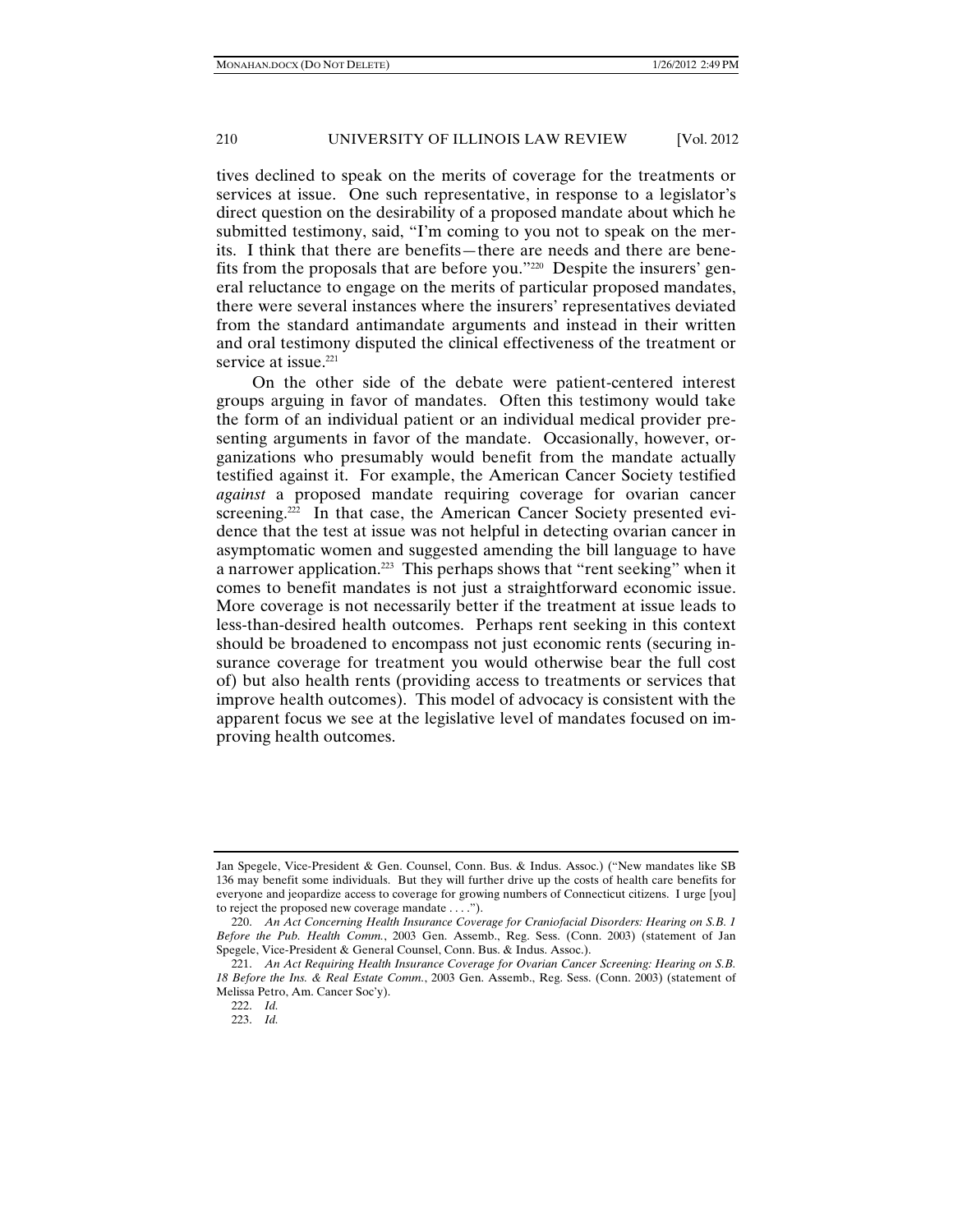## iv. Legislators Were Frustrated by a Lack of Data

It was abundantly clear after reading ten years worth of public hearing testimony on mandates that not only was there a serious lack of data in Connecticut regarding the costs of proposed mandates, but that legislators were very frustrated by the inability to understand how much a proposed mandate was likely to cost. For example, one legislator expressed his frustration with the lack of data on cost of the mandates:

[I]f I . . . look at the [mandate to cover treatment of craniofacial defects], . . . which I think that children with those defects certainly need . . . [t]here's not a doubt in my mind. So, how much money does that actually cost the insurance company? How much of a payout is it going to be? There's only a limited number of cases each year . . . That's data that we could have before this Committee, and I think it would be helpful in making that decision as to whether it is worthwhile.<sup>224</sup>

In one case, an advocate for a bill requiring coverage for the treatment of lymphedema cited studies conducted by Virginia, Massachusetts, and CHBRP looking at the expected cost of similar mandates introduced in those states. After commenting that similar bills had been introduced in Connecticut for four out of the last five years, the committee member stated, "So I thank you for finally bringing the numbers. Very few people come here with numbers. So again I appreciate that and I hope all of our Committee Members will take that into consideration as to the cost benefit of this."225

## v. Legislators Were Frustrated by Their Inability to Regulate Self-Insured Plans

The other frustration that was clear from the testimony was the inability of the state legislature to reach the sizeable population covered by self-insured plans. After hearing testimony in favor of a bill, it was not uncommon for a legislator to ask witnesses whether they knew whether their employer's plan was insured or self-insured, and whether they understood that even if they passed a mandate, it would not affect selfinsured plans. Legislators often brought up the fact that mandates would only affect about fifty percent of the insured population because of the exemption for self-insured plans.<sup>226</sup> The inability of state legislatures to

 <sup>224.</sup> *An Act Concerning Health Insurance Coverage for Craniofacial Disorders: Hearing on S. 1 Before the Pub. Health Comm.*, 2003 Gen. Assemb., Reg. Sess. (Conn. 2003) (statement of Rep. Vickie Orsini Nardello, Member, Pub. Health Comm.).

 <sup>225.</sup> *An Act Concerning Health Insurance Coverage for Supplies for The Treatment of Lymphedema: Hearings on S. 5691 Before the Ins. & Real Estate Comm.*, Gen. Assemb., Reg. Sess. (Conn. 2008) (statement of Rep. Vickie Orsini Nardello, Member, Ins. & Real Estate Comm.).

 <sup>226.</sup> *An Act Requiring Health Insurance Coverage for Medically Necessary Weight Reduction Surgery: Hearings on S.B. 1300 Before the Ins. & Real Estate Comm.*, 2005 Gen. Assemb., Reg. Sess. (Conn. 2005) (statement of Sen. Louis DeLuca, Member, Ins. & Real Estate Comm.).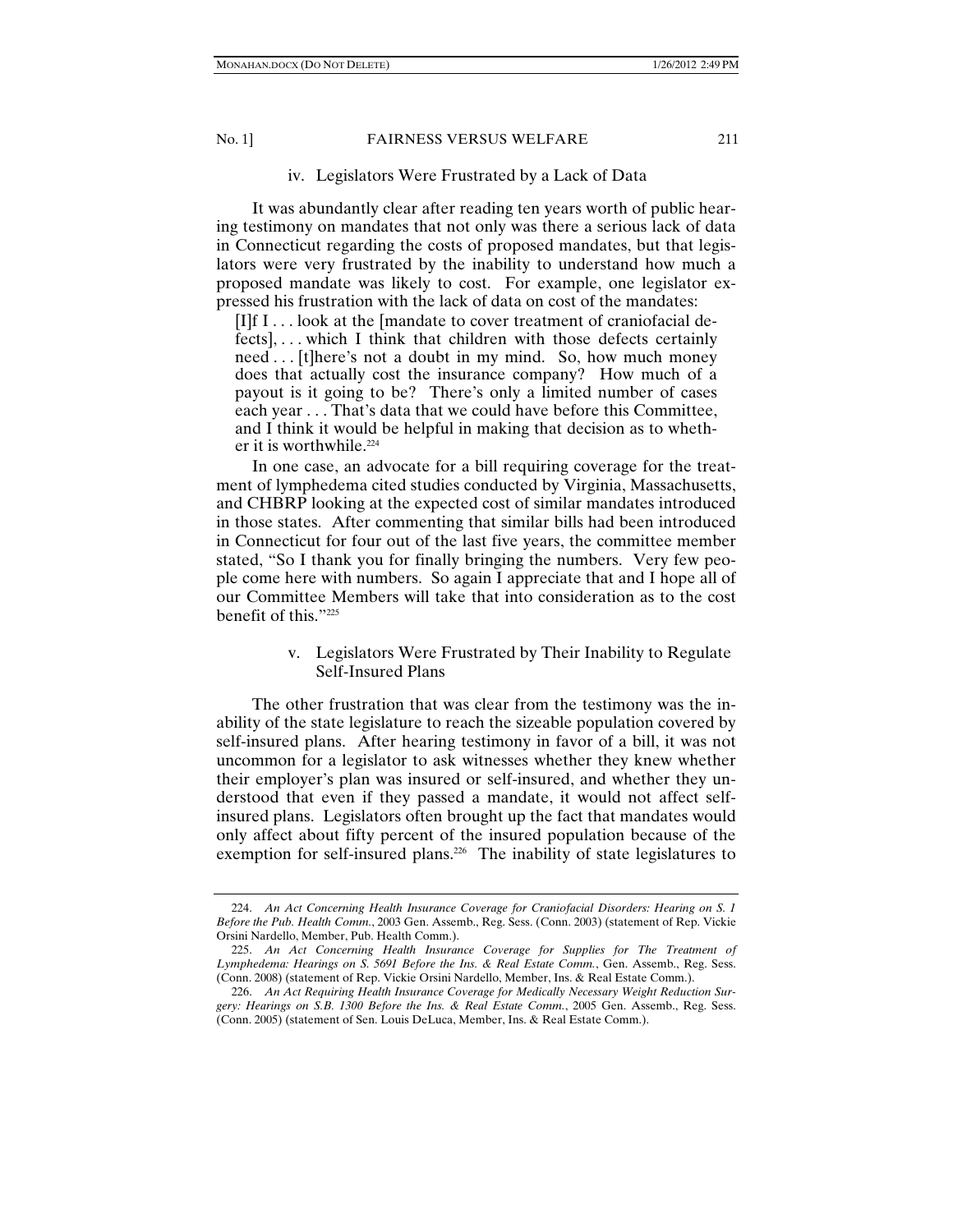regulate self-insured plans, and therefore a significant percentage of the insured population, is certainly not a new critique, $227$  but it is interesting that state legislatures are well aware of this and are frustrated by their lack of power.

## IV. IMPLICATIONS FOR HEALTH CARE REFORM

Regulating the content of health insurance contracts will remain a critical policy issue when federal health care reform is fully implemented in 2014. This Part examines the broad implications of the study presented in this Article for such regulation in a post-health care reform world, first examining whether and to what extent the federal government should borrow from state-mandated benefit laws in defining essential health benefits and concluding by examining the lessons that the federal government can learn from the state experience. It is important to note at the outset that the definition of essential health benefits is a critical policy issue; it will affect the market for insurance in complex and broad ways. The analysis contained in this Part is not meant to offer definitive guidance on essential health benefits but to look at the critical, but limited, issue of whether and to what extent HHS should borrow from existing state regulation in defining essential health benefits.

### *A. Should State Regulation Influence the Federal Process?*

As discussed in the Introduction, regulating the content of health insurance pursuant to federal health care reform is a high-stakes affair. A broad definition of essential health benefits has the potential to significantly increase the cost of health care reform to the federal government and also exempt a significant number of individuals from the reach of the individual mandate. At the same time, the scope of coverage is critical to ensuring adequate protection for those who purchase health insurance.

The statute, which delegates authority to HHS to define essential health benefits, specifies many broad categories of treatment that must be covered, but leaves to HHS the task of determining, within each category, the precise treatments and services that must be covered. The strongest directive given to HHS in defining essential health benefits is that it ensure that the scope of essential health benefits is equal in scope to the typical employer plans.<sup>228</sup> Because over forty percent of all employee coverage is regulated at the state level,<sup>229</sup> this suggests that the federal government may borrow heavily from state regulation of the content of health insurance. At a theoretical level, such an approach is rela-

 <sup>227.</sup> *See, e.g.*, Russell Korobkin, *The Battle over Self-Insured Health Plans, or "One Good Loophole Deserves Another*,*"* 5 YALE J. HEALTH POL'Y L. & ETHICS 89 (2005); Monahan, *supra* note 34.

 <sup>228.</sup> ACA, Pub. L. No. 111-148 § 1302(b)(2), 124 Stat. 119, 163–68 (2010) (to be codified at 42 U.S.C. § 18022).

 <sup>229.</sup> *See* EMPLOYER HEALTH BENEFITS 2010, *supra* note 9, at 155.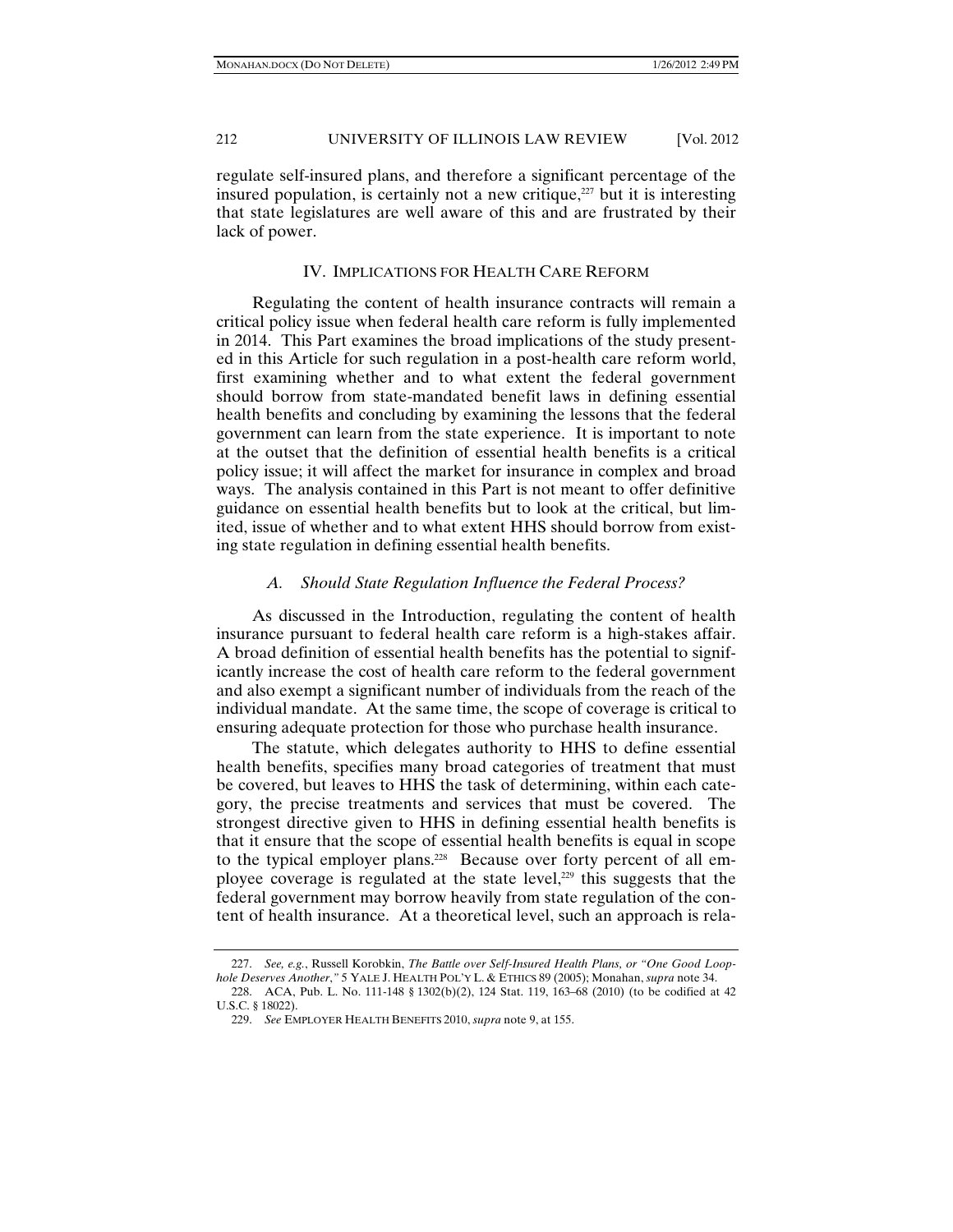tively appealing. After all, the state laws came about as a result of a democratic legislative process, and adopting the majority view of the states with respect to a particular benefit may be seen as democratically legitimate and affirmatively desirable.

As an initial matter, it is important to consider whether the state regulatory process is sufficiently similar to the federal government's task as to be considered relevant. States, in mandating the inclusion of specific benefits in health insurance contracts, were mandating against the backdrop of existing policies. Insurers drafted policies, and the states were stepping in to fill perceived shortcomings in the coverage offered. The federal government, on the other hand, is starting from scratch. It will not be working from a preexisting contract. This certainly changes the nature of the task, but not in a way that renders state regulation irrelevant. Because HHS has been given broad categories of treatment and services that must be covered, it, like the states, will be regulating against a backdrop of existing coverage, mirroring to some degree the state setup of existing contracts. Additionally, state regulation often concerns decisions along the margins; these are not, for the most part, decisions about whether broad categories of treatment, such as hospitalization, should be covered. They are decisions about whether very specific treatments and services should be covered. And it is in the fine details that HHS will likely have the most difficult task. For example, HHS already knows that preventive services and prescription drugs must be covered, but must oral contraceptives be included in every policy?230 This is very similar to the task that has faced state governments. Therefore, given both the theoretic appeal of adopting state positions and the reasonable proximity of the regulatory tasks, the federal government might well be tempted to borrow heavily from existing state regulation in defining essential health benefits.

The study presented in this Article gives the federal government reason to be cautious about borrowing from or adopting state-level regulation. The study has two main findings that are of particular concern. First, in relatively few circumstances did the legislatures studied have data in the record to support the reasons cited for enacting a mandate. Second, the bills that became law during the study period were justified almost without exception based on health outcome focused market failures or fairness concerns.

Is the lack of evidence at the state level a problem from the federal government's perspective? The harms that might result from a mandate that passed based on inaccurate claims are varied. For example, what if a mandate was passed based on the assertion that it would increase suboptimal utilization of a beneficial medical treatment, but it turned out that the treatment was not beneficial, or worse, was harmful? In that case,

 <sup>230.</sup> *See, e.g.*, Sarah Kliff, *Free Birth Control Under Health Care?*, POLITICO (June 1, 2010, 4:36 AM), http://www.politico.com/news/stories/0510/37980.html.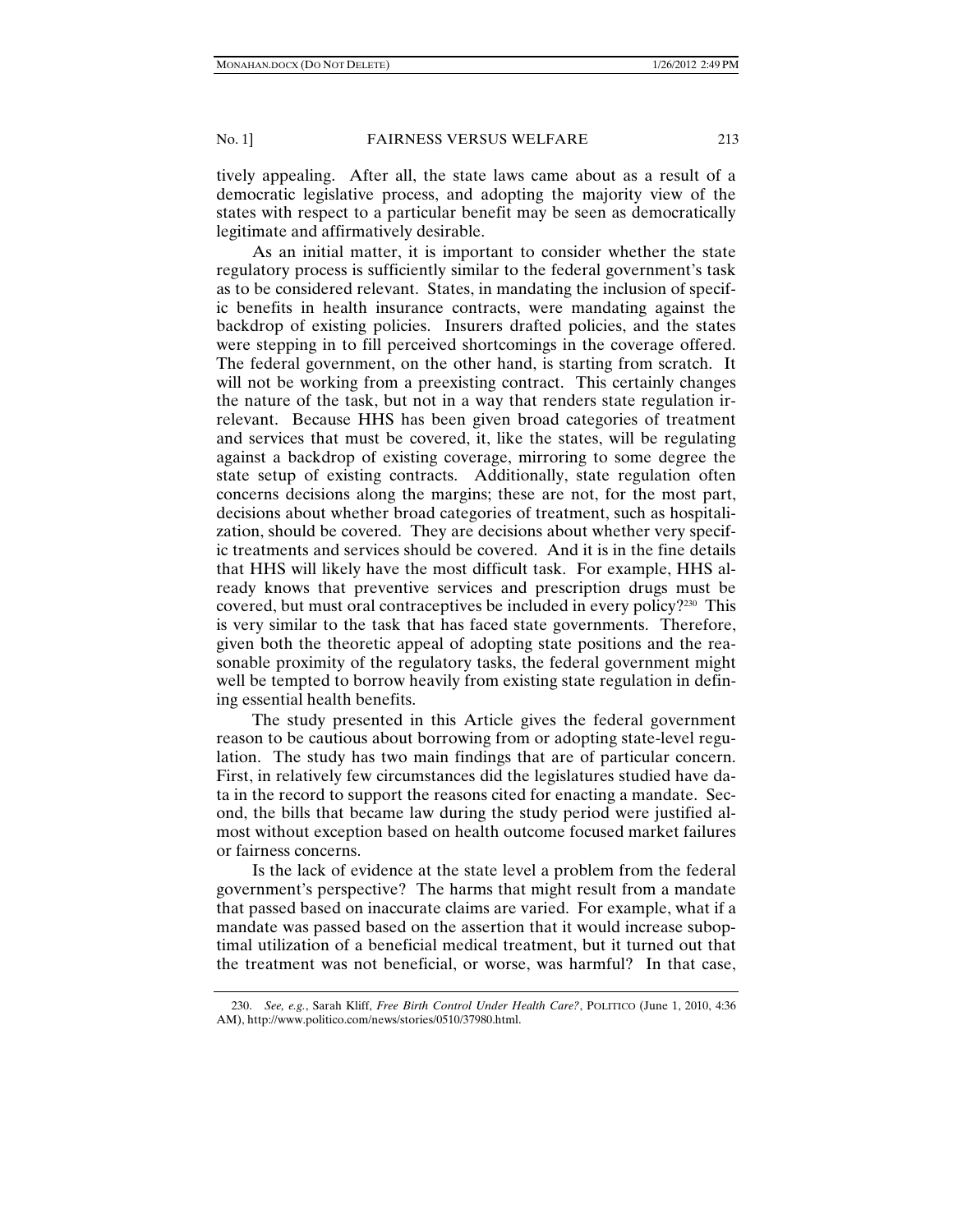health outcomes could actually be harmed rather than improved. In perhaps a less troublesome case, what if legislatures were merely mistaken that the demand for the treatment at issue was price-elastic? In that case, a windfall is essentially provided to those who would have utilized the treatment without insurance coverage, health outcomes are not improved, but insurance prices are raised for those who would not otherwise purchase the coverage at issue. One would think HHS would be hesitant to incorporate existing state mandates without having independent data about the treatments and services at issue.

The second question is whether there is any concern about adopting mandates that reflect a state's particular approach to health insurance regulation. In the states studied, the approaches appeared to be based in large part on fairness and improving health outcomes by correcting certain types of market failure. Other states may have similar or wildly different approaches to this area of law. Leaving aside evidentiary issues, is there any downside of simply aggregating state preferences? Doing so raises a number of issues. First is that it would lead to a definition of essential health benefits with a fair amount of internal inconsistency. Even if we assume that every state takes a similar approach to California and Connecticut in regulating the content of health insurance coverage, each state would likely be internally inconsistent (as California and Connecticut appear to be). Even within a single state, mandates do not appear to reflect a consistent vision of when and under what circumstances it is appropriate to regulate the content of a health insurance contract. It is perhaps inevitable that the state political process leads to a somewhat incoherent approach to regulation. After all, most state legislators are term limited, and both the ad hoc nature of the process and the temporal inconsistency is likely to lead to an uneven approach to this area of legislation.

This state-level inconsistency directly impacts HHS's broader task in defining essential health benefits. HHS is likely to adopt a framework and guidelines for defining essential health benefits, and incorporating existing state mandates into that framework is likely to create inconsistencies within that framework. For example, assume HHS decides that a particular conception of fairness should be a guiding principle in defining essential health benefits. Some existing state mandates might fit within HHS's conception of fairness, and others might not. Similarly, what if a state had passed a mandate that was designed to improve health outcomes, but at a cost that was unacceptable under the broader HHS framework? Assuming that not all existing mandates will fit within the framework for essential health benefits adopted by HHS, incorporating existing state mandates would mean that some treatments and services would be covered even though they did not meet the standards for inclusion in essential health benefits that every other treatment or service would have to satisfy. This seems problematic and would need to be jus-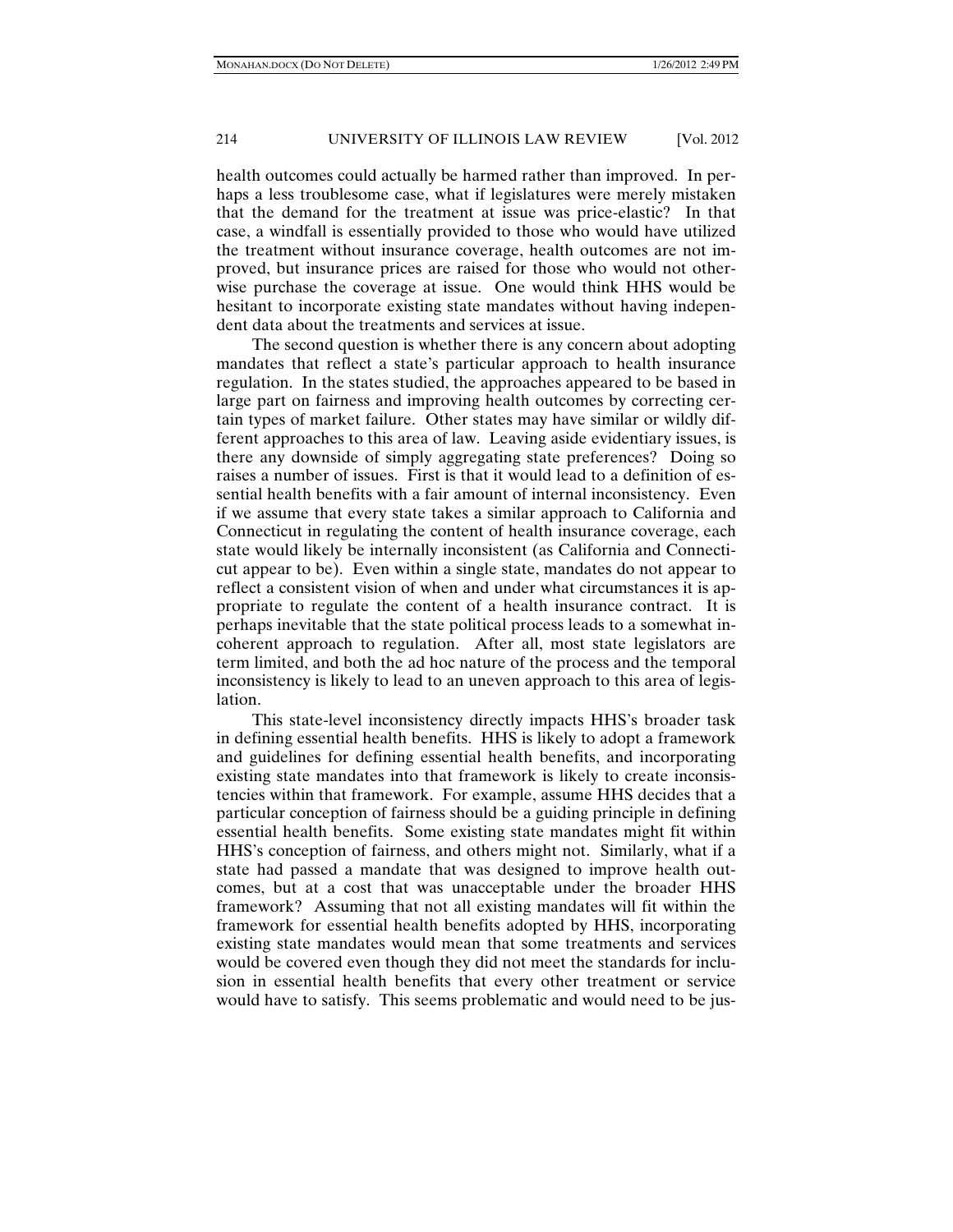tified on some ground that trumps the desire for a consistent approach to essential health benefits. Without such a compelling justification, the harm of simply incorporating existing mandates into the definition of essential health benefits appears to outweigh its benefits.

## *B. What Can the Federal Government Learn from the State Experience?*

While the federal government may not want to simply adopt the majority approach of the states in regulating health insurance, the study does provide some valuable lessons for HHS as it begins this very difficult, and very important, decision-making process.

## *1. HHS Should Not Rely on Interested Parties to Provide the Relevant Information*

It is hard to imagine that defining essential health benefits can be done well without data. Given that the primary task involves balancing the comprehensiveness of coverage with the affordability of coverage, there is an abundance of data needed. These needs have been outlined in detail elsewhere,<sup>231</sup> but at a minimum, the decision maker should know the medical effectiveness of the coverage at issue, the costs involved in requiring such coverage, the cost per relevant outcome measure (e.g., quality adjusted life year, cancer cases detected, lives saved, etc.), and how the cost per outcome compares to other available treatments. The study presented in this Article strongly suggests that the standard state legislative process does not do a good job in gathering such data. It is unlikely that a federal administrative procedure that similarly relied on interested parties to provide information would yield different results.

It is not terribly surprising that in a system that relies on proponents and opponents to supply information to decision makers, not much hard data are supplied. It may be that this is not the language of persuasion, or it may be that the relevant interest groups lack access to the data. For example, a group of parents arguing in favor of a mandate to cover autism therapies would be unlikely to know what percentage of the insured population lacks coverage, the cost of such therapies, or the increased premiums that might result from adding such services. Health insurers, who based on the study presented here are almost always opponents of mandate,<sup>232</sup> are much more likely to have the requisite data. They also might have a strong motivation not to share such data. For example, if a health insurer opposes a mandate, it would not want to present data that estimate a given mandate would increase the cost of insurance by a mere four cents per individual per month.

 <sup>231.</sup> *See* Monahan, *supra* note 44.

 <sup>232.</sup> There is good reason to believe that the interests of insurers will dramatically change under health care reform, but I leave that issue for future work.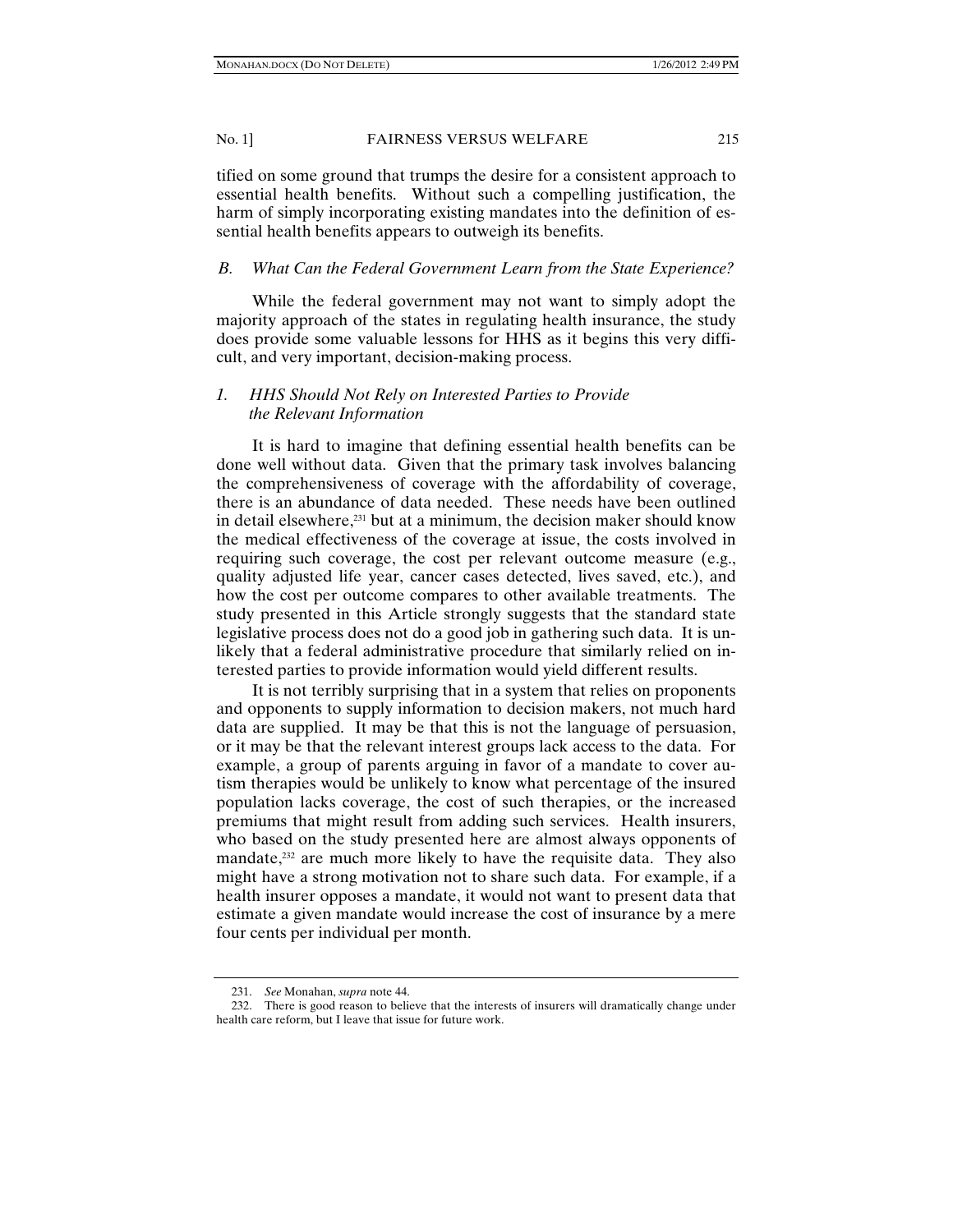The evidence from California suggests that the provision of information can be effectively supplied by an independent body, but it also makes clear that merely having access to the relevant data does not ensure that decisions will always be made on the basis of such evidence. The first step for HHS should be to ensure independent, accurate data collection. The Subsection below considers the need for a decisionmaking framework.

## *2. HHS Needs a Robust Decision-Making Framework*

One clear finding of the study presented in this Article is that state legislatures do not use a coherent and cohesive decision-making framework when legislating health insurance content requirements.<sup>233</sup> This is not surprising. State legislatures have high and frequent turnover, and they appear to lack interest in committing themselves to a decisionmaking framework by, for example, delegating the regulatory authority in this area to an administrative agency.<sup>234</sup> Without such a framework, the political reality is likely to lead to very mixed motivations for such laws.

But a mixed approach, one that does not reflect a cohesive view of health insurance coverage decisions, is undesirable. We have limited health care resources, and potentially unlimited health care demands. Difficult choices must be made, and they should not be made haphazardly.

The federal government's experience with Medicare coverage decisions only underscores the need for a comprehensive framework. Medicare's statutory language is quite different than the language in ACA concerning essential health benefits. The Medicare statute requires coverage for all "reasonable and necessary" medical services.<sup>235</sup> The Centers for Medicare and Medicaid Services, which are responsible for Medicare coverage decisions, refuses to publish its decision-making guidelines, and in practice they rarely refuse to cover a treatment.<sup>236</sup> Medicare's significant cost should convince us that this is not the route to take with respect to health insurance coverage for the nonelderly population.

Despite the strong conclusion, this Article does not mean to suggest that creating a framework is an easy task. One interesting and significant

 <sup>233.</sup> Such frameworks are rare in state legislatures, with the exception perhaps of state-balanced budget requirements. Even in the balanced budget context, state legislatures have significant discretion in meeting balanced budget requirements. *See State Balanced Budget Requirements*, NAT'L CONF. STATE LEGISLATURES, http://www.ncsl.org/default.aspx?tabid=12660 (last updated Dec. 2003).

 <sup>234.</sup> Other options exist for such precommitment. Legislatures could, for example, pass a law specifying the basis on which health insurance contracts would be regulated (i.e., no law regulating the substance of health insurance contracts shall be passed unless *X*, *Y*, and *Z* have been established). A future legislature could of course undo such actions, but having the law in place might be sufficient to prevent mandates that do not meet the requirements from passing.

 <sup>235. 42</sup> U.S.C. § 1395y(a)(1)(A) (2006).

 <sup>236.</sup> *See* Kolber, *supra* note 5, at 515.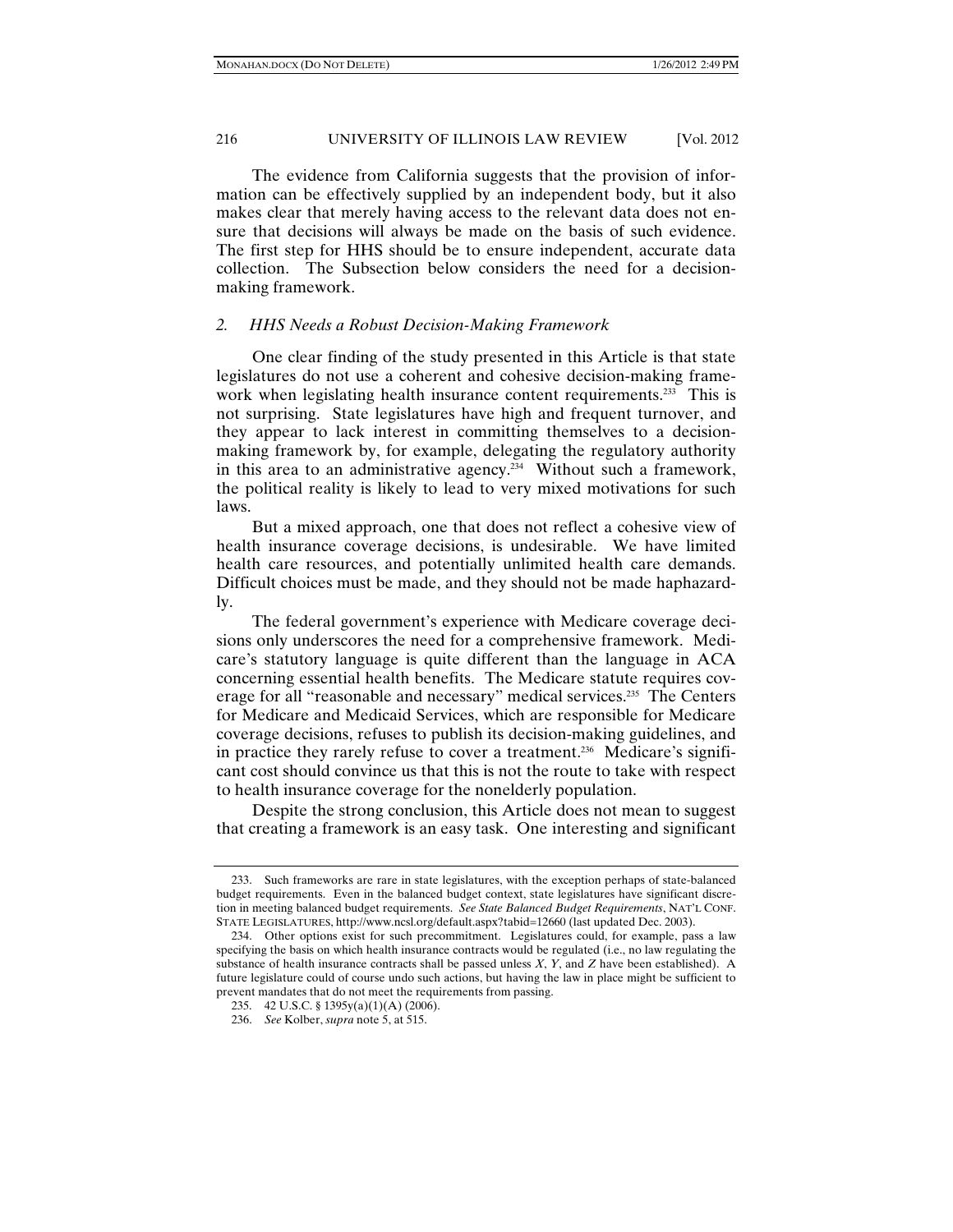change from the current state-based process is that HHS does not need to respond to market failures—at least in the initial defining of essential health benefits. Rather, HHS will be *making* the new individual and small group markets. There is no existing "market" to which to respond. HHS needs to start from scratch in defining a health insurance contract. This gives it the great advantage of being able to consider the bigger picture into which content regulation fits, rather than considering specific coverage requests on a piecemeal basis. This advantage, however, will not last long. Because the market will change in response to HHS regulation and because new treatments and services will be developed over time, HHS needs a framework that will help it evaluate new coverage requirements in the future. HHS's task is not an easy one, but if it is to avoid repeating the mistakes made at the state level, it must act quickly and decisively to create an evidence-based regulatory process that has clear rules and guidelines.

A fundamental issue that HHS must tackle is how to weigh the competing concerns of fairness and welfare. Both are clearly relevant to the inquiry, but the outcomes they dictate often clash. For example, it may be unjust to exclude infertility treatment from coverage, but how is that weighed against the increased premium cost that results, particularly when the increased cost will mean both a greater expenditure by the federal government and potentially fewer individuals with any health insurance? Health reform does not, after all, make the cost issue go away. While the law will require most Americans to purchase health insurance or face a monetary penalty, there is an exception if coverage is considered "unaffordable." If essential health benefits are broadly defined, and the cost of coverage therefore increases, fewer individuals may be subject to the individual mandate, and coverage levels may be subsequently reduced. Additionally, the cost of health care reform to the federal government rises as premiums rise, since the tax credits provided by ACA increase along with average premiums. And, of course, it is easy for fairness and welfare concerns to become intertwined. After all, some would consider a regulatory approach just only if it maximized welfare; others may think so only if it maximizes liberty.<sup>237</sup> The difficult issues surrounding fairness concerns are addressed in more detail in the Subsection below.

## *3. Operationalizing Fairness*

Fairness clearly has a place in health policy discussion, and it is not surprising that the study found that fairness arguments are very frequently used to support benefit mandates. Often these fairness claims were equality-based claims, arguing that it is unfair for health insurance to

 <sup>237.</sup> *See, e.g.*, Louis Kaplow & Steven Shavell, *Fairness Versus Welfare*, 114 HARV. L. REV. 961, 969–70 (2001) (noting that some individuals' notion of fairness is one that maximizes welfare).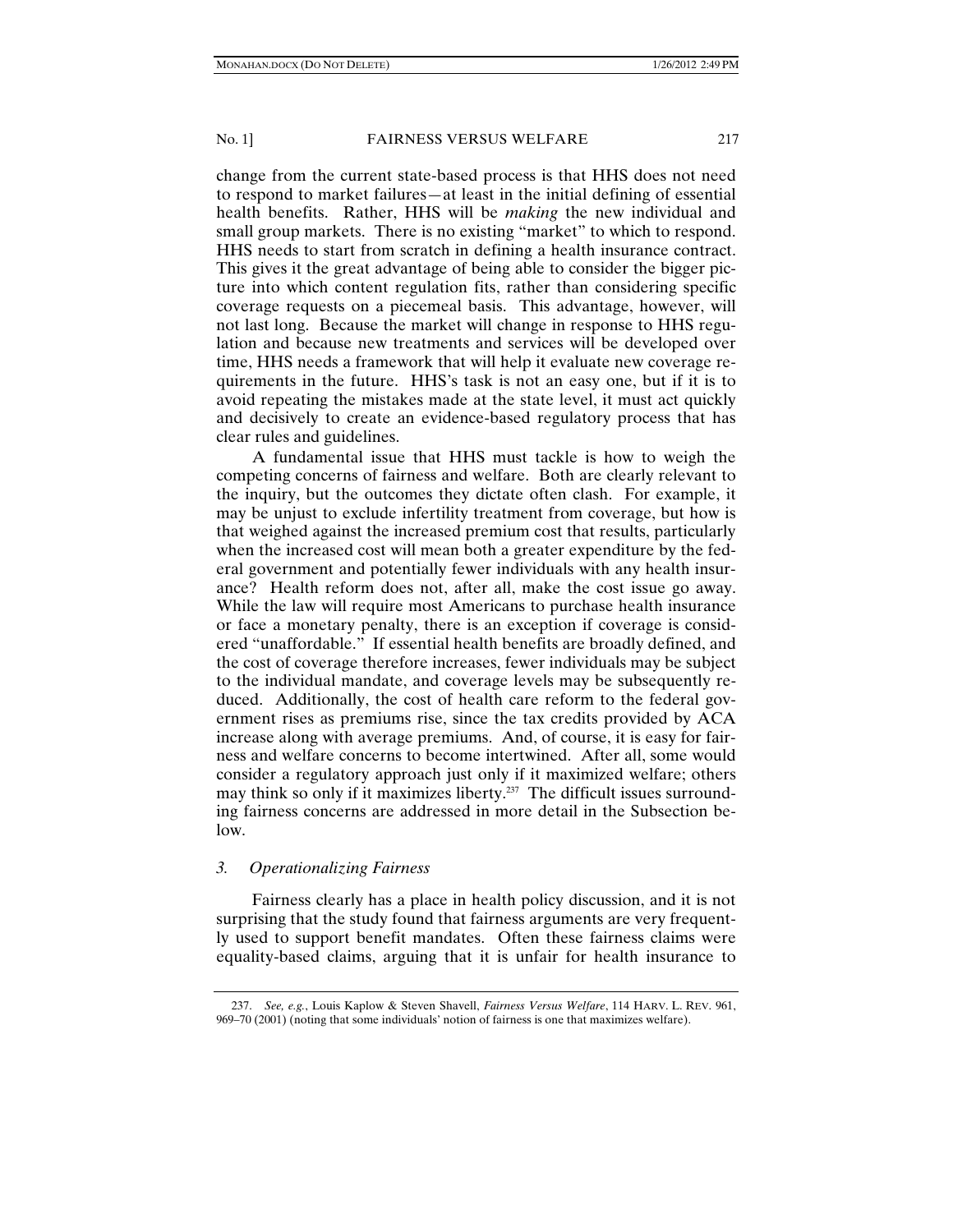cover some types of medical losses but not others. Mandates essentially come down to a decision regarding which medical risks must be shared within the insured community, and in many circumstances, people are likely to find it unfair that certain medical losses are not covered solely because of historical insurance practices.<sup>238</sup> For example, excluding coverage for orthodontic devices that are used as part of a cleft palate repair, simply because nearly all forms of dental treatment have historically been excluded from health insurance contracts, is likely to be considered unfair by many individuals.

While the prominence of fairness-based claims in supporting mandates is not particularly surprising, it is problematic from a policy perspective. The issue boils down to what fairness requires with respect to the sharing of medical risks. One option is that fairness requires that all medical risks, or at least those not directly caused by personal action, should be shared. The other option is that we can make distinctions between those risks that must be shared and those that must not, provided that those distinctions are meaningful. Neither of these options is easy to implement, as is discussed more fully below.

The first option, requiring health insurers to cover all medically necessary treatments and services, is attractive to the extent it can eliminate the current coverage distinctions made between different types of medical losses. The problem is that it is not easy to implement. While there would no longer be clear coverage exclusions, the coverage fight would shift to a fight over what is medically necessary.<sup>239</sup> It would be even worse if we attempt to exclude coverage for medical losses that were directly attributable to personal action, because then we would also fight about the meaning of "directly attributable to personal action." One could imagine the medical costs for a Type II diabetic being denied on the grounds that the patient had failed to control his or her dietary intake. While it might seem simple to cover all medical losses, it just shifts the coverage disputes from relatively clear terms to more ambiguous ones.240

Additionally, even if the definition of coverage were unproblematic, the approach would require some other type of cost control mechanism. If we are not going to control costs through limited coverage, we would have to use some other type of cost containment mechanism, such as physician gatekeeping or significant cost-sharing requirements. And

 <sup>238.</sup> There are, of course, many assumptions that must be made in order to find the situation sympathetic. The medical loss suffered must be one that the individual does not have reason to believe he or she would suffer at the time he or she purchased the insurance contract, and one must accept that the scope of health insurance contracts is quite difficult to evaluate ex ante.

 <sup>239.</sup> Determining what is, and what is not, medically necessary is neither a clear nor an easy task. *See, e.g.*, Mark A. Hall & Gerard F. Anderson, *Health Insurers' Assessment of Medical Necessity*, 140 U. PA. L. REV. 1637 (1992). *See also* HAVIGHURST, *supra* note 48, at 125*–*32.

 <sup>240.</sup> The ambiguity could perhaps be lessened by procedural rights and safeguards, such as a uniform definition of medical necessity and the ability to appeal medical necessity determinations to an independent body.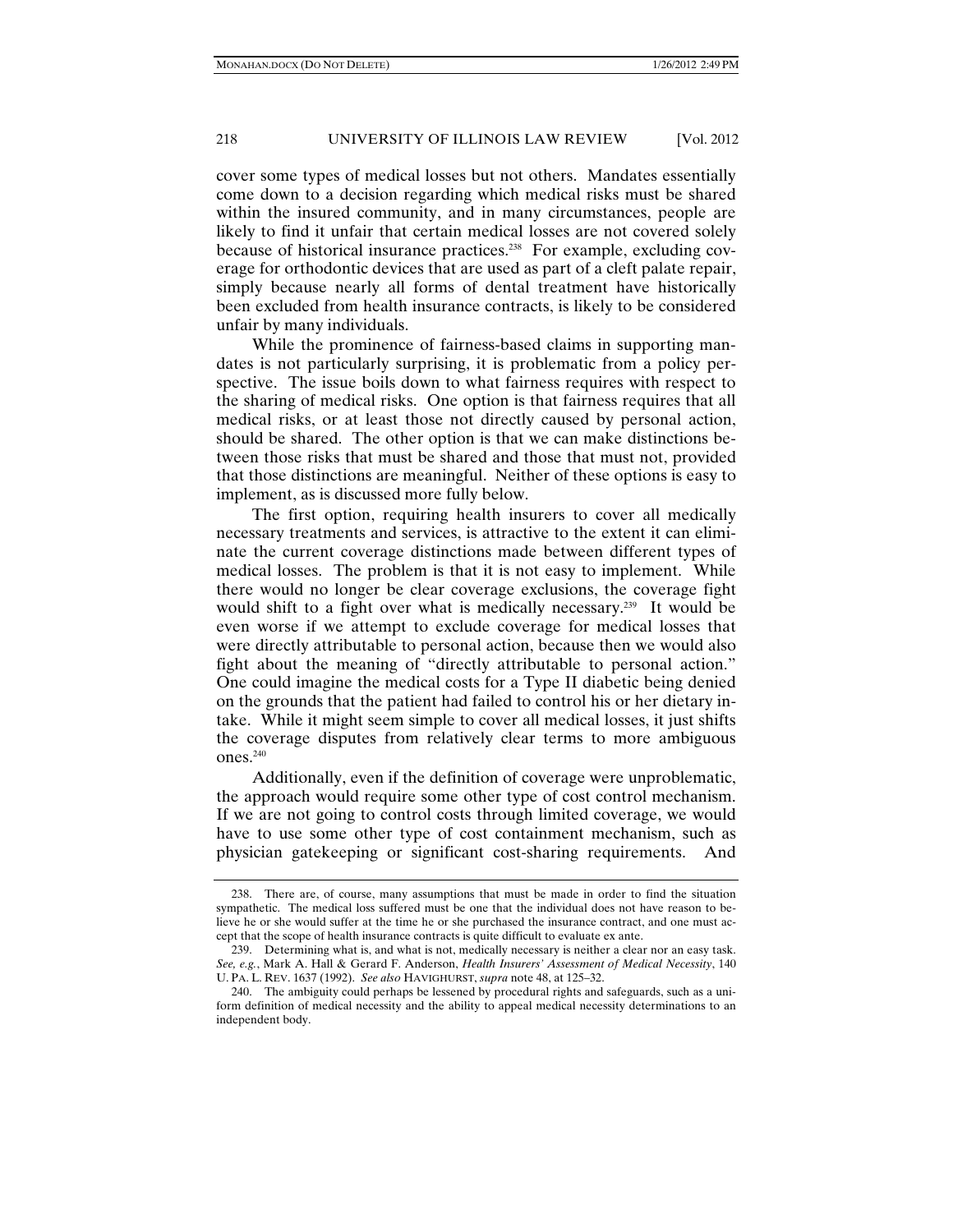there may be significant practical problems with these other types of cost containment. We know from experience that patients do not respond well to having their utilization of medical care rationed by physician (or insurance company) gatekeepers, and we also know that significant costsharing requirements may be untenable for many Americans.<sup>241</sup>

The second possibility, and the one that is implicitly embraced by our current regulation of health insurance, is to make distinctions among medical losses. The problem with this approach is that fairness requires that those distinctions be made on some reasoned basis, not historical accident or random luck. It is undesirable as a matter of policy that certain types of medical treatments and services are not covered by insurance simply because that is the way the contract has historically been written. We must, then, embrace some other framework for making these distinctions.

Such a framework could take many forms. One possibility is to adopt a utilitarian approach and simply choose to cover those treatments that maximize utility. The downside of such an approach is that those with rare diseases would likely find themselves without available insurance coverage for their medical costs. Another possibility is to employ a system like that used in Britain, which evaluates coverage for treatments based on the cost of each Quality-Adjusted Life Year (QALY) obtained by the treatment.<sup>242</sup> It could start with the assumption that all medical losses not directly caused by personal action should be covered, but then, in an effort to control costs, limit coverage based on the costeffectiveness of the service involved. In that way, you can make coverage decisions based on which treatments offer the best "bang for your buck." While using QALYs is appealing in its scientific approach and the ease with which it facilitates comparative coverage decisions, it involves some morally controversial assumptions, one being that a QALY is of equal "worth regardless of who gets it."<sup>243</sup> And those whose health needs are more expensive to treat may be without health coverage, as may be those whose treatment carries with it a modest chance of success. The lesson is that even the methods that attempt to bring clarity and scientific rigor to the coverage debates have significant moral assumptions and implications that must be closely examined.

The importance of this issue cannot be overstated, and the preliminary discussion contained above only touches on the complex and difficult issues involved. HHS needs to have some method of determining

 <sup>241.</sup> Even relatively modest, unreimbursed medical expenses can result in financial distress and bankruptcy. *See* Melissa B. Jacoby & Mirya Holman, *Managing Medical Bills on the Brink of Bankruptcy*, 10 YALE J. HEALTH POL'Y L. & ETHICS 239 (2010).

 <sup>242.</sup> *See* David J. Kerr & Mairi Scott, *British Lessons on Health Care Reform*, 361 NEW ENG. J. MED. e21(1), e21(3) (2009).

 <sup>243.</sup> DANIELS, *supra* note 46, at 114. It should also be noted that it is unclear from the statutory language whether HHS would even have the ability to use QALY-based distinctions.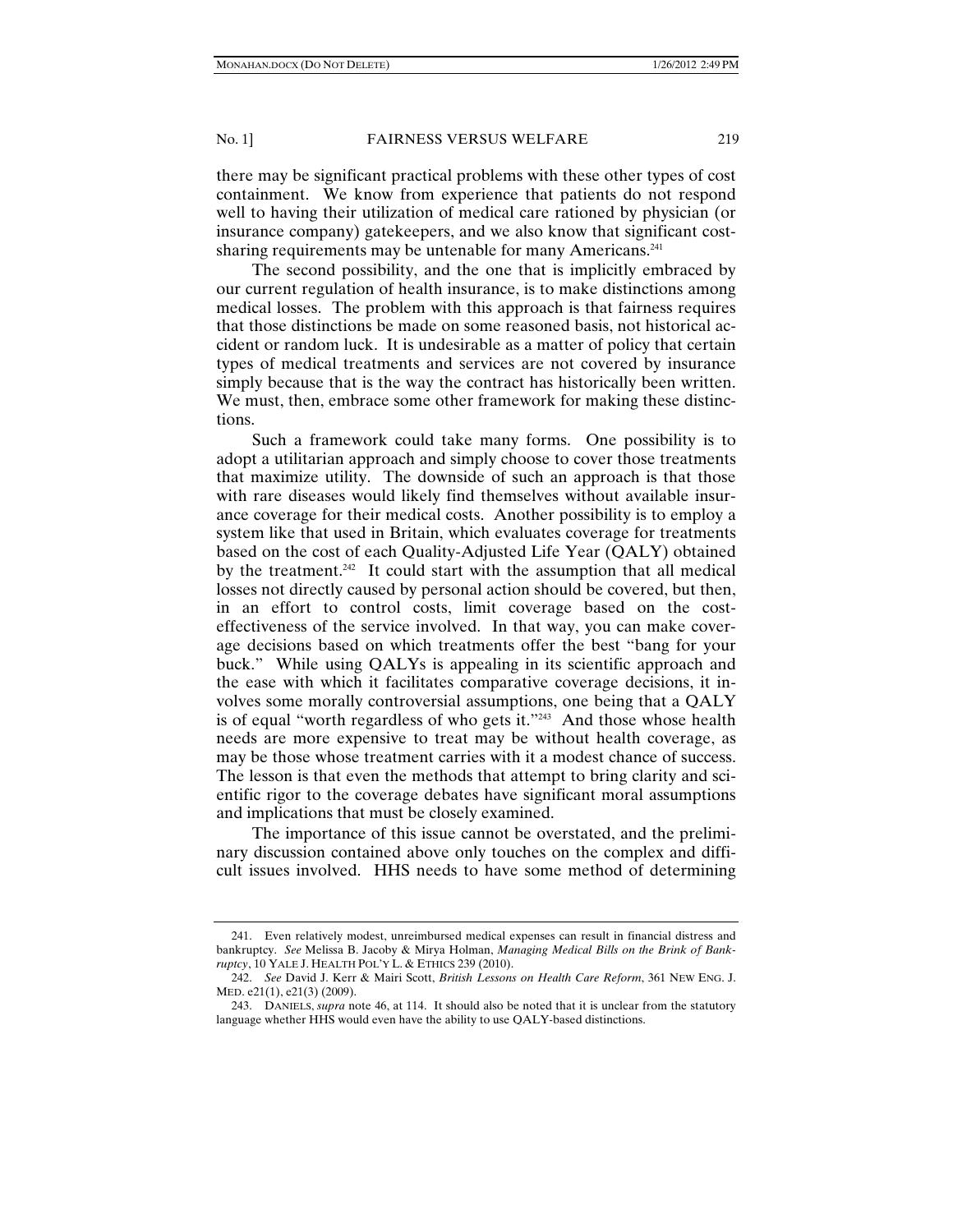what gets covered and what does not. It is a difficult choice, but it must be made.

## V. CONCLUSION

The study presented in this Article suggests that state-based health insurance content regulation is not an evidence-based process. Laws are generally passed under circumstances where lawmakers have no reliable data on the scope of the problem they are addressing nor the likelihood that the law they are passing will solve the alleged problem, let alone the cost of doing so. While having an independent data source clearly improves the quality of the information that legislators have to base their decisions upon, it does not prevent unsupported bills from becoming law. The study also found, in the states studied, that mandates are passed not to correct traditional insurance market failures such as adverse selection, but rather to achieve fairness or health outcome-related goals, with a fairly even split between fairness and welfare claims.

Taken as a whole, the study found that the mandates were based on unsupported claims reflecting varying welfare and fairness rationales. While not necessarily generalizable, the findings suggest that if HHS were to merely incorporate existing state mandates into the definition of essential health benefits, it might end up mandating coverage for services that harm health outcomes or have unacceptably high costs. Even where specific mandates are well supported by evidence, including them in the definition of essential health benefits without subjecting them to the same criteria used in determining essential health benefits generally would likely result in an essential health benefit package that fails to reflect a uniform vision of what is truly essential.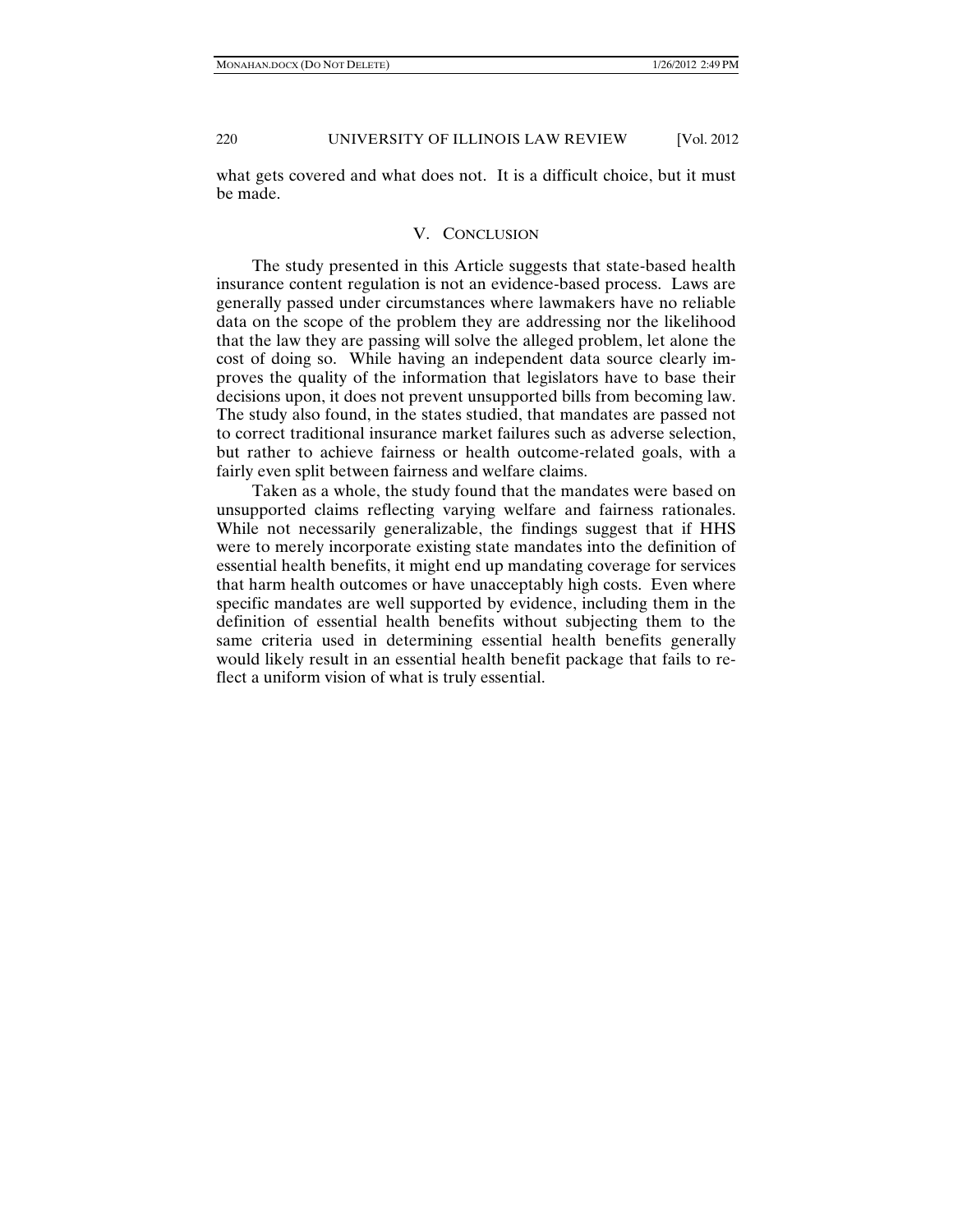### APPENDIX A: FACTORS TO BE INCLUDED IN CHBRP REPORTS

|                          | I ACTONS TO DE INCLUDED IN CITDINI TYPE ONTS                                                                                                                                                                                                                                                                                                    |  |
|--------------------------|-------------------------------------------------------------------------------------------------------------------------------------------------------------------------------------------------------------------------------------------------------------------------------------------------------------------------------------------------|--|
| Public health<br>impacts | The impact on the health of the community, including<br>the reduction of communicable disease and the benefits<br>of prevention<br>The impact on the health of the community, including<br>diseases and conditions where gender and racial dispari-<br>ties in outcomes are established in peer-reviewed scien-<br>tific and medical literature |  |
|                          | The extent to which the proposed service reduces<br>premature death and the economic loss associated with<br>disease                                                                                                                                                                                                                            |  |
| Medical impacts          | The extent to which the benefit or service is generally<br>recognized by the medical community as being effective<br>in the screening, diagnosis, or treatment of a condition or<br>disease, as demonstrated by a review of scientific and<br>peer-reviewed medical literature                                                                  |  |
|                          | The extent to which the benefit or service is generally<br>available and utilized by treating physicians                                                                                                                                                                                                                                        |  |
|                          | The contribution of the benefit or service to the health<br>status of the population, including the results of any<br>research demonstrating the efficacy of the benefit or<br>service compared to alternatives, including not providing<br>the benefit or service                                                                              |  |
|                          | The extent to which the proposed services do not<br>diminish or eliminate access to currently available health<br>care services                                                                                                                                                                                                                 |  |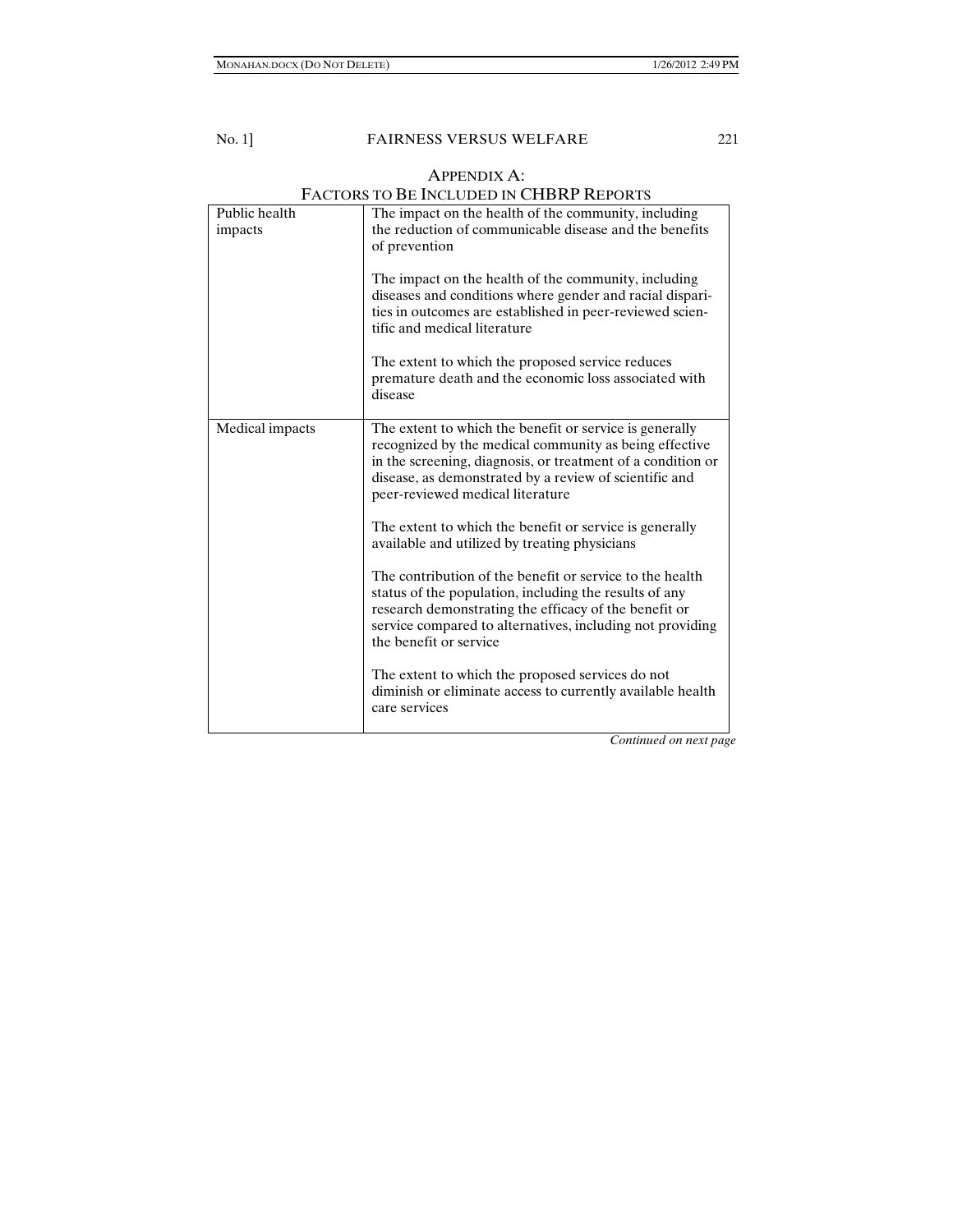| APPENDIX A-Continued |                                                                                                                                                                                                                                                                                                                                                                                                                      |  |
|----------------------|----------------------------------------------------------------------------------------------------------------------------------------------------------------------------------------------------------------------------------------------------------------------------------------------------------------------------------------------------------------------------------------------------------------------|--|
| Financial impacts    | The extent to which the coverage will increase or<br>decrease the benefit or cost of the service                                                                                                                                                                                                                                                                                                                     |  |
|                      | The extent to which the coverage will increase the<br>utilization of the benefit or service, or will be a substitute<br>for, or affect the cost of, alternative services                                                                                                                                                                                                                                             |  |
|                      | The extent to which the coverage will increase or<br>decrease the administrative expenses of health care<br>service plans and health insurers and the premium and<br>expenses of subscribers, enrollees, and policyholders                                                                                                                                                                                           |  |
|                      | The impact of this coverage on the total cost of health<br>care                                                                                                                                                                                                                                                                                                                                                      |  |
|                      | The potential cost or savings to the private sector,<br>including the impact on small employers, the Public<br>Employees' Retirement System, other retirement sys-<br>tems funded by the state or by a local government,<br>individuals purchasing individual health insurance, and<br>publicly funded state health insurance programs,<br>including the Medi-Cal program and the Healthy<br><b>Families Program</b> |  |
|                      | The extent to which costs resulting from lack of coverage<br>are shifted to other payers, including both public and<br>private entities                                                                                                                                                                                                                                                                              |  |
|                      | The extent to which the proposed benefit or service does<br>not diminish or eliminate access to currently available<br>health care services                                                                                                                                                                                                                                                                          |  |
|                      | The extent to which the benefit or service is generally<br>utilized by a significant portion of the population                                                                                                                                                                                                                                                                                                       |  |
|                      | The extent to which health care coverage for the benefit<br>or service is already generally available                                                                                                                                                                                                                                                                                                                |  |
|                      | The level of public demand for health care coverage for<br>the benefit or service, including the level of interest of<br>collective bargaining agents in negotiating privately for<br>inclusion of this coverage in group contracts, and the<br>extent to which the mandated benefit or service is<br>covered by self-funded employer groups                                                                         |  |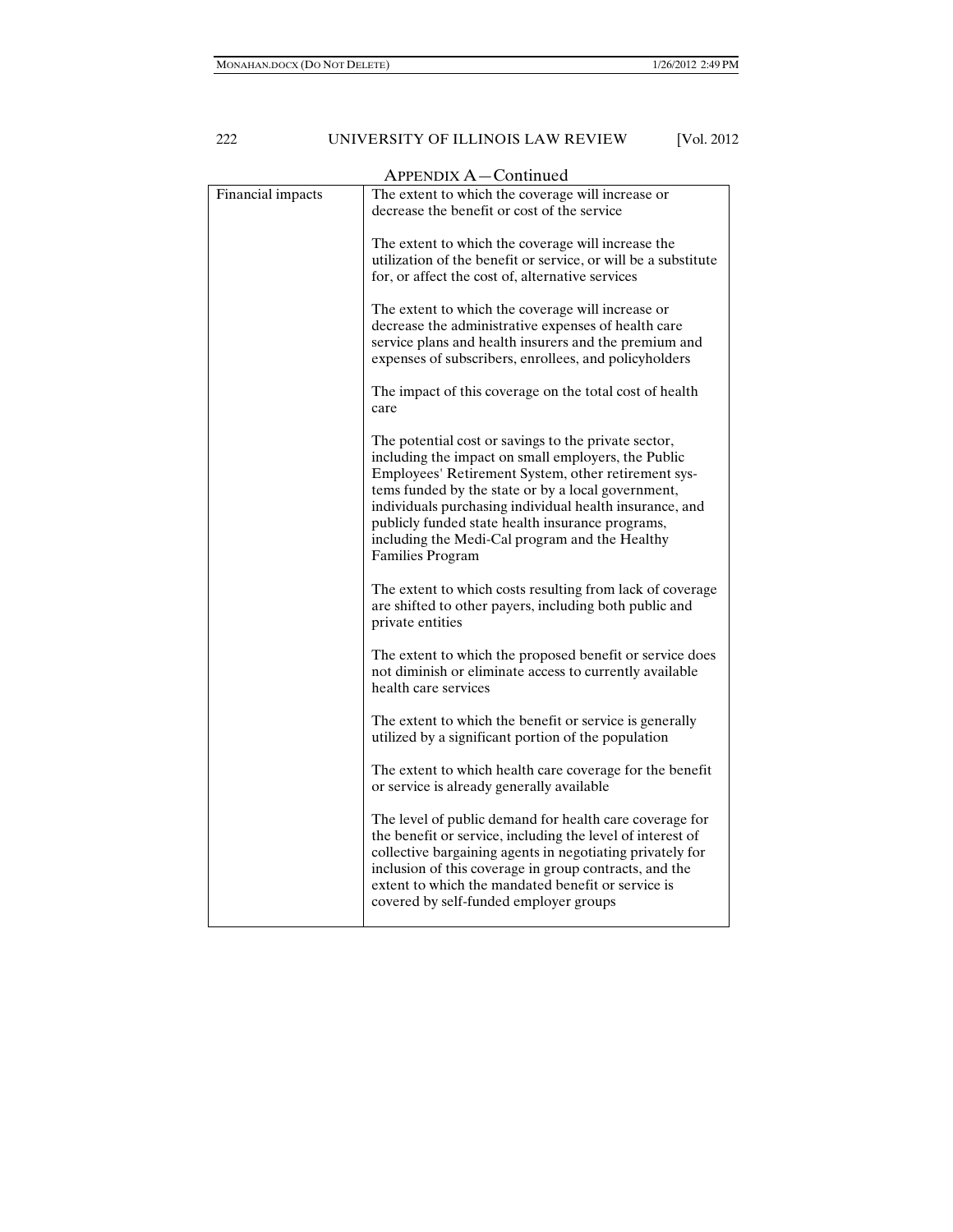# APPENDIX B: BILLS INCLUDED IN STUDY

## TABLE 1: CALIFORNIA

| Legislative<br>Session | <b>Bill Number</b> | Subject                          |
|------------------------|--------------------|----------------------------------|
| 1999-2000              | $\overline{AB12}$  | Second opinions                  |
| 1999-2000              | AB 2265            | Hospice                          |
| 1999-2000              | AB 525             | Reproductive health services     |
| 1999-2000              | AB 591             | Clinical trials                  |
| 1999-2000              | AB 610             | Childhood cancer                 |
| 1999-2000              | <b>AB</b> 88       | Mental health                    |
| 1999-2000              | SB 1839            | Prostate cancer                  |
| 1999-2000              | SB 2022            | Maternity/Preexisting conditions |
| 1999-2000              | SB 362             | Ovarian cancer screen            |
| 1999-2000              | SB <sub>5</sub>    | Breast cancer                    |
| 1999-2000              | SB 64              | Diabetes                         |
| 2001-2002              | AB 1826            | Infertility                      |
| 2001-2002              | AB 1996            | Prescription drugs               |
| 2001-2002              | AB 1354            | Genetic diseases                 |
| 2001-2002              | AB 1237            | Cervical cancer screen           |
| 2001-2002              | AB 1896            | Ovarian cancer screen            |
| 2001-2002              | AB 2464            | Scalp prosthesis                 |
| 2001-2002              | AB 2692            | Osteoporosis                     |
| 2001-2002              | AB 2763            | Hyperbaric oxygen                |
| 2001-2002              | SB 1219            | Cervical cancer screen           |
| 2001-2002              | SB 1638            | Hearing aids                     |
| 2001-2002              | SB 2884            | Hearing aids                     |
| 2001-2002              | SB 37              | Clinical trials                  |
| 2001-2002              | SB 446             | <b>AIDS</b> vaccine              |
| 2001-2002              | SB 573             | Acupuncture                      |
| 2001-2002              | AB 1786            | Bone marrow testing              |
| 2001-2002              | SB 599             | Substance abuse                  |
| 2003-2004              | AB 2999            | Aortic aneurism                  |
| 2003-2004              | AB 37              | Mental health                    |
|                        |                    |                                  |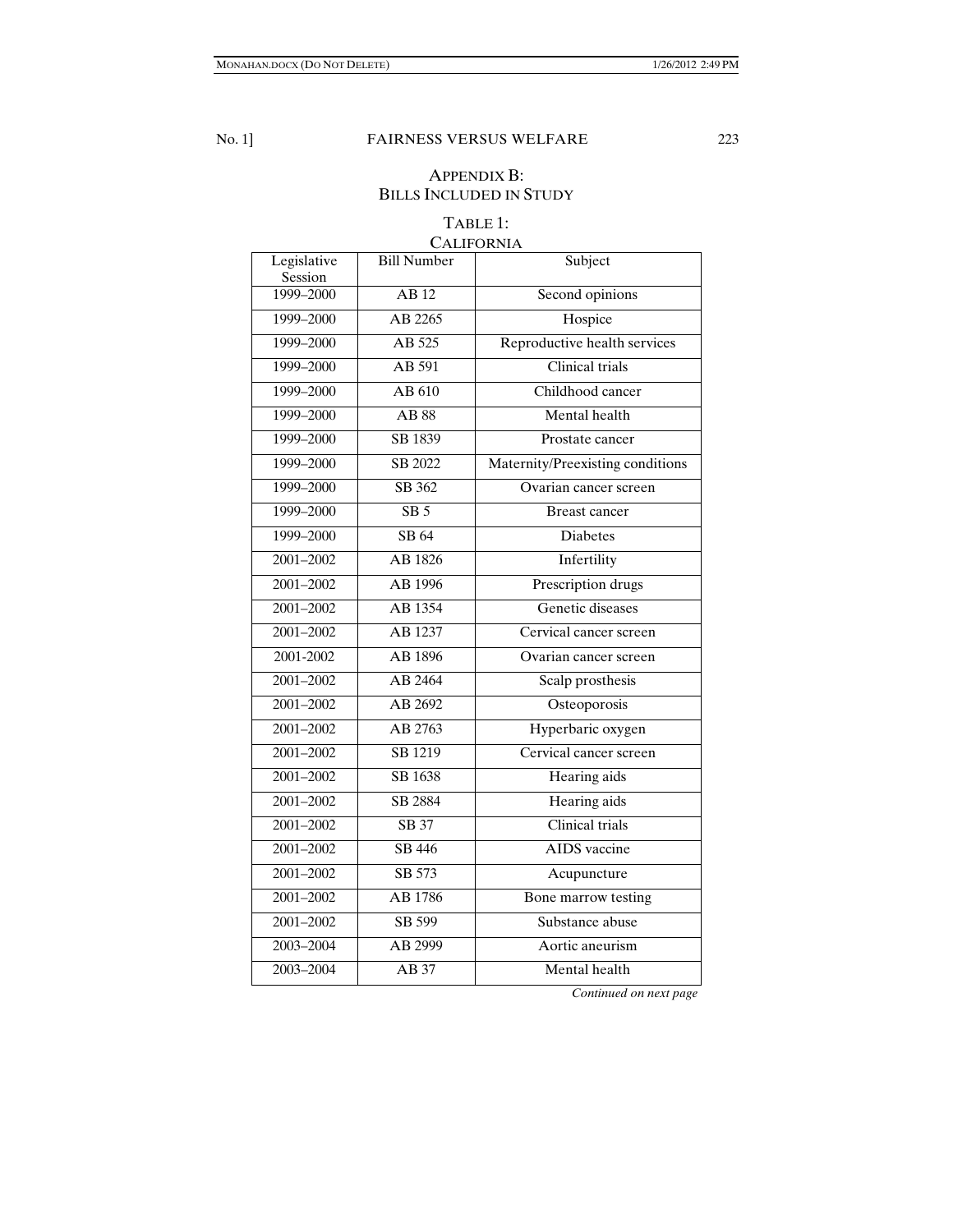| TABLE 1-Continued |                  |                                      |  |
|-------------------|------------------|--------------------------------------|--|
| 2003-2004         | AB 438           | Osteoporosis                         |  |
| 2003-2004         | AB 547           | Ovarian cancer screen                |  |
| 2003-2004         | SB 1157          | Intoxication                         |  |
| 2003-2004         | SB 1158          | Hearing aids                         |  |
| 2003-2004         | SB 101 & 1192    | Substance abuse                      |  |
| 2003-2004         | SB 1555          | Maternity                            |  |
| 2003-2004         | SB 174           | Hearing aids                         |  |
| 2003-2004         | SB 797           | Osteoporosis                         |  |
| 2003-2004         | SB 897           | Maternity                            |  |
| 2003-2004         | AB 1084          | Vision care                          |  |
| 2003-2004         | AB 1549          | Pediatric asthma                     |  |
| 2003-2004         | AB 1927          | Vision care                          |  |
| 2003-2004         | AB 2185          | Asthma                               |  |
| $2005 - 2006$     | AB 1185          | Chiropractic                         |  |
| 2005-2006         | AB 213           | Lymphedema                           |  |
| 2005-2006         | AB 228           | HIV+ Organ transplants               |  |
| 2005-2006         | $\overline{AB8}$ | Post-mastectomy hospital stays       |  |
| 2005-2006         | SB 415           | Alzheimer's drugs                    |  |
| $2005 - 2006$     | SB 572           | <b>Mental</b> illness                |  |
| 2005-2006         | SB 573           | Repeal intoxication exclusion        |  |
| 2005-2006         | SB 576           | Tobacco cessation                    |  |
| 2005-2006         | SB 749           | Pervasive developmental<br>disorders |  |
| 2005-2006         | SB 913           | Rheumatic disease drugs              |  |
| 2005-2006         | AB 2012          | Orthotics/Prosthetics                |  |
| 2005-2006         | AB 264           | Pediatric asthma                     |  |
| 2005-2006         | SB 1223          | Hearing aids                         |  |
| 2005-2006         | SB 1245          | Cervical cancer screening            |  |
| $2005 - 2006$     | SB 1508          | Colonoscopies                        |  |
| 2007-2008         | AB 1429          | HPV vaccine                          |  |
| 2007-2008         | AB 1461          | Repeal intoxication exclusion        |  |
| 2007-2008         | AB 30            | Inborn errors of metabolism          |  |
| 2007-2008         | AB 423           | Mental illness                       |  |
| 2007-2008         | AB 54            | Acupuncture                          |  |
|                   |                  |                                      |  |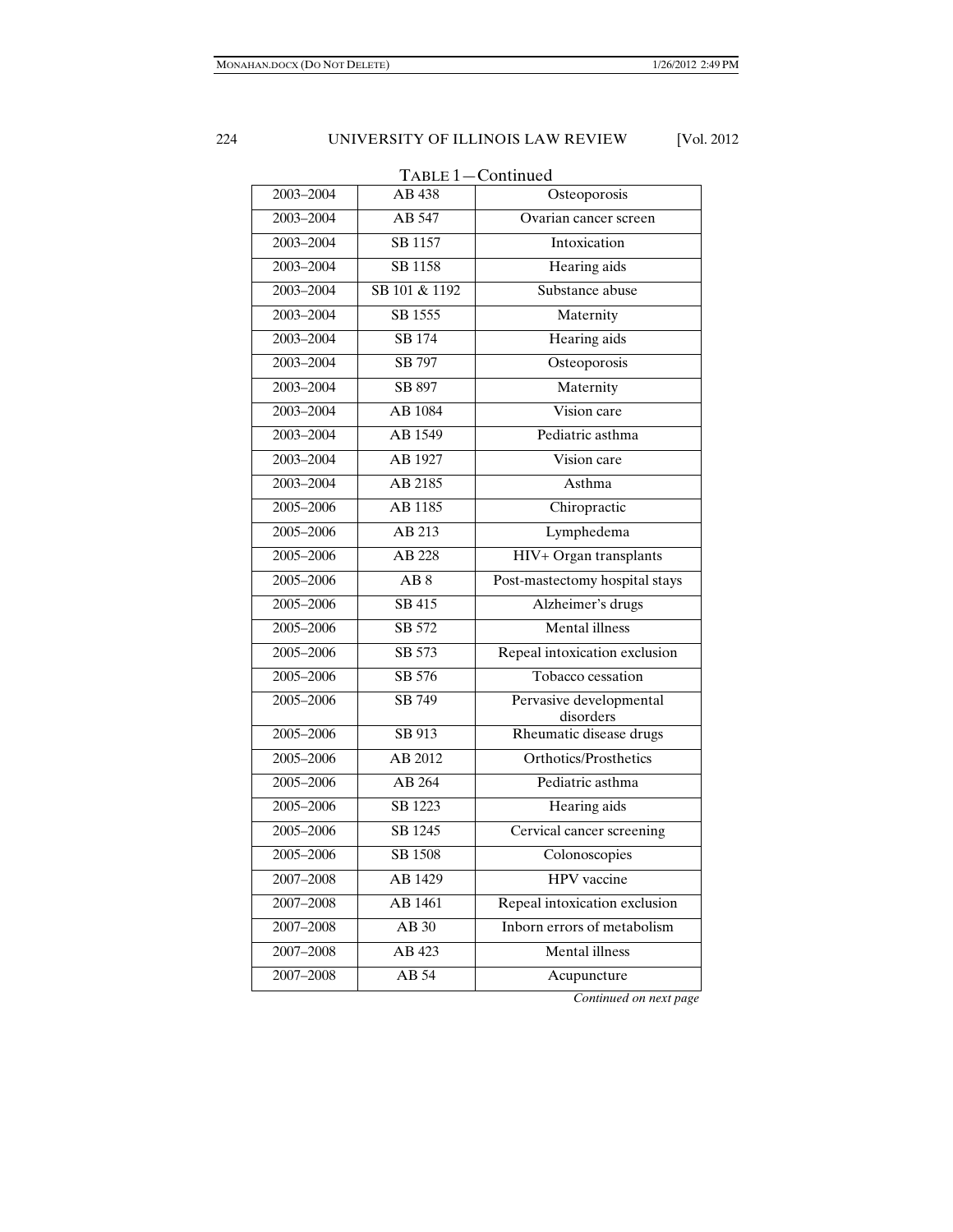TABLE 1—Continued

| 2007-2008 | SB 24   | Tobacco cessation                     |
|-----------|---------|---------------------------------------|
| 2007-2008 | AB16    | <b>HPV</b> vaccine                    |
| 2007-2008 | AB 1774 | Uterine & ovarian cancer<br>screening |
| 2007-2008 | AB 1887 | Mental health services                |
| 2007-2008 | AB 1962 | Maternity                             |
| 2007-2008 | AB 1894 | <b>HIV</b> testing                    |
| 2007-2008 | AB 2174 | Elemental formulas                    |
| 2007-2008 | AB 2234 | Breast cancer screening               |
| 2007-2008 | SB 1634 | Cleft palate                          |

## TABLE 2: **CONNECTICUT**

| <b>Bill Number</b> | Subject                |
|--------------------|------------------------|
| HB 5696            | Autism                 |
| HB 5514            | Epidermolysis/Ostomy   |
| <b>SB 280</b>      | Bone marrow testing    |
| HB 5691            | Lymphedema             |
| HB 5521            | Wound care             |
| <b>SB</b> 1014     | Bone marrow testing    |
| HB 6723            | Lead screening         |
| HB 6662            | Ectodermal dysplasias  |
| HB 6663            | Wound care             |
| HB 6282            | Hearing aids           |
| SB 815             | Lymphedema             |
| SB 816             | Hearing aids           |
| SB 818             | Fertility              |
| SB 586             | Dentures               |
| HB 5672            | Mental health          |
| SB 164             | Emergency medical care |
| HB 5303            | Lymphedema             |
| HB 5053            | <b>TMJ</b>             |
| SB 55              | Lymphedema             |
| SB 579             | Obesity                |
|                    |                        |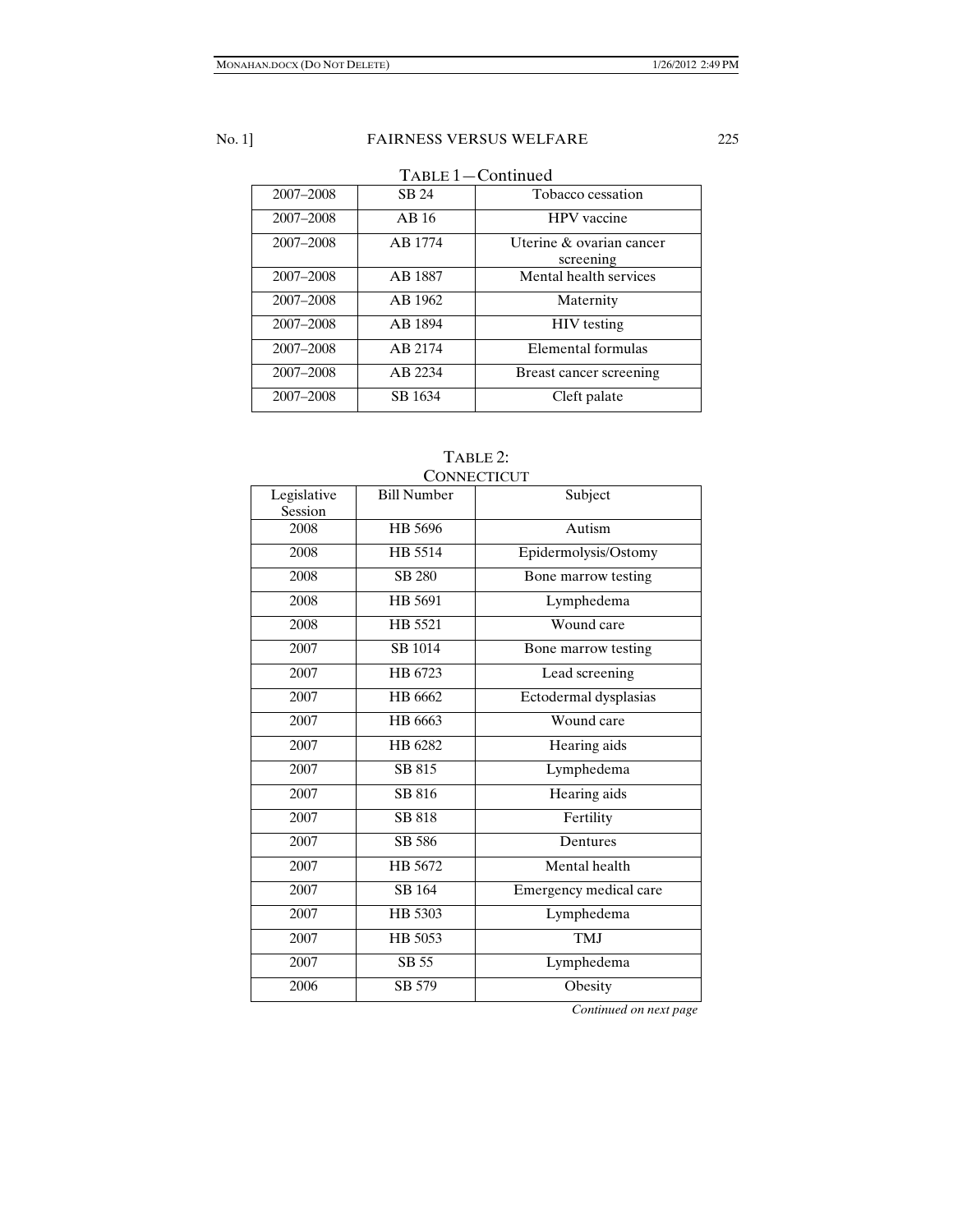| TABLE 2-Continued |                            |                               |  |
|-------------------|----------------------------|-------------------------------|--|
| 2006              | $\overline{\text{SB}}$ 446 | ED/Prostate cancer            |  |
| 2006              | HB 5592                    | Prosthetics                   |  |
| 2006              | SB 422                     | Breast cancer screenings      |  |
| 2005              | SB 1300                    | Weight reduction              |  |
| 2005              | SB 1246                    | <b>Artificial</b> discs       |  |
| 2005              | HB 6588                    | Infertility                   |  |
| 2005              | HB 6128                    | Mammograms                    |  |
| 2005              | HB 6130                    | Developmental disorders       |  |
| 2005              | HB 6140                    | Infertility                   |  |
| 2005              | SB 688                     | Behavioral health             |  |
| 2005              | HB 5721                    | Gastric bypass                |  |
| 2005              | HB 5722                    | Hearing aids                  |  |
| 2005              | SB 508                     | Infertility                   |  |
| 2005              | <b>SB 437</b>              | Experimental cancer treatment |  |
| 2005              | HB 5255                    | Hearing aids                  |  |
| 2005              | SB 162                     | Prosthetics                   |  |
| 2005              | HB 5029                    | Hypodontia                    |  |
| 2004              | SB 416                     | Interpreter services          |  |
| 2004              | HB 5464                    | Wigs                          |  |
| 2004              | <b>SB</b> 113              | Developmental disorders       |  |
| 2004              | HB 5206                    | Infertility                   |  |
| 2004              | HB 5201                    | Nutritional formulas          |  |
| 2004              | <b>SB 107</b>              | Specialized formulas          |  |
| 2003              | HB 6607                    | Developmental disorders       |  |
| 2003              | SB 918                     | Complex dental procedures     |  |
| 2003              | <b>HB 5881</b>             | Talking Rx bottles            |  |
| 2003              | SB 694                     | Craniofacial                  |  |
| 2003              | HB 5482                    | Fertility                     |  |
| 2003              | SB 346                     | Ovarian cancer screening      |  |
| 2003              | SB 350                     | Experimental cancer treatment |  |
| 2003              | SB 216                     | <b>Hearing</b> aids           |  |
| 2003              | SB 217                     | <b>TMJ</b>                    |  |
| 2003              | <b>SB 221</b>              | Infertility                   |  |
|                   |                            |                               |  |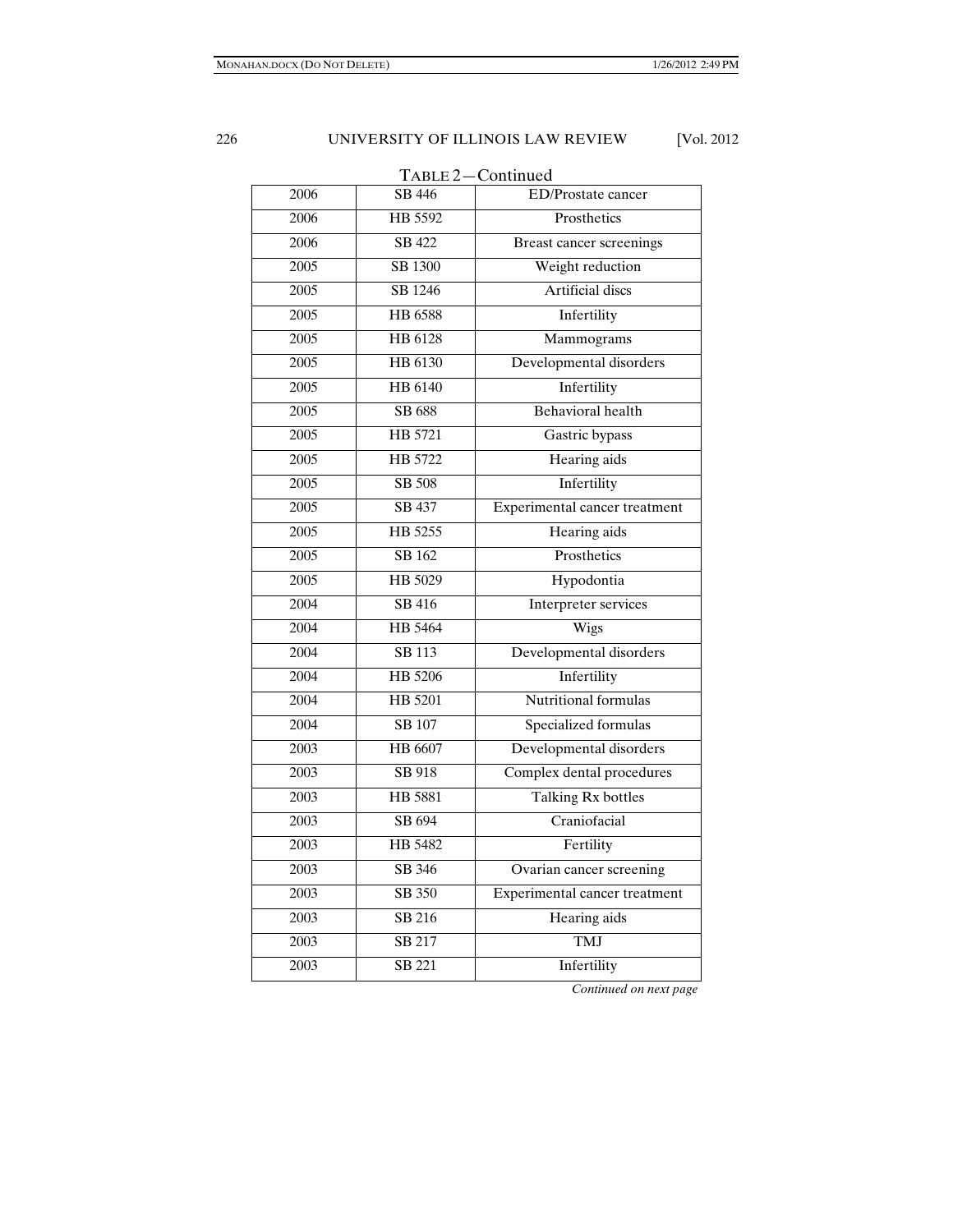TABLE 2—Continued 2003 HB 5121 Psychotropic drugs 2003 HB 5069 Ovarian cancer screening 2003 SB 18 Ovarian cancer screening 2003 SB 1 Craniofacial defects 2002 HB 5563 Physical therapy 2002 SB 449 Infertility 2002 HB 5566 Ambulance services 2002 SB 136 Hearing aids 2001 SB 1352 Preventative tests/services 2001 SB 1310 Hearing aids 2001 HB 6450 Mammoplasty 2001 SB 942 Mental illness 2001 SB 680 IVF 2001 HB 5622 Infertility 2001 SB 407 Psychiatric visits 2001 SB 412 Hearing aids 2001 SB 474 TMJ 2001 HB 5639 Rx reform 2001 SB 524 Metabolic formula 2001 SB 325 Clinical trials 2001 SB 325 Hearing aids for children 2001 SB 325 Pap smears 2001 SB 325 Colorectal cancer screening 2001 SB 325 Mammograms 2001 SB 325 Psychiatric prescription drugs 2001 HB 5298 Hearing aids 2001 SB 205 Specialists 2001 SB 162 Allergies/Asthma 2001 SB 46 Nutritional formulas 2000 HB 5824 TMJ 2000 SB 547 Infertility 2000 HB 5738 Hearing aids 2000 HB 5696 Nutritional formulas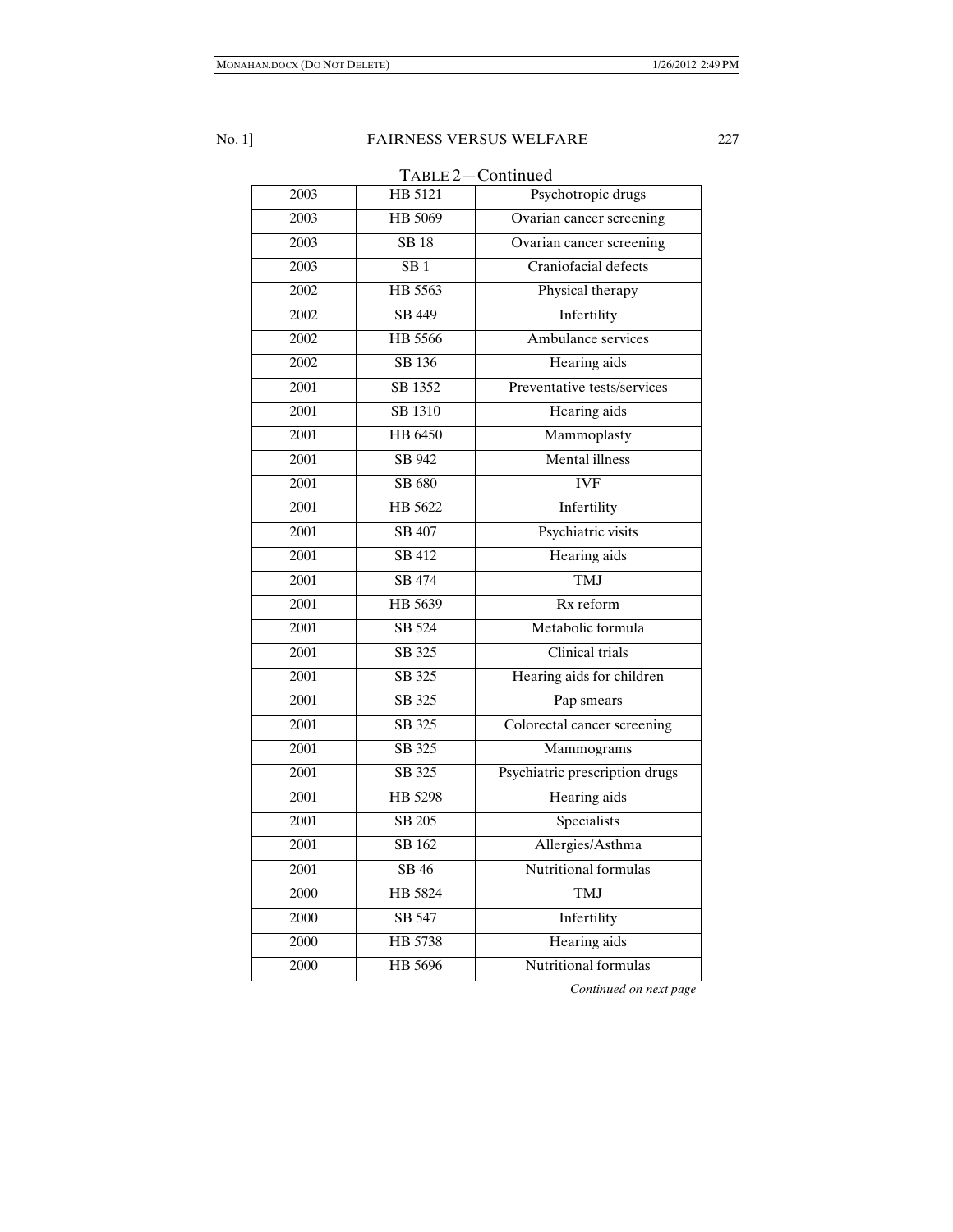| TABLE 2-Continued |                |                               |  |
|-------------------|----------------|-------------------------------|--|
| 2000              | HB 5120        | Ostomy supplies               |  |
| 1999              | HB 7024        | Tobacco cessation             |  |
| 1999              | HB 6704        | Dental anesthesia             |  |
| 1999              | SB 1050        | Mental health                 |  |
| 1999              | HB 5950        | Oral contraceptives           |  |
| 1999              | SB 646         | Infertility                   |  |
| 1999              | HB 5502        | Birth control                 |  |
| 1999              | <b>HB</b> 5664 | <b>Diabetes</b>               |  |
| 1999              | HB 5665        | Multiple personality disorder |  |
| 1999              | <b>HB</b> 5668 | Colostomy bags                |  |
| 1999              | HB 5669        | TMJ                           |  |
| 1999              | HB 5675        | Mental health/Substance abuse |  |
| 1999              | HB 5679        | Post-mastectomy care          |  |
| 1999              | HB 5681        | Advance practice RNs          |  |
| 1999              | HB 5682        | Prescription drugs            |  |
| 1999              | <b>HB</b> 5686 | Prescription drugs            |  |
| 1999              | HB 5687        | Mammography scheduling        |  |
| 1999              | HB 5692        | Any provider                  |  |
| 1999              | HB 5695        | Weight-loss treatment         |  |
| 1999              | SB 409         | Mental health                 |  |
| 1999              | SB 436         | Mental health                 |  |
| 1999              | HB 5351        | Mental health                 |  |
| 1999              | HB 5354        | Prostate cancer               |  |
| 1999              | SB 201         | Mental health                 |  |
| 1999              | SB 237         | Provider credentialing        |  |
| 1999              | SB 238         | Prosthetics                   |  |
| 1999              | HB 5164        | <b>Diabetes</b>               |  |
| 1999              | <b>SB</b> 111  | <b>TMJ</b>                    |  |
| 1999              | SB 67          | Pain treatment                |  |
| 1999              | <b>SB 27</b>   | Diabetes                      |  |
| 1999              | SB42           | <b>AWP</b>                    |  |
| 1999              | SB43           | <b>Experimental treatment</b> |  |
| 1999              | SB45           | Pediatric physicals           |  |
|                   |                |                               |  |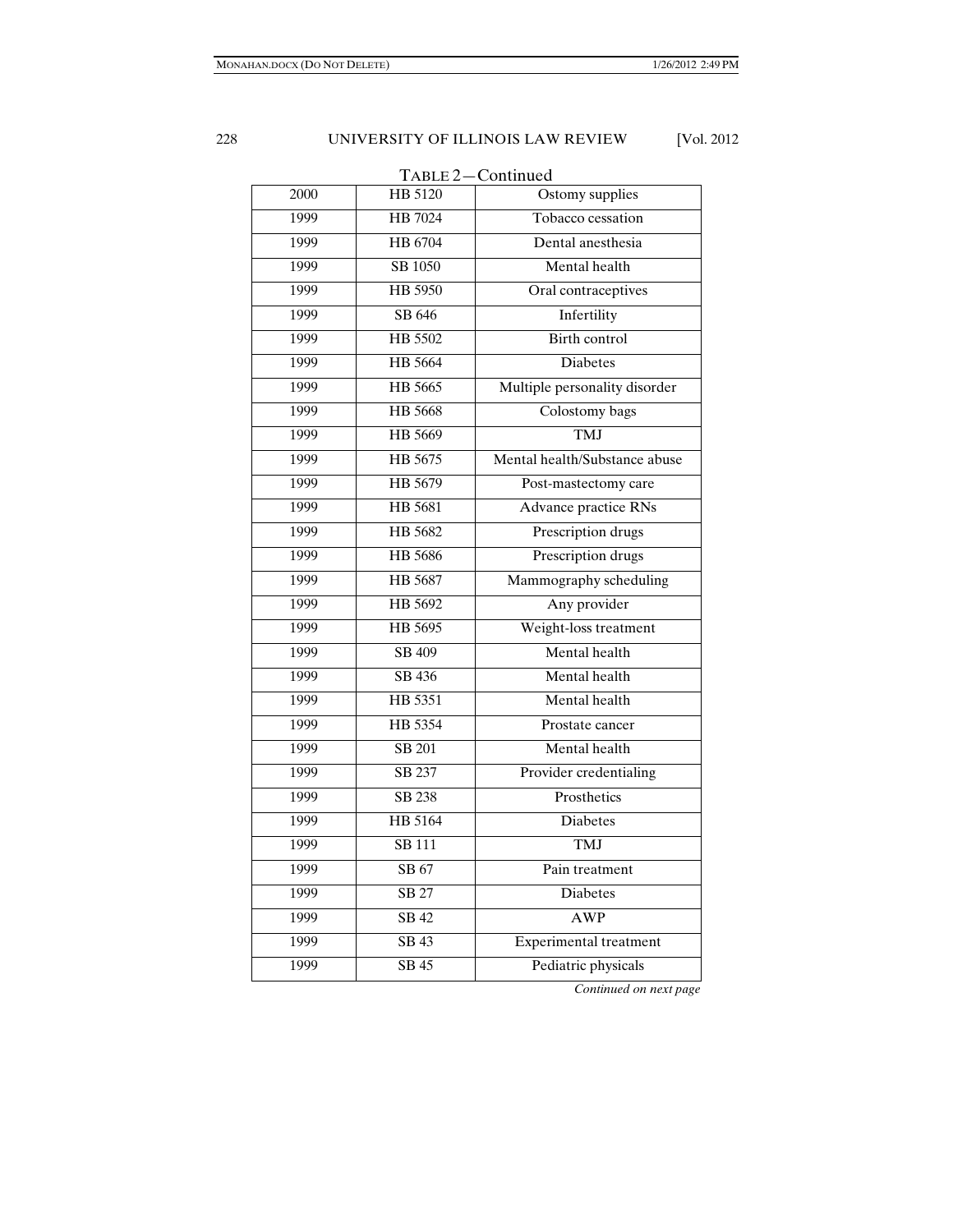| TABLE 2-Continued |  |  |
|-------------------|--|--|
|-------------------|--|--|

| 1999 | SB 55        | Clinical trials                |
|------|--------------|--------------------------------|
| 1999 | HB 7032/1331 | <b>Experimental treatments</b> |
| 1999 | SB 5694      | Lyme disease                   |
| 1999 | HB 6468      | Hearing aids                   |
| 1999 | HB 5036      | Ostomy supplies                |